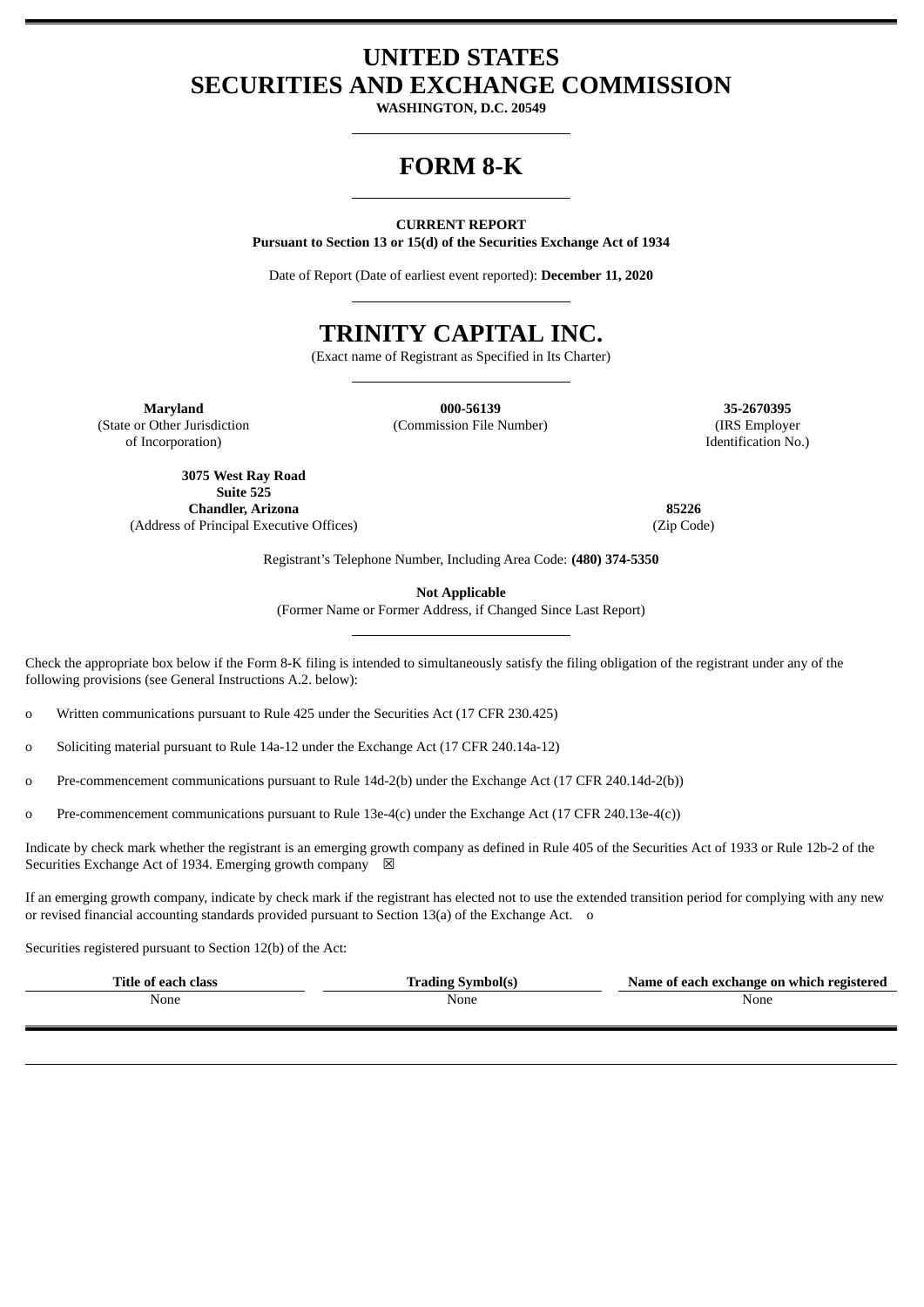#### **Item 1.01. Entry into a Material Definitive Agreement.**

#### *(a) Indenture and Issuance of 6.00% Convertible Notes due 2025*

On December 11, 2020, in connection with a previously disclosed offering, Trinity Capital Inc. (the "Company") issued \$50.0 million in aggregate principal amount of its 6.00% Convertible Notes due 2025 (the "Convertible Notes"). The Convertible Notes were issued pursuant to an indenture, dated as of January 16, 2020 (the "Base Indenture"), between the Company, as issuer, and U.S. Bank National Association, as trustee (the "Trustee"), as supplemented by a second supplemental indenture, dated as of December 11, 2020 (the "Second Supplemental Indenture," and together with the Based Indenture, the "Indenture"), between the Company, as issuer, and the Trustee, as trustee.

The sale of the Convertible Notes, at an original issuance price of 97.376% of the aggregate principal thereof, generated net proceeds of approximately \$47.1 million, after deducting an initial purchaser's discount and placement agent fee of approximately \$1.3 million payable by the Company and offering expenses of approximately \$0.4 million payable by the Company. The offering expenses are estimated and subject to change, and no assurances can be given that actual offering expenses will not exceed such estimated amounts. The Company intends to use the net proceeds from this offering to make investments in accordance with its investment objective and investment strategy and for general corporate purposes.

The Convertible Notes mature on December 11, 2025 (the "Maturity Date"), unless earlier converted or repurchased in accordance with their terms. The Convertible Notes bear interest at a rate of 6.00% per year, subject to additional interest upon certain events, payable semiannually in arrears on May 1 and November 1 of each year, beginning on May 1, 2021. If an investment grade rating is not maintained with respect to the Convertible Notes, additional interest of 0.75% per annum will accrue on the Convertible Notes until such time as the Convertible Notes have received an investment grade rating of "BBB-" (or its equivalent) or better.

The Convertible Notes will be direct unsecured obligations of the Company and will rank equal in right of payment to the Company's existing and future unsecured indebtedness that is not so subordinated; senior in right of payment to the Company's future indebtedness that is expressly subordinated in right of payment to the Convertible Notes; effectively junior in right of payment to the Company's existing and future secured indebtedness (including unsecured indebtedness that the Company later secures) to the extent of the value of the assets securing such indebtedness; and structurally junior to all existing and future indebtedness and other obligations of any of the Company's subsidiaries. No sinking fund is provided for the Convertible Notes.

Holders may convert their Convertible Notes, at their option, at any time on or prior to the close of business on the business day immediately preceding the Maturity Date. The conversion rate is initially 66.6667 shares of the Company's common stock, par value \$0.001 per share ("Common Stock"), per \$1,000 principal amount of the Convertible Notes (equivalent to an initial conversion price of approximately \$15.00 per share of Common Stock). The conversion rate will be subject to adjustment in some events but will not be adjusted for any accrued and unpaid interest. In addition, following certain corporate events that occur prior to the Maturity Date, the Company will increase the conversion rate for a holder who elects to convert its Convertible Notes in connection with such a corporate event in certain circumstances. Upon conversion of the Convertible Notes, the Company will pay or deliver, as the case may be, cash, shares of Common Stock, or a combination of cash and shares of Common Stock, at the Company's election, per \$1,000 principal amount of the Convertible Notes, equal to the then existing conversion rate.

At the Company's option, it may cause holders to convert all or a portion of the then outstanding principal amount of the Convertible Notes plus accrued but unpaid interest, but excluding the date of such conversion, at any time on or prior to the close of business on the business day immediately preceding the Maturity Date, if, following the listing of the Company's Common Stock on a national securities exchange, the closing sale price of the Common Stock on such national securities exchange for any 30 consecutive trading days exceeds 120% of the conversion price, as may be adjusted. Upon such conversion, the Company will pay or deliver, as the case may be, cash, shares of Common Stock, or a combination of cash and shares of Common Stock, at the Company's election, per \$1,000 principal amount of the Convertible Notes, equal to the then existing conversion rate, and a forced conversion make-whole payment, if any, in cash.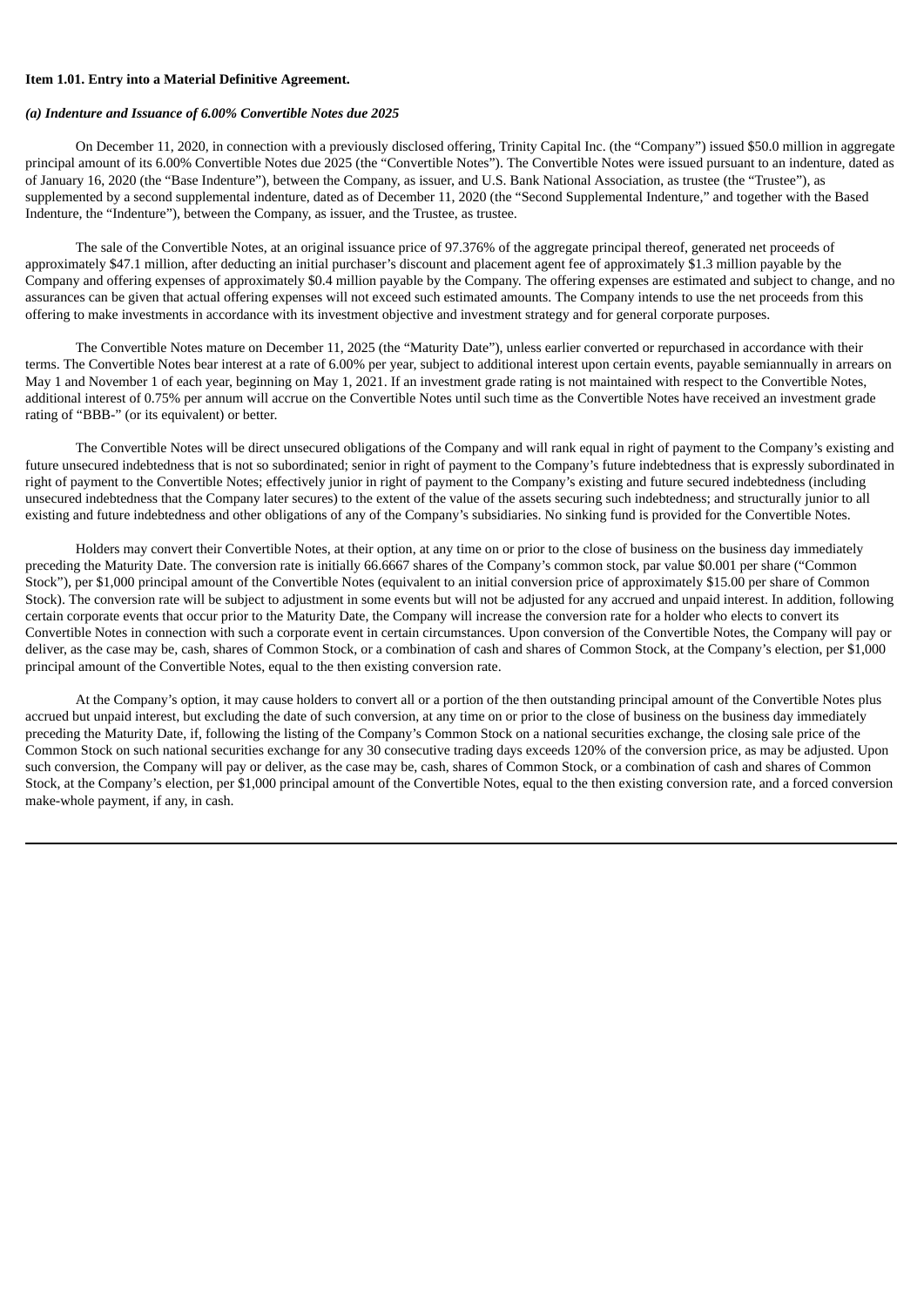In addition, if the Company undergoes a fundamental change (as defined in the Second Supplemental Indenture), holders may require the Company to repurchase for cash all or part of such holders' Convertible Notes at a repurchase price equal to 100% of the principal amount of the Convertible Notes to be repurchased, plus accrued and unpaid interest to, but excluding, the fundamental change repurchase date.

The Indenture contains certain covenants, including covenants requiring the Company to (i) comply with Section 18(a)(1)(A) as modified by Section 61(a) of the Investment Company Act of 1940, as amended (the "1940 Act"), as may be applicable to the Company from time to time or any successor provisions, whether or not the Company continues to be subject to such provisions of the 1940 Act, (ii) comply with Section 18(a)(1)(B) as modified by Section 61(a) of the 1940 Act, as may be applicable to the Company from time to time or any successor provisions, whether or not the Company continues to be subject to such provisions of the 1940 Act, (iii) provide certain financial information to the holders of the Convertible Notes and the Trustee if the Company ceases to be subject to the reporting requirements of the Securities Exchange Act of 1934, as amended, and (iv) use its commercially reasonable efforts to maintain a rating on the Convertible Notes at all times. These covenants are subject to important limitations and exceptions that are described in the Indenture.

The Convertible Notes were offered and sold in reliance on certain exemptions from the registration requirements of the Securities Act of 1933, as amended (the "Securities Act"), including Section 4(a)(2) of the Securities Act, Regulation D under the Securities Act and Regulation S under the Securities Act. The Company relied on these exemptions from registration based in part on representations made by the investors and the initial purchaser in connection with the sale of the Convertible Notes. The transaction closed on December 11, 2020. This Current Report on Form 8-K shall not constitute an offer to sell or a solicitation of an offer to buy any securities, nor shall there be any sale of these securities in any state or jurisdiction in which such an offer, solicitation or sale would be unlawful prior to registration or qualification under the securities laws of any such state or other jurisdiction.

The foregoing descriptions of the Second Supplemental Indenture and the Convertible Notes do not purport to be complete and are qualified in their entirety by reference to the full text of the Second Supplemental Indenture and the Convertible Notes, which are filed as Exhibit 4.1 and Exhibit 4.2, respectively, to this Current Report on Form 8-K and incorporated by reference herein.

#### *(b) Registration Rights Agreement*

On December 11, 2020, in connection with the closing of the offering and sale of the Convertible Notes described above, the Company entered into a registration rights agreement (the "Registration Rights Agreement") with Keefe, Bruyette & Woods for the benefit of the holders of the Convertible Notes and the shares of Common Stock issuable upon conversion of the Convertible Notes.

Under the Registration Rights Agreement and subject to the terms and conditions provided therein, the Company has agreed to use its commercially reasonable efforts to file with or confidentially submit to the U.S. Securities and Exchange Commission (the "SEC") a registration statement registering resales of the Convertible Notes under the Securities Act by the holders thereof, within 180 days after December 11, 2020 (the "Issue Date") (or if such 180th day is not a business day, the next succeeding business day).

The Company has also agreed to use its commercially reasonable efforts to cause such resale registration statement related to the Convertible Notes to be declared effective by the SEC at the earliest possible time after the initial submission or filing thereof, but in no event later than 270 days after the Issue Date (or if such 270th day is not a business day, the next succeeding business day), and to continuously maintain such resale registration statement's effectiveness under the Securities Act, subject to certain permitted blackout periods, for the period described in the Registration Rights Agreement.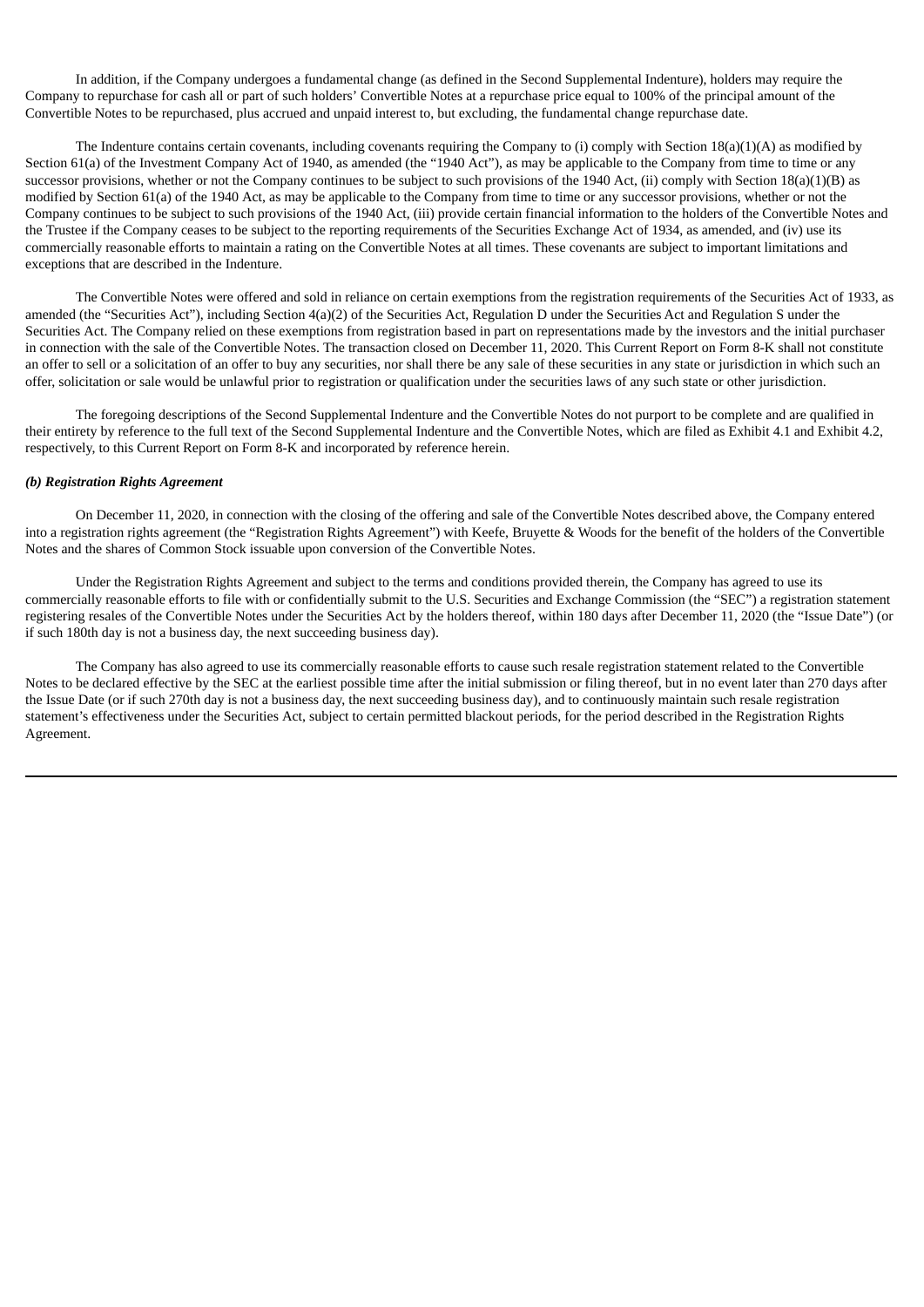In addition, under the Registration Rights Agreement and subject to the terms and conditions provided therein, the Company has agreed to file with or confidentially submit to the SEC a registration statement registering under the Securities Act resales of the shares of Common Stock to be issued upon the conversion of the Convertible Notes, including shares issued by stock dividend, stock distribution, stock split or otherwise thereupon at the time of such submission or filing, as soon as reasonably practicable after the later of (i) the completion of an initial public offering of the Company's equity or equity-linked securities, including the Company's Common Stock, and the listing of such securities on a national securities exchange (collectively, an "IPO") and (ii) the date that is 180 days after the Issue Date (or, if such 180th day is not a business day, the next succeeding business day).

The Company has also agreed to use its commercially reasonable efforts to cause such resale registration statement related to the shares of Common Stock to be issued upon Conversion of the Convertible Notes to be declared effective by the SEC no later than six months after the completion of an IPO and concurrently therewith cause such shares of Common Stock to be listed on a national securities exchange, and to continuously maintain such resale registration statement's effectiveness under the Securities Act, subject to certain permitted blackout periods, for the period described in the Registration Rights Agreement.

Nevertheless, the Company can offer no assurance that it will file any such resale registration statements, that the SEC will ever declare either of such resale registration statements effective, or that the shares of Common Stock issued upon conversion of the Convertible Notes will ever be listed on a national securities exchange.

The foregoing description of the Registration Rights Agreement does not purport to be complete and is qualified in its entirety by reference to the full text of the Registration Rights Agreement, which is filed as Exhibit 10.1 to this Current Report on Form 8-K and incorporated by reference herein.

#### Item 2.03 - Creation of a Direct Financial Obligation or an Obligation Under an Off-Balance Sheet Arrangement of a Registrant.

The information set forth under Item 1.01(a) of this Form 8-K is incorporated herein by reference.

#### **Item 3.02 – Unregistered Sales of Equity Securities.**

The information set forth under Item 1.01(a) of this Form 8-K is incorporated herein by reference.

#### **Item 8.01 – Other Events.**

On December 14, 2020, the Company issued a press release announcing the closing of the offering and sale of the Convertible Notes. This press release is included as Exhibit 99.1 to this Form 8-K.

#### **Item 9.01. Financial Statements and Exhibits.**

#### (d) Exhibits

| <b>Exhibit Number</b> | <b>Description</b>                                                                                                      |
|-----------------------|-------------------------------------------------------------------------------------------------------------------------|
|                       |                                                                                                                         |
| 4.1                   | Second Supplemental Indenture, dated as of December 11, 2020, relating to the 6.00% Convertible Notes due 2025, between |
|                       | Trinity Capital Inc. and U.S. Bank National Association, as trustee.                                                    |
| 4.2                   | Form of 6.00% Convertible Notes due 2025 (included as a part of and incorporated by reference to Exhibit 4.1 hereof).   |
| 10.1                  | Registration Rights Agreement, dated December 11, 2020 (Convertible Notes).                                             |
| 99.1                  | Press Release, dated December 14, 2020.                                                                                 |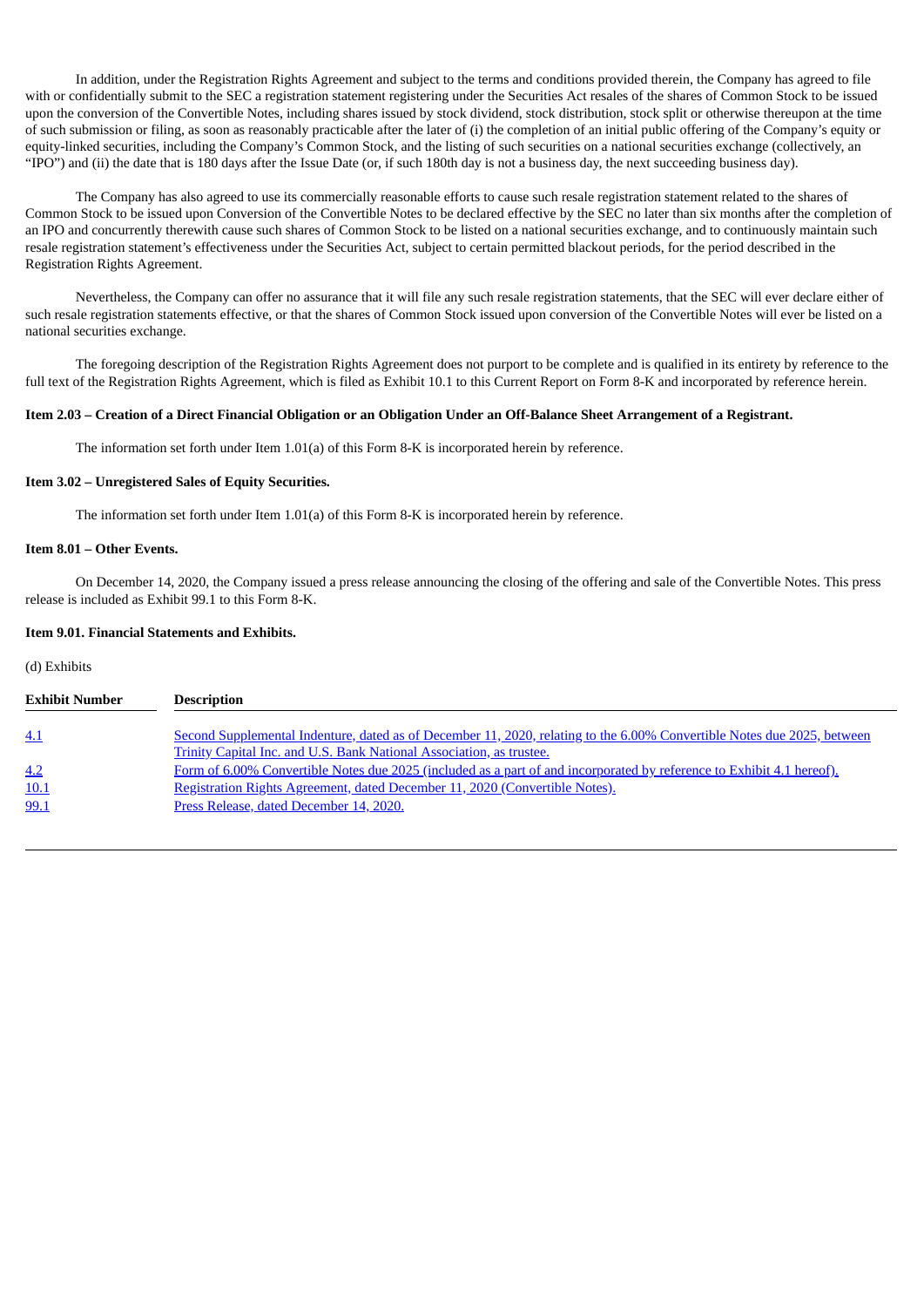### **SIGNATURES**

Pursuant to the requirements of the Securities Exchange Act of 1934, the registrant has duly caused this report to be signed on its behalf by the undersigned thereunto duly authorized.

# **Trinity Capital Inc.**

December 14, 2020 By: /s/ Steven L. Brown

Name: Steven L. Brown Title: Chief Executive Officer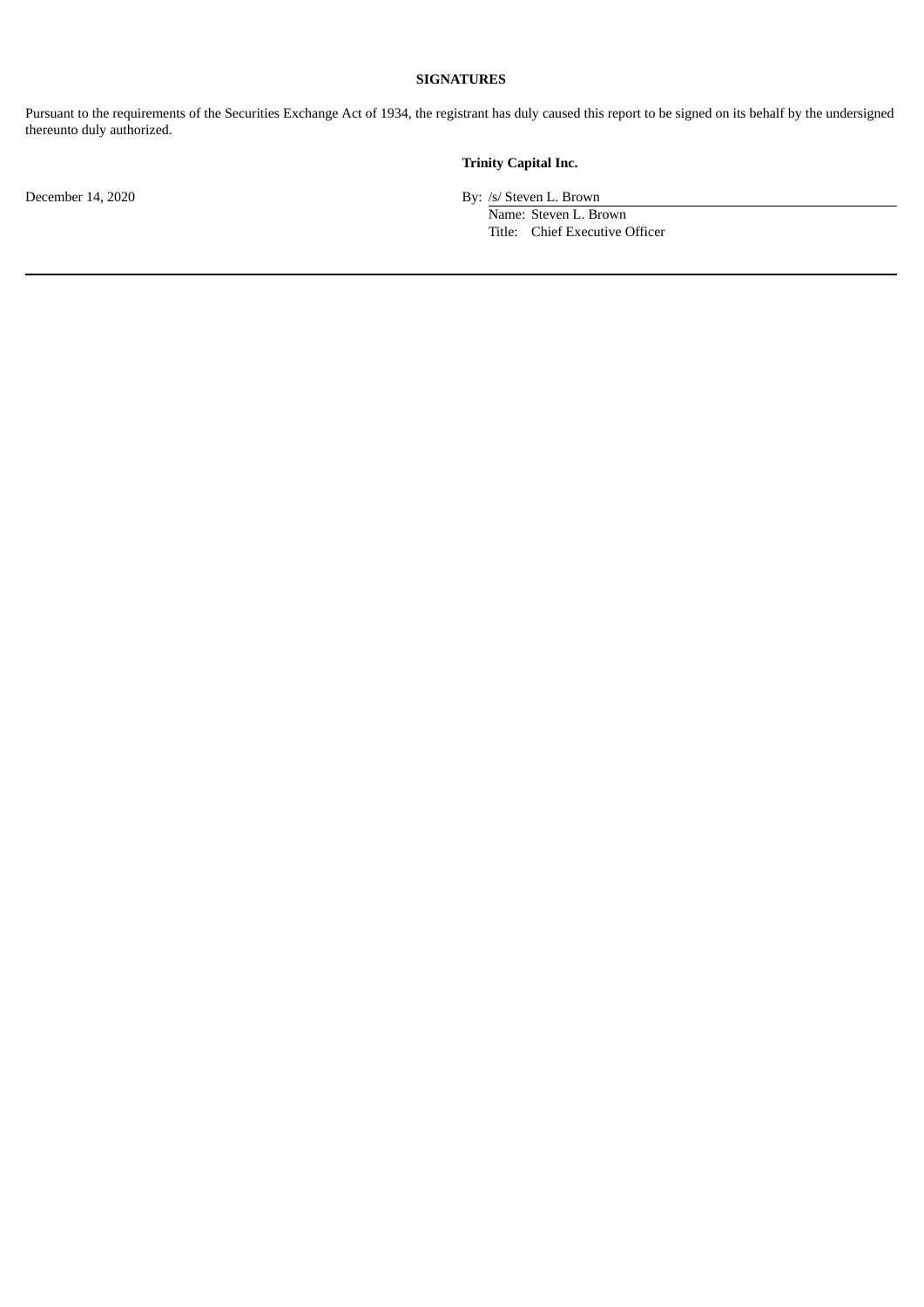# **TRINITY CAPITAL INC.,**

**Issuer**

**and**

# <span id="page-5-0"></span>**U.S. BANK NATIONAL ASSOCIATION,**

#### **Trustee**

**Second Supplemental Indenture**

**Dated as of December 11, 2020**

**to Indenture**

**Dated as of January 16, 2020**

**Providing for the Issuance**

**of**

**6.00% Convertible Notes due 2025**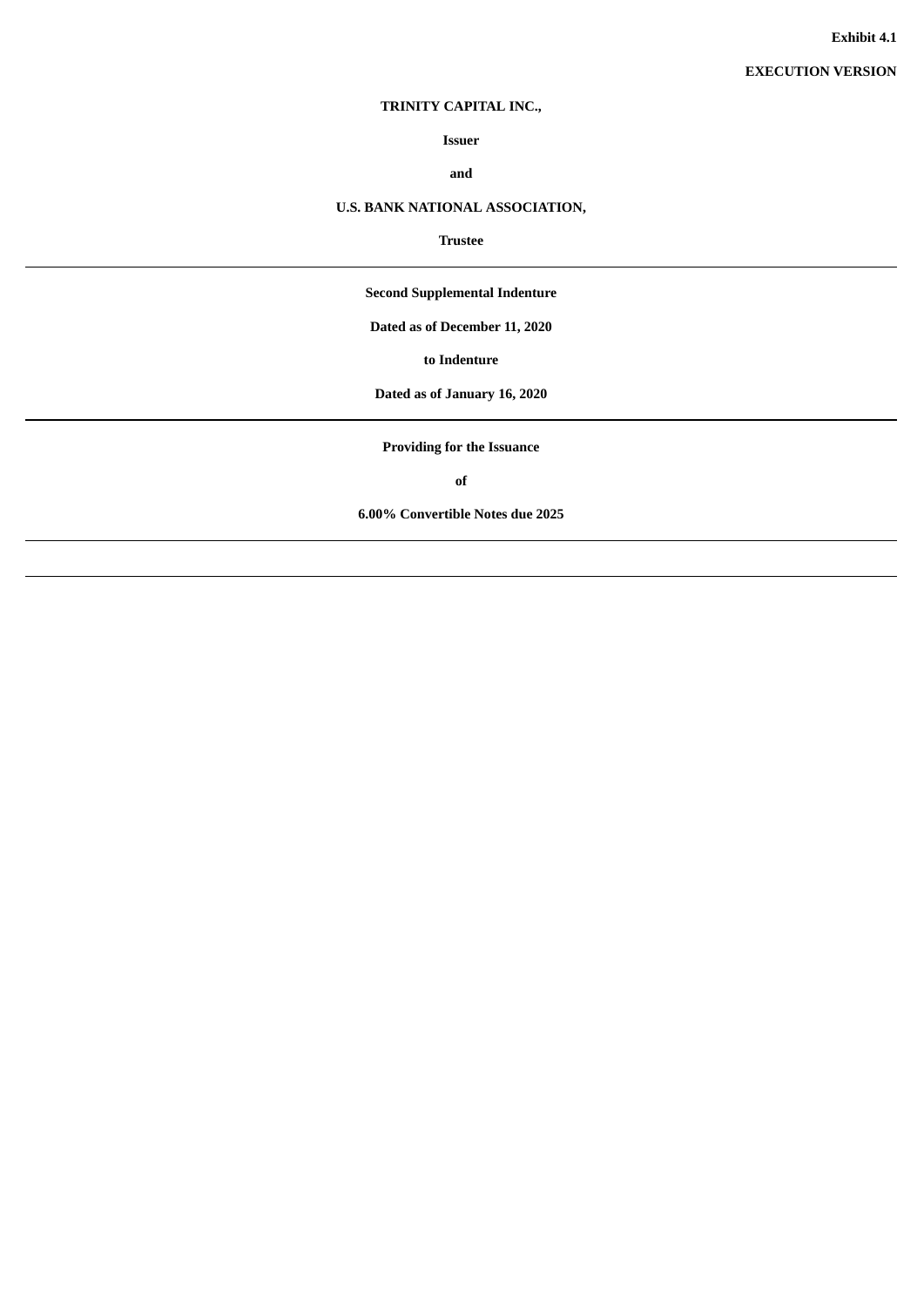**Page**

| <b>ARTICLE 1.</b> | <b>DEFINITIONS</b>                                                         | $\overline{2}$ |
|-------------------|----------------------------------------------------------------------------|----------------|
| Section 1.01.     | Definitions.                                                               | $\overline{2}$ |
| Section 1.02.     | References to Interest                                                     | 10             |
| <b>ARTICLE 2.</b> | ISSUE, DESCRIPTION, EXECUTION, REGISTRATION AND EXCHANGE OF NOTES          | 10             |
| Section 2.01.     | Scope of Supplemental Indenture                                            | 10             |
| Section 2.02.     | Designation and Amount                                                     | 11             |
| Section 2.03.     | Form of Notes                                                              | 11             |
| Section 2.04.     | Date and Denomination of Notes; Payments of Interest and Defaulted Amounts | 13             |
| Section 2.05.     | Execution, Authentication and Delivery of Notes                            | 14             |
| Section 2.06.     | Exchange and Registration of Transfer of Notes; Depositary                 | 16             |
| Section 2.07.     | Mutilated, Destroyed, Lost or Stolen Notes                                 | 18             |
| Section 2.08.     | <b>Temporary Notes</b>                                                     | 19             |
| Section 2.09.     | Cancellation of Notes Paid, Converted, Etc.                                | 19             |
| Section 2.10.     | <b>CUSIP Numbers</b>                                                       | 19             |
| Section 2.11.     | Additional Notes; Repurchases                                              | 20             |
| <b>ARTICLE 3.</b> | SATISFACTION AND DISCHARGE                                                 | 20             |
| Section 3.01.     | Satisfaction and Discharge                                                 | 20             |
| <b>ARTICLE 4.</b> | PARTICULAR COVENANTS OF THE COMPANY                                        | 20             |
| Section 4.01.     | Covenants                                                                  | 20             |
| <b>ARTICLE 5.</b> | LISTS OF HOLDERS AND REPORTS BY THE COMPANY AND THE TRUSTEE                | 22             |
| Section 5.01.     | <b>Lists of Holders</b>                                                    | 22             |
| Section 5.02.     | Preservation and Disclosure of Lists                                       | 22             |
| <b>ARTICLE 6.</b> | <b>DEFAULTS AND REMEDIES</b>                                               | 22             |
| Section 6.01.     | <b>Events of Default</b>                                                   | 22             |
| Section 6.02.     | Acceleration; Rescission and Annulment                                     | 24             |
| Section 6.03.     | <b>Additional Interest</b>                                                 | 24             |
| Section 6.04.     | Payments of Notes on Default; Suit Therefor                                | 25             |
| Section 6.05.     | Application of Monies Collected by Trustee                                 | 26             |
| Section 6.06.     | Proceedings by Holders                                                     | 26             |
| Section 6.07.     | Proceedings by Trustee                                                     | 27             |
| Section 6.08.     | Remedies Cumulative and Continuing                                         | 27             |
| Section 6.09.     | Direction of Proceedings and Waiver of Defaults by Majority of Holders     | 28             |

-i-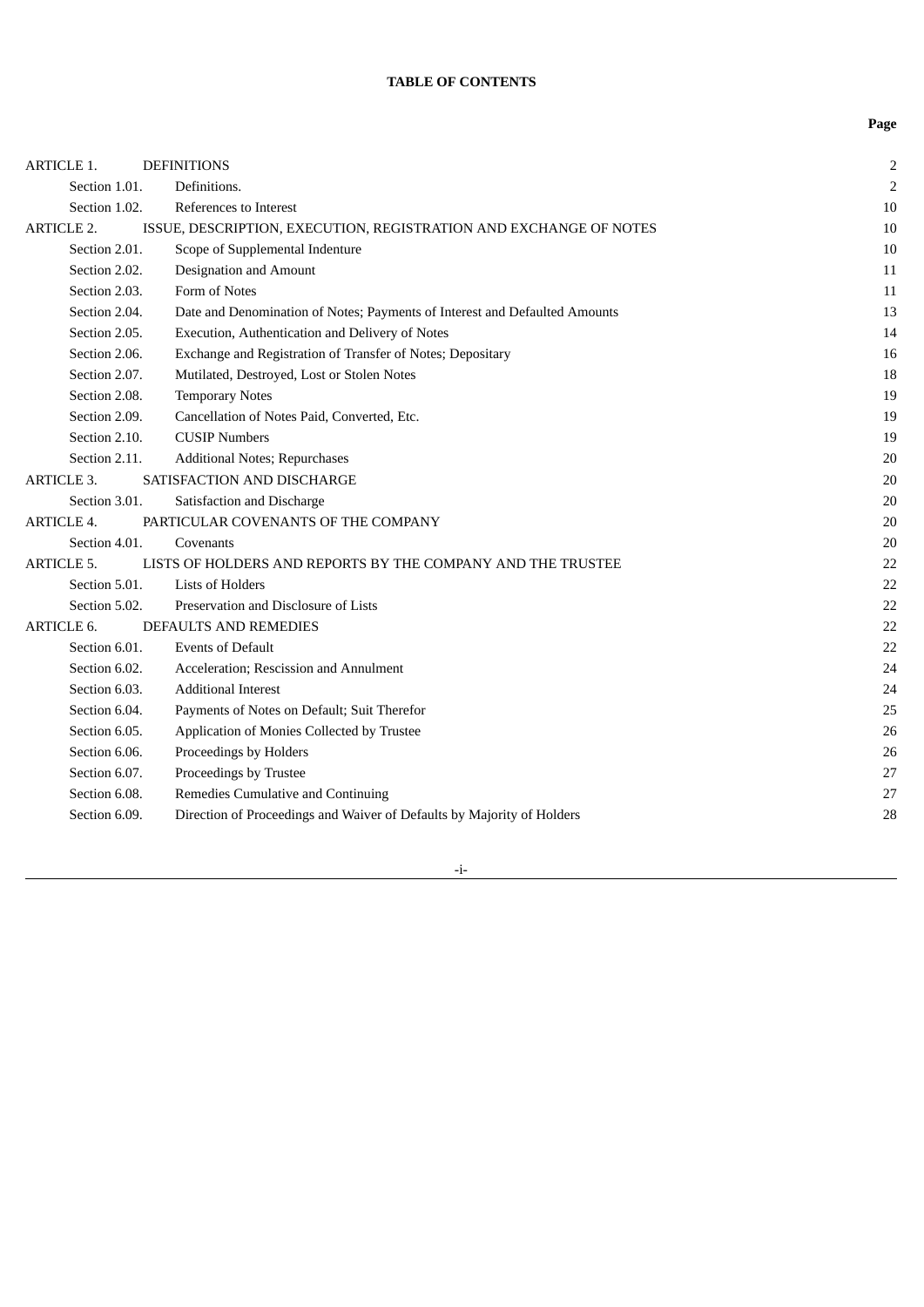(continued)

**Page**

|                   | Section 6.10.      | <b>Notice of Defaults</b>                                                 | 28 |
|-------------------|--------------------|---------------------------------------------------------------------------|----|
|                   | Section 6.11.      | <b>Undertaking for Costs</b>                                              | 28 |
| <b>ARTICLE 7.</b> |                    | <b>CONCERNING THE TRUSTEE</b>                                             | 28 |
|                   | Section 7.01.      | Duties and Responsibilities of Trustee                                    | 28 |
|                   | Section 7.02.      | Reliance on Documents, Opinions, Etc.                                     | 30 |
|                   | Section 7.03.      | No Responsibility for Recitals, Etc.                                      | 31 |
|                   | Section 7.04.      | Trustee, Paying Agents, Conversion Agents or Note Registrar May Own Notes | 31 |
|                   | Section 7.05.      | Monies to Be Held in Trust                                                | 31 |
|                   | Section 7.06.      | Compensation and Expenses of Trustee                                      | 32 |
|                   | Section 7.07.      | Officers' Certificate as Evidence                                         | 32 |
|                   | <b>ARTICLE 8.</b>  | <b>CONCERNING THE HOLDERS</b>                                             | 32 |
|                   | Section 8.01.      | Action by Holders                                                         | 32 |
|                   | Section 8.02.      | Proof of Execution by Holders                                             | 33 |
|                   | Section 8.03.      | Who Are Deemed Absolute Owners                                            | 33 |
|                   | Section 8.04.      | Company-Owned Notes Disregarded                                           | 33 |
|                   | Section 8.05.      | Revocation of Consents; Future Holders Bound                              | 34 |
|                   | <b>ARTICLE 9.</b>  | <b>HOLDERS' MEETINGS</b>                                                  | 34 |
|                   | Section 9.01.      | <b>Purpose of Meetings</b>                                                | 34 |
|                   | Section 9.02.      | Call of Meetings by Trustee                                               | 34 |
|                   | Section 9.03.      | Call of Meetings by Company or Holders                                    | 34 |
|                   | Section 9.04.      | <b>Qualifications for Voting</b>                                          | 35 |
|                   | Section 9.05.      | Regulations                                                               | 35 |
|                   | Section 9.06.      | Voting                                                                    | 35 |
|                   | Section 9.07.      | No Delay of Rights by Meeting                                             | 35 |
|                   | <b>ARTICLE 10.</b> | SUPPLEMENTAL INDENTURES                                                   | 36 |
|                   | Section 10.01.     | Supplemental Indentures without Consent of Holders                        | 36 |
|                   | Section 10.02.     | Supplemental Indentures with Consent of Holders                           | 36 |
|                   | Section 10.03.     | <b>Effect of Supplemental Indentures</b>                                  | 37 |
|                   | Section 10.04.     | <b>Notation on Notes</b>                                                  | 37 |
|                   | Section 10.05.     | Evidence of Compliance of Supplemental Indenture to Be Furnished Trustee  | 38 |
|                   | <b>ARTICLE 12.</b> | IMMUNITY OF INCORPORATORS, STOCKHOLDERS, OFFICERS AND DIRECTORS           | 38 |
|                   | Section 12.01.     | Indenture and Notes Solely Corporate Obligations                          | 38 |
|                   |                    |                                                                           |    |

-ii-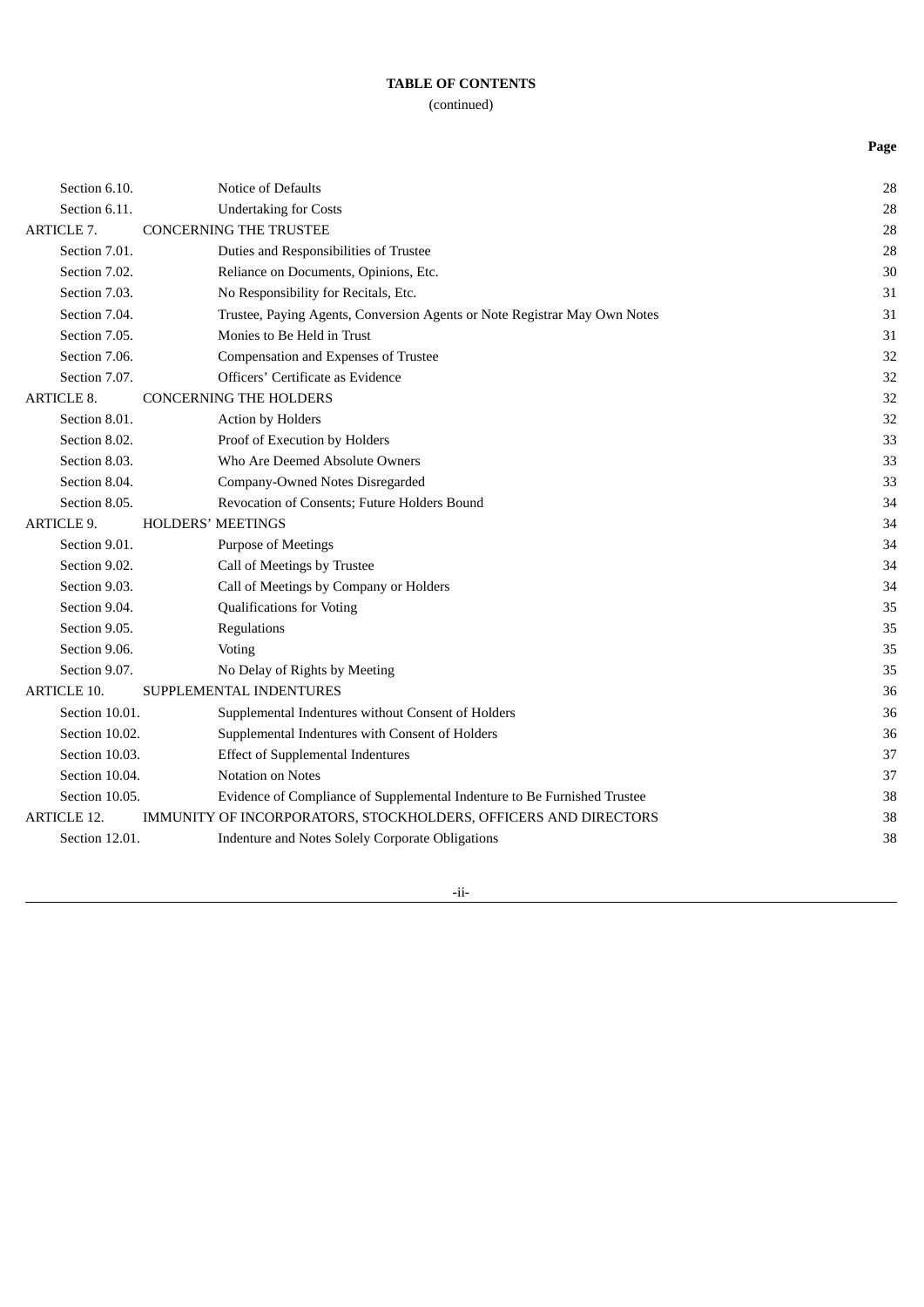(continued)

**Page**

| <b>ARTICLE 13.</b> | <b>CONVERSION OF NOTES</b>                                                                                           | 38 |
|--------------------|----------------------------------------------------------------------------------------------------------------------|----|
| Section 13.01.     | <b>Conversion Privilege</b>                                                                                          | 38 |
| Section 13.02.     | Conversion Procedure; Settlement Upon Conversion                                                                     | 38 |
| Section 13.03.     | Increased Conversion Rate Applicable to Certain Notes Surrendered in Connection with Make-Whole Adjustment<br>Events | 40 |
| Section 13.04.     | <b>Adjustment of Conversion Rate</b>                                                                                 | 42 |
| Section 13.05.     | <b>Adjustments of Prices</b>                                                                                         | 49 |
| Section 13.06.     | [Reserved].                                                                                                          | 49 |
| Section 13.07.     | Shares to Be Fully Paid                                                                                              | 49 |
| Section 13.08.     | Effect of Recapitalizations, Reclassifications and Changes of the Common Stock                                       | 49 |
| Section 13.09.     | <b>Certain Covenants</b>                                                                                             | 50 |
| Section 13.10.     | Responsibility of Trustee.                                                                                           | 51 |
| Section 13.11.     | Notice to Holders Prior to Certain Actions                                                                           | 51 |
| Section 13.12.     | Stockholder Rights Plans                                                                                             | 52 |
| <b>ARTICLE 14.</b> | PURCHASE OF NOTES AT OPTION OF HOLDERS                                                                               | 52 |
| Section 14.01.     | Purchase at Option of Holders upon a Fundamental Change                                                              | 52 |
| Section 14.02.     | Withdrawal of Fundamental Change Purchase Notice                                                                     | 54 |
| Section 14.03.     | Deposit of Fundamental Change Purchase Price                                                                         | 54 |
| Section 14.04.     | Covenant to Comply with Applicable Laws Upon Purchase of Notes                                                       | 55 |
| <b>ARTICLE 15.</b> | <b>FORCED CONVERSION</b>                                                                                             | 55 |
| Section 15.01.     | <b>Forced Conversion</b>                                                                                             | 55 |
| Section 15.02.     | Notice of Forced Conversion; Selection of Notes                                                                      | 56 |
| Section 15.03.     | Delivery of Shares and/or Cash on the Forced Conversion Date                                                         | 57 |
| Section 15.04.     | <b>Restrictions on Forced Conversion</b>                                                                             | 57 |
| <b>ARTICLE 16.</b> | MISCELLANEOUS PROVISIONS                                                                                             | 57 |
| Section 16.01.     | Provisions Binding on Company's Successors                                                                           | 57 |
| Section 16.02.     | <b>Official Acts by Successor Corporation</b>                                                                        | 57 |
| Section 16.03.     | Addresses for Notices, Etc.                                                                                          | 57 |
| Section 16.04.     | Governing Law; Jurisdiction                                                                                          | 58 |
| Section 16.05.     | Evidence of Compliance with Conditions Precedent; Certificates and Opinions of Counsel to Trustee                    | 58 |
| Section 16.06.     | Legal Holidays                                                                                                       | 58 |
| Section 16.07.     | No Security Interest Created                                                                                         | 58 |
| Section 16.08.     | <b>Benefits of Indenture</b>                                                                                         | 59 |
|                    |                                                                                                                      |    |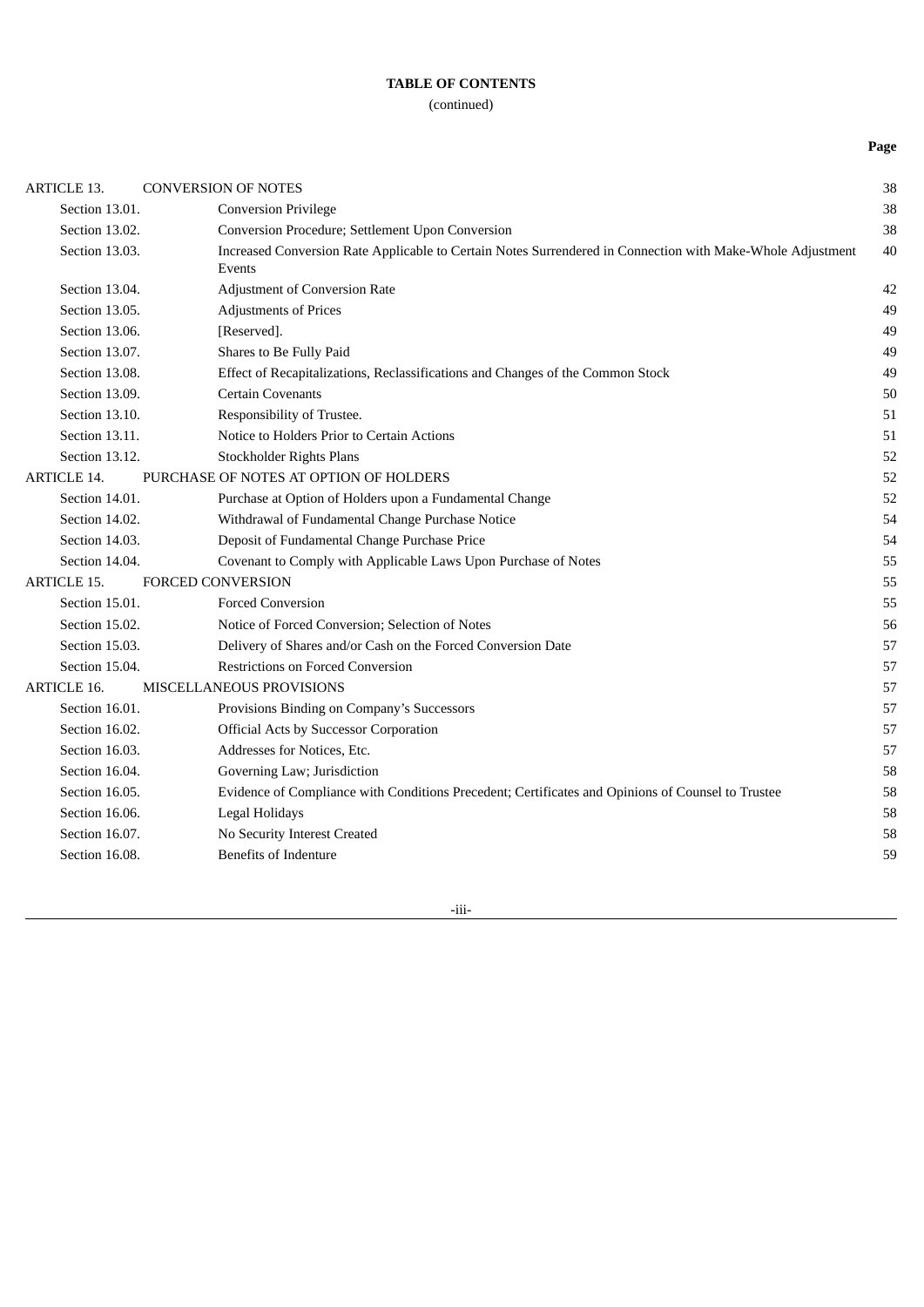# (continued)

| Section 16.09. | Table of Contents, Headings, Etc. | 59 |
|----------------|-----------------------------------|----|
| Section 16.10. | <b>Authenticating Agent</b>       | 59 |
| Section 16.11. | <b>Execution in Counterparts</b>  | 60 |
| Section 16.12. | Severability                      | 60 |
| Section 16.13. | Waiver of Jury Trial              | 60 |
| Section 16.14. | Force Majeure                     | 60 |
| Section 16.15. | Calculations                      | 60 |
| Section 16.16. | <b>USA PATRIOT Act</b>            | 61 |
|                |                                   |    |

-iv-

**Page**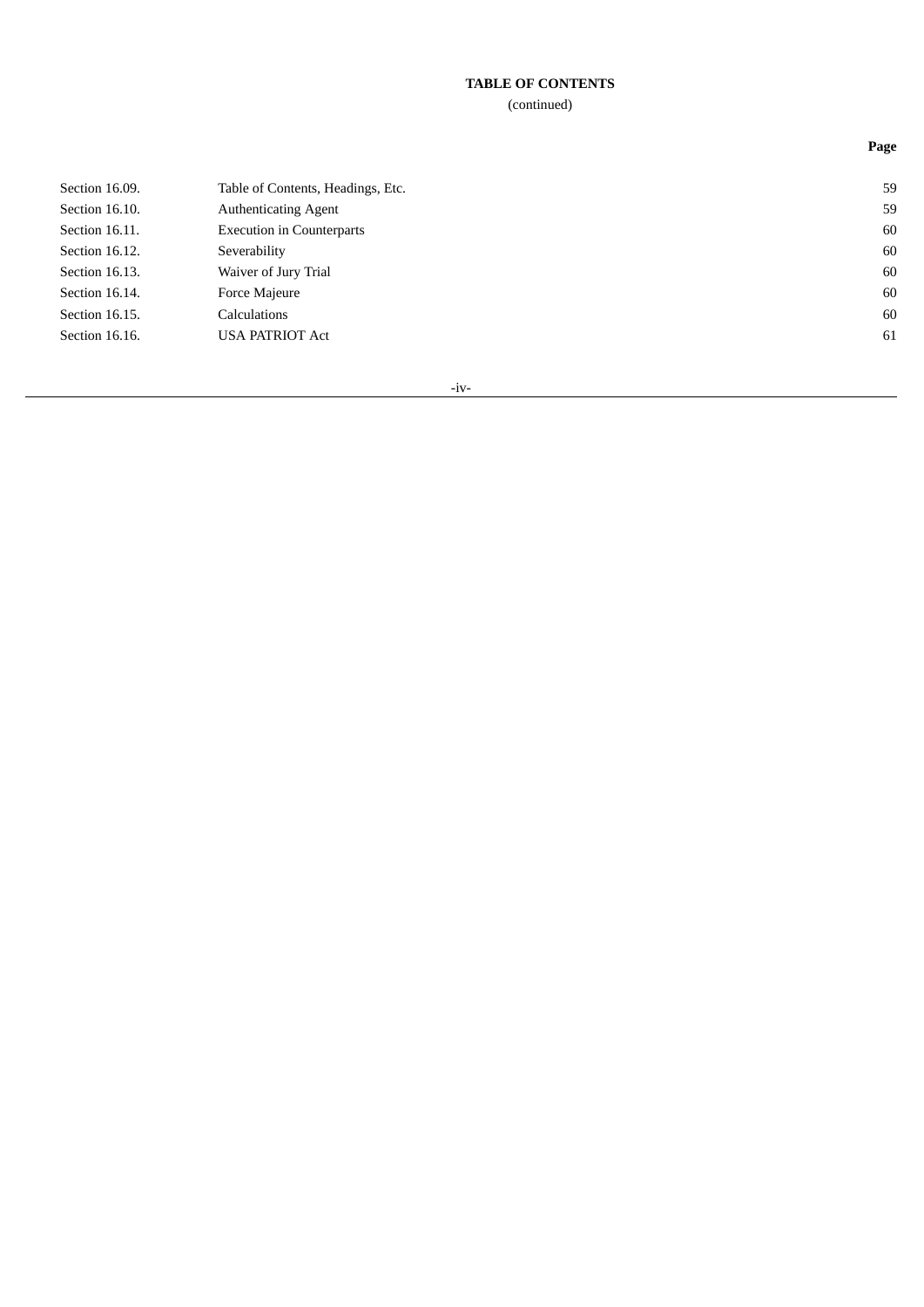#### **SECOND SUPPLEMENTAL INDENTURE**

SECOND SUPPLEMENTAL INDENTURE dated as of December 11, 2020 (the "**Supplemental Indenture**") between TRINITY CAPITAL INC., a Maryland corporation, as issuer (the "**Company**," as more fully set forth in Section 1.01), and U.S. BANK NATIONAL ASSOCIATION, as trustee (the "**Trustee**," as more fully set forth in Section 1.01), supplementing the Indenture, dated as of January 16, 2020, between the Company and the Trustee (the "**Base Indenture**" and the Base Indenture, as amended and supplemented by this Supplemental Indenture, and as it may be further amended or supplemented from time to time with respect to the Notes, the "**Indenture**"). All capitalized terms used herein shall have the meaning set forth in the Base Indenture unless otherwise defined herein.

THE PARTIES HERETO ENTER THIS AGREEMENT ON THE BASIS OF THE FOLLOWING FACTS, UNDERSTANDINGS AND INTENTIONS:

A. The Company executed and delivered the Base Indenture to the Trustee to provide, among other things, for the issuance, from time to time, of the Company's Securities, in an unlimited amount in one or more series to be established by the Company under, and authenticated and delivered as provided in, the Base Indenture.

B. Sections 2.01, 3.01 and 9.01(vi) of the Base Indenture provide that the Company, from time to time, may enter into one or more indentures supplemental to the Base Indenture, without the consent of any Holders, to, among other things, establish the form or terms of Securities of any series as permitted by the Base Indenture, and to provide for the issuance of such Securities, as permitted by the Base Indenture, and to set forth the terms thereof.

C. For its lawful corporate purposes, the Company has duly authorized the issuance of its 6.00% Convertible Notes due 2025 (the "**Notes**"), initially in an aggregate principal amount not to exceed \$50,000,000, pursuant to the Purchase/Placement Agreement, dated December 4, 2020 (the "**Purchase/Placement Agreement**"), between the Company and Keefe, Bruyette & Woods, Inc. in its capacity as initial purchaser and placement agent (the "**KBW**"), and in order to provide the terms and conditions upon which the Notes are to be authenticated, issued and delivered, the Company has duly authorized the execution and delivery of this Supplemental Indenture. The Notes shall be convertible into cash, shares of common stock of the Company, par value \$0.001 per share (the "**Common Stock**"), or a combination of cash and shares of the Common Stock, at the Company's election or as otherwise provided for in the Indenture.

D. The Form of Note, the certificate of authentication to be borne by each Note, the Form of Notice of Conversion, the Form of Fundamental Change Purchase Notice and the Form of Assignment and Transfer to be borne by the Notes are to be substantially in the forms hereinafter provided.

E. The Company confirms that the conditions set forth in the Base Indenture for the execution and delivery of this Supplemental Indenture have been complied with.

F. All acts and things necessary to make the Notes, when executed by the Company and authenticated and delivered by the Trustee or a duly authorized authenticating agent, as herein provided, the valid, binding and legal obligations of the Company, and this Supplemental Indenture a valid agreement according to its terms, have been done and performed, and the execution hereof and the issuance hereunder of the Notes have in all respects been duly authorized.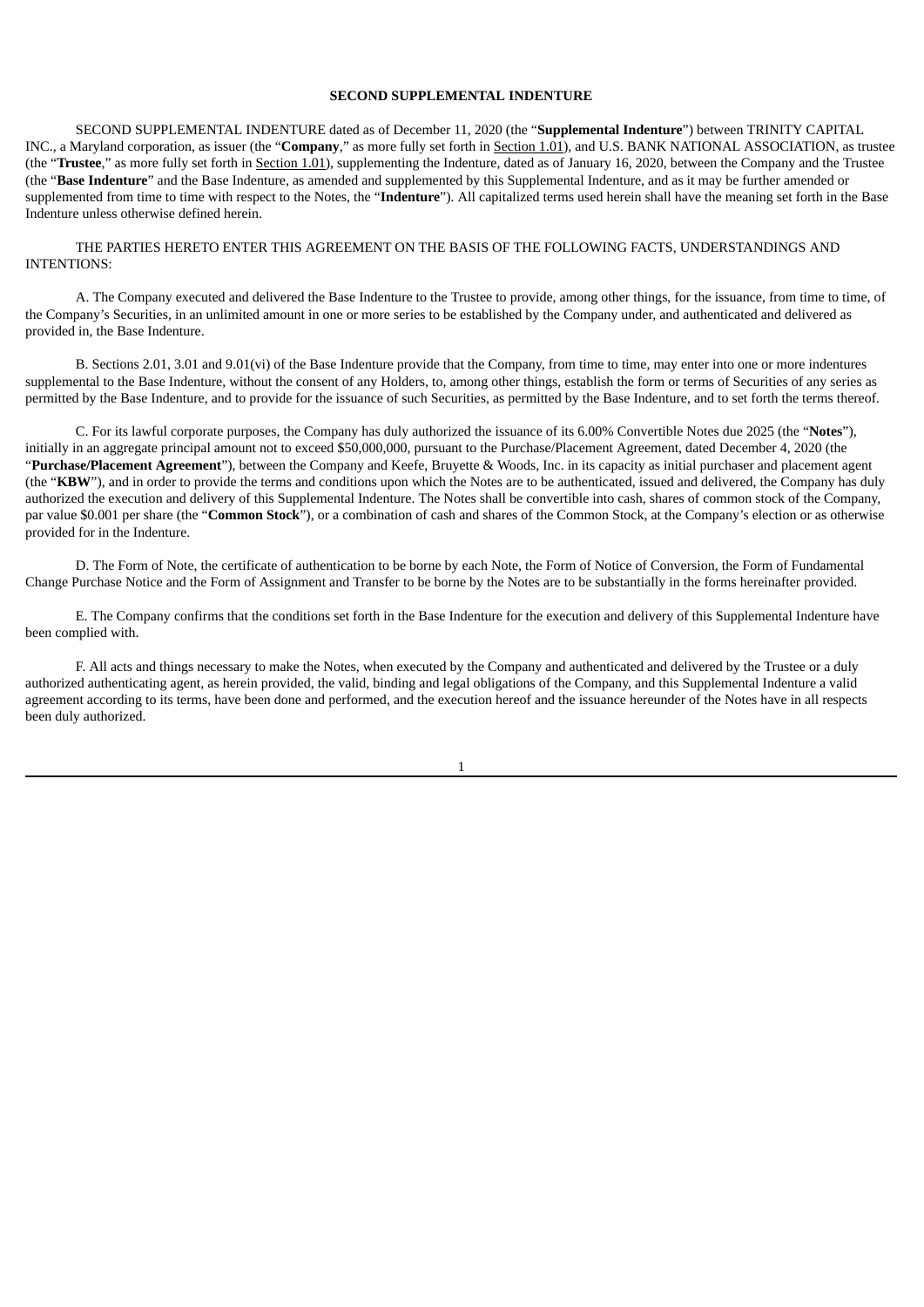NOW, THEREFORE, in consideration of the mutual covenants and agreements contained herein, and other good and valuable consideration, the receipt and adequacy of which is hereby acknowledged by the parties hereto, the parties hereby agree as follows, and in order to declare the terms and conditions upon which the Notes are, and are to be, authenticated, issued and delivered, and in consideration of the premises and of the purchase and acceptance of the Notes by the Holders thereof, the Company covenants and agrees with the Trustee for the equal and proportionate benefit of the respective Holders from time to time of the Notes (except as otherwise provided below), as follows:

#### **ARTICLE 1. DEFINITIONS**

#### **Section 1.01.** Definitions.

The terms defined in this Section 1.01 (except as herein otherwise expressly provided or unless the context otherwise requires) shall have the respective meanings specified in this Section 1.01 and, to the extent applicable, supersede the definitions thereof in the Base Indenture. The words "herein," "hereof," "hereunder" and words of similar import (i) when used with regard to any specified Article, Section or other subdivision, refer to such Article, Section or subdivision of this Supplemental Indenture, and (ii) otherwise, refer to the Indenture as a whole and not to any particular Article, Section or other subdivision. The terms defined in this Article 1 include the plural as well as the singular form.

"**144A Global Note**" means a Global Note substantially in the form of Exhibit A hereto bearing the Global Note Legend and the Restricted Securities Legend and deposited with or on behalf of, and registered in the name of, the Depositary or its nominee that will be issued in a denomination equal to the outstanding principal amount of the Notes sold in reliance on Rule 144A under the Securities Act.

"**Acceleration**" shall have the meaning specified in Section 6.01(h).

"**Additional Interest**" means all amounts, if any, payable pursuant to Section 6.03.

"**Additional Shares**" shall have the meaning specified in Section 13.03(a).

"**Agent**" means a Conversion Agent or a Paying Agent.

"**Automatic Exchange**" shall have the meaning specified in Section 2.03(f).

"**Automatic Exchange Date**" shall have the meaning specified in Section 2.03(f).

"**Base Indenture**" shall have the meaning specified in the first paragraph of this Supplemental Indenture.

"**Below Investment Grade Rating Event**" means any time when the Notes are downgraded below an Investment Grade Rating by the Rating Agency or a Notes Rating is not maintained.

"**Beneficial Ownership Certificate**" shall have the meaning specified in Section 15.01.

"**Board of Directors**" means the board of directors of the Company or, except for purposes of the definitions of "Change of Control" and "Continuing Director", a committee of such board duly authorized to act for it hereunder.

"**Business Day**" means any day other than (x) a Saturday, (y) a Sunday or (z) a day on which state or federally chartered banking institutions in New York, New York are not required to be open.

"**Capital Stock**" means, for any entity, any and all shares, interests, rights to purchase, warrants, options, participations or other equivalents of or interests in (however designated) stock issued by that entity.

A "**Change in Control**" shall be deemed to have occurred if any of the following occurs after the date of this Supplemental Indenture:

(a) any "person" or "group" within the meaning of Section 13(d) of the Exchange Act is or becomes the direct or indirect "beneficial owner," as defined in Rule 13d-3 under the Exchange Act, of shares of the Company's voting stock representing 50% or more of the total voting power of all outstanding classes of the Company's voting stock entitled to vote generally in elections of directors, or has the power, directly or indirectly, to elect a majority of the Board of Directors;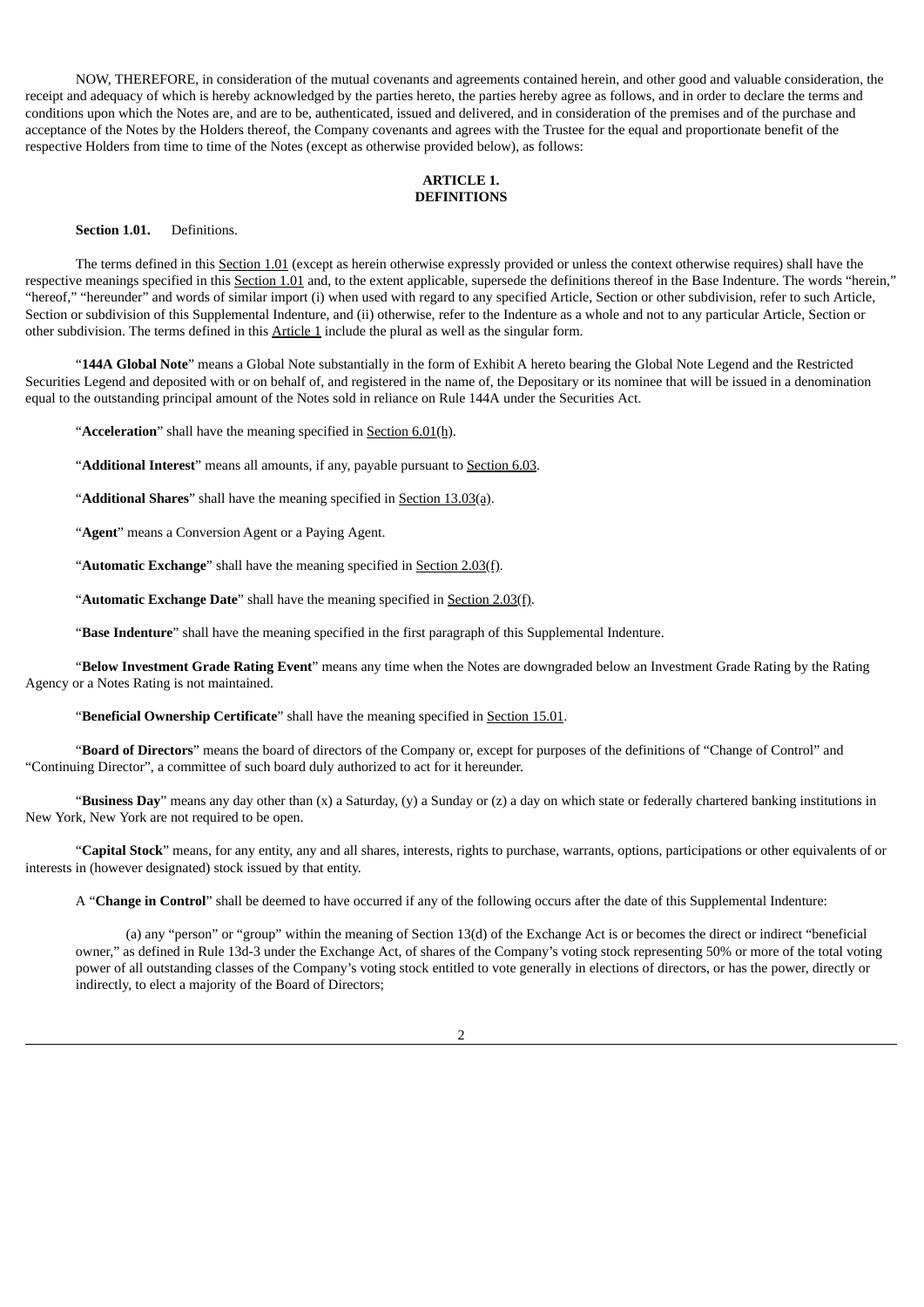(b) the consummation of: (i) any recapitalization, reclassification or change of the Common Stock (other than changes resulting from a subdivision or combination) as a result of which the Common Stock would be converted into, or exchanged for, stock, other securities, other property or assets; (ii) any share exchange, consolidation, merger or similar transaction involving the Company pursuant to which the Common Stock shall be converted into cash, securities or other property or assets; or (iii) any sale, lease or other transfer in one transaction or a series of transactions of all or substantially all of the consolidated assets of the Company and its Subsidiaries, taken as a whole, to any Person other than one of the Company's Wholly Owned Subsidiaries; provided, however, that a transaction described in clause (ii) immediately above pursuant to which the Persons that "beneficially owned," directly or indirectly, the shares of the Company's voting stock immediately prior to such transaction "beneficially own," directly or indirectly, shares of voting stock representing at least a majority of the total voting power of all outstanding classes of voting stock of the surviving or transferee Person and such holders' proportional voting power immediately after such transaction *vis-à-vis* each other with respect to the securities they receive in such transaction shall be in substantially the same proportions as their respective voting power *vis-à-vis* each other immediately prior to such transaction shall not constitute a "Change of Control" pursuant to this clause (b);

(c) the first day on which a majority of the members of the Board of Directors are not Continuing Directors; or

(d) the holders of Capital Stock of the Company approve any plan or proposal for the liquidation or dissolution of the Company (whether or not in compliance with the Indenture);

provided, however, that a "Change of Control" shall not be deemed to have occurred pursuant to clause (b) of the definition of "Change of Control" above, if at least 90% of the consideration paid for the Common Stock in the relevant transaction or transactions, excluding cash payments for any fractional share and cash payments made pursuant to dissenters' appraisal rights, consists of shares of common stock traded on The New York Stock Exchange, The NASDAQ Capital Market, The NASDAQ Global Select Market or The NASDAQ Global Market (or any of their respective successors), or will be so traded immediately following such transaction, and, as a result therefrom, such consideration becomes Reference Property for the Notes.

"**Clause A Distribution**" shall have the meaning specified in Section 13.04(c).

"**Clause B Distribution**" shall have the meaning specified in Section 13.04(c).

"**Clause C Distribution**" shall have the meaning specified in Section 13.04(c).

"**close of business**" means 5:00 p.m. (New York City time).

"**Closing Sale Price**" of the Common Stock on any date means the closing sale price per share (or if no closing sale price is reported, the average of the bid and ask prices or, if more than one in either case, the average of the average bid and the average ask prices) at 4:00 p.m. (New York City time) on that date as reported in composite transactions for the principal U.S. national or regional securities exchange on which the Common Stock is traded.

"**Common Stock**" shall have the meaning specified in the first paragraph of this Supplemental Indenture, subject to Section 13.08.

"**Company**" shall have the meaning specified in the first paragraph of this Supplemental Indenture, and subject to the provisions of Article 11, shall include its successors and assigns.

"**Comparable Treasury Issue**" means the United States Treasury security having a maturity comparable to the Remaining Life of such Remaining Interest Payments that would be utilized, at the time of selection and in accordance with customary financing practice, when identifying a comparable maturity to the Remaining Life of the Remaining Interest Payments being discounted.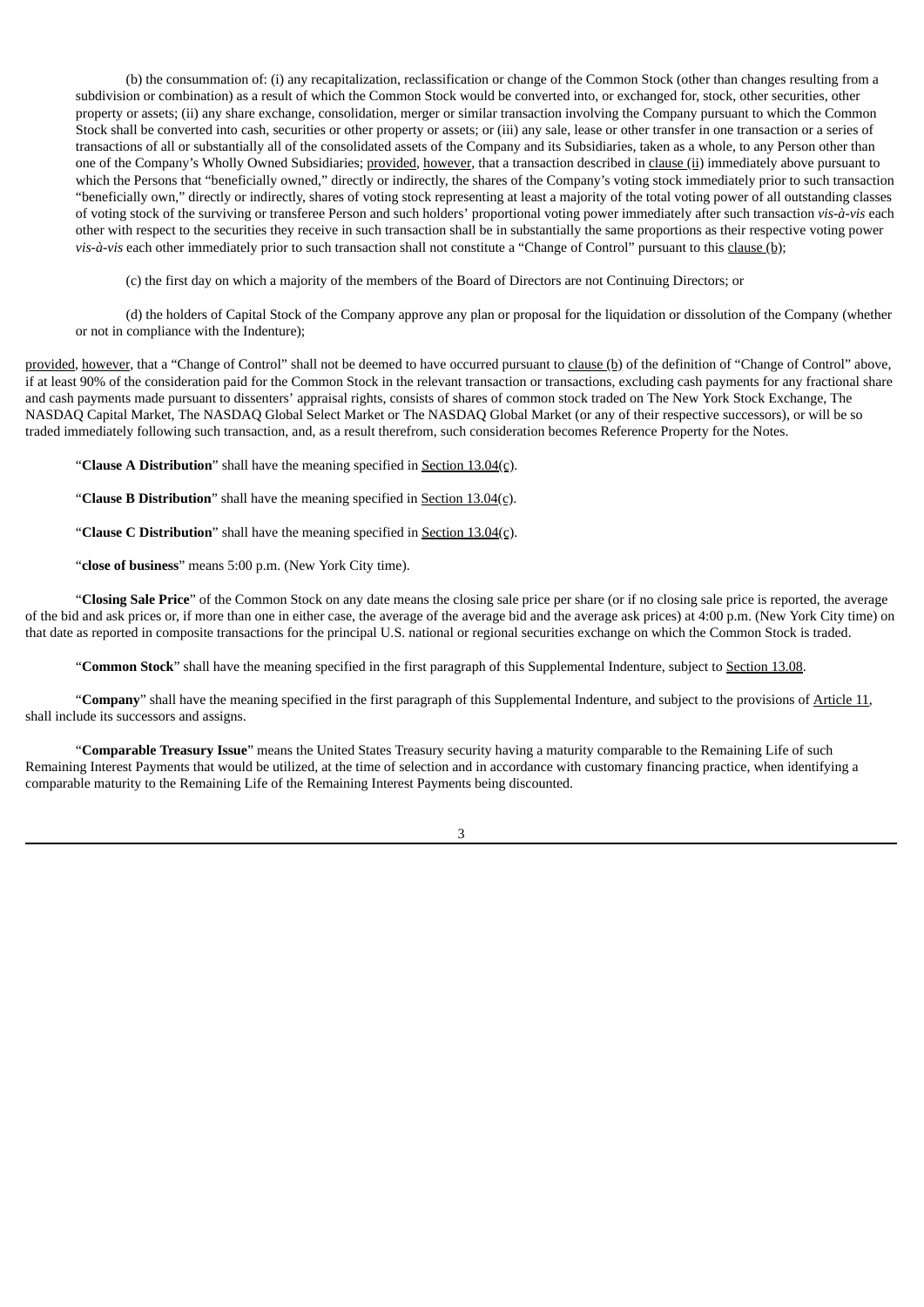"**Continuing Director**" means, as of any date of determination, any member of the Company's Board of Directors who (i) was a member of such Board of Directors on the date of this Supplemental Indenture, or (ii) was nominated for election or elected to such Board of Directors with the approval of a majority of the Continuing Directors who were members of such Board of Directors at the time of such nomination or election.

"**Conversion Agent**" shall mean an office or agency where the Notes may be surrendered for conversion.

"**Conversion Consideration**" shall have the meaning specified in Section 13.02(a).

"**Conversion Date**" shall have the meaning specified in Section 13.02(c), except with respect to a Forced Conversion, it shall mean the Forced Conversion Date.

"**Conversion Obligation**" shall have the meaning specified in Section 13.01.

"**Conversion Rate**" shall have the meaning specified in Section 13.01.

"**Conversion Price**" means, per share of Common Stock, \$1,000 divided by the then-applicable Conversion Rate.

"**Corporate Trust Office**" means the office of the Trustee or the Agent at which, at any particular time, its corporate trust business in respect of this Indenture shall be administered, which office as of the date hereof for purposes of Section 10.02 only is located at 111 Fillmore Avenue, St. Paul, MN 55107, Attention: Global Corporate Trust Services - Trinity Capital Inc., and for all other purposes is located at 1 Federal Street, Boston, MA 02210, Attention: Global Corporate Trust Services - Trinity Capital Inc., or the principal corporate trust office of any successor Trustee (or such other address as such successor Trustee may designate from time to time by notice to the Holders and the Company) or if at any time there is more than one trustee, means the Corporate Trust Office of any such other trustee with respect to the Securities of the applicable series.

"**Custodian**" means the Trustee, as custodian for The Depository Trust Company, with respect to the Global Notes, or any successor entity thereto.

"**Default**" means any event that is, or after notice or passage of time, or both, would be, an Event of Default.

"**Defaulted Amounts**" means any amounts on any Note (including, without limitation, the Fundamental Change Purchase Price, the Forced Conversion Consideration, principal and interest) that are payable but are not punctually paid or duly provided for.

"**Depositary**" means, with respect to each Global Note, the Person specified in Section 2.06(c) as the Depositary with respect to such Notes, until a successor shall have been appointed and become such pursuant to the applicable provisions of this Supplemental Indenture, and thereafter, "Depositary" shall mean or include such successor.

"**Discounted Value**" means, with respect to any Forced Converted Note, the amount obtained by discounting all Remaining Interest Payments with respect to such Forced Converted Note from their respective scheduled due dates to the Forced Conversion Date with respect to such Forced Converted Note, in accordance with accepted financial practice and at a discount factor (applied on the same periodic basis as that on which interest on the Notes is payable) equal to the Reinvestment Yield.

"**Effective Date**" shall have the meaning specified in Section 13.03(c), except that, as used in Section 13.04, "Effective Date" means the first date on which shares of the Common Stock trade on the applicable exchange or in the applicable market, regular way, reflecting the relevant share split or share combination, as applicable.

"**Event of Default**" shall have the meaning specified in Section 6.01.

 $\overline{A}$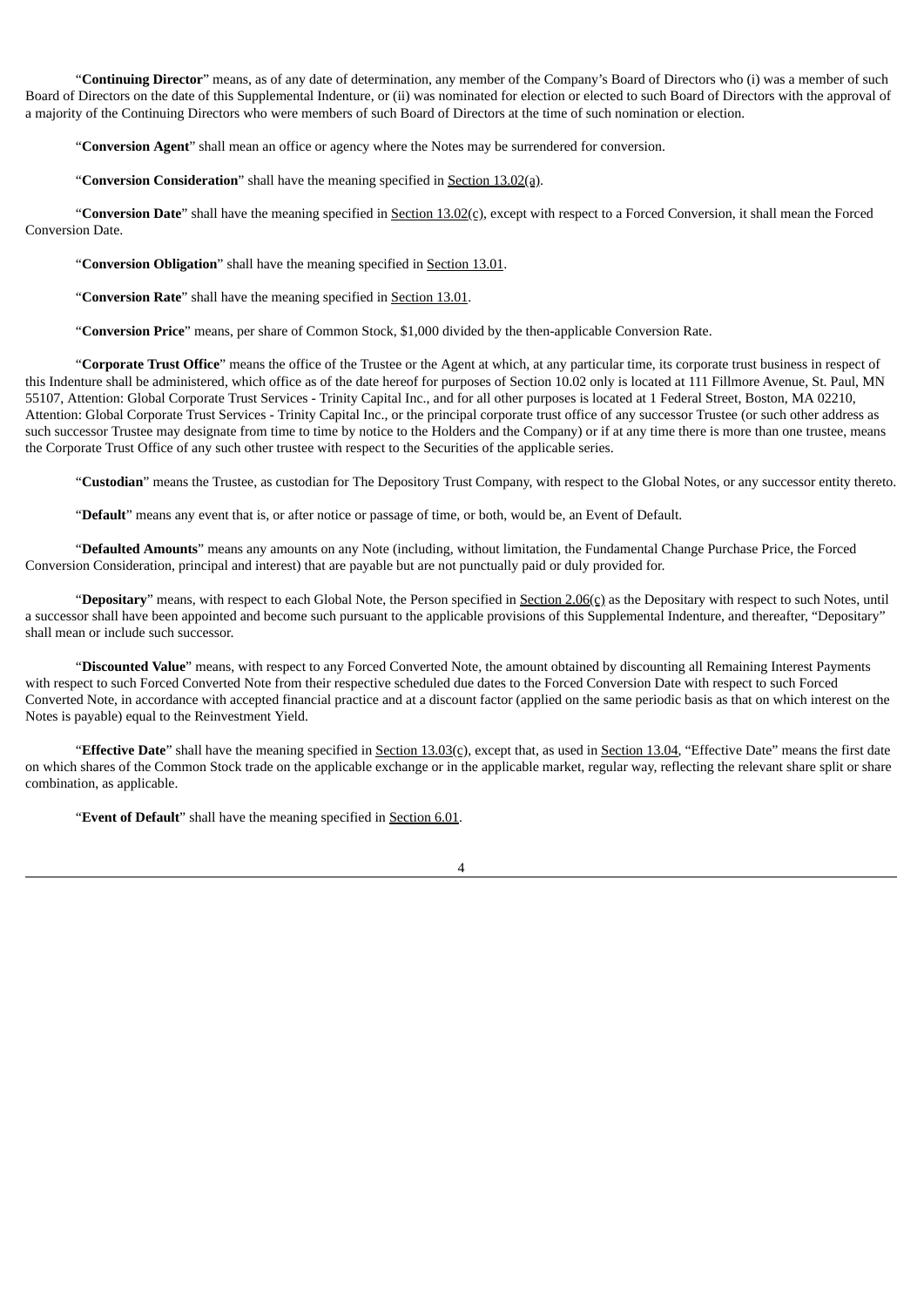"**Ex-Dividend Date**" means the first date on which shares of the Common Stock trade on the applicable exchange or in the applicable market, regular way, without the right to receive the issuance, dividend or distribution in question, from the Company or, if applicable, from the seller of Common Stock on such exchange or market (in the form of due bills or otherwise) as determined by such exchange or market.

"**Expiration Date**" shall have the meaning specified in Section 13.04(e).

"**Expiration Time**" shall have the meaning specified in Section 13.04(e).

"**Forced Conversion**" shall have the meaning specified in Section 15.01.

"**Forced Conversion Cash Settlement Amount**" means, in respect of each \$1,000 principal amount of Forced Converted Notes, an amount in cash equal to the product of Conversion Rate and the Trading Threshold Event Average.

"**Forced Conversion Consideration**" shall have the meaning specified in Section 15.02.

"**Forced Conversion Date**" shall have the meaning specified in Section 15.02.

"**Forced Conversion Notice**" shall have the meaning specified in Section 15.02.

"**Forced Conversion Notice Date**" means the date on which a Forced Conversion Notice is delivered to a Holder.

"**Forced Conversion Make-Whole Payment**" means, with respect to any Forced Converted Note, an amount equal to the Discounted Value of the Remaining Interest Payments; provided that the Forced Conversion Make-Whole Payment may in no event be less than zero.

"**Forced Converted Note**" means any Note converted pursuant to a Forced Conversion Notice.

"**Form of Assignment and Transfer**" means the "Form of Assignment and Transfer" attached as Attachment 3 to the Form of Note attached hereto as Exhibit A.

"**Form of Fundamental Change Purchase Notice**" means the "Form of Fundamental Change Purchase Notice" attached as Attachment 2 to the Form of Note attached hereto as Exhibit A.

"**Form of Note**" means the "Form of Note" attached hereto as Exhibit A.

"**Form of Notice of Conversion**" means the "Form of Notice of Conversion" attached as Attachment 1 to the Form of Note attached hereto as Exhibit A.

"**Fundamental Change**" means the occurrence of either a Change in Control or, after the initial listing of the Common Stock on a national securities exchange, a Termination of Trading.

"**Fundamental Change Company Notice**" shall have the meaning specified in Section 14.01(c).

"**Fundamental Change Purchase Date**" shall have the meaning specified in Section 14.01(a).

"**Fundamental Change Purchase Notice**" shall have the meaning specified in Section 14.01(b)(i).

"**Fundamental Change Purchase Price**" shall have the meaning specified in Section 14.01(a).

"**GAAP**" means generally accepted accounting principles in the United States as in effect on the date hereof, without giving effect, for the avoidance of doubt, to ASU 2016-02, Leases (Topic 842).

"**Global Note**" shall have the meaning specified in **Section 2.06(b)**.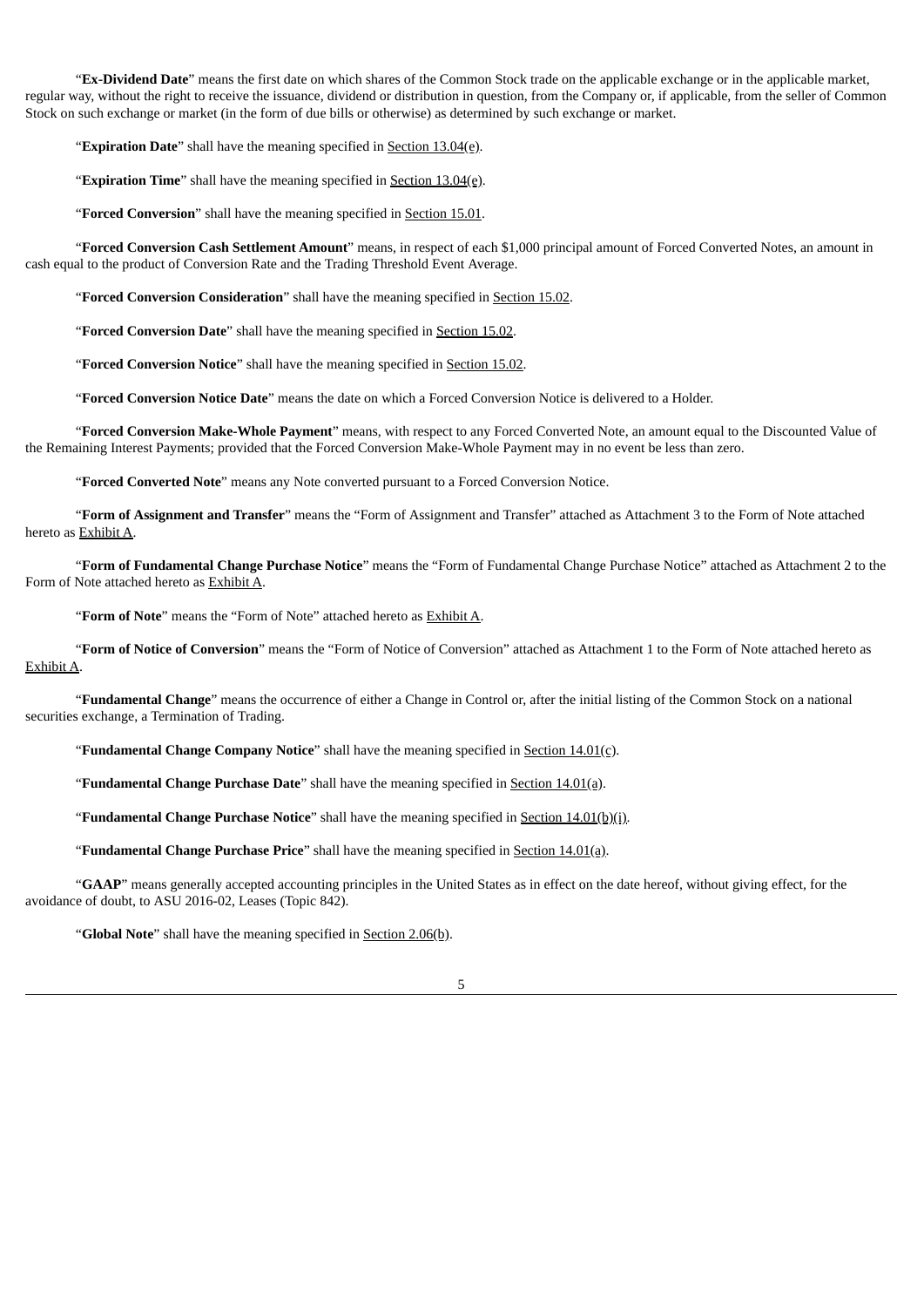#### "**Global Note Legend**" shall have the meaning specified in Exhibit A.

"**Holder**," as applied to any Note, or other similar terms (but excluding the term "beneficial holder"), means any Person in whose name at the time a particular Note is registered on the Note Register.

"**IAI Global Note**" means a Global Note substantially in the form of Exhibit A hereto bearing the Global Note Legend and the Restricted Securities Legend and deposited with or on behalf of and registered in the name of the Depositary or its nominee that will be issued in a denomination equal to the outstanding principal amount of the Notes sold to Institutional Accredited Investors*.*

"**Indenture**" has the meaning specified in the first paragraph of this Supplemental Indenture.

"**Initial Dividend Threshold**" shall have the meaning specified in Section 13.04(d).

"**Institutional Accredited Investor**" means an institution that is an "accredited investor" as defined in Rule 501(a)(1), (2), (3) or (7) under the Securities Act, who are not also QIBs.

"**Interest Payment Date**" means each May 1 and November 1 of each year, beginning on May 1, 2021.

"**Investment Company Act**" means the Investment Company Act of 1940, as amended, and the rules, regulations and interpretations promulgated thereunder, to the extent applicable, and any statute successor thereto.

"**Investment Grade Rating**" means a rating of BBB- or better by the Rating Agency (or its equivalent, including under any successor rating categories, of the Rating Agency).

"**Make-Whole Adjustment Event**" means (i) any Change of Control (as defined above and determined after giving effect to any exceptions to or exclusions from such definition, but without regard to the *proviso* in clause (b) of the definition thereof), and (ii) any Termination of Trading.

"**Maturity Date**" means December 11, 2025.

"**Maximum Conversion Rate**" shall have the meaning specified in **Section 13.03(e)**.

"**NAV per share**" means the Company's net asset value per share of Common Stock.

"**Note**" or "**Notes**" shall have the meaning specified in the first paragraph of this Supplemental Indenture.

"**Note Register**" shall have the meaning specified in **Section 2.06(a)**.

"**Note Registrar**" shall have the meaning specified in Section 2.06(a).

"**Notes Rating**" means a rating on the Notes by the Rating Agency.

"**Notice of Conversion**" shall have the meaning specified in Section 13.02(b).

"**Offering Memorandum**" means the offering memorandum dated December 4, 2020, relating to the offering and sale of the Notes.

"**Officer**" means, with respect to the Company, the President, the Chief Executive Officer, the Treasurer, the Secretary, General Counsel, Chief Legal Officer, any Executive or Senior Vice President or any Vice President (whether or not designated by a number or numbers or word or words added before or after the title "Vice President").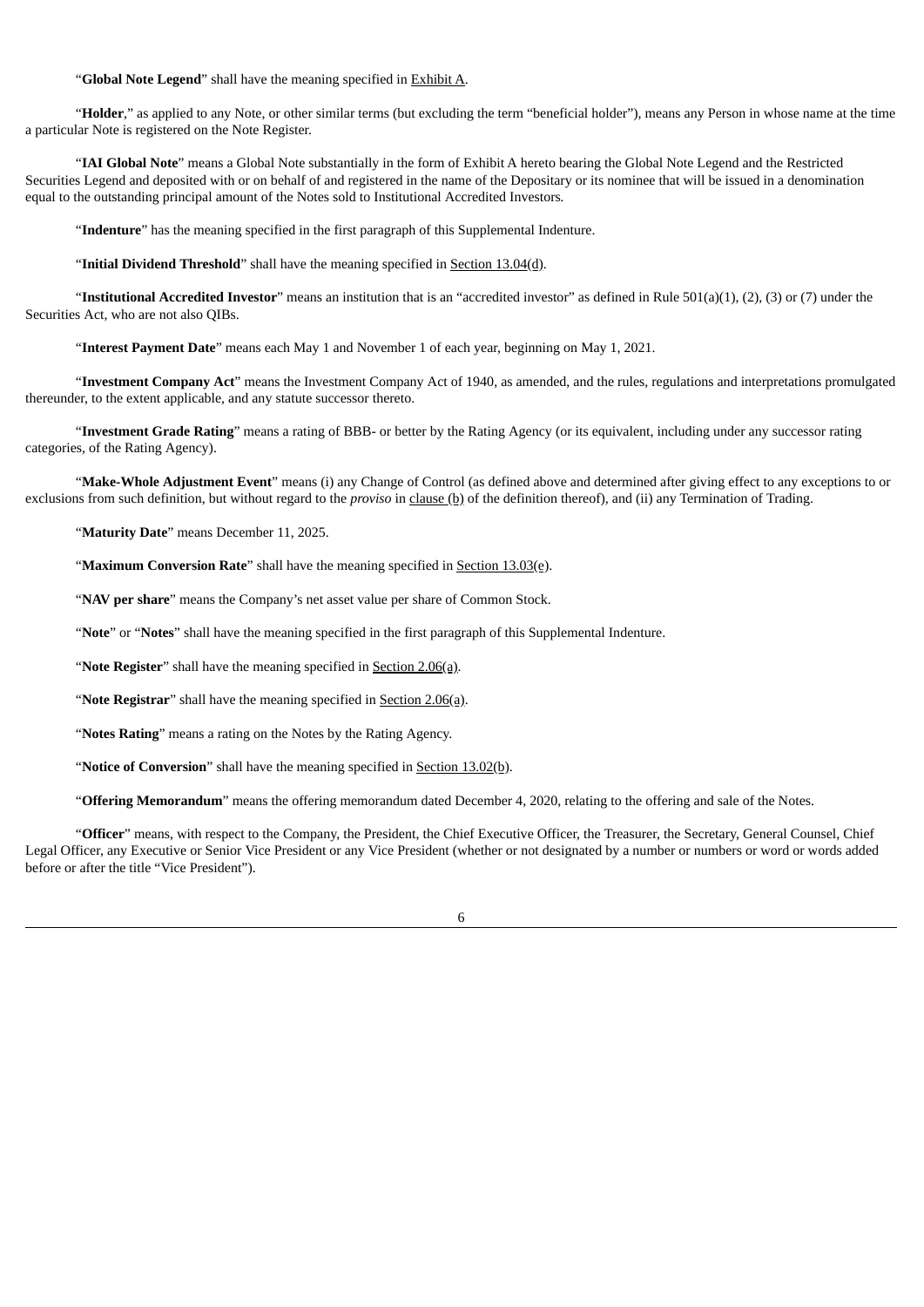"**Officers' Certificate**," means a certificate signed by the Chief Executive Officer, the President, the Chief Financial Officer or the Chief Operating Officer and by the Chief Compliance Officer, any Vice President, the Secretary or an Assistant Secretary of the Company, and delivered to the Trustee. Each such certificate shall include the statements provided for in Section 16.05 if and to the extent required by the provisions of such Section.

"**open of business**" means 9:00 a.m. (New York City time).

"**Opinion of Counsel**" means a written opinion of counsel, who may be counsel for the Company or who may be an employee of the Company or other counsel acceptable to the Trustee. Each such opinion shall include the statements provided for in Section 16.05 if and to the extent required by the provisions of such Section 16.05.

"**Original Issue Date**" means December 11, 2020.

"**outstanding**," when used with reference to Notes, shall, subject to the provisions of Section 8.04, mean, as of any particular time, all Notes authenticated and delivered by the Trustee under this Supplemental Indenture, except:

(a) Notes theretofore canceled by the Trustee or accepted by the Trustee for cancellation;

(b) Notes, or portions thereof, that have become due and payable and in respect of which monies in the necessary amount shall have been deposited in trust with the Trustee or with any Paying Agent (other than the Company) in trust or shall have been set aside and segregated in trust by the Company (if the Company shall act as its own Paying Agent) for the Holders of such Notes;

(c) Notes that have been paid pursuant to Section 2.07 or Notes in lieu of which, or in substitution for which, other Notes shall have been authenticated and delivered pursuant to the terms of Section 2.07 unless proof satisfactory to the Trustee is presented that any such Notes are held by protected purchasers in due course;

(d) Notes converted pursuant to Article 13 and required to be cancelled pursuant to Section 2.09; and

(e) Notes repurchased by the Company pursuant to the penultimate sentence of Section 2.11.

"**Ownership Limitation**" shall have the meaning specified in Section 13.02(k).

"**Paying Agent**" shall mean an office or agency where the Notes may be surrendered for registration of transfer or exchange or for presentation for payment or required purchase.

"**Payment Default**" shall have the meaning specified in Section 6.01(h).

"**Physical Notes**" means permanent certificated Notes in registered form issued in denominations of \$1,000 principal amount and integral multiples thereof.

"**Predecessor Note**" of any particular Note means every previous Note evidencing all or a portion of the same debt as that evidenced by such particular Note; and, for the purposes of this definition, any Note authenticated and delivered under Section 2.07 in lieu of or in exchange for a mutilated, lost, destroyed or stolen Note shall be deemed to evidence the same debt as the mutilated, lost, destroyed or stolen Note that it replaces.

"**QIB**" means any "qualified institutional buyer" as such term is defined in Rule 144A under the Securities Act.

"**Rating Agency**" means (i) Egan-Jones Ratings Company, and (2) if Egan-Jones Ratings Company ceases to rate the Notes or fails to make a rating of the Notes publicly available for reasons outside of the Company's control, a "nationally recognized statistical rating organization" as defined in Section 3(a)(62) of the Exchange Act selected by the Company as a replacement agency for Egan-Jones Ratings Company.

"**Record Date**" means, with respect to any dividend, distribution or other transaction or event in which the holders of Common Stock (or other applicable security) have the right to receive any cash, securities or other property or in which the Common Stock (or such other security) is exchanged for or converted into any combination of cash, securities or other property, the date fixed for determination of holders of the Common Stock (or such other security) entitled to receive such cash, securities or other property (whether such date is fixed by the Board of Directors, by statute, by contract or otherwise).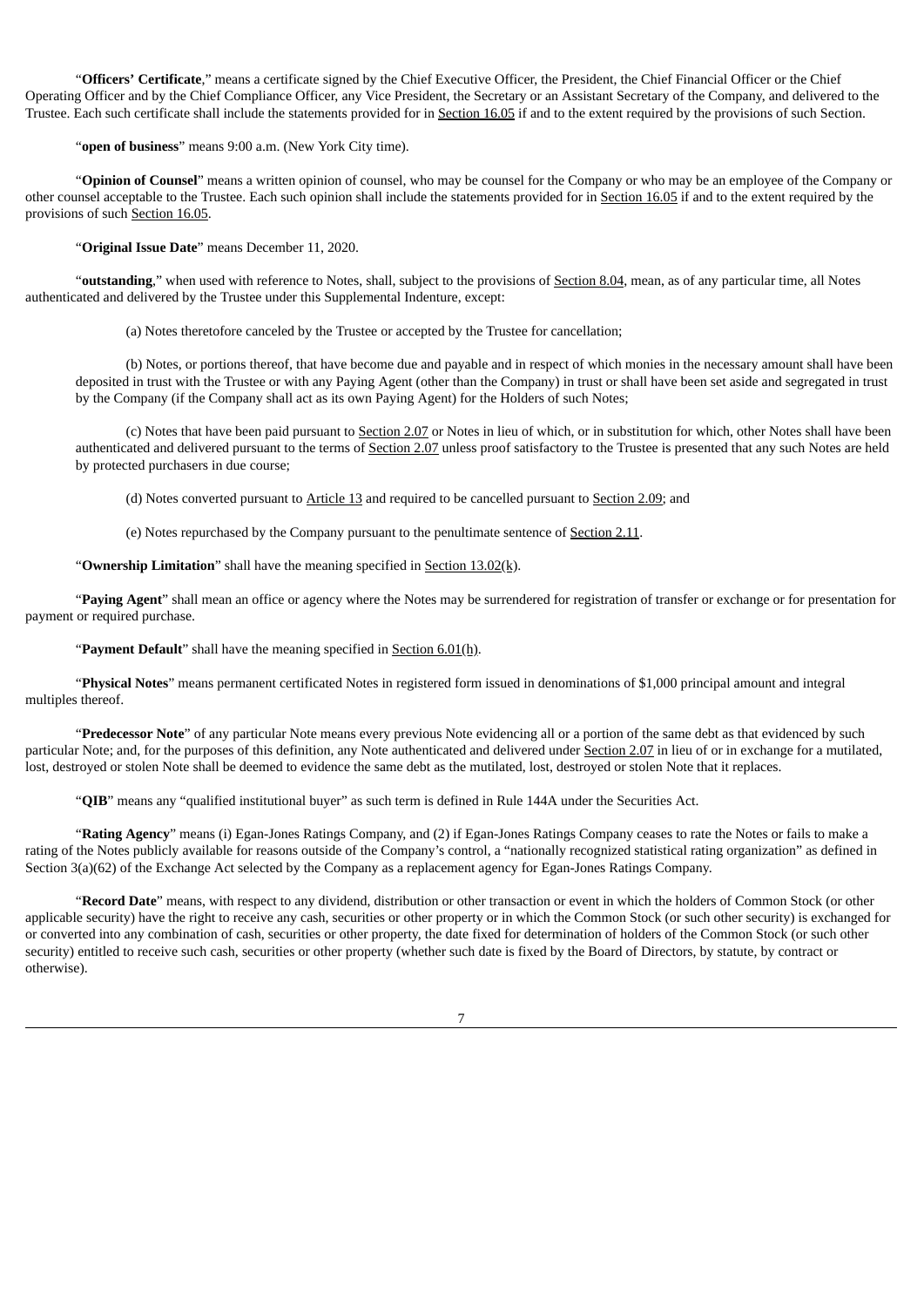"**Reference Property**" shall have the meaning specified in Section 13.08(a).

"**Regular Record Date**," with respect to any Interest Payment Date, means the April 15 or October 15 (whether or not such day is a Business Day) immediately preceding the applicable May 1 or November 1 Interest Payment Date, respectively.

"**Regulation S**" means Regulation S promulgated under the Securities Act.

"**Regulation S Global Note**" means a Global Note substantially in the form of Exhibit A hereto bearing the Global Note Legend, Restricted Securities Legend and Regulation S Legend and deposited with or on behalf of and registered in the name of the Depositary or its nominee, issued in a denomination equal to the outstanding principal amount of the Notes sold in reliance on Rule 903 of Regulation S.

"**Regulation S Legend**" means the legend set forth in Section 2.03(d) hereof, which is required to be placed on all Regulation S Global Notes issued under this Indenture.

"**Reinvestment Yield**" means, with respect to any Remaining Interest Payment, the sum of (a) 0.50% plus (b) the yield to maturity of the Comparable Treasury Issue implied by the "Ask Yield(s)" Reported having a maturity equal to the Remaining Life of such Remaining Interest Payment as of such Forced Conversion Date. If there are no such U.S. Treasury securities Reported having a maturity equal to such Remaining Life, then such implied yield to maturity shall be determined by (i) converting U.S. Treasury bill quotations to bond equivalent yields in accordance with accepted financial practice and (ii) interpolating linearly between the "Ask Yields" Reported for the applicable most recently issued actively traded on-the-run U.S. Treasury securities with the maturities (1) closest to and greater than such Remaining Life and (2) closest to and less than such Remaining Life. The Reinvestment Yield shall be rounded to the number of decimal places as appears in the interest rate of the applicable Note.

If such yields are not Reported or the yields Reported as of such time are not ascertainable (including by way of interpolation), then "Reinvestment Yield" means, with respect to the Remaining Interest Payments of any Forced Converted Note, the sum of (x) 0.50% plus (y) the yield to maturity implied by the U.S. Treasury constant maturity yields reported, for the latest day for which such yields have been so reported as of the second business day preceding the Forced Conversion Date with respect to such Forced Converted Note, in Federal Reserve Statistical Release H.15 (or any comparable successor publication) for the U.S. Treasury constant maturity having a term equal to the Remaining Life of such Remaining Interest Payment as of such Forced Conversion Date. If there is no such U.S. Treasury constant maturity having a term equal to such Remaining Life, such implied yield to maturity will be determined by interpolating linearly between (1) the U.S. Treasury constant maturity so reported with the term closest to and greater than such Remaining Life and (2) the U.S. Treasury constant maturity so reported with the term closest to and less than such Remaining Life. The Reinvestment Yield will be rounded to the number of decimal places as appears in the interest rate of the applicable Note.

"**Relevant Distribution**" shall have the meaning specified in Section 13.04(c).

"**Remaining Interest Payments**" means all interest payments unpaid and unaccrued on a Forced Converted Note three days prior to the Forced Conversion Date, which would be paid if the Forced Converted Note was held until the stated maturity date instead of converting.

"**Remaining Life**" means, with respect to any Remaining Interest Payment, the number of years, computed on the basis of a 360-day year comprised of twelve 30-day months and calculated to two decimal places, that will elapse between the Forced Conversion Date with respect to such Forced Converted Note and the scheduled due date of such Remaining Scheduled Payment.

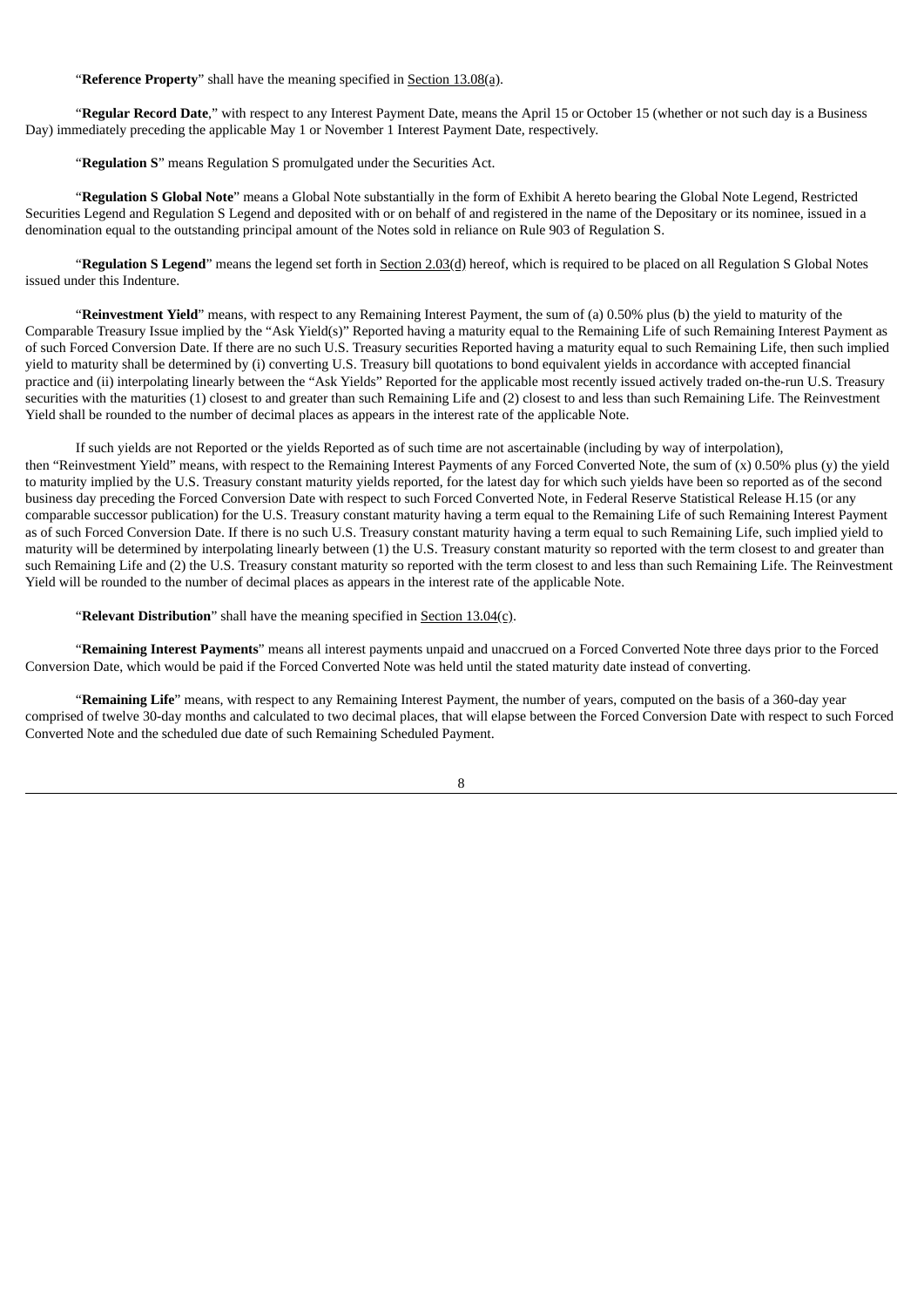"**Reported**" means reported as of 10:00 a.m. (New York City time) on the second Business Day preceding the Forced Conversion Date with respect to such Forced Converted Note for such Remaining Interest Payment, on the display designated as "Page PX1" (or such other display as may replace Page PX1) on Bloomberg Financial Markets for the most recently issued actively traded on-the-run U.S. Treasury securities.

"**Resale Registration Statement**" means any registration statement of the Company filed or confidentially submitted with the Commission under the Securities Act that covers the resale of the Common Stock (or other common stock into which the Notes are convertible), including the prospectus, amendments and supplements to such registration statement or prospectus, including pre- and post-effective amendments, all exhibits thereto and all material incorporated by reference or deemed to be incorporated by reference, if any, in such registration statement.

"**Resale Restriction Termination Date**" shall have the meaning specified in Section 2.03(e).

"**Restricted Definitive Note**" shall have the meaning specified in Section 2.03(f).

"**Restricted Global Note**" shall have the meaning specified in Section 2.03(f).

"**Restricted Securities Legend**" shall have the meaning specified in Section 2.03(d).

"**Scheduled Trading Day**" means any day that is scheduled to be a Trading Day on the principal U.S. national or regional securities exchange or market on which the Common Stock is listed for trading. If the Common Stock is not so listed, "Scheduled Trading Day" means a Business Day.

"**Restricted Period**" means the 40-day distribution compliance period as defined in Regulation S.

"**Securities Act**" means the Securities Act of 1933, as amended, and the rules and regulations promulgated thereunder.

"**Share Exchange Event**" shall have the meaning specified in Section 13.08(a).

"**Spin-Off**" shall have the meaning specified in **Section 13.04(c)**.

"**Stock Price**" shall have the meaning specified in Section 13.03(c).

"**Successor Company**" shall have the meaning specified in Section 11.01(a).

"**Termination of Trading**" means the Common Stock (or other common stock into which the Notes are convertible) fails to be listed or quoted on any of The New York Stock Exchange, The NASDAQ Capital Market, The NASDAQ Global Select Market or The NASDAQ Global Market or ceases to be listed or quoted on any such exchange (or any of their respective successors) following the effectiveness of a Resale Registration Statement, or the announcement by any such exchange on which the Common Stock (or other common stock) is trading that the Common Stock (or other common stock) will no longer be listed or admitted for trading and will not be immediately relisted or readmitted for trading on any of The New York Stock Exchange, The NASDAQ Capital Market, The NASDAQ Global Select Market or The NASDAQ Global Market (or any of their respective successors).

"**Threshold Period**" shall have the meaning specified in Section 15.02.

"**Trading Day**" means a day on which (i) the principal U.S. national securities exchange or market on which the Common Stock is then listed is open for trading and a Closing Sale Price for the Common Stock is available on such securities exchange or market, or (ii) if the Common Stock is not so listed or a Closing Sale Price for the Common Stock is not so available on such securities exchange or market, any Business Day.

"**Trading Threshold Event**" means, following the listing of the Common Stock on a national securities exchange, the Closing Sale Price of the Common Stock for any 30 consecutive trading days exceeds 120% of the then current Conversion Price.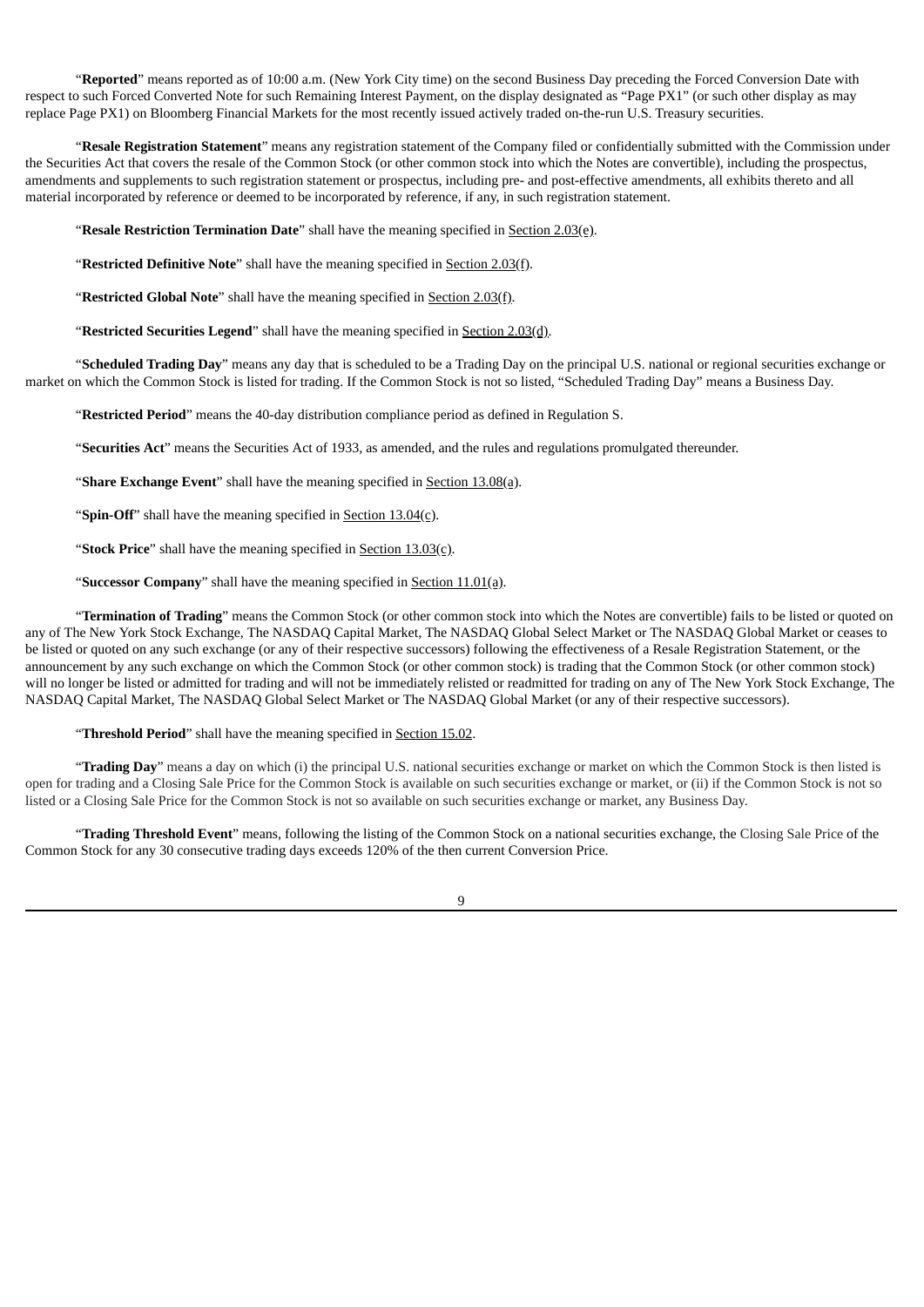"**Trading Threshold Event Average**" means the average Closing Sale Price of the Common Stock during the relevant Trading Threshold Event

period.

"**transfer**" shall have the meaning specified in Section 2.06(c).

"**Trigger Event**" shall have the meaning specified in Section 13.04(b).

"**Trust Indenture Act**" means the Trust Indenture Act of 1939, as amended, as it was in force at the date of execution of this Supplemental Indenture; provided, however, that in the event the Trust Indenture Act of 1939 is amended after the date hereof, the term "Trust Indenture Act" shall mean, to the extent required by such amendment, the Trust Indenture Act of 1939, as so amended.

"**Trustee**" means the Person named as the "**Trustee**" in the first paragraph of this Supplemental Indenture until a successor trustee shall have become such pursuant to the applicable provisions of this Supplemental Indenture, and thereafter "**Trustee**" shall mean or include each Person who is then a Trustee hereunder.

"**Unrestricted Definitive Note**" shall have the meaning specified in Section 2.03(f).

"**Unrestricted Global Note**" shall have the meaning specified in Section 2.03(f).

"Valuation Period" shall have the meaning specified in **Section 13.04(c)**.

"**Wholly Owned Subsidiary**" means, with respect to any Person, any Subsidiary of such Person, except that, solely for purposes of this definition, the reference to a "majority" in the definition of "Subsidiary" in the Base Indenture shall be deemed replaced by a reference to "100%".

**Section 1.02.** References to Interest

Unless the context otherwise requires, any reference to interest on, or in respect of, any Note in this Supplemental Indenture shall be deemed to include Additional Interest if, in such context, Additional Interest is, was or would be payable pursuant to Section 6.03. Unless the context otherwise requires, any express mention of Additional Interest in any provision hereof shall not be construed as excluding Additional Interest in those provisions hereof where such express mention is not made.

#### **ARTICLE 2. ISSUE, DESCRIPTION, EXECUTION, REGISTRATION AND EXCHANGE OF NOTES**

**Section 2.01.** Scope of Supplemental Indenture

This Supplemental Indenture amends and supplements the provisions of the Base Indenture, to which provisions reference is hereby made. The changes, modifications and supplements to the Base Indenture effected by this Supplemental Indenture shall be applicable only with respect to, and shall only govern the terms of, the Notes, which may be issued from time to time in accordance herewith, and shall not apply to any other Securities that may be issued under the Base Indenture unless a supplemental indenture with respect to such other Securities specifically incorporates such changes, modifications and supplements. For all purposes under the Base Indenture, the Notes shall constitute a single series of Securities, and with regard to any matter requiring the consent under the Base Indenture of Holders of multiple series of Securities voting together as a single class, the consent of Holders of the Notes voting as a separate class shall also be required and the same threshold shall apply. The provisions of this Supplemental Indenture shall supersede, with respect to the Notes, any conflicting or inconsistent provisions in the Base Indenture. In the case of any conflict between the Indenture and a Note, the provisions of the Indenture shall control and govern to the extent of such conflict.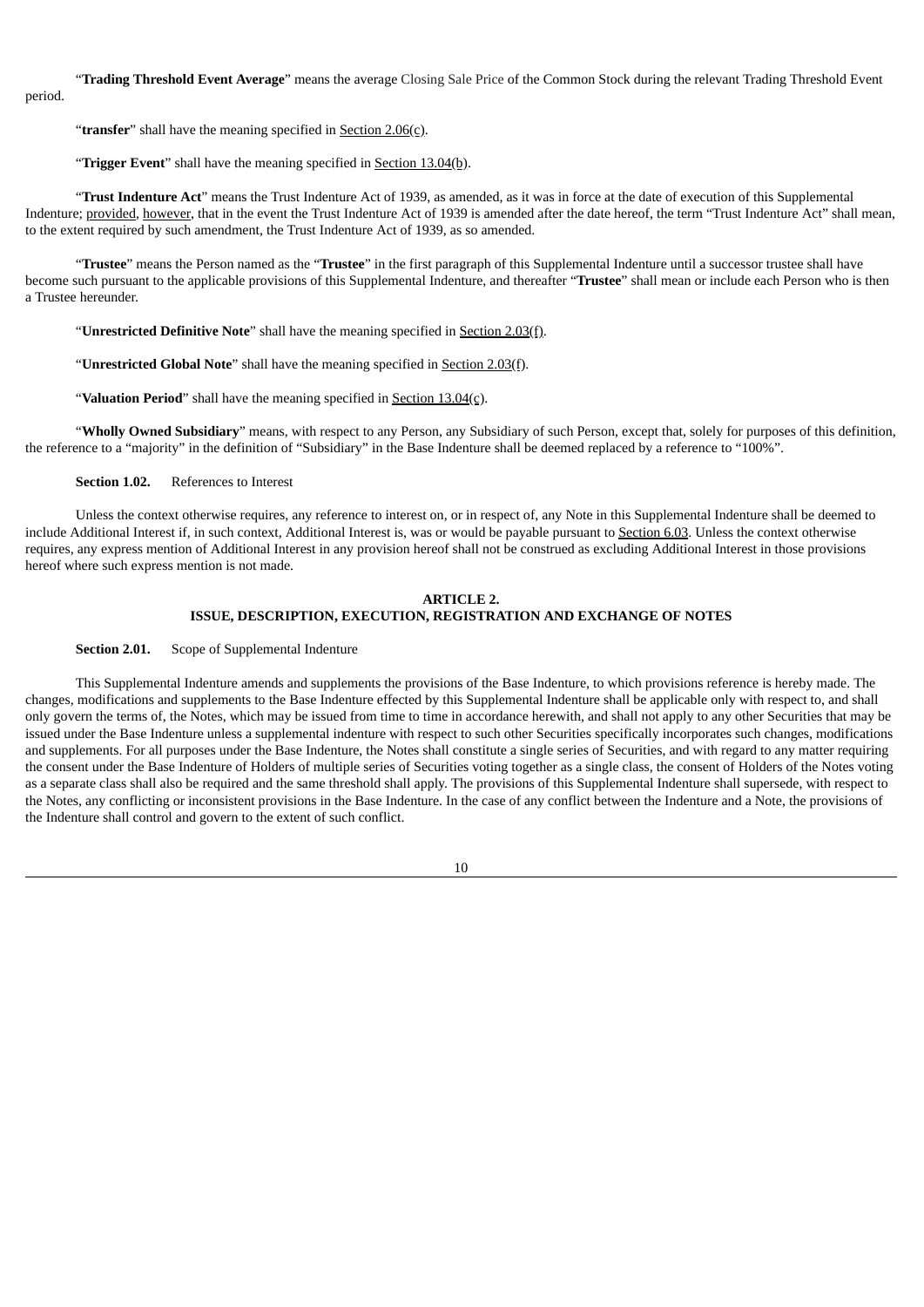#### **Section 2.02.** Designation and Amount

The Notes are hereby created and authorized as a single series of Securities under the Base Indenture. The Notes shall be designated as the "6.00% Convertible Notes due 2025." The aggregate principal amount of Notes that may be authenticated and delivered under this Supplemental Indenture is initially limited to \$50,000,000, subject to Section 2.11 and except for Notes authenticated and delivered upon registration or transfer of, or in exchange for, or in lieu of other Notes to the extent expressly permitted hereunder. For purposes of Section 3.01 of the Base Indenture, the Notes are designated as Senior **Securities** 

### **Section 2.03.** Form of Notes

**(a)** The Notes and the Trustee's certificate of authentication to be borne by such Notes shall be substantially in the respective forms set forth on Exhibit A attached hereto, the terms and provisions of which shall constitute, and are hereby expressly incorporated in and made a part of the Indenture. To the extent applicable, the Company and the Trustee, by their execution and delivery of this Supplemental Indenture, expressly agree to such terms and provisions and to be bound thereby.

**(b)** Any Global Note may be endorsed with or have incorporated in the text thereof such legends or recitals or changes not inconsistent with the provisions of the Indenture as may be required by the Custodian or the Depositary, or as may be required to comply with any applicable law or any regulation thereunder or with the rules and regulations of any securities exchange or automated quotation system upon which the Notes may be listed or traded or designated for issuance or to conform with any usage with respect thereto, or to indicate any special limitations or restrictions to which any particular Notes are subject.

**(c)** Any of the Notes may have such letters, numbers or other marks of identification and such notations, legends or endorsements as the Officers executing the same may approve (execution thereof to be conclusive evidence of such approval) and as are not inconsistent with the provisions of the Indenture, or as may be required to comply with any law or with any rule or regulation made pursuant thereto or with any rule or regulation of any securities exchange or automated quotation system on which the Notes may be listed or designated for issuance, or to conform to usage or to indicate any special limitations or restrictions to which any particular Notes are subject.

**(d)** Each Global Note shall represent such principal amount of the outstanding Notes as shall be specified therein and shall provide that it shall represent the aggregate principal amount of outstanding Notes from time to time endorsed thereon and that the aggregate principal amount of outstanding Notes represented thereby may from time to time be increased or reduced to reflect repurchases, cancellations, conversions, transfers or exchanges permitted hereby. Any endorsement of a Global Note to reflect the amount of any increase or decrease in the amount of outstanding Notes represented thereby shall be made by the Trustee or the Custodian, at the direction of the Trustee, in such manner and upon instructions given by the Holder of such Notes in accordance with the Indenture. Payment of principal of (including the Fundamental Change Purchase Price and the Forced Conversion Consideration, if applicable), and accrued and unpaid interest on, a Global Note shall be made to the Holder of such Note on the date of payment, unless a record date or other means of determining Holders eligible to receive payment is provided for herein or under the rules or procedures of the Depositary. Neither the Trustee nor any Agent shall have responsibility for any actions taken or not taken by the Depositary.

Every Note authenticated and delivered hereunder shall bear an additional legend in substantially the following form (the "**Restricted** Securities Legend") unless and until such Restricted Securities Legend is no longer required in accordance with Section 2.03(f) of this Supplemental Indenture:

THIS SECURITY HAS NOT BEEN REGISTERED UNDER THE SECURITIES ACT OF 1933, AS AMENDED (THE "SECURITIES ACT"), OR THE SECURITIES LAWS OF ANY STATE OR OTHER JURISDICTION. NEITHER THIS SECURITY NOR ANY INTEREST OR PARTICIPATION HEREIN MAY BE REOFFERED, SOLD, ASSIGNED, TRANSFERRED, PLEDGED, ENCUMBERED OR OTHERWISE DISPOSED OF IN THE ABSENCE OF SUCH REGISTRATION OR UNLESS SUCH TRANSACTION IS EXEMPT FROM, OR NOT SUBJECT TO, SUCH REGISTRATION.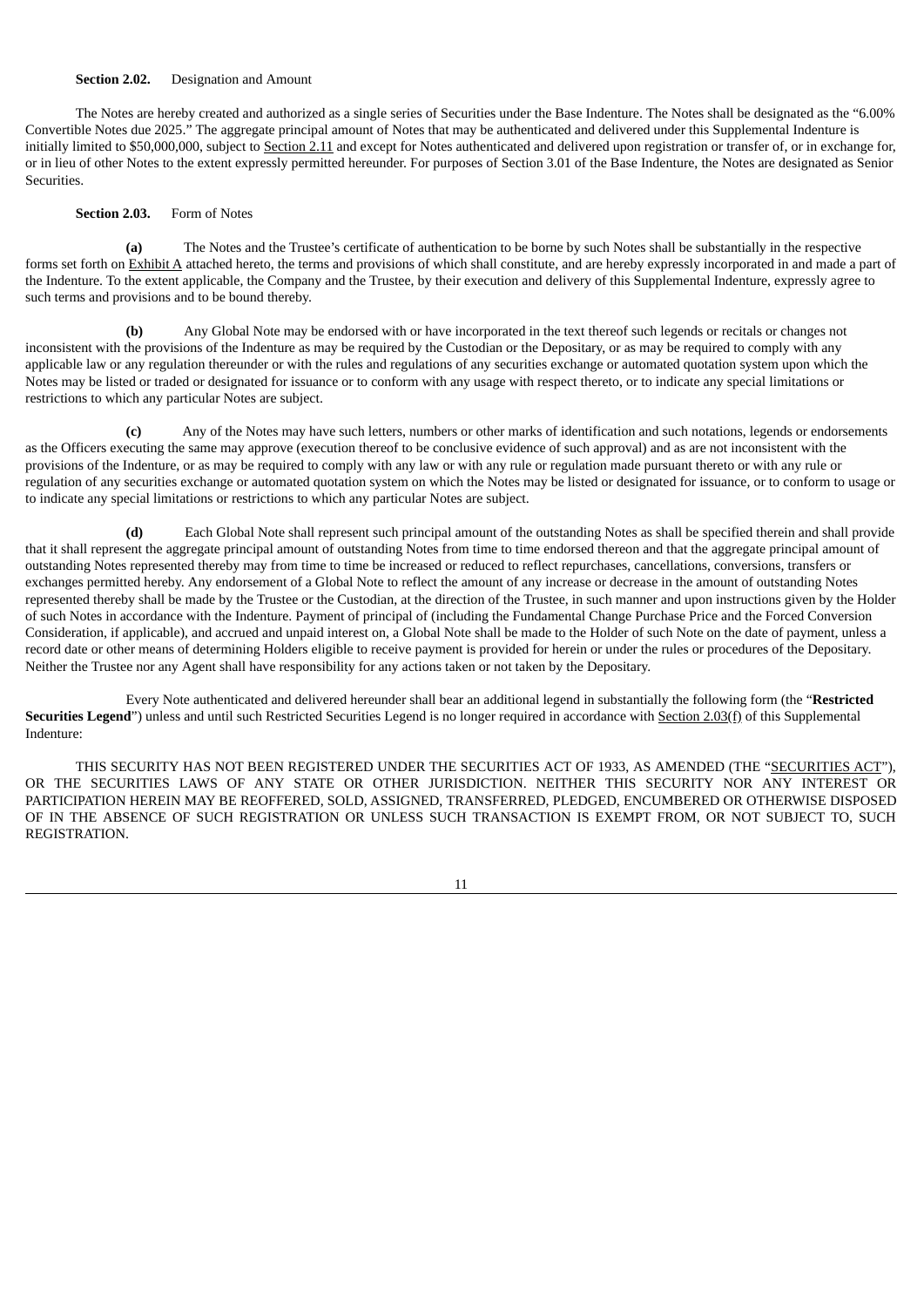THE HOLDER OF THIS SECURITY BY ITS ACCEPTANCE HEREOF, AGREES ON ITS OWN BEHALF AND ON BEHALF OF ANY INVESTOR ACCOUNT FOR WHICH IT HAS PURCHASED SECURITIES, TO OFFER, SELL OR OTHERWISE TRANSFER SUCH SECURITY, PRIOR TO THE DATE (THE "RESALE RESTRICTION TERMINATION DATE") WHICH IS ONE YEAR IN THE CASE OF RULE 144A NOTES, AND 40 DAYS IN THE CASE OF REGULATION S NOTES AFTER THE LATER OF THE ORIGINAL ISSUE DATE HEREOF (OR ANY PREDECESSOR OF THIS SECURITY) OR THE DATE OF ANY SUBSEQUENT REOPENING OF THE SECURITIES AND THE LAST DATE ON WHICH THE COMPANY OR ANY AFFILIATE OF THE COMPANY WAS THE OWNER OF THIS SECURITY (OR ANY PREDECESSOR OF SUCH SECURITY), ONLY (A) TO THE COMPANY OR ANY OF ITS SUBSIDIARIES, (B) PURSUANT TO A REGISTRATION STATEMENT WHICH HAS BEEN DECLARED EFFECTIVE UNDER THE SECURITIES ACT, (C) FOR SO LONG AS THE SECURITIES ARE ELIGIBLE FOR RESALE PURSUANT TO RULE 144A, TO A PERSON IT REASONABLY BELIEVES IS A QUALIFIED INSTITUTIONAL BUYER THAT PURCHASES FOR ITS OWN ACCOUNT OR FOR THE ACCOUNT OF A QUALIFIED INSTITUTIONAL BUYER TO WHOM NOTICE IS GIVEN THAT THE TRANSFER IS BEING MADE IN RELIANCE ON RULE 144A, (D) PURSUANT TO OFFERS AND SALES THAT OCCUR OUTSIDE THE UNITED STATE WITHIN THE MEANING OF REGULATION S UNDER THE SECURITIES ACT, (E) TO AN INSTITUTIONAL "ACCREDITED INVESTOR" WITHIN THE MEANING OF RULE 501(a)(1), (2), (3) OR (7) UNDER THE SECURITIES ACT THAT IS AN INSTITUTIONAL ACCREDITED INVESTOR ACQUIRING THE SECURITY FOR ITS OWN ACCOUNT OR FOR THE ACCOUNT OF SUCH AN INSTITUTIONAL ACCREDITED INVESTOR, OR (E) PURSUANT TO ANOTHER AVAILABLE EXEMPTION FROM THE REGISTRATION REQUIREMENTS OF THE SECURITIES ACT AND THE SECURITIES LAWS OF ANY OTHER JURISDICTION, INCLUDING ANY STATE OF THE UNITED STATES, SUBJECT TO THE COMPANY'S AND THE TRUSTEE'S RIGHT PRIOR TO ANY SUCH OFFER, SALE OR TRANSFER TO REQUIRE THE DELIVERY OF AN OPINION OF COUNSEL SATISFACTORY TO EACH OF THEM AND/OR A CERTIFICATE OF TRANSFER OR EXCHANGE IN THE FORM PRESCRIBED IN THE INDENTURE. THIS LEGEND WILL BE REMOVED UPON THE REQUEST OF THE HOLDER AFTER THE RESALE RESTRICTION TERMINATION DATE.

In addition, each Regulation S Global Note will bear a legend in substantially the following form (the "**Regulation S Legend**"):

"IN THE CASE OF REGULATION S NOTES: BY ITS ACQUISITION HEREOF, THE HOLDER HEREOF REPRESENTS THAT IT IS NOT A U.S. PERSON NOR IS IT PURCHASING FOR THE ACCOUNT OF A U.S. PERSON AND IS ACQUIRING THIS SECURITY IN AN OFFSHORE TRANSACTION IN ACCORDANCE WITH REGULATION S UNDER THE SECURITIES ACT."

(e) With respect to any proposed registration of transfer of any Note prior to (x) the date which is one year (or such other date when resales of securities by non-Affiliates are first permitted under Rule 144(d) under the Securities Act) after the later of the date of the original issue date of the applicable Notes or the date of any subsequent reopening of such Notes and the last date on which the Company or any of the Company's Affiliates were the owner of such Notes (or any predecessor thereto) or (y) such later date, if any, as may be required by applicable law (the "**Resale Restriction Termination Date**"), the Holder of such Note and each subsequent Holder thereof shall offer, sell, or otherwise transfer such Note only (i) to the Company or any of the Company's Subsidiaries, (ii) pursuant to a registration statement which has become effective under the Securities Act, (iii) for so long as such Note is eligible for resale pursuant to Rule 144A under the Securities Act, to a Person it reasonably believes is a QIB that purchases for its own account or for the account of a QIB to whom notice is given that the transfer is being made in reliance on Rule 144A under the Securities Act, (iv) to an institutional "accredited investor" within the meaning of Rule  $501(a)(1)$ ,  $(2)$ ,  $(3)$  or  $(7)$  under the Securities Act that is purchasing for its own account or for the account of such an institutional "accredited investor" or (v) pursuant to any other available exemption from the registration requirements of the Securities Act; in each of the foregoing cases subject to any requirements of law that the disposition of its property or the property of such investor account or accounts be at all times within its or their control and in compliance with any applicable state securities laws. The foregoing restrictions on resale will not apply subsequent to the Resale Restriction Termination Date.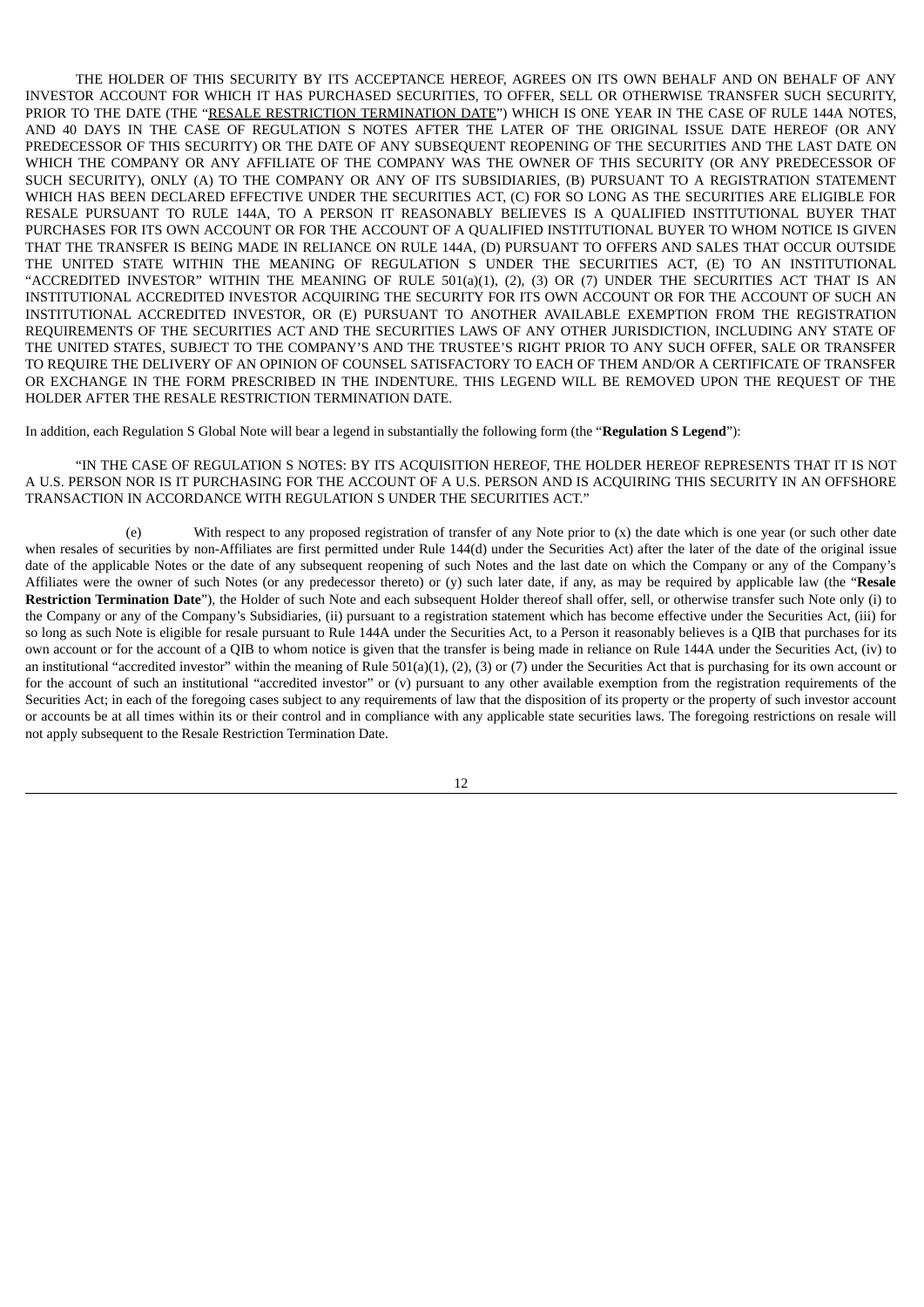(f) Upon the transfer or replacement of a Global Note (or beneficial interest therein) not bearing a Restricted Securities Legend (an "**Unrestricted Global Note**") the Trustee shall deliver an Unrestricted Global Note (or beneficial interest therein) and upon the transfer or replacement of a definitive Note not bearing a Restricted Securities Legend (an "**Unrestricted Definitive Note**"), the Trustee shall deliver an Unrestricted Definitive Note. Upon the transfer, exchange, or replacement of a Global Note (or beneficial interest therein) bearing a Restricted Securities Legend (a "**Restricted Global Note**") the Trustee shall deliver only a Restricted Global Note (or beneficial interest therein) and upon the transfer, exchange or replacement of a definitive Note bearing a Restricted Securities Legend (a "**Restricted Definitive Note**"), the Trustee shall deliver only Restricted Definitive Notes unless, in each case, (i) a Note is being transferred pursuant to an effective registration statement, (ii) Notes are being exchanged for Notes that do not bear the Restricted Securities Legend in accordance with the following paragraph, or (iii) there is delivered to the Trustee an Opinion of Counsel satisfactory to it stating that neither such legend nor the related restrictions on transfer are required in order to maintain compliance with the provisions of the Securities Act, upon which opinion the Trustee may conclusively rely. Any Notes sold in a registered offering. shall not be required to bear the Restricted Securities Legend.

Upon the Company's satisfaction that the Restricted Securities Legend shall no longer be required in order to maintain compliance with the Securities Act, beneficial interests in a Restricted Global Note may be automatically exchanged into beneficial interests in an Unrestricted Global Note without any action required by or on behalf of the Holder (the "**Automatic Exchange**") at any time on or after the date that is the 366th calendar day after the later of the date of the original issue date of the applicable Notes or the date of any subsequent reopening of such Notes, or in each case, if such day is not a Business Day, on the next succeeding Business Day.

Upon the Company's satisfaction that the Restricted Securities Legend shall no longer be required in order to maintain compliance with the Securities Act, the Company may cause the Restricted Securities Legend to be removed by (i) providing the Depositary an instruction letter for the Depositary's mandatory exchange process (or any successor notice, form, or action required pursuant to the Depositary's applicable procedures) to the extent required; (ii) providing written notice to the Trustee (x) instructing the Trustee to take any actions as may be necessary so that the Restricted Securities Legend set forth on the Global Notes shall be deemed removed from the Global Notes in accordance with the terms and conditions of the Notes and the Indenture, without further action on the part of Holders and (y) instructing the Trustee to take any actions as may be necessary so that the restricted CUSIP number for the Notes shall be removed from the Global Notes and replaced with an unrestricted CUSIP number; and (iii) on or prior to the effective date of the Automatic Exchange (such date, the "**Automatic Exchange Date**"), deliver to the Trustee for authentication one or more Unrestricted Global Notes, duly executed by the Company, in an aggregate principal amount equal to the aggregate principal amount of Restricted Global Notes to be exchanged into such Unrestricted Global Notes. The Restricted Global Note from which beneficial interests are transferred pursuant to an Automatic Exchange shall be cancelled following the Automatic Exchange.

Any definitive Note delivered in exchange for an interest in a Global Note pursuant to Sections 2.04 and 3.05 of the Base Indenture shall, bear the applicable legend regarding transfer restrictions applicable thereto set forth in this Section 2.03 of this Supplemental Indenture unless (i) the Global Note is an Unrestricted Global Note, or (ii) there is delivered to the Trustee an Opinion of Counsel satisfactory to it stating that neither such legend nor the related restrictions on transfer are required in order to maintain compliance with the provisions of the Securities Act, upon which opinion the Trustee may conclusively rely.

The Trustee shall have no obligation or duty to monitor, determine or inquire as to compliance with any restrictions on transfer imposed under this Indenture or under applicable law with respect to any transfer of any interest in any Note other than to require delivery of such certificates and other documentation or evidence as are expressly required by, and to do so if and when expressly required by, the terms of this Supplemental Indenture and any Notes, and to examine the same to determine substantial compliance as to form with the express requirements hereof.

All certifications, certificates and Opinions of Counsel required to be submitted to the Security Registrar pursuant to this Section 2.03 of this Supplemental Indenture to effect a registration of transfer or exchange may be submitted by facsimile, electronic mail, .pdf attachment or other electronic means.

#### **Section 2.04.** Date and Denomination of Notes; Payments of Interest and Defaulted Amounts

**(a)** The Notes shall be issuable in registered form without coupons in denominations of \$1,000 principal amount and integral multiples thereof. Each Note shall be dated the date of its authentication and shall bear interest from the date specified on the face of such Note. Accrued interest on the Notes shall be computed on the basis of a 360-day year composed of twelve 30-day months and, for partial months, on the basis of actual days elapsed over a 30-day month.

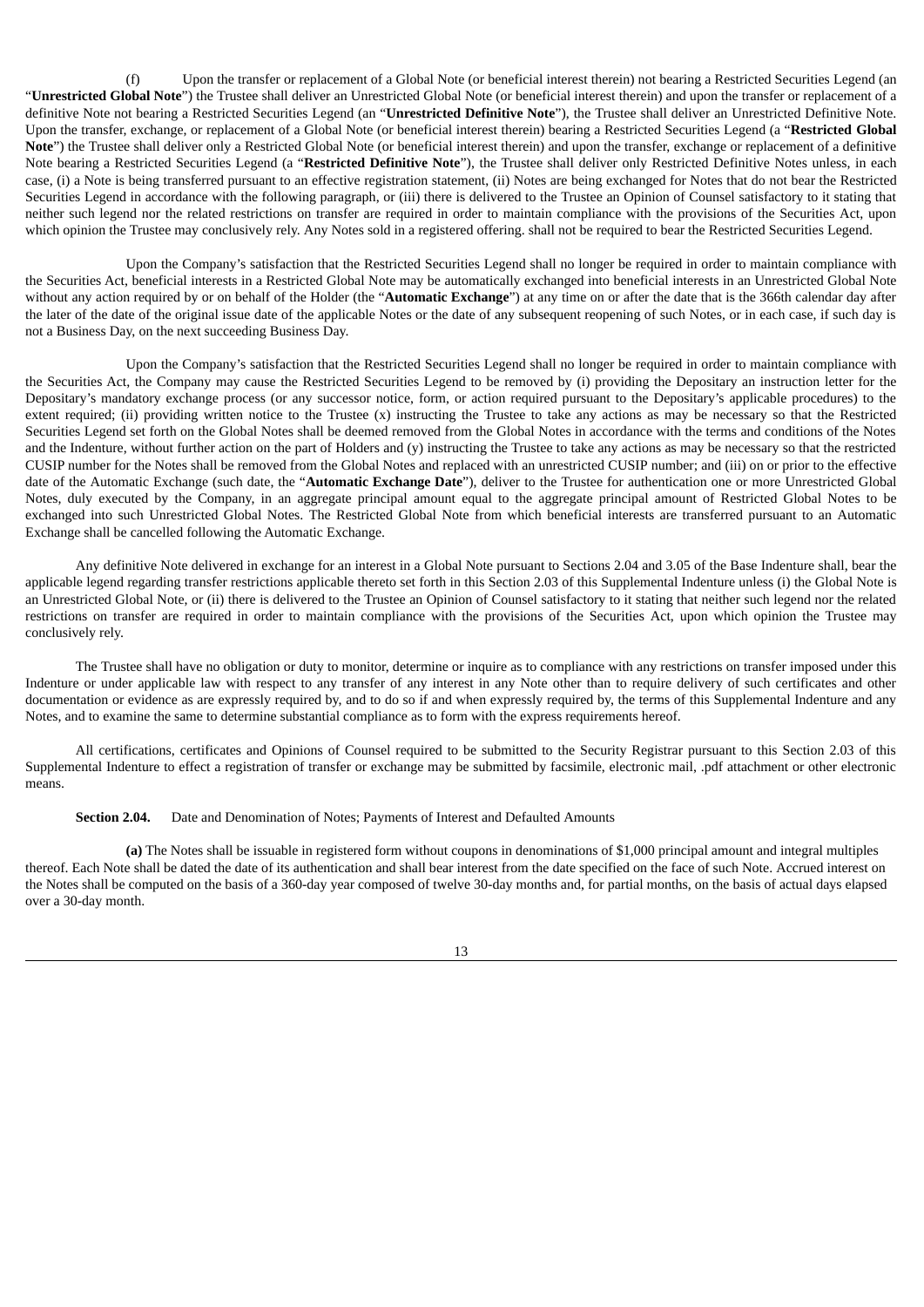**(b)** The Person in whose name any Note (or its Predecessor Note) is registered on the Note Register at the close of business on any Regular Record Date with respect to any Interest Payment Date shall be entitled to receive the interest payable on such Interest Payment Date, notwithstanding any conversion of such Note at any time after the close of business on the applicable Regular Record Date. In the case of Physical Notes, payments in respect of principal and interest shall be made in U.S. dollars (i) at the Corporate Trust Office or, at the Company's option, by check mailed to the Holder's address as it appears in the Note Register, or (ii) upon any application to the Note Registrar not later than the relevant Regular Record Date by a Holder of more than \$1,000,000 in principal amount of Notes, by wire transfer in immediately available funds to that Holder's account within the United States, which application shall remain in effect until such Holder notifies, in writing, the Note Registrar to the contrary. Notwithstanding the foregoing, payments in respect of the principal and interest (including the Fundamental Change Purchase Price and the Forced Conversion Consideration, if applicable) on any Global Note shall be made by wire transfer of immediately available funds to the account of the Depositary or its nominee and in accordance with the rules and procedures of the Depositary.

**(c)** Any Defaulted Amounts shall forthwith cease to be payable to the Holder on the relevant payment date but shall accrue interest per annum at the rate borne by the Notes *plus* one percent, subject to the enforceability thereof under applicable law, from, and including, such relevant payment date, and such Defaulted Amounts together with such interest thereon shall be paid by the Company, at its election in each case, as provided in clause (i) or (ii) below:

**(i)** The Company may elect to make payment of any Defaulted Amounts to the Persons in whose names the Notes (or their respective Predecessor Notes) are registered at the close of business on a special record date for the payment of such Defaulted Amounts, which shall be fixed in the following manner. The Company shall notify the Trustee in writing of the amount of the Defaulted Amounts proposed to be paid on each Note and the date of the proposed payment (which shall be not less than 25 days after the receipt by the Trustee of such notice, unless the Trustee shall consent to an earlier date), and at the same time the Company shall deposit with the Trustee an amount of money equal to the aggregate amount to be paid in respect of such Defaulted Amounts or shall make arrangements satisfactory to the Trustee for such deposit on or prior to the date of the proposed payment, such money when deposited to be held in trust for the benefit of the Persons entitled to such Defaulted Amounts as in this clause (i) provided. Thereupon the Company shall fix a special record date for the payment of such Defaulted Amounts which shall be not more than 15 days and not less than 10 days prior to the date of the proposed payment, and not less than 10 days after the receipt by the Trustee of the notice of the proposed payment. The Company shall promptly notify the Trustee of such special record date and the Trustee, in the name and at the expense of the Company, shall cause notice of the proposed payment of such Defaulted Amounts and the special record date therefor to be mailed, first-class postage prepaid, to each Holder at its address as it appears in the Note Register, not less than 10 days prior to such special record date. Notice of the proposed payment of such Defaulted Amounts and the special record date therefor having been so mailed, such Defaulted Amounts shall be paid to the Persons in whose names the Notes (or their respective Predecessor Notes) are registered at the close of business on such special record date and shall no longer be payable pursuant to the following clause (ii) of this Section 2.04(c).

**(ii)** The Company may make payment of any Defaulted Amounts in any other lawful manner not inconsistent with the requirements of any securities exchange or automated quotation system on which the Notes may be listed or designated for issuance, and upon such notice as may be required by such exchange or automated quotation system, if, after notice given by the Company to the Trustee of the proposed payment pursuant to this clause, such manner of payment shall be deemed practicable by the Trustee.

#### **Section 2.05.** Execution, Authentication and Delivery of Notes

Section 3.03 of the Base Indenture shall not apply to the Notes. Instead, the provisions of this Section 2.05 shall, with respect to the Notes, supersede in its entirety Section 3.03 of the Base Indenture and all references in the Base Indenture to Section 3.03 thereof shall be deemed, for the purposes of the Notes, to be references to this Section 2.05. The Notes shall be signed in the name and on behalf of the Company by the manual or facsimile, .pdf attachment or other electronically transmitted signature (including, without limitation, DocuSign or Adobe Sign) of its Chief Executive Officer, President, Chief Operating Officer, Chief Financial Officer or any of its Executive or Vice Presidents and attested by its Secretary or any Assistant Secretary.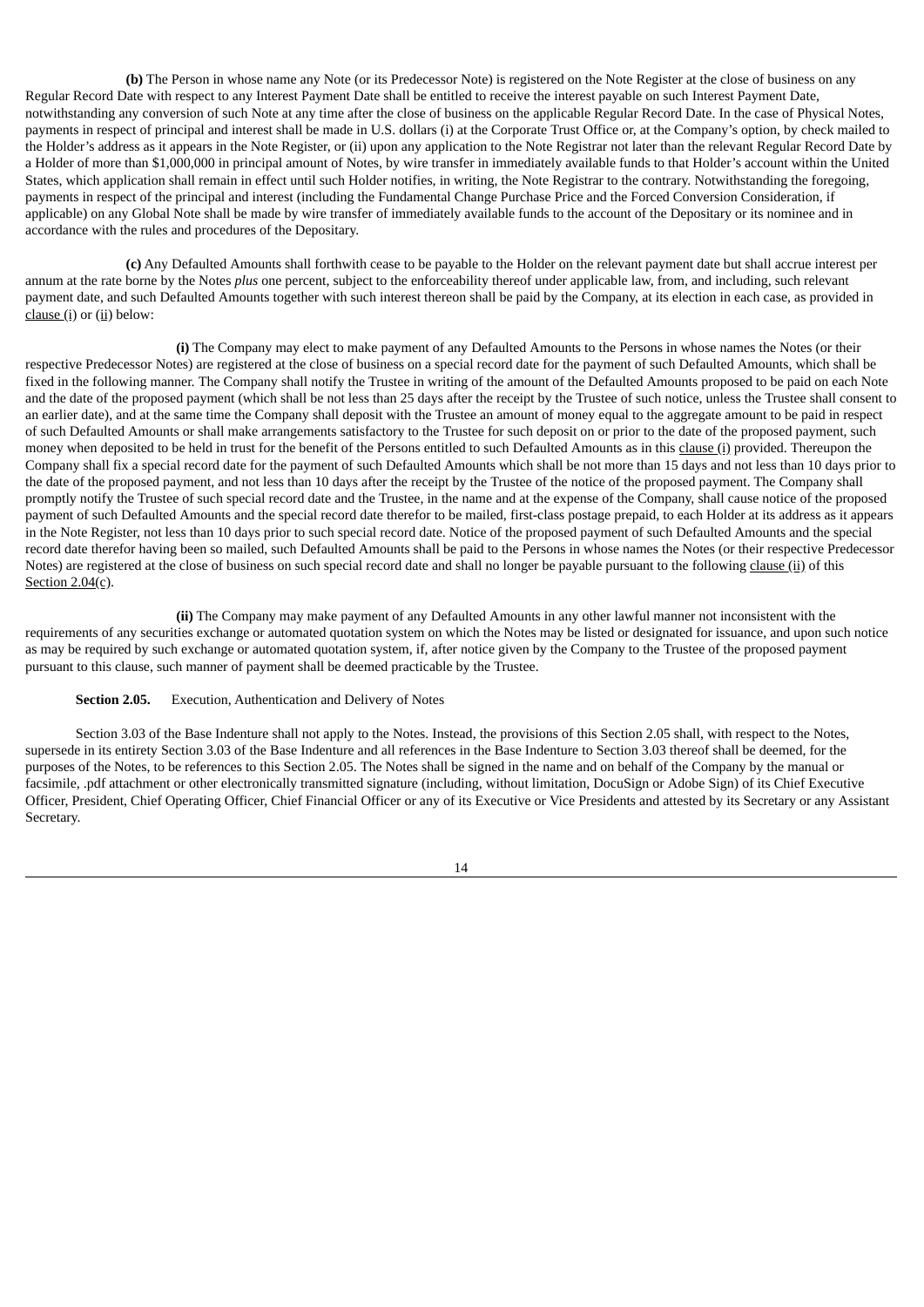At any time and from time to time after the execution and delivery of this Supplemental Indenture, the Company may deliver Notes executed by the Company to the Trustee for authentication, together with a Company Order, an Officers' Certificate and an Opinion for Counsel in accordance with Section 16.05 for the authentication and delivery of such Notes, and the Trustee in accordance with such Company Order shall authenticate and deliver such Notes, without any further action by the Company hereunder. In authenticating such Notes, and accepting the additional responsibilities under the Indenture in relation to such Notes, the Trustee shall be entitled to receive, and shall be fully protected in relying upon,

(i) an Opinion of Counsel stating as follows:

(a) that the form or forms of such Notes have been established in conformity with the provisions of the Indenture;

(b) that the terms of such Notes have been established in conformity with the provisions of the Indenture; and

(c) that such Notes, when completed by appropriate insertions and executed and delivered by the Company to the Trustee for authentication in accordance with the Indenture, authenticated and delivered by the Trustee in accordance with the Indenture and issued by the Company in the manner and subject to any conditions specified in such Opinion of Counsel, shall constitute legal, valid and binding obligations of the Company, enforceable in accordance with their terms, subject to applicable bankruptcy, insolvency, reorganization and other similar laws of general applicability relating to or affecting the enforcement of creditors' rights, to general equitable principles and to such other qualifications as such counsel shall conclude do not materially affect the rights of Holders of such Notes; and

(ii) an Officers' Certificate stating, to the best of the knowledge of the signers of such certificate, that no Event of Default with respect to any of the Notes shall have occurred and be continuing.

The Trustee shall not be required to authenticate Notes that are not substantially in the form attached hereto if the issue of such Notes pursuant to the Indenture shall affect the Trustee's own rights, duties, obligations or immunities under the Notes and the Indenture or otherwise in a manner that is not reasonably acceptable to the Trustee. Notwithstanding the generality of the foregoing, the Trustee shall not be required to authenticate the Notes denominated in a foreign currency if the Trustee reasonably believes that it would be unable to perform its duties with respect to such Notes.

Only such Notes as shall bear thereon a certificate of authentication substantially in the form set forth on the form of Note set forth on Exhibit A attached hereto, executed manually or by facsimile, .pdf attachment or other electronically transmitted signature (including, without limitation, DocuSign or Adobe Sign) by an authorized officer of the Trustee (or an authenticating agent appointed by the Trustee as provided by Section 16.10 hereunder), shall be entitled to the benefits of the Indenture or be valid or obligatory for any purpose. Such certificate by the Trustee (or such an authenticating agent) upon any Note executed by the Company shall be conclusive evidence that the Note so authenticated has been duly authenticated and delivered hereunder and that the Holder is entitled to the benefits of the Indenture.

In case any Officer of the Company who shall have signed any of the Notes shall cease to be such Officer before the Notes so signed shall have been authenticated and delivered by the Trustee, or disposed of by the Company, such Notes nevertheless may be authenticated and delivered or disposed of as though the person who signed such Notes had not ceased to be such Officer of the Company; and any Note may be signed on behalf of the Company by such persons as, at the actual date of the execution of such Note, shall be the Officers of the Company, although at the date of the execution of this Supplemental Indenture any such person was not such an Officer.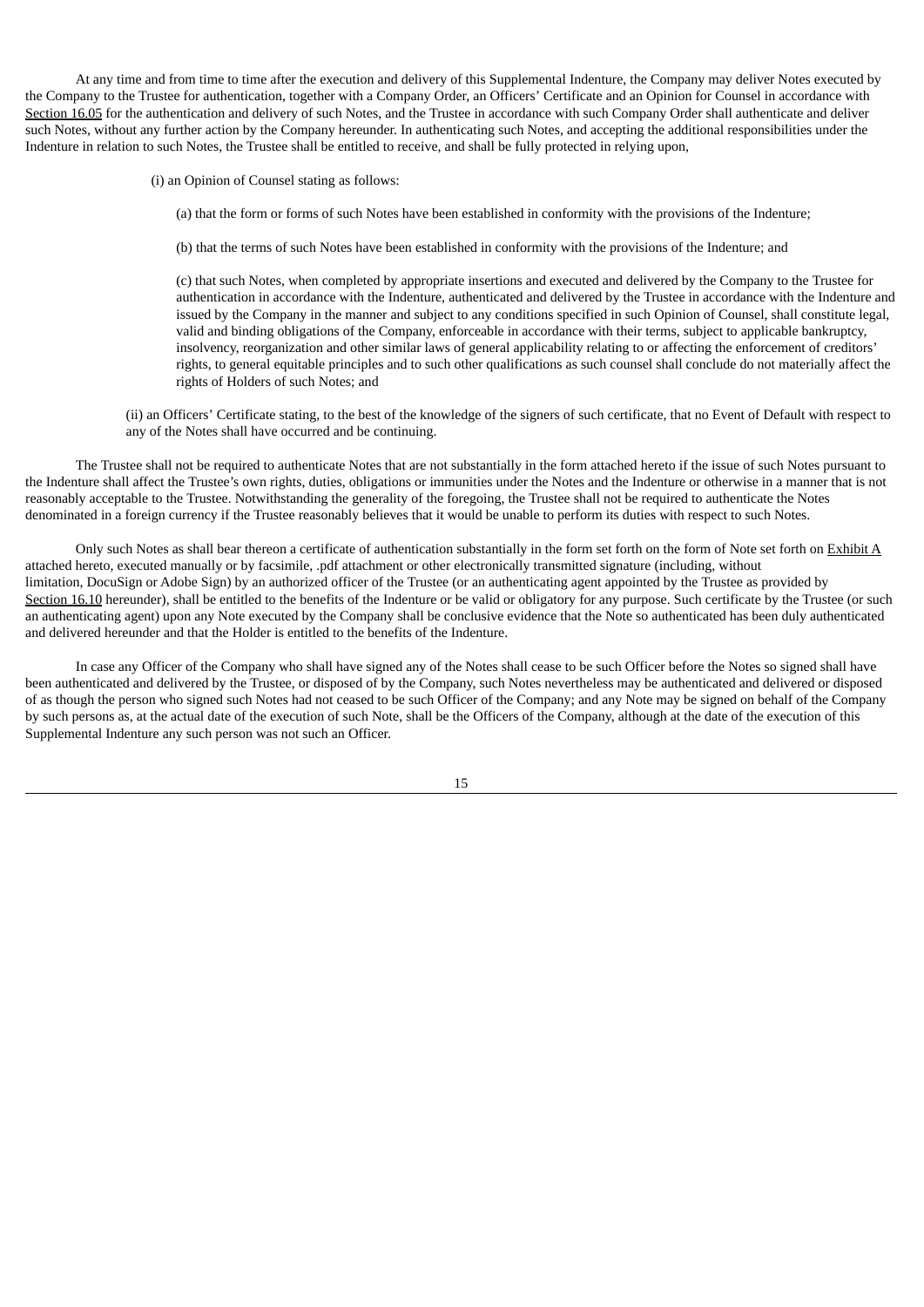**Section 2.06.** Exchange and Registration of Transfer of Notes; Depositary. Section 3.05 of the Base Indenture shall not apply to the Notes. Instead, the provisions of this Section 2.06 shall, with respect to the Notes, supersede in its entirety Section 3.05 of the Base Indenture and all references in the Base Indenture to Section 3.05 thereof shall be deemed, for the purposes of the Notes, to be references to this Section 2.06.

**(a)** The Company shall cause to be kept at the Corporate Trust Office a register (the register maintained in such office or in any other office or agency of the Company, the "**Note Register**") in which, subject to such reasonable regulations as it may prescribe, the Company shall provide for the registration of Notes and of transfers of Notes. Such register shall be in written form or in any form capable of being converted into written form within a reasonable period of time. The Trustee is hereby initially appointed the "**Note Registrar**" for the purpose of registering Notes and transfers of Notes as herein provided. The Company may appoint one or more co-Note Registrars. In acting hereunder and in connection with the Notes, the Note Registrar shall act solely as an agent of the Company, and shall not thereby assume any obligation towards or relationship of agency or trust for or with any Holder.

Upon surrender for registration of transfer of any Note to the Note Registrar or any co-Note Registrar, and satisfaction of the requirements for such transfer set forth in this Section 2.06, the Company shall execute and, upon receipt of a Company Order, the Trustee shall authenticate and deliver, in the name of the designated transferee or transferees, one or more new Notes of any authorized denominations and of a like aggregate principal amount; *provided, however*, that prior to the expiration of the Restricted Period, transfers of beneficial interests in the Regulation S Global Note may not be made to a U.S. Person or for the account or benefit of a U.S. Person (other than KBW).

Notes may be exchanged for other Notes of any authorized denominations and of a like aggregate principal amount, upon surrender of the Notes to be exchanged at any such office or agency maintained by the Company pursuant to the terms of the Indenture. Whenever any Notes are so surrendered for exchange, the Company shall execute and, upon receipt of a Company Order, the Trustee shall authenticate and deliver, the Notes that the Holder making the exchange is entitled to receive, bearing registration numbers not contemporaneously outstanding.

All Notes presented or surrendered for registration of transfer or for exchange, repurchase or conversion shall (if so required by the Company, the Trustee, the Note Registrar or any co-Note Registrar) be duly endorsed, or be accompanied by a written instrument or instruments of transfer in form satisfactory to the Company and duly executed, by the Holder thereof or its attorney-in-fact duly authorized in writing. Any transferring Holder shall use commercially reasonable efforts to provide or cause to be provided to the Trustee, the Note Registrar or any co-Note Registrar, as applicable, any information reasonably available to the transferring Holder and necessary to allow the Trustee, the Note Registrar or any co-Note Registrar, as applicable, to comply with any applicable tax reporting obligations, including without limitation, any cost basis reporting obligations under Code Section 6045 of the Code. The Trustee, the Note Registrar or any co-Note Registrar, as applicable, may rely on any such information provided to it and shall have no responsibility to verify or ensure the accuracy of such information.

No service charge shall be imposed by the Company, the Trustee, the Note Registrar, any co-Note Registrar or the Paying Agent for any exchange or registration of transfer of Notes, but the Company or the Trustee may require a Holder to pay a sum sufficient to cover any documentary, stamp or similar issue or transfer tax required in connection therewith as a result of the name of the Holder of new Notes issued upon such exchange or registration of transfer being different from the name of the Holder of the old Notes surrendered for exchange or registration of transfer.

None of the Company, the Trustee, the Note Registrar and any co-Note Registrar shall be required to exchange or register a transfer of (i) any Notes surrendered for conversion or, if a portion of any Note is surrendered for conversion, such portion thereof surrendered for conversion, or (ii) any Notes, or a portion of any Note, surrendered for repurchase (and not withdrawn) in accordance with Article 14.

All Notes issued upon any registration of transfer or exchange of Notes in accordance with the Indenture shall be the valid obligations of the Company, evidencing the same debt, and entitled to the same benefits under the Indenture as the Notes surrendered upon such registration of transfer or exchange.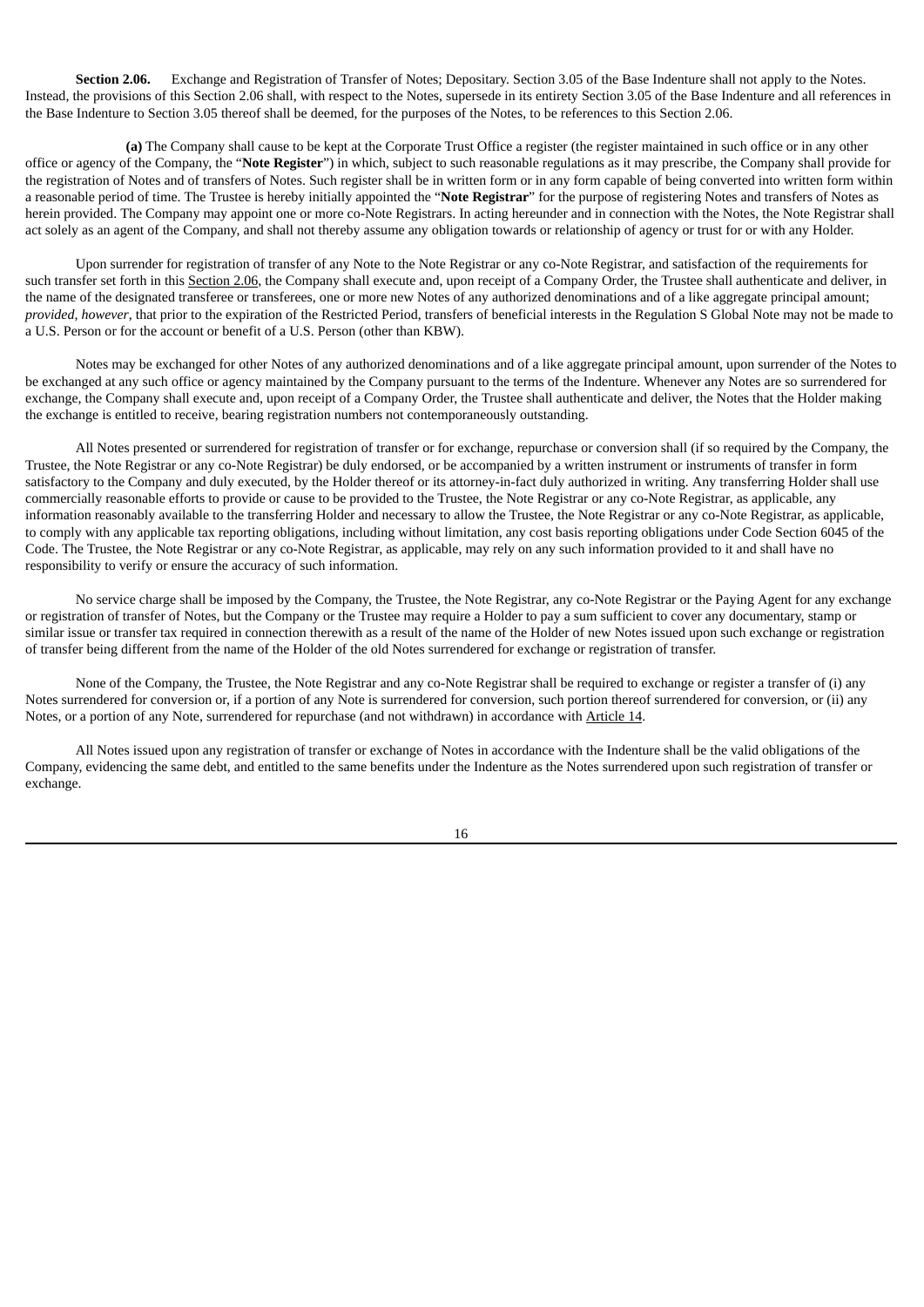**(b)** So long as the Notes are eligible for book-entry settlement with the Depositary, unless otherwise required by law, subject to the fourth paragraph from the end of Section 2.06(c), all Notes shall be represented by one or more Notes in global form (each, a "**Global Note**") registered in the name of the Depositary or the nominee of the Depositary. The transfer and exchange of beneficial interests in a Global Note that does not involve the issuance of a Physical Note shall be effected through the Depositary (but not the Trustee or the Custodian) in accordance with the Indenture (including the restrictions on transfer set forth herein) and the procedures of the Depositary therefor.

**(c)** Notwithstanding any other provisions of the Indenture, a Global Note may not be transferred as a whole or in part except (i) by the Depositary to a nominee of the Depositary or by a nominee of the Depositary to the Depositary or another nominee of the Depositary or by the Depositary or any such nominee to a successor Depositary or a nominee of such successor Depositary, and (ii) for transfers of portions of a Global Note in certificated form made upon request of a member of, or a participant in, the Depositary (for itself or on behalf of a beneficial owner) by written notice given to the Trustee by or on behalf of the Depositary in accordance with customary procedures of the Depositary and in compliance with this Section 2.06(c).

The Depositary shall be a clearing agency registered under the Exchange Act. The Company initially appoints The Depository Trust Company ("**DTC**") to act as Depositary with respect to each Global Note. Initially, each Global Note shall be issued to the Depositary, registered in the name of Cede & Co., as the nominee of the Depositary, and deposited with the Trustee as custodian for Cede & Co.

The Trustee shall have no responsibility or obligation to any beneficial owner of a Global Note, a member of, or a participant in, DTC or other Person with respect to the accuracy of the records of DTC or its nominee or of any participant or member thereof, with respect to any ownership interest in the Notes or with respect to the delivery to any participant, member, beneficial owner or other Person (other than DTC) of any notice (including any notice of purchase) or the payment of any amount or delivery of any Notes (or other security or property) under or with respect to such Notes. All notices and communications to be given to the Holders and all payments to be made to Holders in respect of the Notes shall be given or made only to or upon the order of the registered Holders (which shall be DTC or its nominee in the case of a Global Note). The rights of beneficial owners in any Global Note shall be exercised only through DTC subject to the applicable rules and procedures of DTC, except as expressly set forth in the last sentence of Section 8.03. The Trustee may rely and shall be fully protected in relying upon information furnished by DTC with respect to its members, participants and any beneficial owners.

The Trustee shall have no obligation or duty to monitor, determine or inquire as to compliance with any restrictions on transfer imposed under the Indenture or under applicable law with respect to any transfer of any interest in any Note (including any transfers between or among DTC participants, members or beneficial owners in any Global Note) other than to require delivery of such certificates and other documentation or evidence as are expressly required by, and to do so if and when expressly required by, the terms of the Indenture, and to examine the same to determine substantial compliance as to form with the express requirements hereof. Neither the Trustee nor any of its agents shall have any responsibility for any actions taken or not taken by DTC.

If (i) the Depositary notifies the Company at any time that the Depositary is unwilling or unable to continue as depositary for the Global Notes and a successor depositary is not appointed within 90 days, (ii) the Depositary ceases to be registered as a clearing agency under the Exchange Act and a successor depositary is not appointed within 90 days, or (iii) an Event of Default with respect to the Notes has occurred and is continuing and a beneficial owner of any Note requests that its beneficial interest therein be issued as a Physical Note, the Company shall execute, and the Trustee, upon receipt of an Officers' Certificate and a Company Order for the authentication and delivery of Notes, shall authenticate and deliver  $(x)$  in the case of clause (iii), a Physical Note to such beneficial owner in a principal amount equal to the principal amount of such Note corresponding to such beneficial owner's beneficial interest, and (y) in the case of clause (i) or (ii), Physical Notes to each beneficial owner of the related Global Notes (or a portion thereof) in an aggregate principal amount equal to the aggregate principal amount of such Global Notes in exchange for such Global Notes, and upon delivery of the Global Notes to the Trustee such Global Notes shall be canceled.

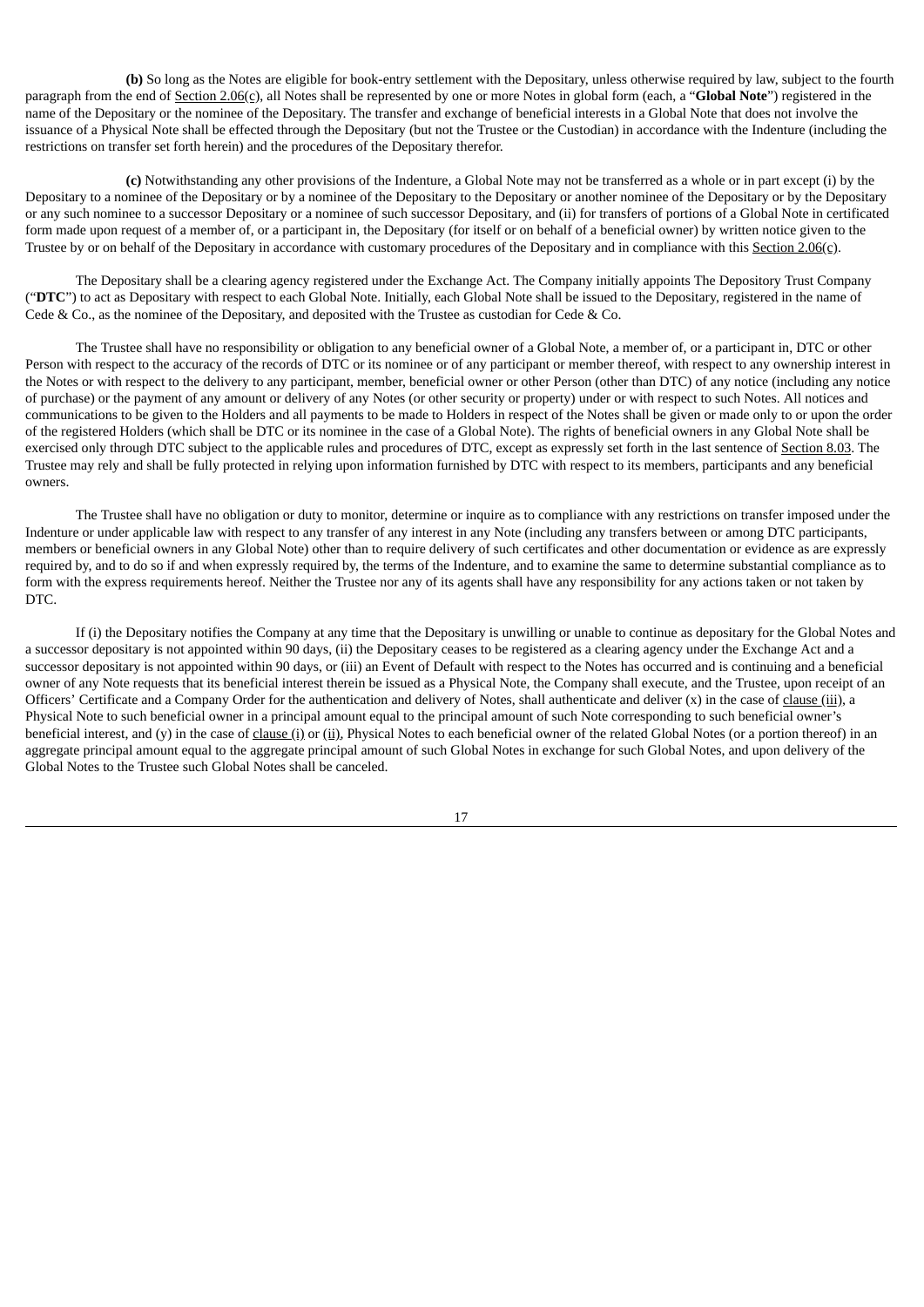Physical Notes issued in exchange for all or a part of the Global Note pursuant to this Section 2.06(c) shall be registered in such names and in such authorized denominations as the Depositary, pursuant to instructions from its direct or indirect participants or otherwise, or, in the case of clause (iii) of the immediately preceding paragraph, the relevant beneficial owner, shall instruct the Trustee. Upon execution and authentication, the Trustee shall deliver such Physical Notes to the Persons in whose names such Physical Notes are so registered.

At such time as all interests in a Global Note have been converted, canceled, repurchased or transferred, such Global Note shall be, upon receipt thereof, canceled by the Trustee in accordance with standing procedures and existing instructions between the Depositary and the Custodian. At any time prior to such cancellation, if any interest in a Global Note is exchanged for Physical Notes, converted, canceled, repurchased or transferred to a transferee who receives Physical Notes therefor or any Physical Note is exchanged or transferred for part of such Global Note, the principal amount of such Global Note shall, in accordance with the standing procedures and instructions existing between the Depositary and the Custodian, be appropriately reduced or increased, as the case may be, and an endorsement shall be made on such Global Note, by the Trustee or the Custodian, at the direction of the Trustee, to reflect such reduction or increase.

None of the Company, the Trustee and any agent of the Company or the Trustee shall have any responsibility or liability for any aspect of the records relating to or payments made on account of beneficial ownership interests of a Global Note or maintaining, supervising or reviewing any records relating to such beneficial ownership interests.

**(d)** The Company shall cause any Note that is repurchased by it to be surrendered to the Trustee for cancellation in accordance with Section 2.09.

**Section 2.07.** Mutilated, Destroyed, Lost or Stolen Notes. Section 3.06 of the Base Indenture shall not apply to the Notes. Instead, the provisions of this Section 2.07 shall, with respect to the Notes, supersede in its entirety Section 3.06 of the Base Indenture and all references in the Base Indenture to Section 3.06 thereof shall be deemed, for the purposes of the Notes, to be references to this Section 2.07.

In case any Note shall become mutilated or be destroyed, lost or stolen, the Company in its discretion may execute, and upon its written request the Trustee or an authenticating agent appointed by the Trustee shall authenticate and deliver, a new Note, bearing a registration number not contemporaneously outstanding, in exchange and substitution for the mutilated Note, or in lieu of and in substitution for the Note so destroyed, lost or stolen. In every case the applicant for a substituted Note shall furnish to the Company, to the Trustee and, if applicable, to such authenticating agent such security and/or indemnity as may be required by them to save each of them harmless from any loss, liability, cost or expense caused by or connected with such substitution, and, in every case of destruction, loss or theft, the applicant shall also furnish to the Company, to the Trustee and, if applicable, to such authenticating agent evidence to their satisfaction of the destruction, loss or theft of such Note and of the ownership thereof.

The Trustee or such authenticating agent may authenticate any such substituted Note and deliver the same upon the receipt of such security and/or indemnity as the Trustee, the Company and, if applicable, such authenticating agent may require. No service charge shall be imposed by the Company, the Trustee, the Note Registrar, any co-Note Registrar or the Paying Agent upon the issuance of any substitute Note, but the Company, the Paying Agent, the Note Registrar, or the co-Note Registrar may require a Holder to pay a sum sufficient to cover any documentary, stamp or similar issue or transfer tax required in connection therewith as a result of the name of the Holder of the new substitute Note being different from the name of the Holder of the old Note that became mutilated or was destroyed, lost or stolen and any other expenses (including the fees and expenses of the Trustee) in connection with such substitution. In case any Note that has matured or that, according to such Holder, would have otherwise been surrendered for required purchase (at a time when Notes may be so surrendered) or conversion in accordance with Article 13 shall become mutilated or be destroyed, lost or stolen, the Company may, in its sole discretion, instead of issuing a substitute Note, pay or authorize the payment of or convert or authorize the conversion of the same (without surrender thereof except in the case of a mutilated Note), as the case may be, if the applicant for such payment or conversion shall furnish to the Company, to the Trustee and, if applicable, to such authenticating agent such security and/or indemnity as may be required by them to save each of them harmless for any loss, liability, cost or expense caused by or connected with such substitution, and, in every case of destruction, loss or theft, evidence satisfactory to the Company, the Trustee and, if applicable, any Paying Agent or Conversion Agent evidence of their satisfaction of the destruction, loss or theft of such Note and of the ownership thereof.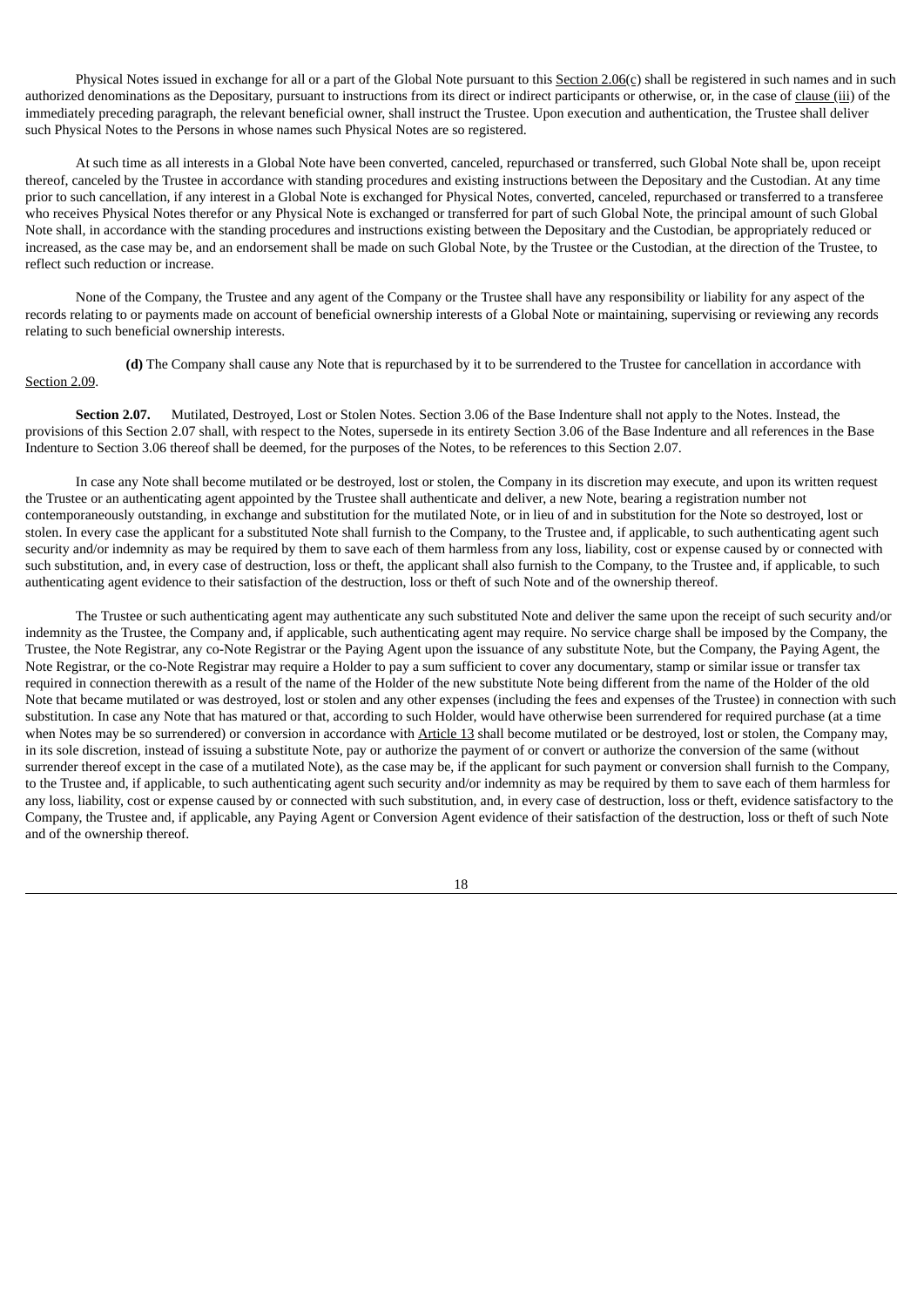Every substitute Note issued pursuant to the provisions of this Section 2.07 by virtue of the fact that any Note is destroyed, lost or stolen shall constitute an additional contractual obligation of the Company, whether or not the destroyed, lost or stolen Note shall be found at any time, and shall be entitled to all the benefits of (but shall be subject to all the limitations set forth in) the Indenture equally and proportionately with any and all other Notes duly issued hereunder. To the extent permitted by law, all Notes shall be held and owned upon the express condition that the foregoing provisions are exclusive with respect to the replacement, payment, conversion or required purchase of mutilated, destroyed, lost or stolen Notes and shall preclude any and all other rights or remedies notwithstanding any law or statute existing or hereafter enacted to the contrary with respect to the replacement, payment, conversion or repurchase of negotiable instruments or other securities without their surrender.

**Section 2.08.** Temporary Notes. Section 3.04 of the Base Indenture shall not apply to the Notes. Instead, the provisions of this Section 2.08 shall, with respect to the Notes, supersede in its entirety Section 3.04 of the Base Indenture and all references in the Base Indenture to Section 3.04 thereof shall be deemed, for the purposes of the Notes, to be references to this Section 2.08.

Pending the preparation of Physical Notes, the Company may execute and the Trustee or an authenticating agent appointed by the Trustee shall, upon receipt of a Company Order, authenticate and deliver temporary Notes (printed or lithographed). Temporary Notes shall be issuable in any authorized denomination, and substantially in the form of the Physical Notes but with such omissions, insertions and variations as may be appropriate for temporary Notes, all as may be determined by the Company. Every such temporary Note shall be executed by the Company and authenticated by the Trustee or such authenticating agent upon the same conditions and in substantially the same manner, and with the same effect, as the Physical Notes. Without unreasonable delay, the Company shall execute and deliver to the Trustee or such authenticating agent Physical Notes (other than any Global Note) and thereupon any or all temporary Notes (other than any Global Note) may be surrendered in exchange therefor, at each office or agency maintained by the Company pursuant to the Indenture and the Trustee or such authenticating agent shall authenticate and deliver in exchange for such temporary Notes an equal aggregate principal amount of Physical Notes. Such exchange shall be made by the Company at its own expense and without any charge therefor. Until so exchanged, the temporary Notes shall in all respects be entitled to the same benefits and subject to the same limitations under the Indenture as Physical Notes authenticated and delivered hereunder.

**Section 2.09.** Cancellation of Notes Paid, Converted, Etc**.** Section 3.10 of the Base Indenture shall not apply to the Notes. Instead, the provisions of this Section 2.09 shall, with respect to the Notes, supersede in its entirety Section 3.10 of the Base Indenture and all references in the Base Indenture to Section 3.10 thereof shall be deemed, for the purposes of the Notes, to be references to this Section 2.09.

The Company, Note Registrar, Paying Agent and Conversion Agent (if other than the Trustee) shall cause all Notes surrendered to them by Holders for the purpose of payment, required purchase, registration of transfer or exchange or conversion to be surrendered to the Trustee for cancellation. All Notes delivered to the Trustee shall be canceled promptly by it, and no Notes shall be authenticated in exchange thereof except as expressly permitted by any of the provisions of the Indenture. The Trustee shall dispose of canceled Notes in accordance with its customary procedures and, after such disposition, shall deliver a certificate of such disposition to the Company, at the Company's written request in a Company Order.

#### **Section 2.10.** CUSIP Numbers

The Company in issuing the Notes may use "CUSIP" numbers (if then generally in use), and, if so, the Trustee shall use "CUSIP" numbers in all notices issued to Holders as a convenience to such Holders; provided, however, that any such notice may state that no representation is made as to the correctness of such numbers either as printed on the Notes or on such notice and that reliance may be placed only on the other identification numbers printed on the Notes. The Company shall promptly notify the Trustee in writing of any change in the "CUSIP" numbers.

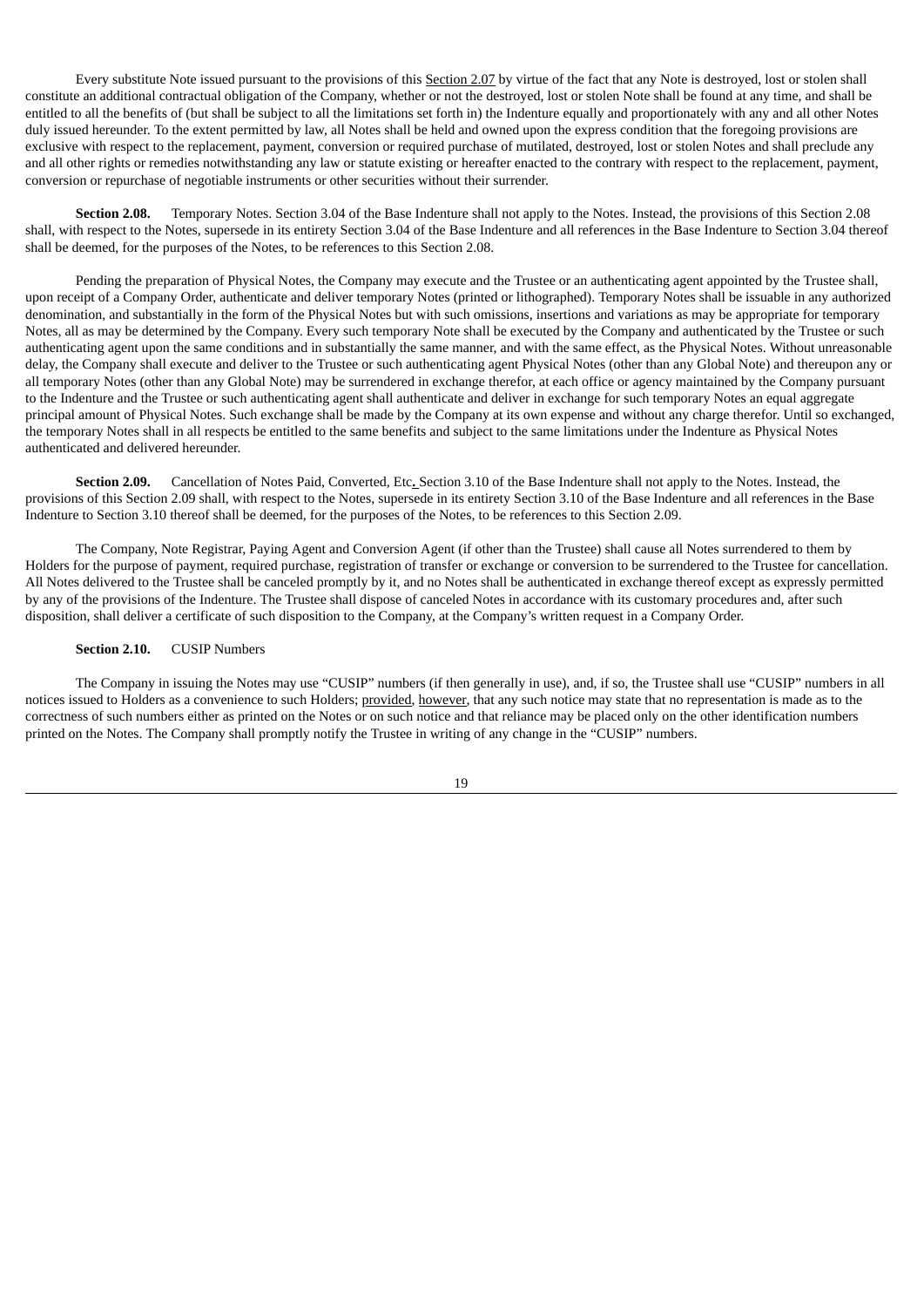#### **Section 2.11.** Additional Notes; Repurchases

The Company may from time to time, without the consent of the Holders and notwithstanding Section 2.02, reopen the Indenture and issue additional Notes hereunder with the same terms as the Notes initially issued hereunder (other than date of issuance and the date from which interest shall initially accrue) in an unlimited aggregate principal amount; provided, however, that if any such additional Notes are not fungible with the Notes initially issued hereunder for U.S. federal income tax purposes, such additional Notes shall have a separate CUSIP number. Prior to the issuance of any such additional Notes, the Company shall deliver to the Trustee a Company Order, an Officers' Certificate and an Opinion of Counsel, such Officers' Certificate and Opinion of Counsel to cover such matters, in addition to those required by Section 16.05, as the Trustee shall reasonably request. In addition, the Company may, to the extent permitted by law, and directly or indirectly (regardless of whether such Notes are surrendered to the Company), repurchase Notes in the open market or by tender offer at any price or by private agreement. The Company shall cause any Notes so repurchased (other than Notes repurchased pursuant to cash-settled swaps or other derivatives) to be surrendered to the Trustee for cancellation in accordance with Section 2.09.

#### **ARTICLE 3. SATISFACTION AND DISCHARGE**

Article Four of the Base Indenture shall not apply to the Notes. Instead, the provisions of this Article 3 shall, with respect to the Notes, supersede in its entirety Article Four of the Base Indenture and all references in the Base Indenture to Article Four thereof shall be deemed, for the purposes of the Notes, to be references to this Article 3.

**Section 3.01.** Satisfaction and Discharge

The Indenture shall, upon request of the Company contained in an Officers' Certificate, cease to be of further effect, and the Trustee, at the expense of the Company, shall execute proper instruments acknowledging satisfaction and discharge of the Indenture, when (a) (i) all Notes theretofore authenticated and delivered (other than Notes which have been destroyed, lost or stolen and which have been replaced or paid as provided in Section 2.07) have been delivered to the Trustee for cancellation; or (ii) all Notes

> (A) have become due and payable, whether on the Maturity Date, any Fundamental Change Purchase Date, any Forced Conversion Date, or upon conversion or otherwise, or

> > (B) shall become due and payable at their Maturity Date within one year, or

(C) are to be called for Forced Conversion in accordance with Article 15 within one year under arrangements satisfactory to the Trustee for the giving of notice of conversion by the Trustee in the name, and at the expense, of the Company, and the Company, in the case of (A), (B), or (C) above, has deposited with the Trustee or delivered to Holders, as applicable, cash and/or (solely to satisfy the Conversion Obligation, if applicable) shares of Common Stock, sufficient to pay all of the outstanding Notes or satisfy the Conversion Obligation, as the case may be, and pay all other sums due and payable under the Indenture by the Company; and

(b) the Company has delivered to the Trustee an Officers' Certificate and an Opinion of Counsel, each stating that all conditions precedent herein provided for relating to the satisfaction and discharge of the Indenture have been complied with. Notwithstanding the satisfaction and discharge of the Indenture, the obligations of the Company to the Trustee under Section 7.06 shall survive.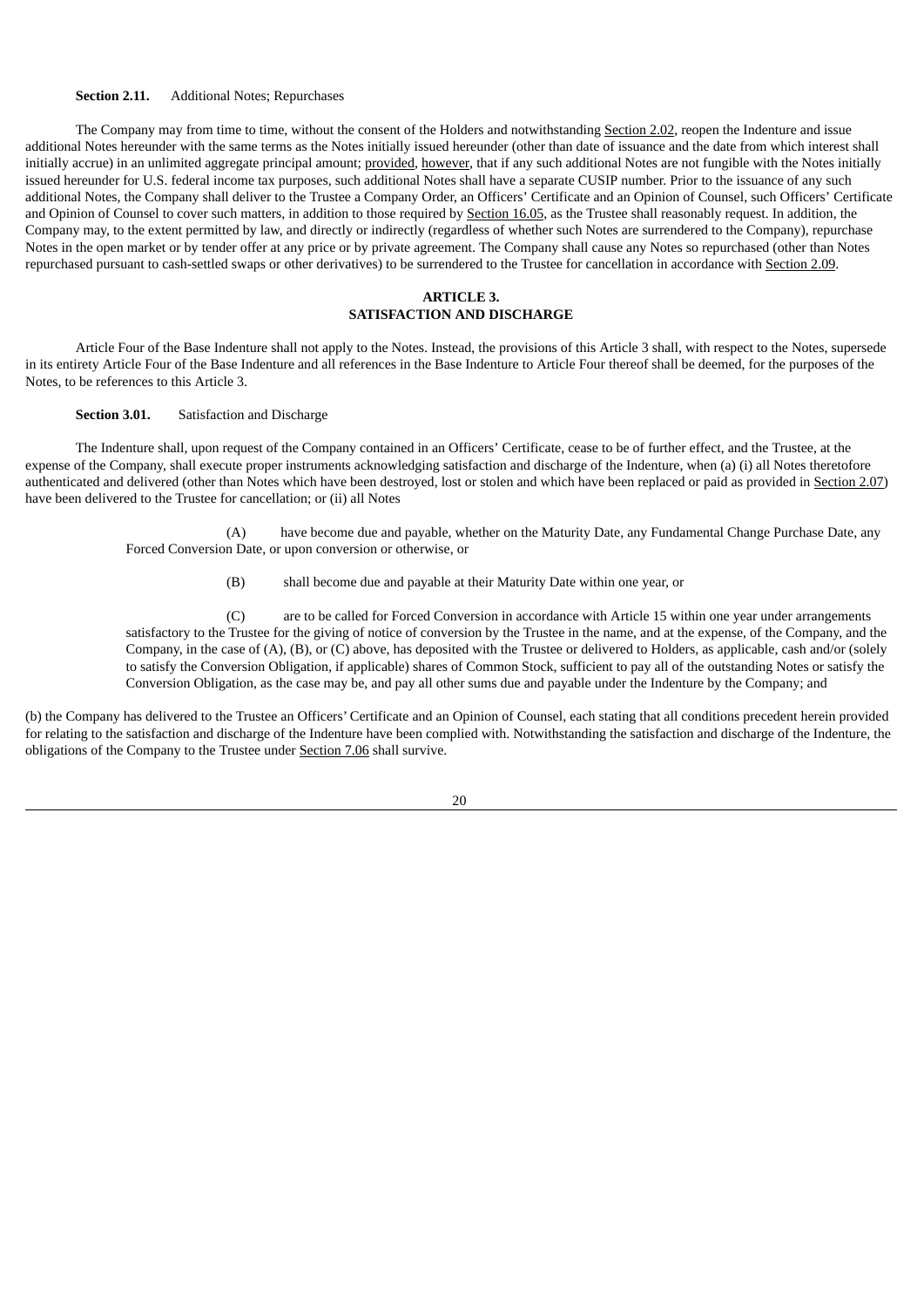#### **ARTICLE 4. PARTICULAR COVENANTS OF THE COMPANY**

#### **Section 4.01.** Covenants

Except as may be provided in a Future Supplemental Indenture, for the benefit of the Holders of the Notes but no other series of Securities under the Indenture, whether now or hereafter issued and outstanding, Article Ten of the Base Indenture shall be amended by adding the following new Sections 10.07, 10.08, 10.09, 10.10 and 10.11 thereto, each as set forth below:

#### "Section 10.07 Section  $18(a)(1)(A)$  of the Investment Company Act.

The Company hereby agrees that for the period of time during which Notes are outstanding, the Company shall not violate, whether or not it is subject to, Section  $18(a)(1)(A)$  as modified by Section 61(a) of the Investment Company Act, as may be applicable to the Company from time to time, or any successor provisions thereto of the Investment Company Act, giving effect to any exemptive relief granted to the Company by the Commission."

#### "Section 10.08 Section  $18(a)(1)(B)$  of the Investment Company Act.

The Company hereby agrees that for the period of time during which Notes are outstanding, the Company shall not violate Section 18(a)(1)(B) as modified by Section 61(a)(1) of the Investment Company Act, as may be applicable to the Company from time to time, or any successor provisions thereto, whether or not the Company is subject to such provisions of the Investment Company Act, and after giving effect to any exemptive relief granted to the Company by the Commission, except that the Company may declare a cash dividend or distribution, notwithstanding the prohibition contained in Section  $18(a)(1)(B)$  as modified by Section  $61(a)(1)$  of the Investment Company Act, as may be applicable to the Company from time to time, or any successor provisions thereto, but only up to such amount as is necessary in order for the Company to maintain its status as a regulated investment company under Subchapter M of the Internal Revenue Code of 1986; provided, however, that the prohibition in this Section 10.08 shall not apply unless and until such time as the Company's asset coverage has been below the minimum asset coverage required pursuant to Section 18(a)(1)(B) as modified by Section 61(a)(1) of the Investment Company Act, as may be applicable to the Company from time to time, or any successor provisions thereto (after giving effect to any exemptive relief granted to the Company by the Commission) for more than six  $(6)$  consecutive months. Notwithstanding Section 18(g) of the Investment Company Act regarding the use of the term "senior security" in Section 18(a)(1)(B) of the Investment Company Act, for the purposes of determining "asset coverage" as used in this Section 10.08, any and all indebtedness of the Company, including any promissory note or other evidence of indebtedness issued in consideration of any loan, extension, or renewal thereof, made by a bank or other person and privately arranged, and not intended to be publicly distributed, shall be deemed a "senior security" of the Company."

#### "Section 10.09 Commission Reports and Reports to Holders.

If, at any time, the Company is not subject to the reporting requirements of Sections 13 or 15(d) of the Exchange Act to file any periodic reports with the Commission, the Company agrees to furnish to the Holders of Notes and the Trustee for the period of time during which the Notes are outstanding: (i) within 90 days after the end of the each fiscal year of the Company, audited annual consolidated financial statements of the Company and (ii) within 45 days after the end of each fiscal quarter of the Company (other than the Company's fourth fiscal quarter), unaudited interim consolidated financial statements of the Company. All such financial statements shall be prepared, in all material respects, in accordance with GAAP, as applicable.

Delivery of such reports, information, and documents to the Trustee is for informational purposes only and the Trustee's receipt of such shall not constitute constructive notice of any information contained therein or determinable from information contained therein, including the Company's compliance with any of its covenants hereunder (as to which the Trustee is entitled to conclusively rely exclusively on Officers' Certificates)."

#### "Section 10.10 144A Information.

If, at any time, the Company is not subject to the reporting requirements of Sections 13 or 15(d) of the Exchange Act to file any periodic reports with the Commission, the Company shall, so long as any of the Notes, at such time, are outstanding and constitute "restricted securities" within the meaning of Rule 144 under the Securities Act, furnish to the Holders of the Notes and prospective investors, upon their request, the information required to be delivered pursuant to Rule 144A(d)(4) under the Securities Act."

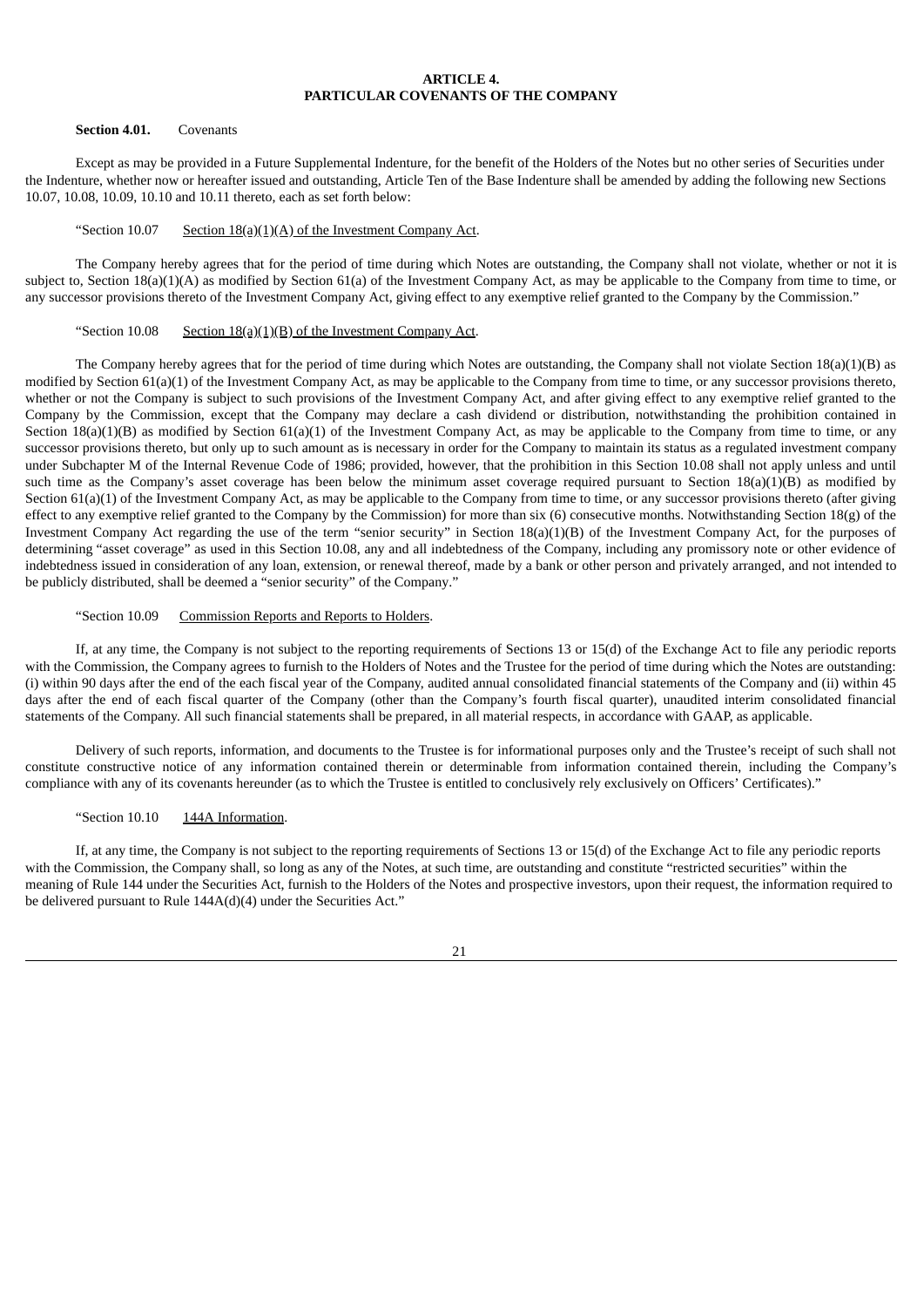"Section 10.11 Notes Rating.

The Company hereby agrees that for the period of time during which Notes are outstanding, the Company shall use commercially reasonable efforts to maintain a Notes Rating at all times."

#### **ARTICLE 5. LISTS OF HOLDERS AND REPORTS BY THE COMPANY AND THE TRUSTEE**

#### **Section 5.01.** Lists of Holders

The Company covenants and agrees that it shall furnish or cause to be furnished to the Trustee, semi-annually, not more than 15 days after each April 15 and October 15 in each year beginning with April 15, 2021, and at such other times as the Trustee may request in writing, within 30 days after receipt by the Company of any such request (or such lesser time as the Trustee may reasonably request in order to enable it to timely provide any notice to be provided by it hereunder), a list in such form as the Trustee may reasonably require of the names and addresses of the Holders as of a date not more than 15 days (or such other date as the Trustee may reasonably request in order to so provide any such notices) prior to the time such information is furnished, except that no such list need be furnished so long as the Trustee is acting as Note Registrar.

#### **Section 5.02.** Preservation and Disclosure of Lists

The Trustee shall preserve, in as current a form as is reasonably practicable, all information as to the names and addresses of the Holders contained in the most recent list furnished to it as provided in Section 5.01 or maintained by the Trustee in its capacity as Note Registrar, if so acting. The Trustee may destroy any list furnished to it as provided in Section 5.01 upon receipt of a new list so furnished.

### **ARTICLE 6. DEFAULTS AND REMEDIES**

Article Five of the Base Indenture shall not apply to the Notes. Instead, the provisions of this Article 6 shall, with respect to the Notes, supersede in its entirety Article Five of the Base Indenture and all references in the Base Indenture to Article Five thereof shall be deemed, for the purposes of the Notes, to be references to this Article 6.

**Section 6.01.** Events of Default

Each of the following events shall be an "**Event of Default**" with respect to the Notes:

**(a)** failure by the Company to pay the principal of any Note when due;

**(b)** failure by the Company to pay or deliver, as the case may be, cash, the shares of Common Stock, or a combination of cash and shares of Common Stock due upon conversion of any Note (including any Additional Shares);

**(c)** failure by the Company to pay any interest on any Note when due and payable, and such failure is not cured within 30 days of

such due date;

**(d)** [*Reserved*];

**(e)** failure by the Company to pay the Fundamental Change Purchase Price of any Note when due in accordance with Article 14 or to pay the Forced Conversion Consideration of any Note when due in accordance with Article 15;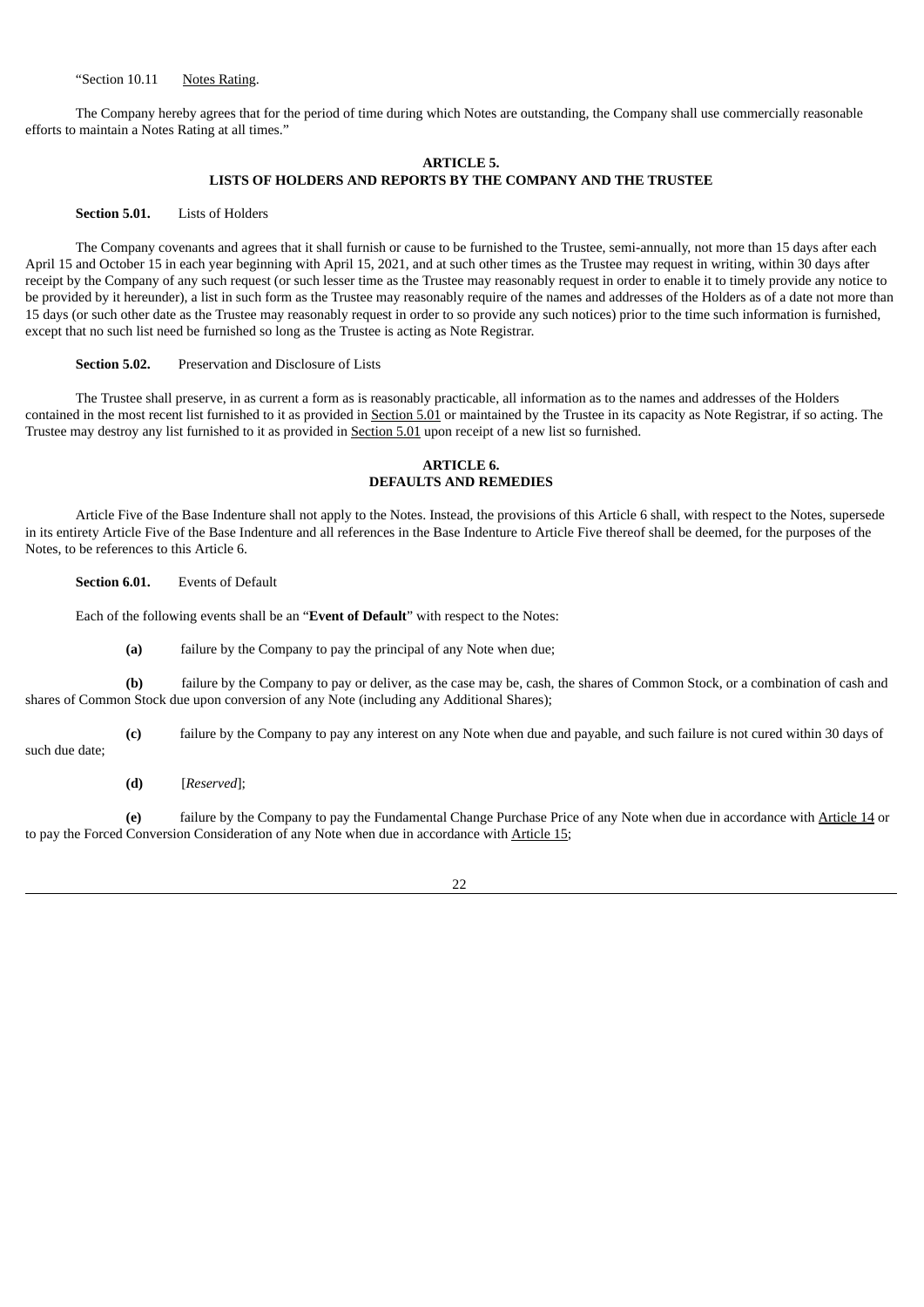**(f)** failure by the Company to issue a Fundamental Change Company Notice in accordance with Section 14.01(c) or notice of a Make-Whole Adjustment Event in accordance with Section 13.03(b), in each case when due;

failure by the Company to perform any other covenant required of the Company in the Notes or the Indenture (other than a covenant or agreement a default in whose performance or whose breach is specifically described in subsections (a) through (f) immediately above) and such failure continues for 60 days after written notice from the Trustee, or the Holders of at least 25% in aggregate principal amount of the Notes then outstanding, has been received by the Company;

**(h)** the failure to pay at final stated maturity (giving effect to any applicable grace periods and any extensions thereof) the principal amount of any indebtedness for borrowed money (other than non-recourse indebtedness) of us or any subsidiary of us and such payment has not been made, waived or extended within 120 days after such final stated maturity (giving effect to any applicable grace periods and any extensions thereof) (a "**Payment Default**"), or the acceleration of the final stated maturity of any indebtedness for borrowed money (other than non-recourse indebtedness) of us or any subsidiary of us and such acceleration has not been rescinded, annulled, waived or otherwise cured within 120 days after receipt by us or such subsidiary of us a written notice of any such acceleration (an "**Acceleration**"), if the aggregate principal amount of such indebtedness, together with the aggregate principal amount of any other indebtedness for borrowed money of us or any subsidiary of us as to which a Payment Default or an Acceleration has occurred and is continuing, aggregates \$10.0 million or more at any time;

**(i)** the Company, pursuant to or within the meaning of any Bankruptcy Law:

(1) commences a voluntary case or proceeding under any Bankruptcy Law,

(2) consents to the commencement of any bankruptcy or insolvency case or proceeding against it, or files a petition or answer or consent seeking reorganization or relief against it,

(3) consents to the entry of a decree or order for relief against it in an involuntary case or proceeding,

(4) consents to the filing of such petition or to the appointment of or taking possession by a Custodian of the Company or for all or substantially all of its property, or

(5) makes an assignment for the benefit of creditors, or admits in writing of its inability to pay its debts generally as they become due or takes any corporate action in furtherance of any such action;

The term "Bankruptcy Law" means title 11, U.S. Code or any applicable federal or state bankruptcy, insolvency, reorganization or other similar law. The term "Custodian" means any custodian, receiver, trustee, assignee, liquidator, sequestrator or other similar official under any Bankruptcy Law.

(**j**) a court of competent jurisdiction enters an order or decree under any Bankruptcy Law that:

(1) is for relief against the Company in an involuntary case or proceeding, or

(2) adjudges the Company bankrupt or insolvent, or approves as properly filed a petition seeking reorganization, arrangement, adjustment or composition of or in respect of the Company, or

(3) appoints a Custodian of the Company or for all or substantially all of its property, or

(4) orders the winding up or liquidation of the Company, and the continuance of any such decree or order for relief or any such other decree or order remains unstayed and in effect for a period of 60 consecutive days; or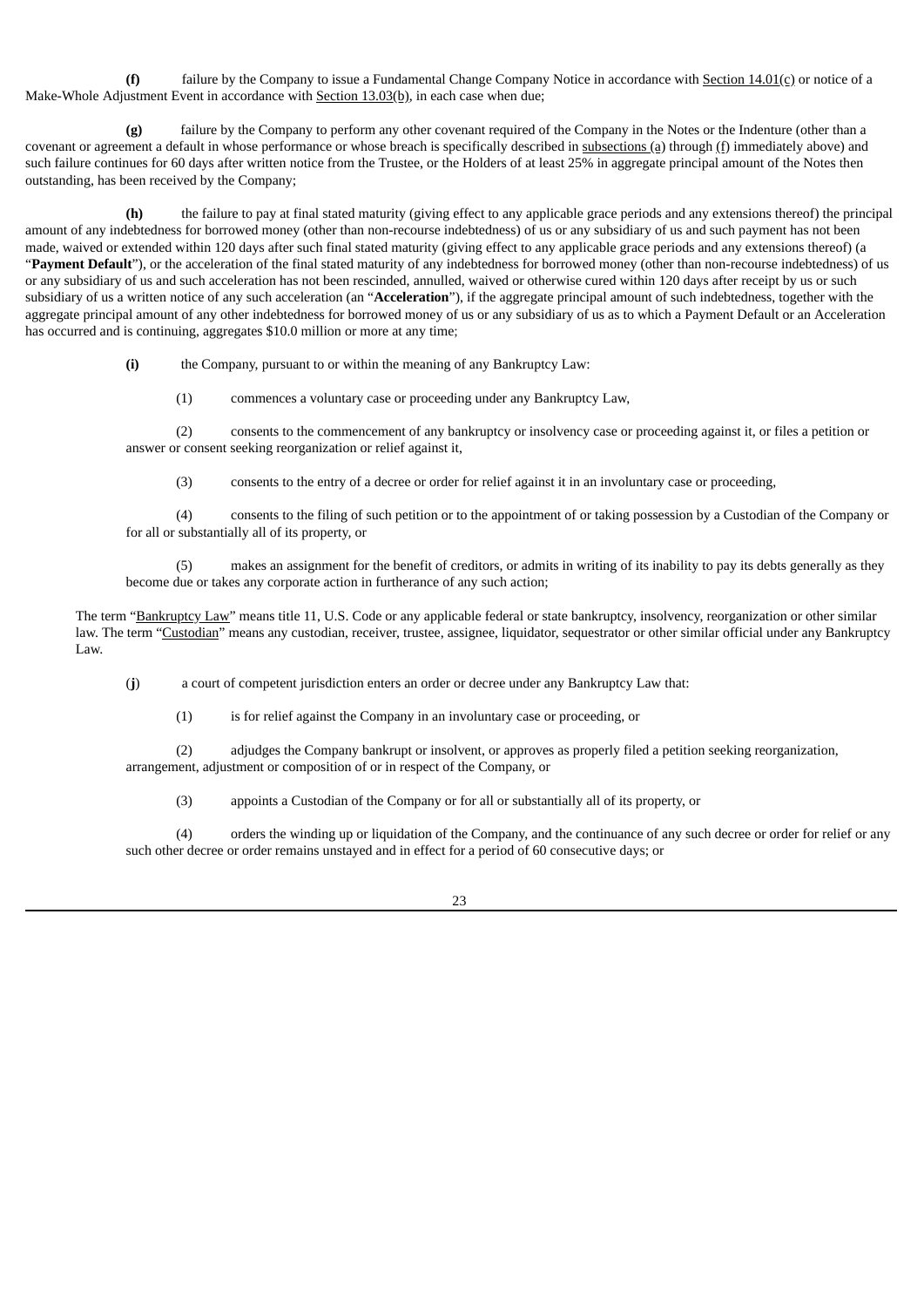**(k)** if, pursuant to Sections 18(a)(1)(C)(ii) and 61 of the Investment Company Act, or any successor provisions, on the last business day of each of twenty-four consecutive calendar months any class of Securities shall have an asset coverage (as such term is used in the Investment Company Act) of less than 100%, giving effect to any amendments to such provisions of the Investment Company Act or to any exemptive relief granted to the Company by the Commission.

#### **Section 6.02.** Acceleration; Rescission and Annulment

If one or more Events of Default shall have occurred and be continuing (whatever the reason for such Event of Default and whether it shall be voluntary or involuntary or be effected by operation of law or pursuant to any judgment, decree or order of any court or any order, rule or regulation of any administrative or governmental body), then, and in each and every such case (other than an Event of Default specified in Section 6.01(j) with respect to the Company), unless the principal of all of the Notes shall have already become due and payable, either the Trustee or the Holders of at least 25% in aggregate principal amount of the Notes then outstanding determined in accordance with Section 8.04, by notice in writing to the Company (and to the Trustee if given by Holders), may declare 100% of the principal of, and accrued and unpaid interest on, all the Notes to be due and payable immediately, and upon any such declaration the same shall become and shall automatically be immediately due and payable, anything contained in the Indenture or in the Notes to the contrary notwithstanding. If an Event of Default specified in Section 6.01(j) with respect to the Company occurs, 100% of the principal of, and accrued and unpaid interest, if any, on, all Notes shall become and shall automatically be immediately due and payable.

The immediately preceding paragraph, however, is subject to the conditions that if, at any time after the principal of, and interest on, the Notes shall have been so declared due and payable, and before any judgment or decree for the payment of the monies due shall have been obtained or entered as hereinafter provided, the Company shall pay or shall deposit with the Trustee a sum sufficient to pay installments of accrued and unpaid interest upon all Notes and the principal of any and all Notes that shall have become due otherwise than by acceleration (with interest on overdue installments of accrued and unpaid interest to the extent that payment of such interest is enforceable under applicable law, and on such principal at the rate borne by the Notes *plus* one percent at such time) and amounts due to the Trustee pursuant to Section 7.06, and if (1) rescission would not conflict with any judgment or decree of a court of competent jurisdiction and (2) any and all existing Events of Default under the Indenture, other than the nonpayment of the principal of and accrued and unpaid interest, if any, on Notes that shall have become due solely by such acceleration, shall have been cured or waived pursuant to Section 6.09, then and in every such case (except as provided in the immediately succeeding sentence) the Holders of a majority in aggregate principal amount of the Notes then outstanding, by written notice to the Company and to the Trustee, may waive all Defaults or Events of Default with respect to the Notes and rescind and annul such declaration and its consequences and such Default shall cease to exist, and any Event of Default arising therefrom shall be deemed to have been cured for every purpose of the Indenture; but no such waiver or rescission and annulment shall extend to or shall affect any subsequent Default or Event of Default, or shall impair any right consequent thereon. Notwithstanding anything to the contrary herein, no such waiver or rescission and annulment shall extend to or shall affect any Default or Event of Default resulting from (i) the nonpayment of the principal (including the Fundamental Change Purchase Price or the Forced Conversion Consideration, if applicable) of, or accrued and unpaid interest on, any Notes, (ii) a failure to purchase any Notes when required, or (iii) a failure to pay or deliver, as the case may be, the consideration due upon conversion of the Notes.

#### **Section 6.03.** Additional Interest

If at any time a Below Investment Grade Rating Event occurs, then as of the date of the occurrence of the Below Investment Grade Rating Event to and until the date on which the Notes have received an Investment Grade Rating from a Rating Agency, the Notes shall bear Additional Interest at an annual rate equal to 0.75% of the aggregate principal amount of the Notes. Any such Additional Interest shall be payable in the same manner and on the same dates as the stated interest payable on the Notes, pursuant to this Supplemental Indenture.

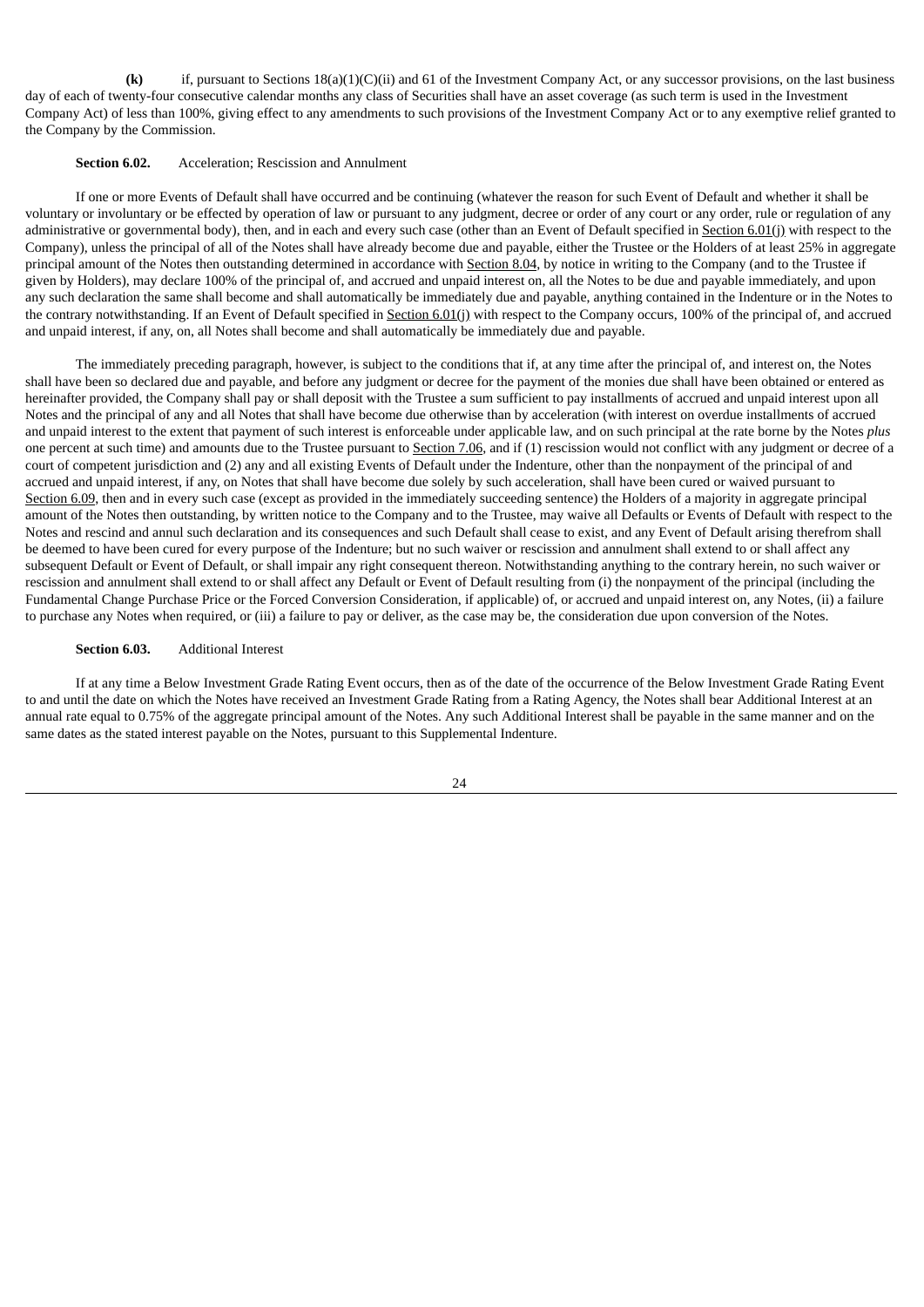#### **Section 6.04.** Payments of Notes on Default; Suit Therefor

If an Event of Default described in clause (a), (c), or (e) of Section 6.01 shall have occurred, the Company shall, upon demand of the Trustee, pay to the Trustee, for the benefit of the Holders of the Notes, the whole amount then due and payable on the Notes for principal and interest, if any, with interest on any overdue principal and interest, if any, at the rate borne by the Notes *plus* one percent at such time, and, in addition thereto, such further amount as shall be sufficient to cover any amounts due to the Trustee under Section 7.06. If the Company shall fail to pay such amounts forthwith upon such demand, the Trustee, in its own name and as trustee of an express trust, may institute a judicial proceeding for the collection of the sums so due and unpaid, may prosecute such proceeding to judgment or final decree and may enforce the same against the Company or any other obligor upon the Notes and collect the moneys adjudged or decreed to be payable in the manner provided by law out of the property of the Company or any other obligor upon the Notes, wherever situated.

In the event there shall be pending proceedings for the bankruptcy or for the reorganization of the Company or any other obligor on the Notes under Title 11 of the United States Code, or any other applicable law, or in case a receiver, assignee or trustee in bankruptcy or reorganization, liquidator, sequestrator or similar official shall have been appointed for or taken possession of the Company or such other obligor, the property of the Company or such other obligor, or in the event of any other judicial proceedings relative to the Company or such other obligor upon the Notes, or to the creditors or property of the Company or such other obligor, the Trustee, irrespective of whether the principal of the Notes shall then be due and payable as therein expressed or by declaration or otherwise and irrespective of whether the Trustee shall have made any demand pursuant to the provisions of this Section 6.04, shall be entitled and empowered, by intervention in such proceedings or otherwise, to file and prove a claim or claims for the whole amount of principal and accrued and unpaid interest, if any, in respect of the Notes, and, in case of any judicial proceedings, to file such proofs of claim and other papers or documents and to take such other actions as it may deem necessary or advisable in order to have the claims of the Trustee (including any claim for the reasonable compensation, expenses, disbursements and advances of the Trustee, the Paying Agent, and the Note Registrar, and their respective agents and counsel) and of the Holders allowed in such judicial proceedings relative to the Company or any other obligor on the Notes, its or their creditors, or its or their property, and to collect and receive any monies or other property payable or deliverable on any such claims, and to distribute the same after the deduction of any amounts due to the Trustee under Section 7.06; and any receiver, assignee or trustee in bankruptcy or reorganization, liquidator, custodian or similar official is hereby authorized by each of the Holders to make such payments to the Trustee, as administrative expenses, and, in the event that the Trustee shall consent to the making of such payments directly to the Holders, to pay to the Trustee, the Paying Agent, and the Note Registrar any amount due to each for their respective reasonable compensation, expenses, advances and disbursements, including their respective agents and counsel fees, and including any other amounts due to the Trustee under Section 7.06, incurred by it up to the date of such distribution. To the extent that such payment of reasonable compensation, expenses, advances and disbursements out of the estate in any such proceedings shall be denied for any reason, payment of the same shall be secured by a lien on, and shall be paid out of, any and all distributions, dividends, monies, securities and other property that the Holders of the Notes may be entitled to receive in such proceedings, whether in liquidation or under any plan of reorganization or arrangement or otherwise.

Nothing herein contained shall be deemed to authorize the Trustee to authorize or consent to or accept or adopt on behalf of any Holder any plan of reorganization, arrangement, adjustment or composition affecting such Holder or the rights of any Holder thereof, or to authorize the Trustee to vote in respect of the claim of any Holder in any such proceeding.

All rights of action and of asserting claims under the Indenture, or under any of the Notes, may be enforced by the Trustee without the possession of any of the Notes, or the production thereof at any trial or other proceeding relative thereto, and any such suit or proceeding instituted by the Trustee shall be brought in its own name as trustee of an express trust, and any recovery of judgment shall, after provision for the payment of the reasonable compensation, expenses, disbursements and advances of the Trustee, its agents and counsel, be for the ratable benefit of the Holders of the Notes.

Subject to the second preceding paragraph, in any proceedings brought by the Trustee (and in any proceedings involving the interpretation of any provision of the Indenture to which the Trustee shall be a party) the Trustee shall be held to represent all the Holders of the Notes, and it shall not be necessary to make any Holders of the Notes parties to any such proceedings.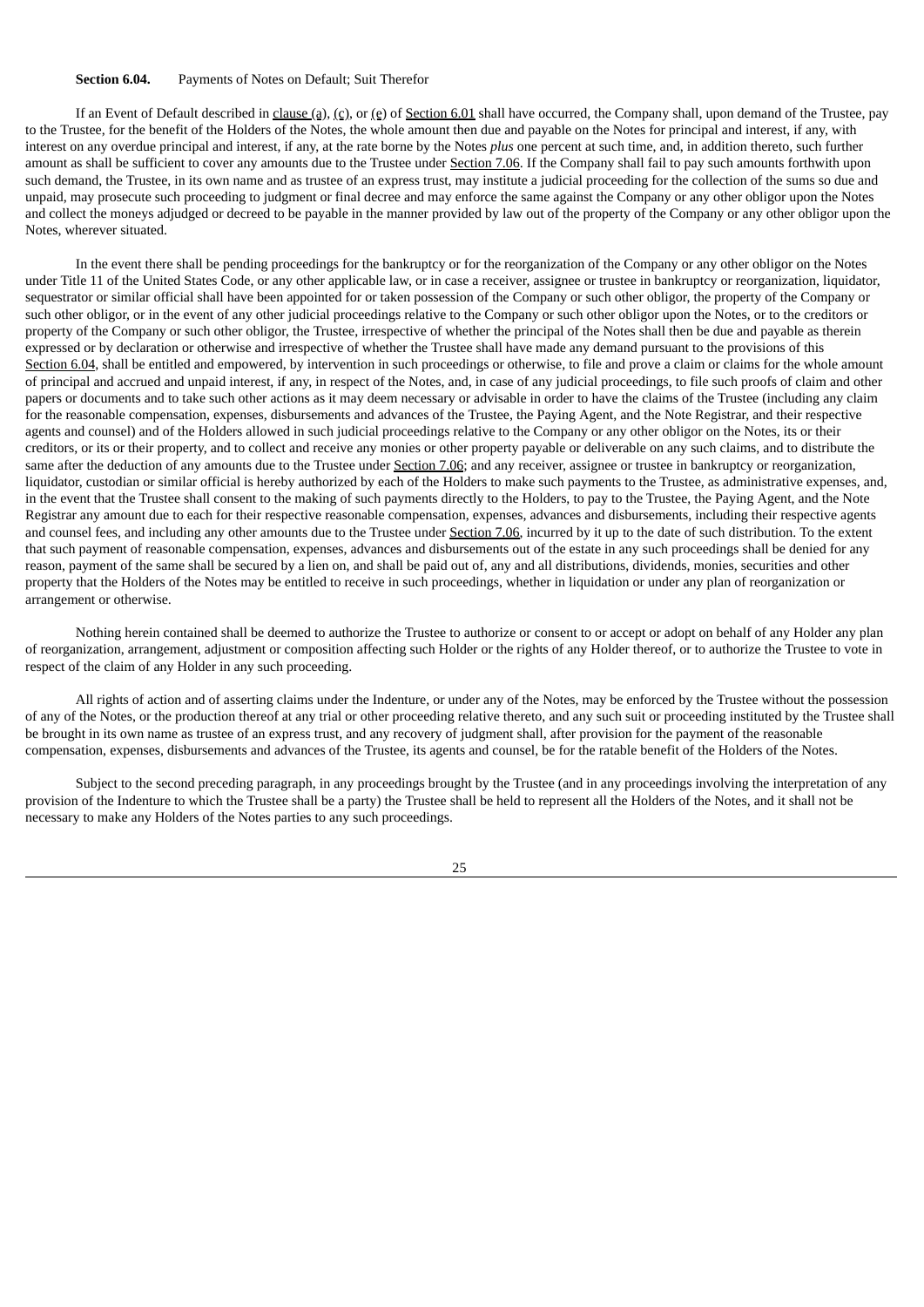In case the Trustee shall have proceeded to enforce any right under the Indenture and such proceedings shall have been discontinued or abandoned because of any waiver pursuant to Section 6.09 or any rescission and annulment pursuant to Section 6.02 or for any other reason or shall have been determined adversely to the Trustee, then and in every such case the Company, the Holders and the Trustee shall, subject to any determination in such proceeding, be restored respectively to their several positions and rights hereunder, and all rights, remedies and powers of the Company, the Holders and the Trustee shall continue as though no such proceeding had been instituted.

### **Section 6.05.** Application of Monies Collected by Trustee

Any monies collected by the Trustee pursuant to this Article 6 with respect to the Notes shall be applied in the following order, at the date or dates fixed by the Trustee for the distribution of such monies, upon presentation of the several Notes, and stamping thereon the payment, if only partially paid, and upon surrender thereof, if fully paid:

First, to the payment of all amounts due the Trustee and any predecessor Trustee under Section 7.06 and any other agent hereunder;

**Second**, in case the principal of the outstanding Notes shall not have become due and be unpaid, to the payment of interest on, and any cash due upon conversion of, the Notes in default in the order of the date due of the payments of such interest and cash due upon conversion, as the case may be, with interest (to the extent that such interest has been collected by the Trustee) upon such overdue payments at the rate borne by the Notes at such time *plus* one percent (to the extent permitted by applicable law), such payments to be made ratably to the Persons entitled thereto;

**Third**, in case the principal of the outstanding Notes shall have become due, by declaration or otherwise, and be unpaid to the payment of the whole amount (including, if applicable, the payment of the Fundamental Change Purchase Price, the payment of the Forced Conversion Consideration, and any cash due upon conversion) then owing and unpaid upon the Notes for principal and interest, if any, with interest on the overdue principal and, to the extent that such interest has been collected by the Trustee, upon overdue installments of interest at the rate borne by the Notes at such time *plus* one percent (to the extent permitted by applicable law), and in case such monies shall be insufficient to pay in full the whole amounts so due and unpaid upon the Notes, then to the payment of such principal (including, if applicable, the Fundamental Change Purchase Price, the Forced Conversion Consideration, and the cash due upon conversion) and interest without preference or priority of principal over interest, or of interest over principal or of any installment of interest over any other installment of interest, or of any Note over any other Note, ratably to the aggregate of such principal (including, if applicable, the Fundamental Change Purchase Price, the Forced Conversion Consideration, and any cash due upon conversion) and accrued and unpaid interest; and

**Fourth**, to the payment of the remainder, if any, to the Company or any other Person or Persons entitled thereto.

#### **Section 6.06.** Proceedings by Holders

Except to enforce the right to receive payment of principal (including, if applicable, the Fundamental Change Purchase Price or the Forced Conversion Consideration) or interest when due, or the right to convert its Note or to receive delivery of the consideration due upon conversion or the right of a beneficial owner to exchange its beneficial interest in a Global Note for a Physical Note pursuant to Section  $2.06(c)$  if an Event of Default has occurred and is continuing, no Holder of any Note shall have any right by virtue of or by availing of any provision of the Indenture to institute any suit, action or proceeding in equity or at law upon or under or with respect to the Indenture, or for the appointment of a receiver, trustee, liquidator, custodian or other similar official, or for any other remedy hereunder, unless:

**(a)** such Holder previously shall have given to the Trustee written notice of an Event of Default and of the continuance thereof, as herein provided;

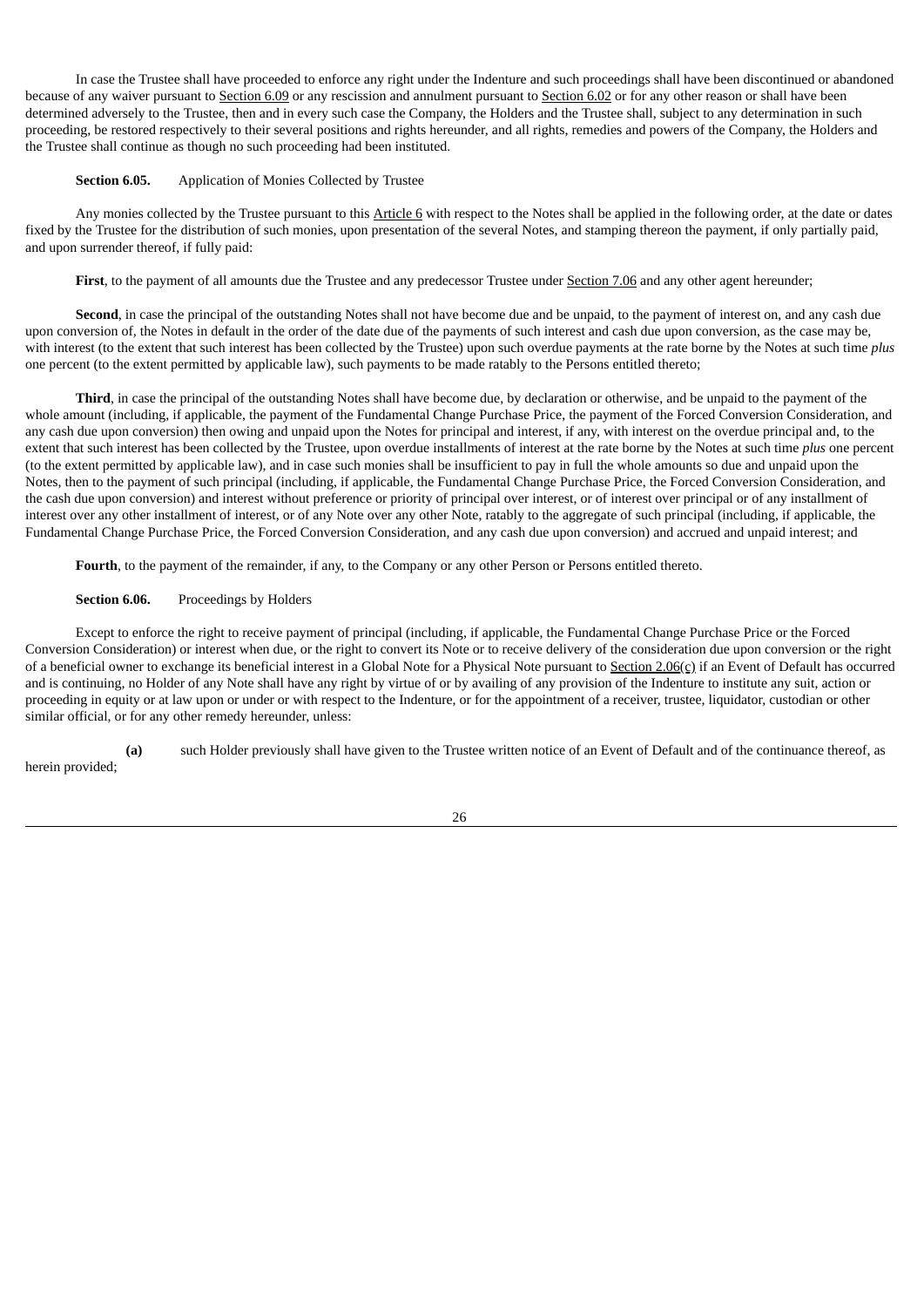**(b)** Holders of at least 25% in aggregate principal amount of the Notes then outstanding shall have made written request upon the Trustee to institute such action, suit or proceeding in its own name as Trustee hereunder and such Holders shall have offered to the Trustee such indemnity, security or both, satisfactory to it against any loss, liability or expense to be incurred therein or thereby; and

**(c)** the Trustee shall have failed to institute such proceeding within 60 days after such notice, request and offer and shall not have received from the Holders of a majority in aggregate principal amount of the Notes then outstanding a direction inconsistent with such request within 60 days after such notice, request and offer, it being understood and intended, and being expressly covenanted by the taker and Holder of every Note with every other taker and Holder and the Trustee that no one or more Holders shall have any right in any manner whatever by virtue of or by availing of any provision of the Indenture to affect, disturb or prejudice the rights of any other Holder, or to obtain or seek to obtain priority over or preference to any other such Holder, or to enforce any right under the Indenture, except in the manner herein provided and for the equal, ratable and common benefit of all Holders (except as otherwise provided herein). For the protection and enforcement of this Section 6.06, each and every Holder and the Trustee shall be entitled to such relief as can be given either at law or in equity.

Notwithstanding any other provision of the Indenture and any provision of any Note, the right of any Holder to receive payment or delivery, as the case may be, of (x) the principal (including the Fundamental Change Purchase Price and the Forced Conversion Consideration, if applicable) of, (y) accrued and unpaid interest, if any, on, and (z) the consideration due upon conversion of, such Note, on or after the respective due dates expressed or provided for in such Note or in the Indenture, or to institute suit for the enforcement of any such payment or delivery, as the case may be, on or after such respective dates against the Company shall not be impaired or affected without the consent of such Holder.

## **Section 6.07.** Proceedings by Trustee

In case of an Event of Default, the Trustee may in its discretion proceed to protect and enforce the rights vested in it by the Indenture by such appropriate judicial proceedings as are necessary to protect and enforce any of such rights, either by suit in equity or by action at law or by proceeding in bankruptcy or otherwise, whether for the specific enforcement of any covenant or agreement contained in the Indenture or in aid of the exercise of any power granted in the Indenture, or to enforce any other legal or equitable right vested in the Trustee by the Indenture or by law.

## **Section 6.08.** Remedies Cumulative and Continuing

Except as provided in the last paragraph of Section 2.07, all powers and remedies given by this Article 6 to the Trustee or to the Holders shall, to the extent permitted by law, be deemed cumulative and not exclusive of any thereof or of any other powers and remedies available to the Trustee or the Holders of the Notes, by judicial proceedings or otherwise, to enforce the performance or observance of the covenants and agreements contained in the Indenture, and no delay or omission of the Trustee or of any Holder of any of the Notes to exercise any right or power accruing upon any Default or Event of Default shall impair any such right or power, or shall be construed to be a waiver of any such Default or Event of Default or any acquiescence therein; and, subject to the provisions of Section 6.06, every power and remedy given by this Article 6 or by law to the Trustee or to the Holders may be exercised from time to time, and as often as shall be deemed expedient, by the Trustee or by the Holders.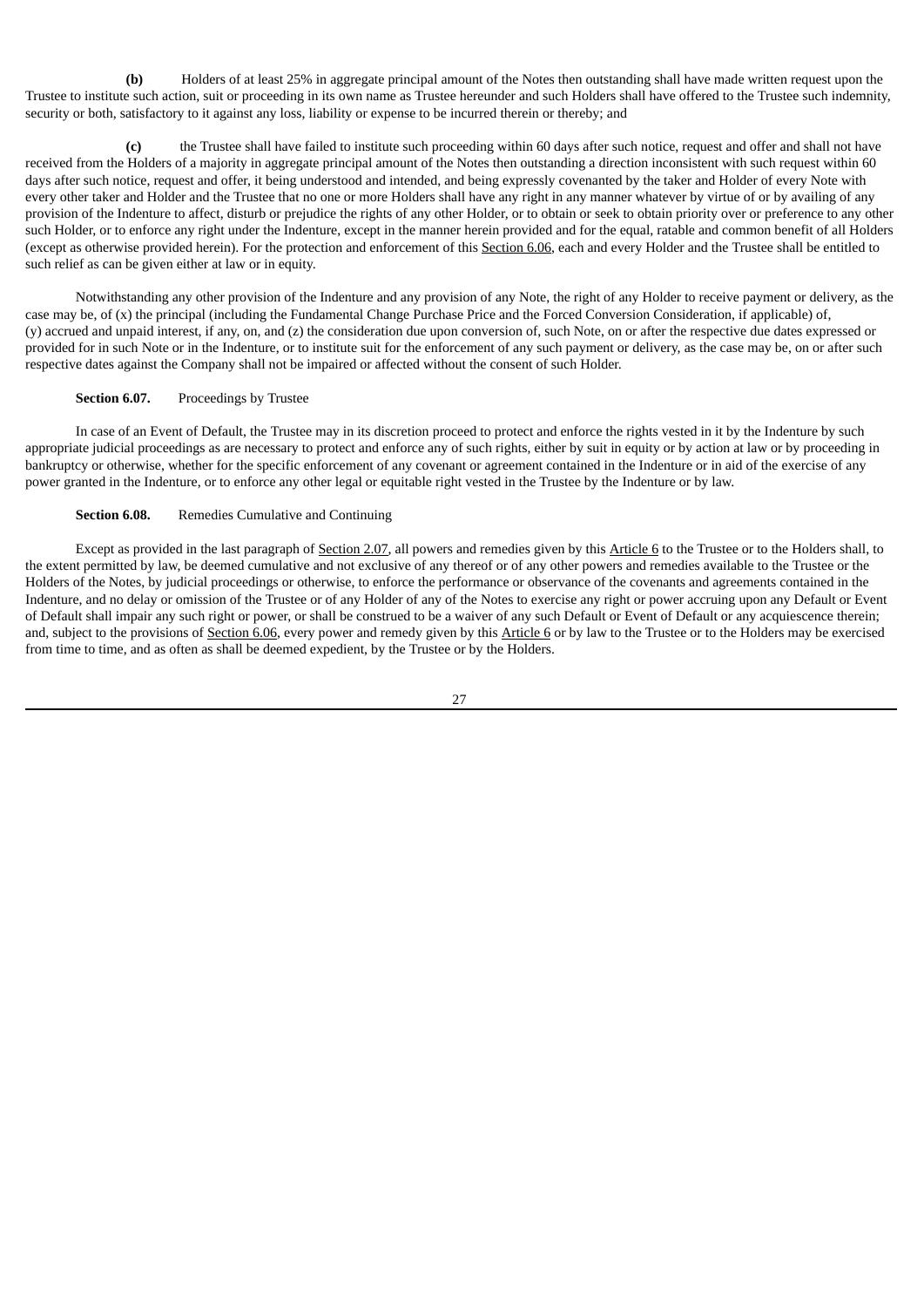#### **Section 6.09.** Direction of Proceedings and Waiver of Defaults by Majority of Holders

The Holders of a majority of the aggregate principal amount of the Notes at the time outstanding determined in accordance with Section 8.04 shall have the right to direct the time, method and place of conducting any proceeding for any remedy available to the Trustee or exercising any trust or power conferred on the Trustee with respect to the Notes; provided, however, that (a) such direction shall not be in conflict with any rule of law or with the Indenture, (b) the Trustee may take any other action deemed proper by the Trustee that is not inconsistent with such direction and (c) subject to Section 7.01, the Trustee shall be under no obligation to exercise any of the rights or powers under the Indenture at the request or direction of any of the Holders unless such Holders have offered to the Trustee indemnity and/or security satisfactory to it against any loss, liability or expense that might be incurred by it in compliance with such request or direction. The Trustee may refuse to follow any direction that it determines is unduly prejudicial to the rights of any other Holder or that may involve it in personal liability (it being understood that the Trustee does not have an affirmative duty to ascertain whether or not any such directions are unduly prejudicial to such Holders). The Holders of a majority in aggregate principal amount of the Notes at the time outstanding determined in accordance with Section 8.04 may on behalf of the Holders of all of the Notes waive any past Default or Event of Default hereunder and its consequences except (i) a failure by the Company to pay accrued and unpaid interest, if any, on, or the principal (including any Fundamental Change Purchase Price or any Forced Conversion Consideration) of, the Notes when due, (ii) a failure by the Company to deliver the consideration due upon conversion of the Notes within the time period required hereunder or (iii) a default in respect of a covenant or provision hereof which under Article 10 cannot be modified or amended without the consent of each Holder of an outstanding Note affected. Upon any such waiver the Company, the Trustee and the Holders of the Notes shall be restored to their former positions and rights hereunder; but no such waiver shall extend to any subsequent or other Default or Event of Default or impair any right consequent thereon. Whenever any Default or Event of Default hereunder shall have been waived as permitted by this Section 6.09, said Default or Event of Default shall for all purposes of the Notes and the Indenture be deemed to have been cured and to be not continuing; but no such waiver shall extend to any subsequent or other Default or Event of Default or impair any right consequent thereon.

#### **Section 6.10.** Notice of Defaults

The Trustee shall, within 90 days after the occurrence and continuance of a Default of which a Responsible Officer has actual knowledge, mail to all Holders as the names and addresses of such Holders appear upon the Note Register, notice of all Defaults known to a Responsible Officer, unless such Defaults shall have been cured or waived before the giving of such notice; provided, however, that, except in the case of a Default in the payment of the principal of (including the Fundamental Change Purchase Price or the Forced Conversion Consideration, if applicable), or accrued and unpaid interest on, any of the Notes or a Default in the delivery of the consideration due upon conversion, the Trustee shall be protected in withholding such notice if and so long as a committee of Responsible Officers of the Trustee in good faith determines that the withholding of such notice is in the interests of the Holders.

#### **Section 6.11.** Undertaking for Costs

All parties to the Indenture agree, and each Holder of any Note by its acceptance thereof shall be deemed to have agreed, that any court may, in its discretion, require, in any suit for the enforcement of any right or remedy under the Indenture, or in any suit against the Trustee for any action taken or omitted by it as Trustee, the filing by any party litigant in such suit of an undertaking to pay the costs of such suit and that such court may in its discretion assess reasonable costs, including reasonable attorneys' fees and expenses, against any party litigant in such suit, having due regard to the merits and good faith of the claims or defenses made by such party litigant; provided, however, that the provisions of this Section 6.11 (to the extent permitted by law) shall not apply to any suit instituted by the Trustee, to any suit instituted by any Holder, or group of Holders, holding in the aggregate more than 10% in principal amount of the Notes at the time outstanding determined in accordance with Section 8.04, or to any suit instituted by any Holder for the enforcement of the payment of the principal of or accrued and unpaid interest, if any, on any Note (including, but not limited to, the Fundamental Change Purchase Price, if applicable) on or after the due date expressed or provided for in such Note or to any suit for the enforcement of the right to convert any Note in accordance with the provisions of Article 13.

#### **ARTICLE 7. CONCERNING THE TRUSTEE**

## **Section 7.01.** Duties and Responsibilities of Trustee

Section 6.01 of the Base Indenture shall not apply to the Notes. Instead, the provisions of this Section 7.01 shall, with respect to the Notes, supersede in its entirety Section 6.01 of the Base Indenture and all references in the Base Indenture to Section 6.01 thereof shall be deemed, for the purposes of the Notes, to be references to this Section 7.01.

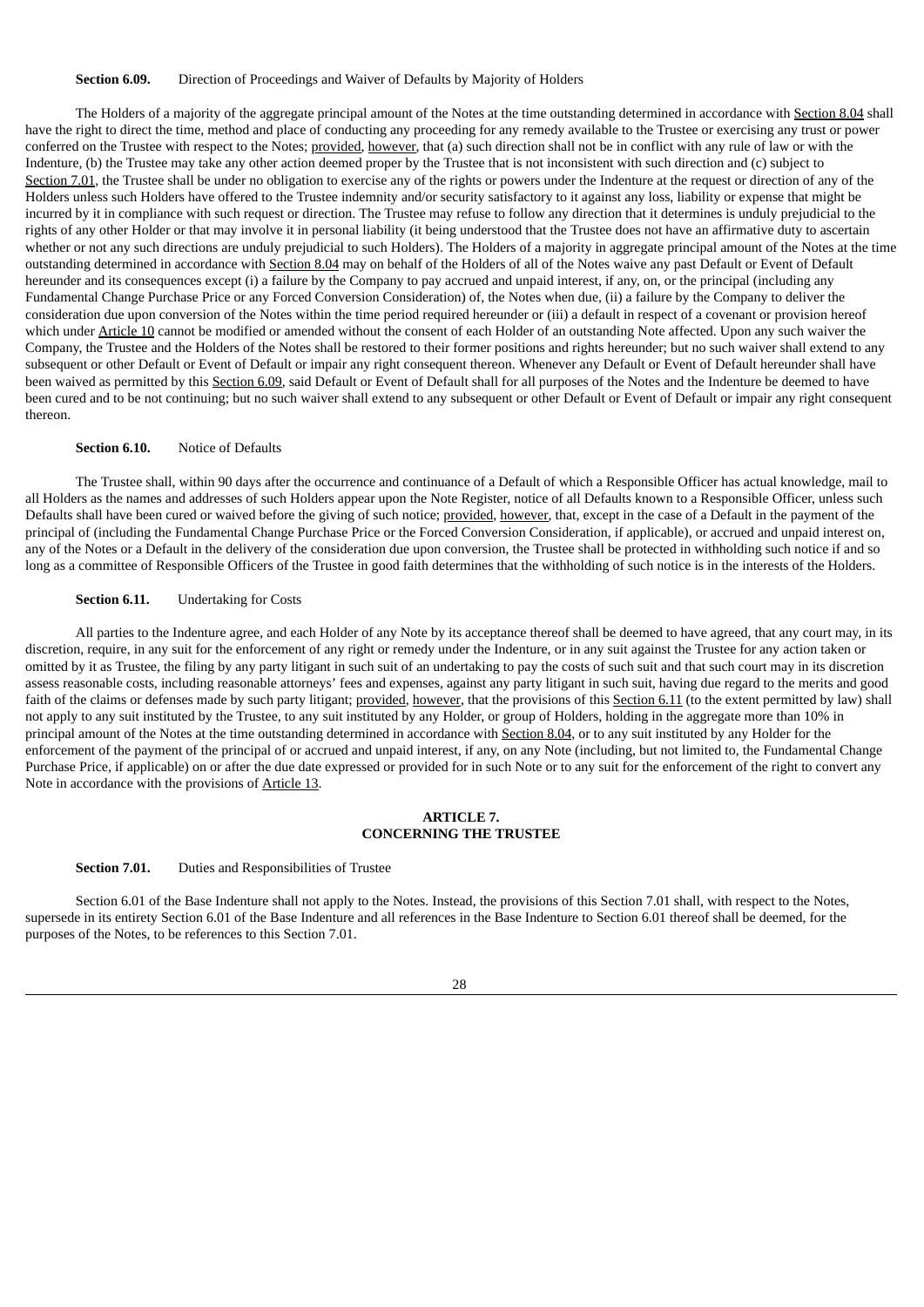The Trustee, prior to the occurrence of an Event of Default and after the curing or waiver of all Events of Default that may have occurred, undertakes to perform such duties and only such duties as are specifically set forth in the Indenture. In the event an Event of Default has occurred and is continuing, the Trustee shall exercise such of the rights and powers vested in it by the Indenture, and use the same degree of care and skill in its exercise, as a prudent person would exercise or use under the circumstances in the conduct of such person's own affairs.

No provision of the Indenture shall be construed to relieve the Trustee from liability for its own grossly negligent action, its own grossly negligent failure to act or its own willful misconduct, except that:

**(a)** prior to the time when the occurrence of an Event of Default becomes known to a Responsible Officer of the Trustee and after the curing or waiving of all Events of Default that may have occurred:

**(i)** the duties and obligations of the Trustee shall be determined solely by the express provisions of the Indenture, and the Trustee shall not be liable except for the performance of such duties and obligations as are specifically set forth in the Indenture and no implied covenants or obligations shall be read into the Indenture against the Trustee; and

**(ii)** in the absence of bad faith and willful misconduct on the part of the Trustee, the Trustee may conclusively rely, as to the truth of the statements and the correctness of the opinions expressed therein, upon any certificates or opinions furnished to the Trustee and conforming to the requirements of the Indenture; but, in the case of any such certificates or opinions that by any provisions hereof are specifically required to be furnished to the Trustee, the Trustee shall be under a duty to examine the same to determine whether or not they conform to the requirements of the Indenture (but need not confirm or investigate the accuracy of any mathematical calculations or other facts stated therein);

**(b)** the Trustee shall not be liable for any error of judgment made in good faith by a Responsible Officer of the Trustee, unless it shall be proved that the Trustee was grossly negligent in ascertaining the pertinent facts;

**(c)** the Trustee shall not be liable with respect to any action taken or omitted to be taken by it in good faith in accordance with the direction of the Holders of not less than a majority of the aggregate principal amount of the Notes at the time outstanding determined as provided in Section 8.04 relating to the time, method and place of conducting any proceeding for any remedy available to the Trustee, or exercising any trust or power conferred upon the Trustee, under the Indenture;

**(d)** whether or not therein provided, every provision of the Indenture relating to the conduct or affecting the liability of, or affording protection to, the Trustee shall be subject to the provisions of this Section 7.01;

**(e)** the Trustee shall not be liable in respect of any payment (as to the correctness of amount, entitlement to receive or any other matters relating to payment) or notice effected by the Company or any Paying Agent or any records maintained by any co-Note Registrar with respect to the Notes;

**(f)** if any party fails to deliver a notice relating to an event the fact of which, pursuant to the Indenture, requires notice to be sent to the Trustee, excluding any Default in the payment of principal (the Fundamental Change Purchase Price or the Forced Conversion Consideration, if applicable) of, or interest on, the Notes, the Trustee may conclusively rely on its failure to receive such notice as reason to act as if no such event occurred, unless a Responsible Officer of the Trustee had actual knowledge of such event;

**(g)** all cash received by the Trustee shall be placed in a non-interest bearing trust account;

**(h)** in the event that the Trustee is also acting as Custodian, Note Registrar, Paying Agent, Conversion Agent or transfer agent hereunder, the rights, privileges, immunities, indemnities and protections afforded to the Trustee pursuant to this Article 7 (including the right to be indemnified) shall also be afforded to such Custodian, Note Registrar, Paying Agent, Conversion Agent or transfer agent; and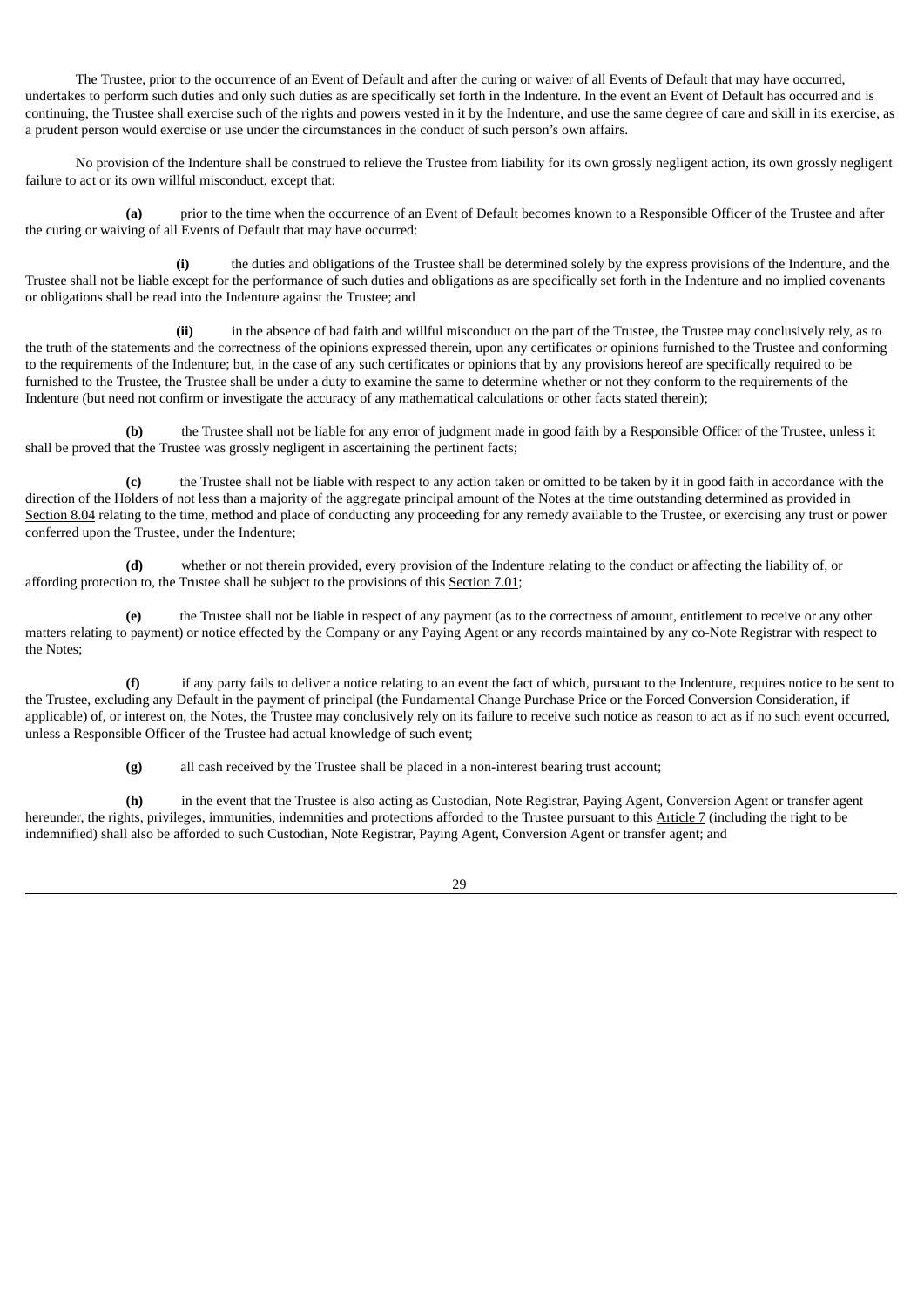**(i)** the Trustee shall be under no obligation to exercise any of the rights or powers vested in it by the Indenture at the request or direction of any of the Holders pursuant to the Indenture, unless such Holders shall have offered to the Trustee security and/or indemnity satisfactory to it against the costs, expenses and liabilities which might be incurred by it in compliance with such request or direction.

None of the provisions contained in the Indenture shall require the Trustee to expend or risk its own funds, give any bond or surety in respect of the performance of its powers and duties hereunder, or otherwise incur personal financial liability in the performance of any of its duties or in the exercise of any of its rights or powers.

Every provision in the Indenture relating to the conduct of, or affecting the liability of, or affording protection to the Trustee shall be subject to the relevant provisions of this Article 7.

**Section 7.02.** Reliance on Documents, Opinions, Etc**.**

Except as otherwise provided in Section 7.01:

**(a)** the Trustee may conclusively rely and shall be fully protected in acting or refraining from acting upon any resolution, certificate, direction, statement, instrument, opinion, report, notice, request, consent, order, bond, debenture, note, coupon or other paper or document believed by it in good faith to be genuine and to have been signed or presented by the proper party or parties;

**(b)** any request, direction, order or demand of the Company mentioned herein shall be sufficiently evidenced by an Officers' Certificate (unless other evidence in respect thereof be herein specifically prescribed); and any Board Resolution may be evidenced to the Trustee by a copy thereof certified by the Secretary or an Assistant Secretary of the Company. Whenever in the administration of the Indenture the Trustee shall deem it desirable that a matter be provided or established prior to taking, suffering or omitting any action hereunder, the Trustee (unless other evidence be herein specifically prescribed) may require and, in the absence of bad faith on its part, rely upon a Board Resolution, an Opinion of Counsel or an Officers' Certificate;

**(c)** the Trustee may consult with counsel and require an Opinion of Counsel and any advice of such counsel or Opinion of Counsel shall be full and complete authorization and protection in respect of any action taken, suffered or omitted by it hereunder in good faith and in accordance with such advice or Opinion of Counsel;

**(d)** the Trustee shall not be bound to make any investigation into the facts or matters stated in any resolution, certificate, statement, instrument, opinion, report, notice, request, direction, consent, order, bond, debenture or other paper or document, but the Trustee, in its discretion, may make such further inquiry or investigation into such facts or matters as it may see fit, and, if the Trustee shall determine to make such further inquiry or investigation, it shall be entitled to examine the books, records and premises of the Company, personally or by agent or attorney at the expense of the Company and shall incur no liability of any kind by reason of such inquiry or investigation;

**(e)** the Trustee may execute any of the trusts or powers hereunder or perform any duties hereunder either directly or by or through agents, custodians, nominees or attorneys and the Trustee shall not be responsible for any misconduct or negligence on the part of any agent, custodian, nominee or attorney appointed by it with due care hereunder;

**(f)** the rights, privileges, protections, immunities and benefits given to the Trustee, including, without limitation, its right to be indemnified, are extended to, and shall be enforceable by, the Trustee in each of its capacities hereunder, and to each agent, custodian and other Person retained to act hereunder;

**(g)** the Trustee shall not be liable for any action taken or omitted to be taken by it in good faith and believed by it to be authorized or within the discretion or rights or powers conferred upon it by the Indenture;

**(h)** the Trustee may request that the Company deliver an Officers' Certificate setting forth the names of individuals and/or titles of officers authorized at such time to take specified actions pursuant to the Indenture, which Officers' Certificate may be signed by any person authorized to sign an Officers' Certificate, including any person specified as so authorized in any such certificate previously delivered and not superseded; and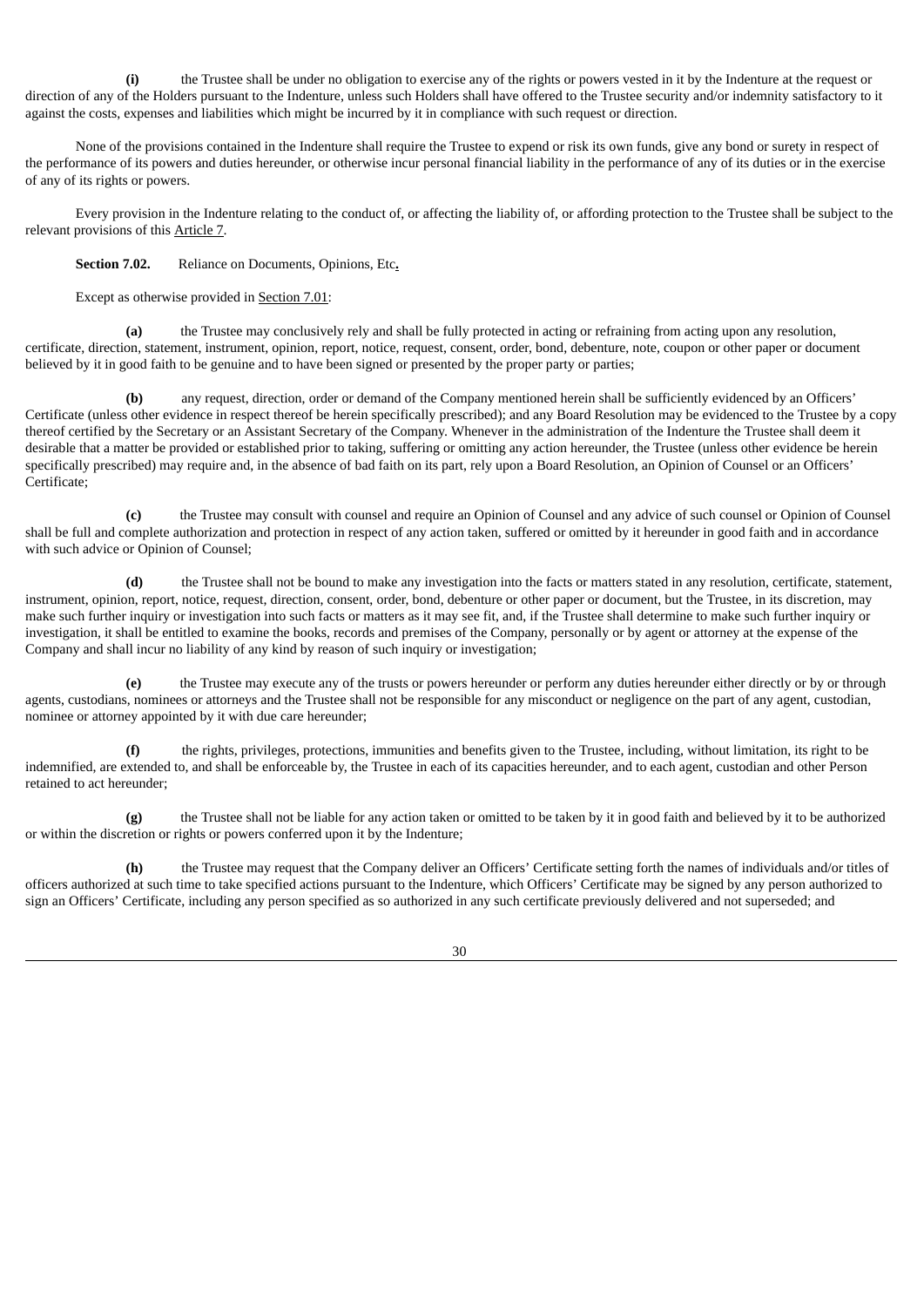**(i)** the permissive rights of the Trustee enumerated herein shall not be construed as duties.

Anything in the Indenture notwithstanding, in no event shall the Trustee be liable for any special, indirect, punitive or consequential loss or damage of any kind whatsoever (including, but not limited to, lost profits), even if the Trustee has been advised of the likelihood of such loss or damage and regardless of the form of action. The Trustee shall not be charged with knowledge of any Default or Event of Default with respect to the Notes, other than a Default relating to a failure by the Company to pay the principal (including the Fundamental Change Purchase Price or the Forced Conversion Consideration, if applicable) of, or interest on, the Notes, unless either (1) a Responsible Officer shall have actual knowledge of such Default or Event of Default, or (2) written notice of such Default or Event of Default shall have been given to the Trustee by the Company or by any Holder of the Notes and such notice references the Notes and the Indenture.

## **Section 7.03.** No Responsibility for Recitals, Etc**.**

The recitals contained herein and in the Notes (except in the Trustee's certificate of authentication) shall be taken as the statements of the Company, and the Trustee assumes no responsibility for the correctness of the same. The Trustee makes no representations as to the validity or sufficiency of the Indenture or of the Notes. The Trustee nor any authenticating agent shall not be accountable for the use or application by the Company of any Notes or the proceeds of any Notes authenticated and delivered by the Trustee in conformity with the provisions of the Indenture.

## **Section 7.04.** Trustee, Paying Agents, Conversion Agents or Note Registrar May Own Notes

The Trustee, any Paying Agent, any Conversion Agent or Note Registrar, in its individual or any other capacity, may become the owner or pledgee of Notes with the same rights it would have if it were not the Trustee, Paying Agent, Conversion Agent or Note Registrar.

## **Section 7.05.** Monies to Be Held in Trust

All monies received by the Trustee shall, until used or applied as herein provided, be held in trust for the purposes for which they were received. Money held by the Trustee in trust hereunder need not be segregated from other funds except to the extent required by law. The Trustee shall be under no liability for interest on any money received by it hereunder except as may be agreed from time to time by the Company and the Trustee.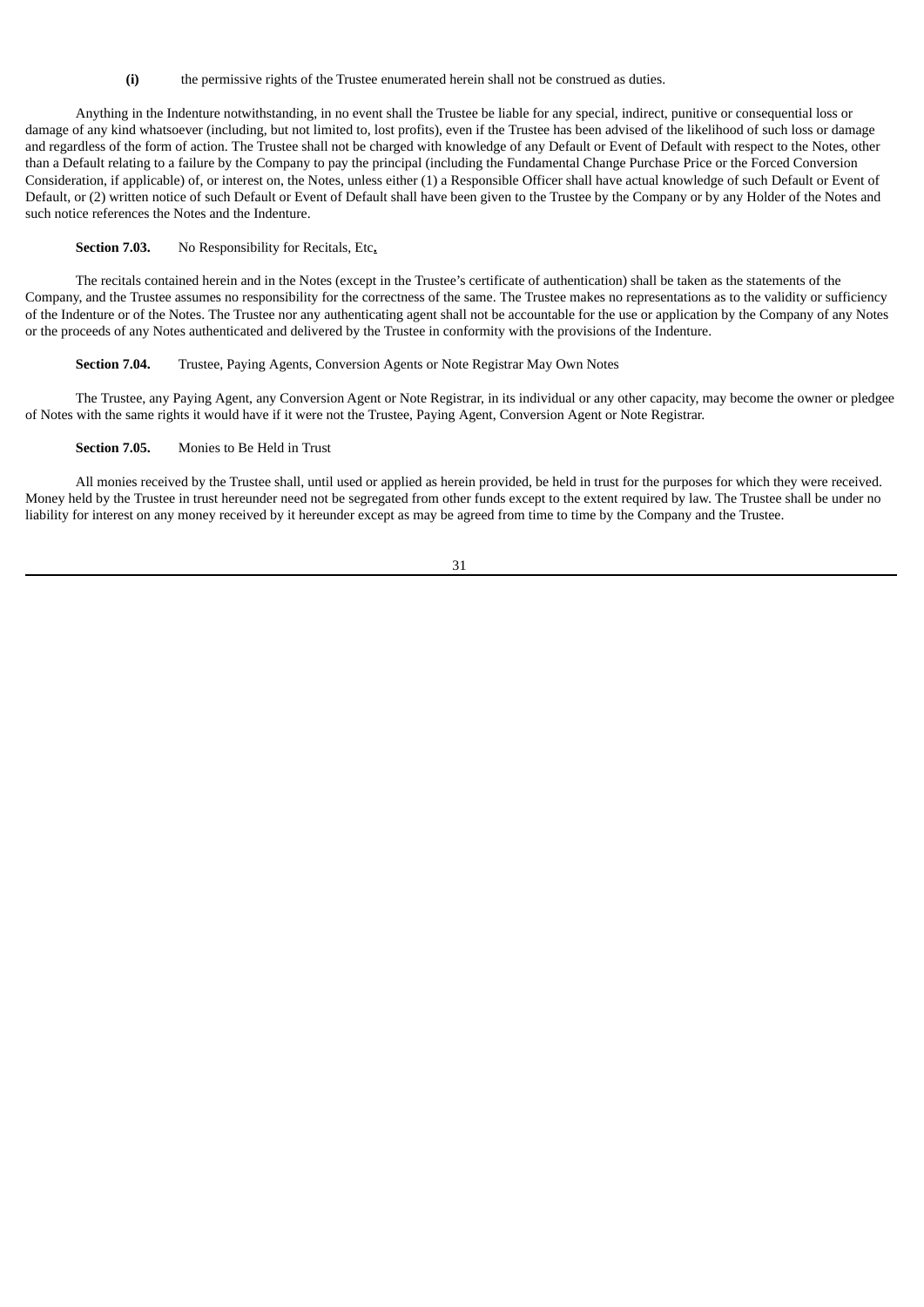## **Section 7.06.** Compensation and Expenses of Trustee

Section 6.06 of the Base Indenture shall not apply to the Notes. Instead, the provisions of this Section 7.06 shall, with respect to the Notes, supersede in its entirety Section 6.06 of the Base Indenture and all references in the Base Indenture to Section 6.06 thereof shall be deemed, for the purposes of the Notes, to be references to this Section 7.06. The Company covenants and agrees to pay to the Trustee and any predecessor Trustee from time to time, and the Trustee shall be entitled to, compensation for all services rendered by it hereunder in any capacity (which shall not be limited by any provision of law in regard to the compensation of a trustee of an express trust) as mutually agreed to from time to time in writing between the Trustee and the Company, and the Company shall pay or reimburse the Trustee upon its request for all reasonable expenses, disbursements and advances reasonably incurred or made by the Trustee in accordance with any of the provisions of the Indenture in any capacity thereunder (including the reasonable compensation and the expenses and disbursements of its agents and counsel and of all Persons not regularly in its employ) except any such expense, disbursement or advance as shall have been caused by its gross negligence or willful misconduct as determined by a court of competent jurisdiction in a final and non-appealable decision. The Company also covenants to indemnify the Trustee or any predecessor Trustee and their respective officers, directors, employees and representatives in any capacity under the Indenture and any other document or transaction entered into in connection herewith and its agents and any authenticating agent for, and to hold them harmless against, any loss, claim, damage, liability or expense incurred without gross negligence or willful misconduct (misconduct as determined by a court of competent jurisdiction in a final and non-appealable decision) on the part of the Trustee or any predecessor Trustee and their respective officers, directors, agents or employees, or such agent or authenticating agent, as the case may be, and arising out of or in connection with the acceptance or administration of the Indenture or in any other capacity hereunder, including the costs and expenses of defending themselves against any claim of liability in connection with the exercise or performance of any of its powers or duties hereunder (whether asserted by any Holder, the Company or otherwise). The Trustee shall notify the Company promptly of any third-party claim for which it may seek indemnity of which it has received written notice. Failure by the Trustee to so notify the Company shall not relieve the Company of its obligations hereunder unless, and solely to the extent that, such failure materially prejudices the Company's defense of such claim. The Company shall defend the claim, with counsel reasonably satisfactory to the Trustee, and the Trustee shall provide reasonable cooperation at the Company's expense in the defense; provided, however, that if the defendants in any such claim include both the Company and the Trustee and the Trustee shall have concluded that there may be legal defenses available to it which are different from or additional to those available to the Company, or the Trustee has concluded that there may be any other actual or potential conflicting interests between the Company and the Trustee, the Trustee shall have the right to select separate counsel and the Company shall be required to pay the reasonable fees and expenses of such separate counsel. Any settlement which affects the Trustee may not be entered into without the written consent of the Trustee, unless the Trustee is given a full and unconditional release from liability with respect to the claims covered thereby and such settlement does not include a statement or admission of fault, culpability or failure to act by or on behalf of the Trustee. Any settlement by the Trustee which affects the Company may not be entered into without the written consent of the Company, unless such settlement does not include a statement or admission of fault, culpability or failure to act by or on behalf of the Company. The obligations of the Company under this Section 7.06 to compensate or indemnify the Trustee and to pay or reimburse the Trustee for expenses, disbursements and advances shall be secured by a senior claim to which the Notes are hereby made subordinate on all money or property held or collected by the Trustee, except, subject to the effect of Section 6.05, funds held in trust herewith for the benefit of the Holders of particular Notes. The Trustee's right to receive payment of any amounts due under this Section 7.06 shall not be subordinate to any other liability or indebtedness of the Company. The obligation of the Company under this Section 7.06 shall survive the satisfaction and discharge of the Indenture and the earlier resignation or removal or the Trustee. The indemnification provided in this Section 7.06 shall extend to the officers, directors, agents and employees of the Trustee (including the reasonable fees and expenses of its agents and counsel).

Without prejudice to any other rights available to the Trustee under applicable law, when the Trustee and its agents and any authenticating agent incur expenses or render services after an Event of Default specified in Section 6.01(j) occurs, the expenses and the compensation for the services are intended to constitute expenses of administration under any bankruptcy, insolvency or similar laws.

## **Section 7.07.** Officers' Certificate as Evidence

Except as otherwise provided in Section 7.01, whenever in the administration of the provisions of the Indenture the Trustee shall deem it necessary or desirable that a matter be proved or established prior to taking or omitting any action hereunder, such matter (unless other evidence in respect thereof be herein specifically prescribed) may, in the absence of gross negligence or willful misconduct on the part of the Trustee, be deemed to be conclusively proved and established by an Officers' Certificate delivered to the Trustee, and such Officers' Certificate, in the absence of gross negligence or willful misconduct on the part of the Trustee, shall be full warrant to the Trustee for any action taken or omitted by it under the provisions of the Indenture upon the faith thereof.

## **ARTICLE 8. CONCERNING THE HOLDERS**

#### **Section 8.01.** Action by Holders

Whenever in the Indenture it is provided that the Holders of a specified percentage of the aggregate principal amount of the Notes may take any action (including the making of any demand or request, the giving of any notice, consent or waiver or the taking of any other action), the fact that at the time of taking any such action, the Holders of such specified percentage have joined therein may be evidenced Article 11 by any instrument or any number of instruments of similar tenor executed by Holders in person or by agent or proxy appointed in writing, or Article 12 by the record of the Holders voting in favor thereof at any meeting of Holders duly called and held in accordance with the provisions of Article 9 by a combination of such instrument or instruments and any such record of such a meeting of Holders. Whenever the Company or the Trustee solicits the taking of any action by the Holders of the Notes, the Company or the Trustee may, but shall not be required to, fix in advance of such solicitation, a date as the record date for determining Holders entitled to take such action. The record date if one is selected shall be not more than fifteen days prior to the date of commencement of solicitation of such action.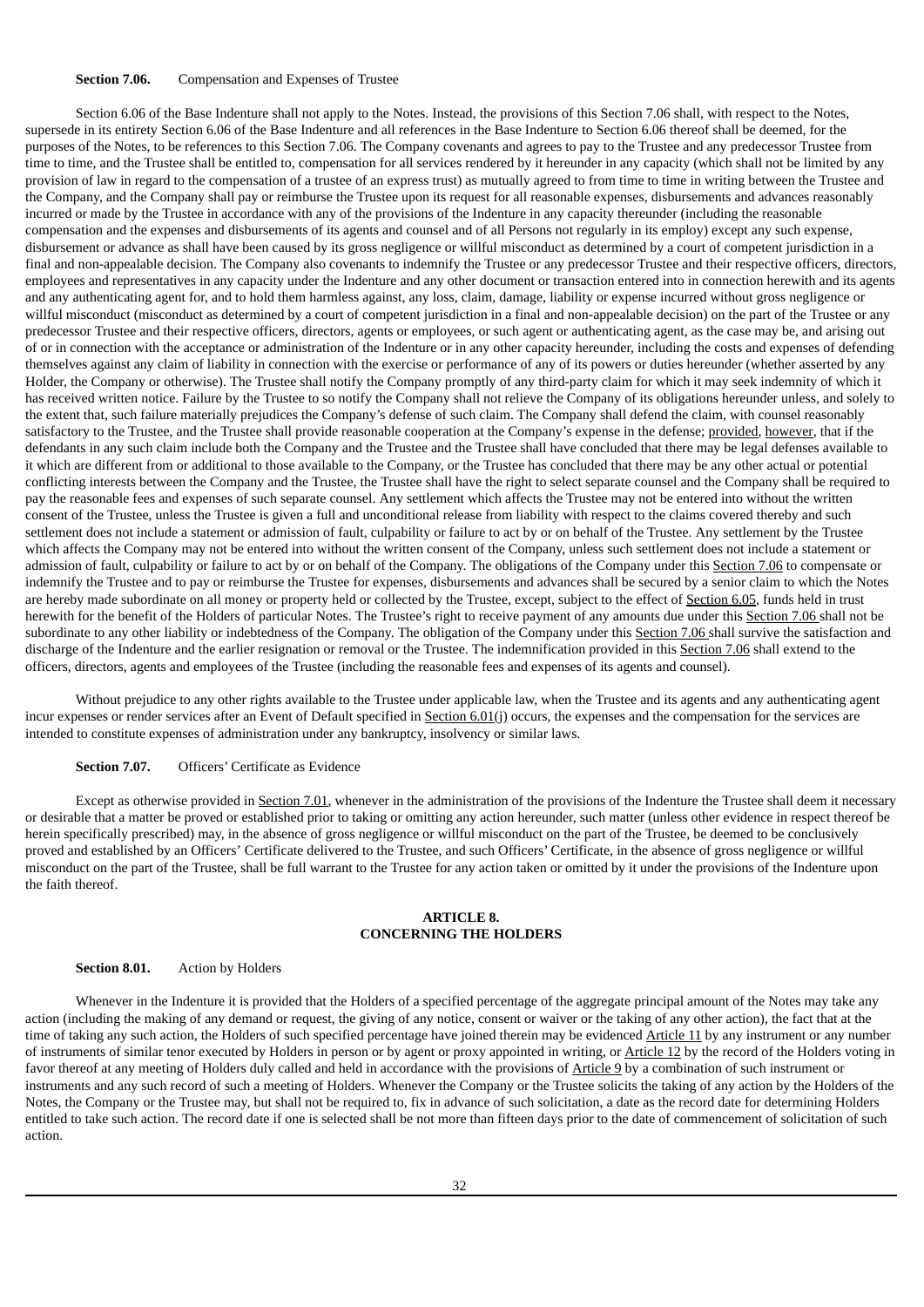#### **Section 8.02.** Proof of Execution by Holders

Subject to the provisions of Section 7.01, Section 7.02 and Section 9.05, proof of the execution of any instrument by a Holder or its agent or proxy shall be sufficient if made in accordance with such reasonable rules and regulations as may be prescribed by the Trustee or in such manner as shall be satisfactory to the Trustee. The holding of Notes shall be proved by the Note Register or by a certificate of the Note Registrar. The record of any Holders' meeting shall be proved in the manner provided in Section 9.06.

## **Section 8.03.** Who Are Deemed Absolute Owners

The Company, the Trustee, any authenticating agent, any Paying Agent, any Conversion Agent and any Note Registrar may deem the Person in whose name a Note shall be registered upon the Note Register to be, and may treat it as, the absolute owner of such Note (whether or not such Note shall be overdue and notwithstanding any notation of ownership or other writing thereon made by any Person other than the Company or any Note Registrar) for the purpose of receiving payment of or on account of the principal of and (subject to Section 2.04) accrued and unpaid interest on such Note, for conversion of such Note and for all other purposes; and neither the Company nor the Trustee nor any Paying Agent nor any Conversion Agent nor any Note Registrar shall be affected by any notice to the contrary. All such payments or deliveries so made to any Holder for the time being, or upon its order, shall be valid, and, to the extent of the sums or shares of Common Stock so paid or delivered, effectual to satisfy and discharge the liability for monies payable or shares deliverable upon any such Note. Notwithstanding anything to the contrary in the Indenture or the Notes following an Event of Default, any Holder of a beneficial interest in a Global Note may directly enforce against the Company, without the consent, solicitation, proxy, authorization or any other action of the Depositary or any other Person, such Holder's right to exchange such beneficial interest for a Note in certificated form in accordance with the provisions of the Indenture.

## **Section 8.04.** Company-Owned Notes Disregarded

In determining whether the Holders of the requisite aggregate principal amount of Notes have concurred in any direction, consent, waiver or other action under the Indenture, Notes that are owned by the Company, by any Subsidiary thereof or by any Person directly or indirectly controlling or controlled by or under direct or indirect common control with the Company or any Subsidiary thereof shall be disregarded and deemed not to be outstanding for the purpose of any such determination; provided, however, that for the purposes of determining whether the Trustee shall be protected in relying on any such direction, consent, waiver or other action only Notes that a Responsible Officer knows are so owned shall be so disregarded. Notes so owned that have been pledged in good faith may be regarded as outstanding for the purposes of this Section 8.04 if the pledgee shall establish to the satisfaction of the Trustee the pledgee's right to so act with respect to such Notes and that the pledgee is not the Company, a Subsidiary thereof or a Person directly or indirectly controlling or controlled by or under direct or indirect common control with the Company or a Subsidiary thereof. In the case of a dispute as to such right, any decision by the Trustee taken upon the advice of counsel shall be full protection to the Trustee. Upon request of the Trustee, the Company shall furnish to the Trustee promptly an Officers' Certificate listing and identifying all Notes, if any, known by the Company to be owned or held by or for the account of any of the above described Persons; and, subject to Section 7.01, the Trustee shall be entitled to accept such Officers' Certificate as conclusive evidence of the facts therein set forth and of the fact that all Notes not listed therein are outstanding for the purpose of any such determination.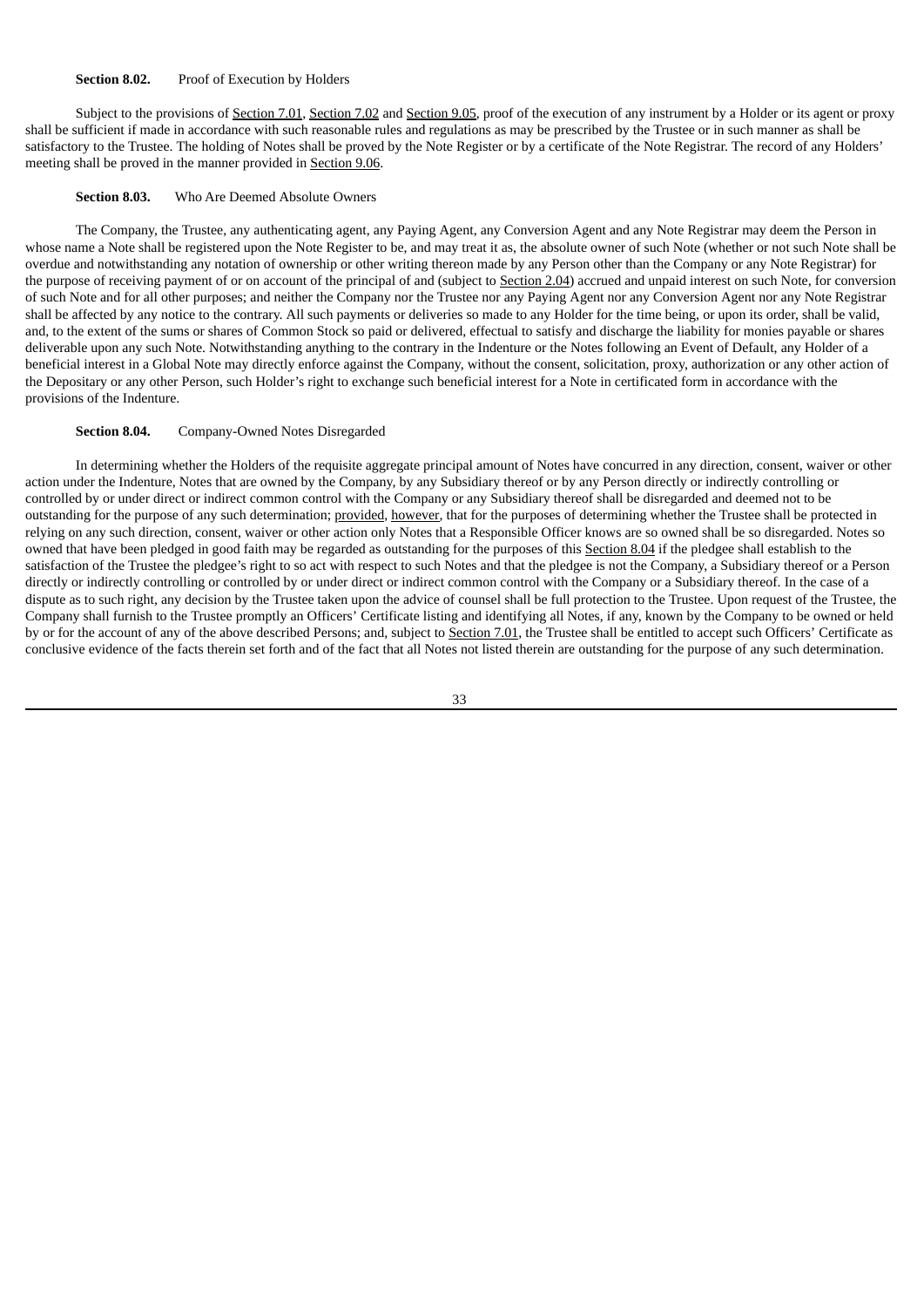#### **Section 8.05.** Revocation of Consents; Future Holders Bound

At any time prior to (but not after) the evidencing to the Trustee, as provided in Section 8.01, of the taking of any action by the Holders of the percentage of the aggregate principal amount of the Notes specified in the Indenture in connection with such action, any Holder of a Note that is shown by the evidence to be included in the Notes the Holders of which have consented to such action may, by filing written notice with the Trustee at its Corporate Trust Office and upon proof of holding as provided in Section 8.02, revoke such action so far as concerns such Note. Except as aforesaid, any such action taken by the Holder of any Note shall be conclusive and binding upon such Holder and upon all future Holders and owners of such Note and of any Notes issued in exchange or substitution therefor or upon registration of transfer thereof, irrespective of whether any notation in regard thereto is made upon such Note or any Note issued in exchange or substitution therefor or upon registration of transfer thereof.

## **ARTICLE 9. HOLDERS' MEETINGS**

Article Fifteen of the Base Indenture shall not apply to the Notes. Instead, the provisions of this Article 9 shall, with respect to the Notes, supersede in its entirety Article Fifteen of the Base Indenture and all references in the Base Indenture to Article Fifteen thereof shall be deemed, for the purposes of the Notes, to be references to this Article 9.

## **Section 9.01.** Purpose of Meetings

A meeting of Holders may be called at any time and from time to time pursuant to the provisions of this Article 9 for any of the following purposes:

**(a)** to give any notice to the Company or to the Trustee or to give any directions to the Trustee permitted under the Indenture, or to consent to the waiving of any Default or Event of Default hereunder (in each case, as permitted under the Indenture) and its consequences, or to take any other action authorized to be taken by Holders pursuant to any of the provisions of Article 6;

- **(b)** to remove the Trustee and nominate a successor trustee pursuant to the provisions of Article 7;
- **(c)** to consent to the execution of an indenture or indentures supplemental hereto pursuant to the provisions of Section 10.02; or

**(d)** to take any other action authorized to be taken by or on behalf of the Holders of any specified aggregate principal amount of the Notes under any other provision of the Indenture or under applicable law.

## **Section 9.02.** Call of Meetings by Trustee

The Trustee may at any time call a meeting of Holders to take any action specified in Section 9.01, to be held at such time and at such place as the Trustee shall determine. Notice of every meeting of the Holders, setting forth the time and the place of such meeting and in general terms the action proposed to be taken at such meeting and the establishment of any record date pursuant to Section 8.01, shall be mailed to Holders of such Notes at their addresses as they shall appear on the Note Register. Such notice shall also be mailed to the Company. Such notices shall be mailed not less than 20 nor more than 90 days prior to the date fixed for the meeting.

Any meeting of Holders shall be valid without notice if the Holders of all Notes then outstanding are present in person or by proxy or if notice is waived before or after the meeting by the Holders of all Notes then outstanding, and if the Company and the Trustee are either present by duly authorized representatives or have, before or after the meeting, waived notice.

**Section 9.03.** Call of Meetings by Company or Holders

In case at any time the Company, pursuant to a Board Resolution, or the Holders of at least 10% of the aggregate principal amount of the Notes then outstanding, shall have requested the Trustee to call a meeting of Holders, by written request setting forth in reasonable detail the action proposed to be taken at the meeting, and the Trustee shall not have mailed the notice of such meeting within 20 days after receipt of such request, then the Company or such Holders may determine the time and the place for such meeting and may call such meeting to take any action authorized in Section 9.01, by mailing notice thereof as provided in Section 9.02.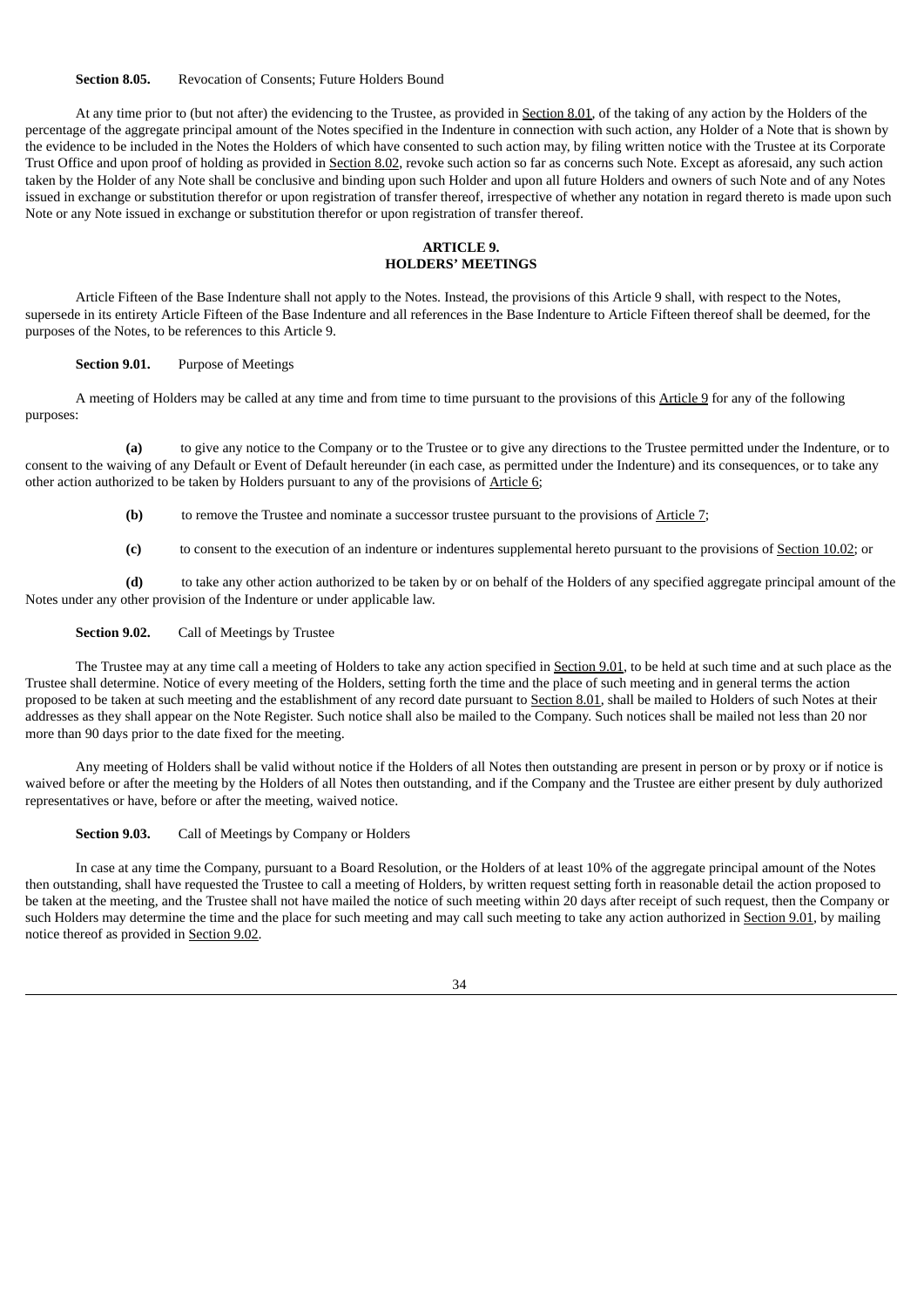## **Section 9.04. Qualifications for Voting**

To be entitled to vote at any meeting of Holders a Person shall (a) be a Holder of one or more Notes on the record date pertaining to such meeting, or (b) be a Person appointed by an instrument in writing as proxy by a Holder of one or more Notes on the record date pertaining to such meeting. The only Persons who shall be entitled to be present or to speak at any meeting of Holders shall be the Persons entitled to vote at such meeting and their counsel and any representatives of the Trustee and its counsel and any representatives of the Company and its counsel.

#### **Section 9.05.** Regulations

Notwithstanding any other provisions of the Indenture, the Trustee may make such reasonable regulations as it may deem advisable for any meeting of Holders, in regard to proof of the holding of Notes and of the appointment of proxies, and in regard to the appointment and duties of inspectors of votes, the submission and examination of proxies, certificates and other evidence of the right to vote, and such other matters concerning the conduct of the meeting as it shall think fit.

The Trustee shall, by an instrument in writing, appoint a temporary chairman of the meeting, unless the meeting shall have been called by the Company or by Holders as provided in Section 9.03, in which case the Company or the Holders calling the meeting, as the case may be, shall in like manner appoint a temporary chairman. A permanent chairman and a permanent secretary of the meeting shall be elected by vote of the Holders of a majority in aggregate principal amount of the Notes represented at the meeting and entitled to vote at the meeting.

Subject to the provisions of Section 8.04, at any meeting of Holders each Holder or proxyholder shall be entitled to one vote for each \$1,000 principal amount of Notes held or represented by him or her; provided, however, that no vote shall be cast or counted at any meeting in respect of any Note challenged as not outstanding and ruled by the chairman of the meeting to be not outstanding. The chairman of the meeting shall have no right to vote other than by virtue of Notes held by it or instruments in writing as aforesaid duly designating it as the proxy to vote on behalf of other Holders. Any meeting of Holders duly called pursuant to the provisions of Section 9.02 or Section 9.03 may be adjourned from time to time by the Holders of a majority of the aggregate principal amount of Notes represented at the meeting, whether or not constituting a quorum, and the meeting may be held as so adjourned without further notice.

## **Section 9.06.** Voting

The vote upon any resolution submitted to any meeting of Holders shall be by written ballot on which shall be subscribed the signatures of the Holders or of their representatives by proxy and the outstanding aggregate principal amount of the Notes held or represented by them. The permanent chairman of the meeting shall appoint two inspectors of votes who shall count all votes cast at the meeting for or against any resolution and who shall make and file with the secretary of the meeting their verified written reports in duplicate of all votes cast at the meeting. A record in duplicate of the proceedings of each meeting of Holders shall be prepared by the secretary of the meeting and there shall be attached to said record the original reports of the inspectors of votes on any vote by ballot taken thereat and affidavits by one or more Persons having knowledge of the facts setting forth a copy of the notice of the meeting and showing that said notice was mailed as provided in Section 9.02. The record shall show the aggregate principal amount of the Notes voting in favor of or against any resolution. The record shall be signed and verified by the affidavits of the permanent chairman and secretary of the meeting and one of the duplicates shall be delivered to the Company and the other to the Trustee to be preserved by the Trustee, the latter to have attached thereto the ballots voted at the meeting.

Any record so signed and verified shall be conclusive evidence of the matters therein stated.

#### **Section 9.07.** No Delay of Rights by Meeting

Nothing contained in this Article 9 shall be deemed or construed to authorize or permit, by reason of any call of a meeting of Holders or any rights expressly or impliedly conferred hereunder to make such call, any hindrance or delay in the exercise of any right or rights conferred upon or reserved to the Trustee or to the Holders under any of the provisions of the Indenture or of the Notes.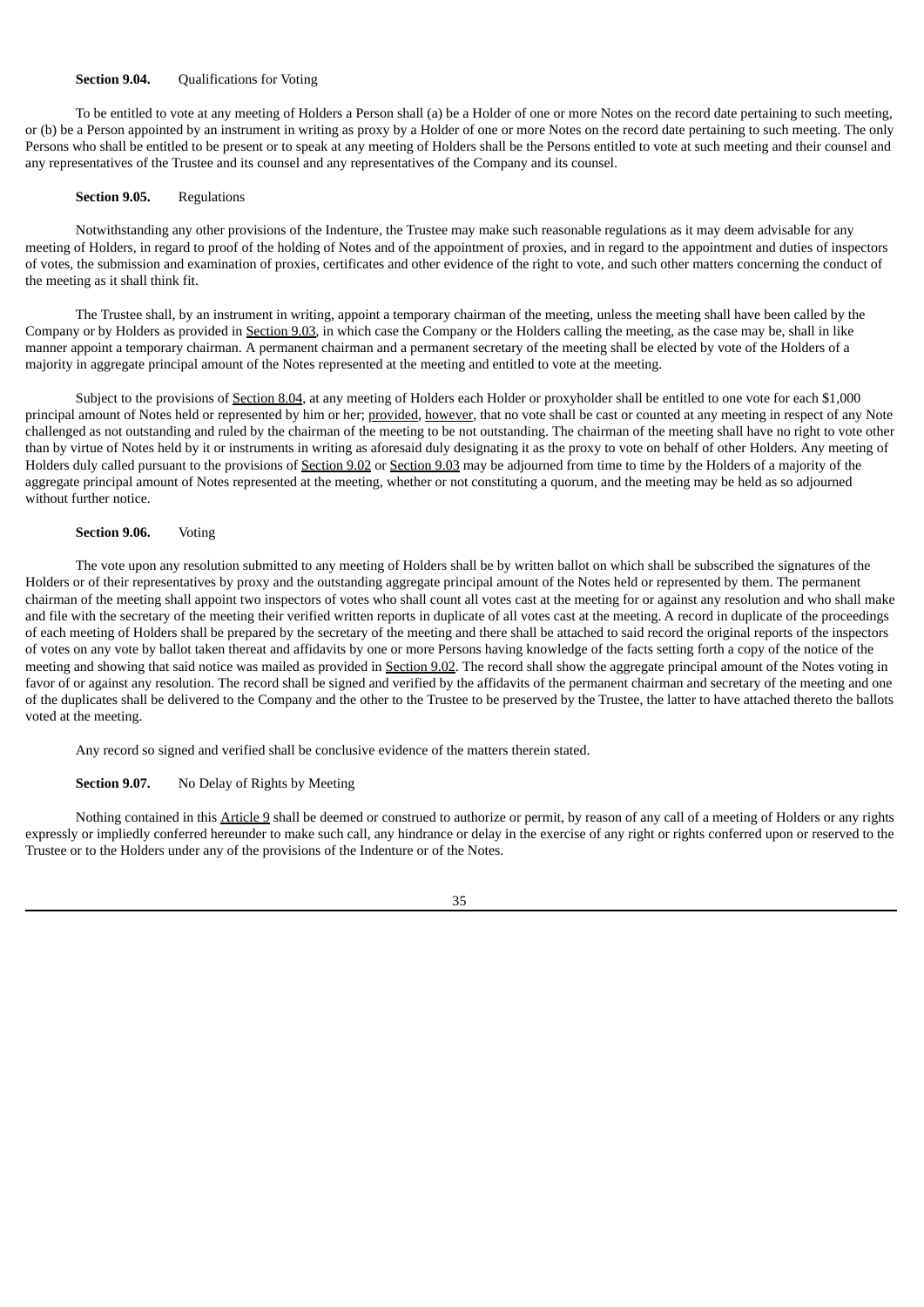## **ARTICLE 10. SUPPLEMENTAL INDENTURES**

Article Nine of the Base Indenture shall not apply to the Notes. Instead, the provisions of this Article 10 shall, with respect to the Notes, supersede in its entirety Article Nine of the Base Indenture and all references in the Base Indenture to Article Nine thereof shall be deemed, for the purposes of the Notes, to be references to this Article 10.

**Section 10.01.** Supplemental Indentures without Consent of Holders

The Company, when authorized by the resolutions of the Board of Directors and the Trustee, at the Company's expense, may from time to time and at any time enter into an indenture or indentures supplemental hereto for one or more of the following purposes:

- **(a)** to cure any ambiguity, omission, defect or inconsistency;
- **(b)** to provide for the assumption by a Successor Company of the obligations of the Company under the Indenture and the Notes;
- **(c)** to add guarantees with respect to the Notes;
- **(d)** to secure the Notes;
- **(e)** to add to the covenants of the Company for the benefit of the Holders or surrender any right or power conferred upon the Company;

**(f)** to make any change that does not adversely affect the rights of any Holder;

**(g)** upon the occurrence of any Share Exchange Event, solely (i) to provide that the Notes are convertible into Reference Property, and (ii) effect the related changes to the terms of the Notes to the extent expressly required by Section 13.08, in each case, in accordance with Section 13.08; or

**(h)** to conform the provisions of the Indenture or the Notes to the "Description of Notes" section of the Offering Memorandum.

Upon the written request of the Company, the Trustee is hereby authorized to join with the Company in the execution of any such supplemental indenture, to make any further appropriate agreements and stipulations that may be therein contained, but the Trustee shall not be obligated to, but may in its discretion, enter into any supplemental indenture that affects the Trustee's own rights, duties or immunities under the Indenture or otherwise.

Any supplemental indenture authorized by the provisions of this Section 10.01 may be executed by the Company and the Trustee without the consent of the Holders of any of the Notes at the time outstanding, notwithstanding any of the provisions of Section 10.02.

#### **Section 10.02.** Supplemental Indentures with Consent of Holders

With the consent (evidenced as provided in Article 8) of the Holders of at least a majority of the aggregate principal amount of the Notes then outstanding (determined in accordance with Article 8 and including, without limitation, consents obtained in connection with a repurchase of, or tender or exchange offer for, Notes), the Company, when authorized by the resolutions of the Board of Directors and the Trustee, at the Company's expense, may from time to time and at any time enter into an indenture or indentures supplemental hereto for the purpose of adding any provisions to or changing in any manner or eliminating any of the provisions of the Indenture or any supplemental indenture or of modifying in any manner the rights of the Holders, or waiving the Company's compliance in any instance with any provision of the Indenture or the Notes, without notice to the other Holders of the Notes; provided, however, that, without the consent of each Holder of an outstanding Note affected, no such supplemental indenture shall: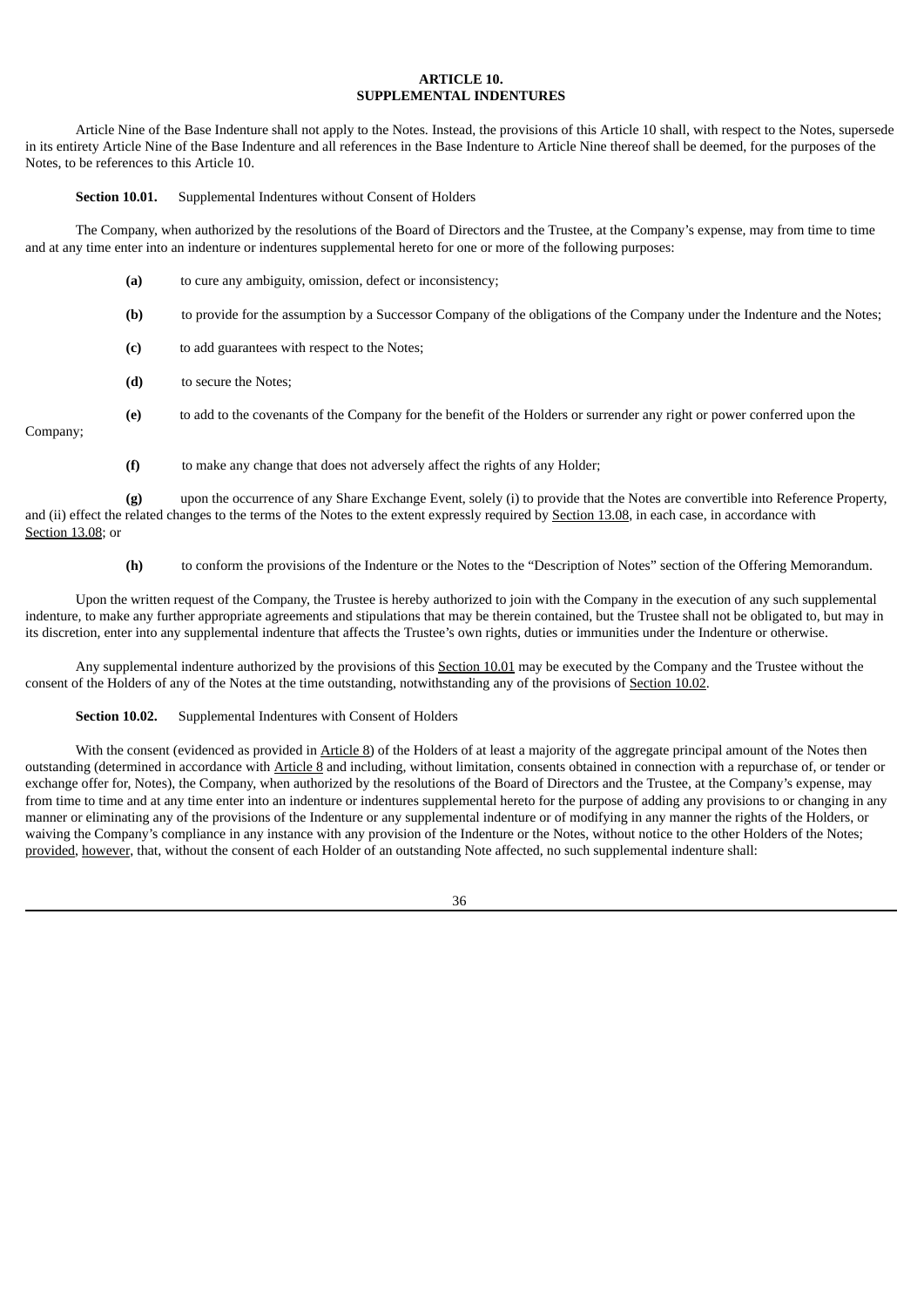- **(a)** change the stated maturity date of the principal of or any interest on the Notes;
- **(b)** reduce the principal amount of or interest on the Notes;
- **(c)** reduce the amount of principal payable upon acceleration of the maturity of the Notes;
- **(d)** change the currency of payment of principal of or interest on the Notes or change any Note's place of payment;

**(e)** impair the right of any Holder to receive payment of principal of and interest on such Holder's Notes on or after the due dates therefor or to institute suit for the enforcement of any payment on, or with respect to, the Notes;

- **(f)** modify the provisions set forth in Article 14 in a manner adverse to Holders of Notes;
- **(g)** change the ranking of the Notes;
- **(h)** adversely affect the right of Holders to convert their Notes, or to reduce the consideration due upon conversion; or
- **(i)** modify this Article 10 or the provisions in Section 6.09 relating to waivers of Events of Default.

Upon the written request of the Company, and upon the filing with the Trustee of evidence of the consent of Holders as aforesaid and subject to Section 10.05, the Trustee shall join with the Company in the execution of such supplemental indenture unless such supplemental indenture affects the Trustee's own rights, duties or immunities under the Indenture or otherwise, in which case the Trustee may in its discretion, but shall not be obligated to, enter into such supplemental indenture.

Holders do not need under this Section 10.02 to approve the particular form of any proposed supplemental indenture. It shall be sufficient if such Holders approve the substance thereof. After any such supplemental indenture becomes effective, the Company shall mail to the Holders a notice briefly describing such supplemental indenture. However, the failure to give such notice to all the Holders, or any defect in the notice, shall not impair or affect the validity of the supplemental indenture.

## **Section 10.03.** Effect of Supplemental Indentures

Upon the execution of any supplemental indenture pursuant to the provisions of this Article 10, the Indenture shall be and be deemed to be modified and amended in accordance therewith and the respective rights, limitation of rights, obligations, duties and immunities under the Indenture of the Trustee, the Company and the Holders shall thereafter be determined, exercised and enforced hereunder subject in all respects to such modifications and amendments and all the terms and conditions of any such supplemental indenture shall be and be deemed to be part of the terms and conditions of the Indenture for any and all purposes.

#### **Section 10.04.** Notation on Notes

Notes authenticated and delivered after the execution of any supplemental indenture pursuant to the provisions of this Article 10 may, at the Company's expense, bear a notation in form approved by the Trustee as to any matter provided for in such supplemental indenture. If the Company or the Trustee shall so determine, new Notes so modified as to conform, in the opinion of the Trustee and the Board of Directors, to any modification of the Indenture contained in any such supplemental indenture may, at the Company's expense, be prepared and executed by the Company, authenticated by the Trustee (or an authenticating agent duly appointed by the Trustee pursuant to Section 16.10) and delivered in exchange for the Notes then outstanding, upon surrender of such Notes then outstanding.

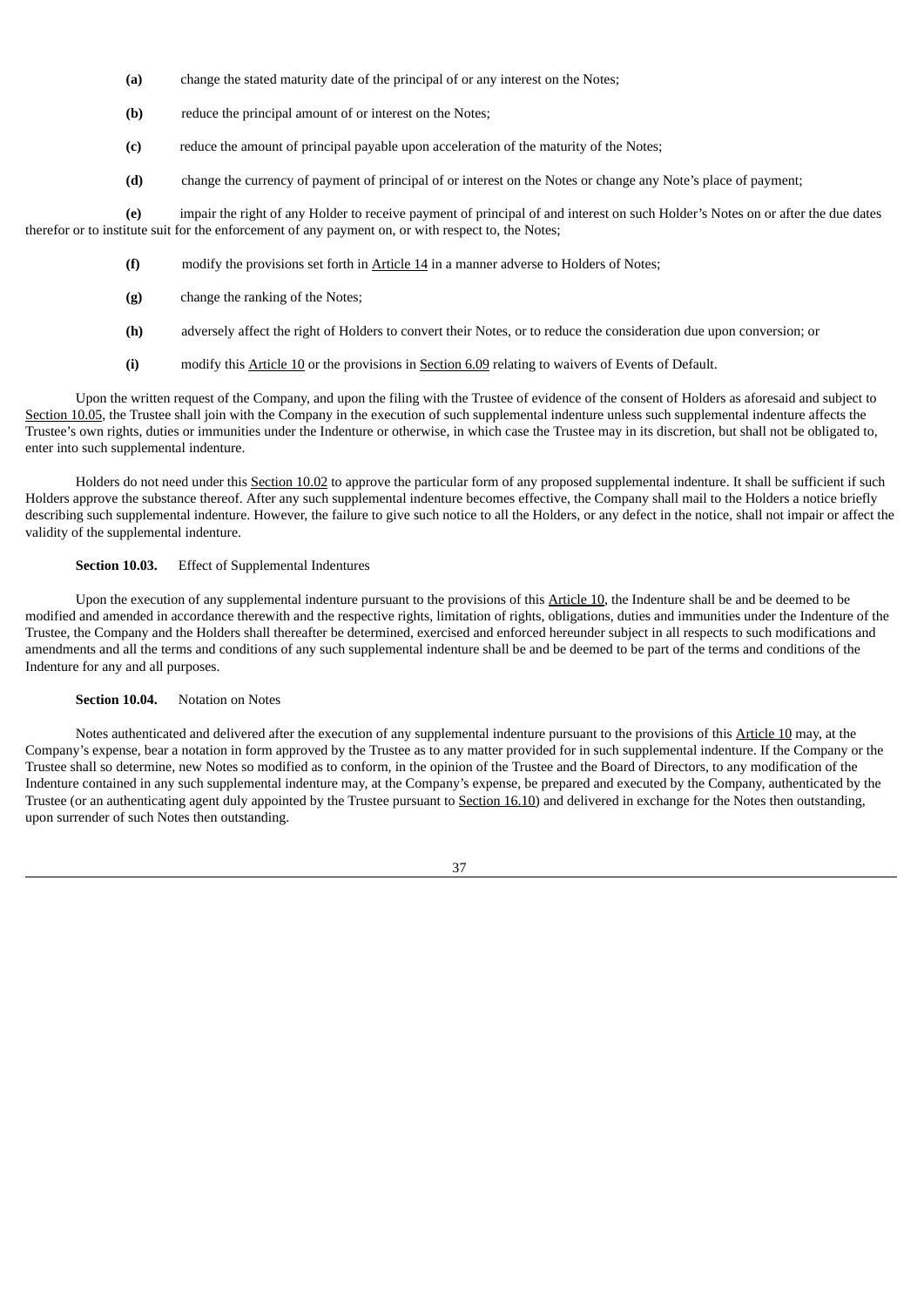**Section 10.05.** Evidence of Compliance of Supplemental Indenture to Be Furnished Trustee

In addition to the documents required by Section 16.05, the Trustee shall receive an Officers' Certificate and an Opinion of Counsel as conclusive evidence that any supplemental indenture executed pursuant hereto complies with the requirements of this Article 10 and is permitted or authorized by the Indenture.

## Article 11. [RESERVED]

## **ARTICLE 12.**

## **IMMUNITY OF INCORPORATORS, STOCKHOLDERS, OFFICERS AND DIRECTORS**

**Section 12.01.** Indenture and Notes Solely Corporate Obligations

No recourse for the payment of the principal of or accrued and unpaid interest on any Note, nor for any claim based thereon or otherwise in respect thereof, and no recourse under or upon any obligation, covenant or agreement of the Company in the Indenture or in any supplemental indenture or in any Note, nor because of the creation of any indebtedness represented thereby, shall be had against any incorporator, stockholder, employee, agent, Officer or director or Subsidiary, as such, past, present or future, of the Company or of any successor corporation, either directly or through the Company or any successor corporation, whether by virtue of any constitution, statute or rule of law, or by the enforcement of any assessment or penalty or otherwise; it being expressly understood that all such liability is hereby expressly waived and released as a condition of, and as a consideration for, the execution of the Indenture and the issue of the Notes.

## **ARTICLE 13. CONVERSION OF NOTES**

**Section 13.01.** Conversion Privilege

Subject to and upon compliance with the provisions of this Article 13 (including, without limitation, Section 13.02( $(k)$ ), each Holder of a Note shall have the right, at such Holder's option, to convert all or any portion (if the portion to be converted is \$1,000 principal amount or an integral multiple thereof) of such Note at any time prior to the close of business on the Business Day immediately preceding the Maturity Date at an initial conversion rate of 66.6667 shares of Common Stock (subject to adjustment as provided in this Article 13, the "**Conversion Rate**") per \$1,000 principal amount of Notes (subject to, and in accordance with, the settlement provisions of Section 13.02, the "**Conversion Obligation**").

**Section 13.02.** Conversion Procedure; Settlement Upon Conversion

**(a)** Upon conversion of any Note, the Company shall pay or deliver, as the case may be, to the converting Holder, in respect of each \$1,000 principal amount of Notes being converted, at the election of the Company: (i) a number of shares of Common Stock equal to the Conversion Rate in effect immediately prior to the close of business on the relevant Conversion Date, together with a cash payment, if applicable, in lieu of delivering any fractional share of Common Stock in accordance with subsection (j) of this Section 13.02, (ii) the Cash Equivalent of the shares of Common Stock and cash deliverable and payable pursuant to  $\frac{\text{subsection}(a)(i)}{\text{min}}$  of this  $\frac{\text{Section 13.02}}{\text{Section 13.02}}$ , or (iii) a combination of the consideration described in  $\frac{\text{subsections}(a)}{\text{subsections}}$ (i) and (ii) of this Section 13.02, in each case no later than the second Business Day immediately following the relevant Conversion Date (the "**Conversion Consideration**"). The "**Cash Equivalent**" per share of Common Stock shall be an amount equal to: (i) if the Common Stock is not then listed on a U.S. national securities exchange, the Company's most recent publicly available NAV per share that has been determined in accordance with the Investment Company Act, or (ii) if the Common Stock is then listed on a U.S. national securities exchange, the Closing Sale Price of the Common Stock on the trading day prior to the date the Notice of Conversion is delivered.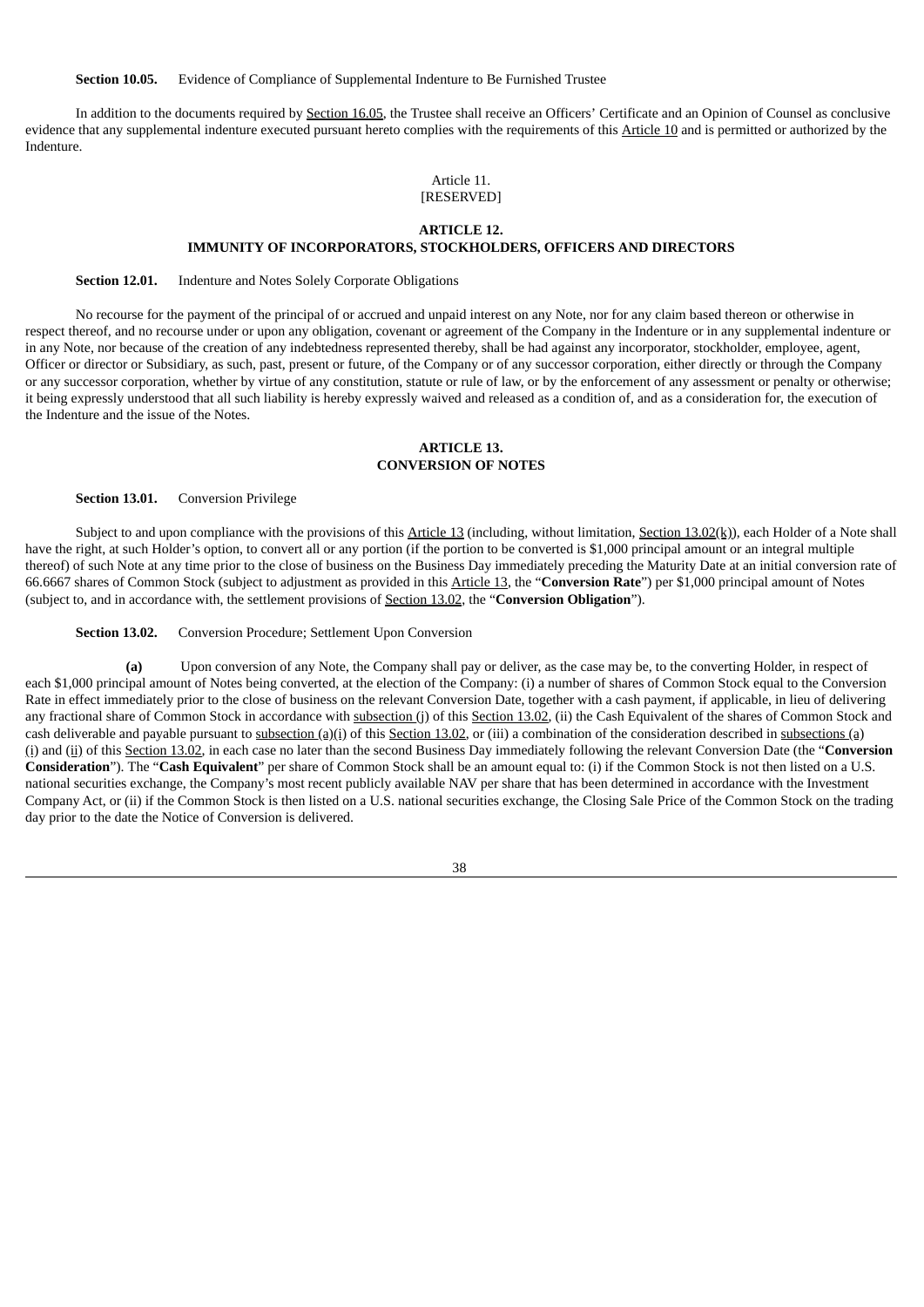**(b)** Subject to Section 13.02(e), before any Holder of a Note shall be entitled to convert a Note as set forth above, such Holder shall (i) in the case of a Global Note, effect a book-entry transfer of such Note to the Conversion Agent through the facilities of the Depositary and comply with the Depositary's then-applicable conversion procedures and, if required, pay funds equal to interest payable on the next Interest Payment Date to which such Holder is not entitled as set forth in Section 13.02(h) and (ii) in the case of a Physical Note (1) complete, manually sign and deliver an irrevocable notice to the Conversion Agent as set forth in the Form of Notice of Conversion (or a facsimile, .pdf attachment or other electronically transmitted signature thereof (including, without limitation, DocuSign or Adobe Sign)) (a "**Notice of Conversion**") at the office of the Conversion Agent and state in writing therein the principal amount of Notes to be converted and the name or names (with addresses) in which such Holder wishes the certificate or certificates for any shares of Common Stock to be delivered upon settlement of the Conversion Obligation to be registered, (2) surrender such Notes, duly endorsed to the Company or in blank (and accompanied by appropriate endorsement and transfer documents), at the office of the Conversion Agent, (3) if required, furnish appropriate endorsements and transfer documents, and (4) if required, pay funds equal to interest payable on the next Interest Payment Date to which such Holder is not entitled as set forth in Section 13.02(h). The Trustee (and if different, the Conversion Agent) shall notify the Company of any conversion pursuant to this Article 13 on the Conversion Date for such conversion. No Notice of Conversion with respect to any Notes may be surrendered by a Holder thereof if such Holder has also delivered a Fundamental Change Purchase Notice to the Company in respect of such Notes and has not validly withdrawn such Fundamental Change Purchase Notice in accordance with Section 14.02.

If more than one Note shall be surrendered for conversion at one time by the same Holder, the Conversion Obligation with respect to such Notes shall be computed on the basis of the aggregate principal amount of the Notes (or specified portions thereof to the extent permitted thereby) so surrendered.

**(c)** A Note shall be deemed to have been converted immediately prior to the close of business on the date (the "**Conversion Date**") that the Holder has complied with the requirements set forth in subsection (b) above. The Company shall issue or cause to be issued, and deliver to the Conversion Agent or to such Holder, or such Holder's nominee or nominees, certificates or a book-entry transfer through the Depositary for the full number of shares of Common Stock to which such Holder shall be entitled in satisfaction of the Conversion Obligation.

**(d)** In case any Note shall be surrendered for partial conversion, the Company shall execute and, upon receipt of a Company Order, the Trustee shall authenticate and deliver to or upon the written order of the Holder of the Note so surrendered a new Note or Notes in authorized denominations in an aggregate principal amount equal to the unconverted portion of the surrendered Note, without payment of any service charge by the converting Holder but, if required by the Company or Trustee, with payment of a sum sufficient to cover any documentary, stamp or similar issue or transfer tax or similar governmental charge required by law or that may be imposed in connection therewith as a result of the name of the Holder of the new Notes issued upon such conversion being different from the name of the Holder of the old Notes surrendered for such conversion.

**(e)** If a Holder submits a Note for conversion, the Company shall pay any documentary, stamp or similar issue or transfer tax due on the issue of the shares of Common Stock upon conversion and any expense (including reasonable attorneys' fees) due in connection therewith, unless the tax is due because the Holder requests such shares to be issued in a name other than the Holder's name, in which case the Holder shall pay that tax. The Conversion Agent may refuse to deliver the certificates representing the shares of Common Stock being issued in a name other than the Holder's name until the Trustee receives a sum sufficient to pay any tax that is due by such Holder in accordance with the immediately preceding sentence.

**(f)** Except as provided in Section 13.04, no adjustment shall be made for dividends on any shares of Common Stock issued upon the conversion of any Note as provided in this Article 13.

**(g)** Upon the conversion of an interest in a Global Note, the Trustee, or the Custodian at the direction of the Trustee, shall make a notation on such Global Note as to the reduction in the principal amount represented thereby. The Company shall notify the Trustee in writing of any conversion of Notes effected through any Conversion Agent other than the Trustee.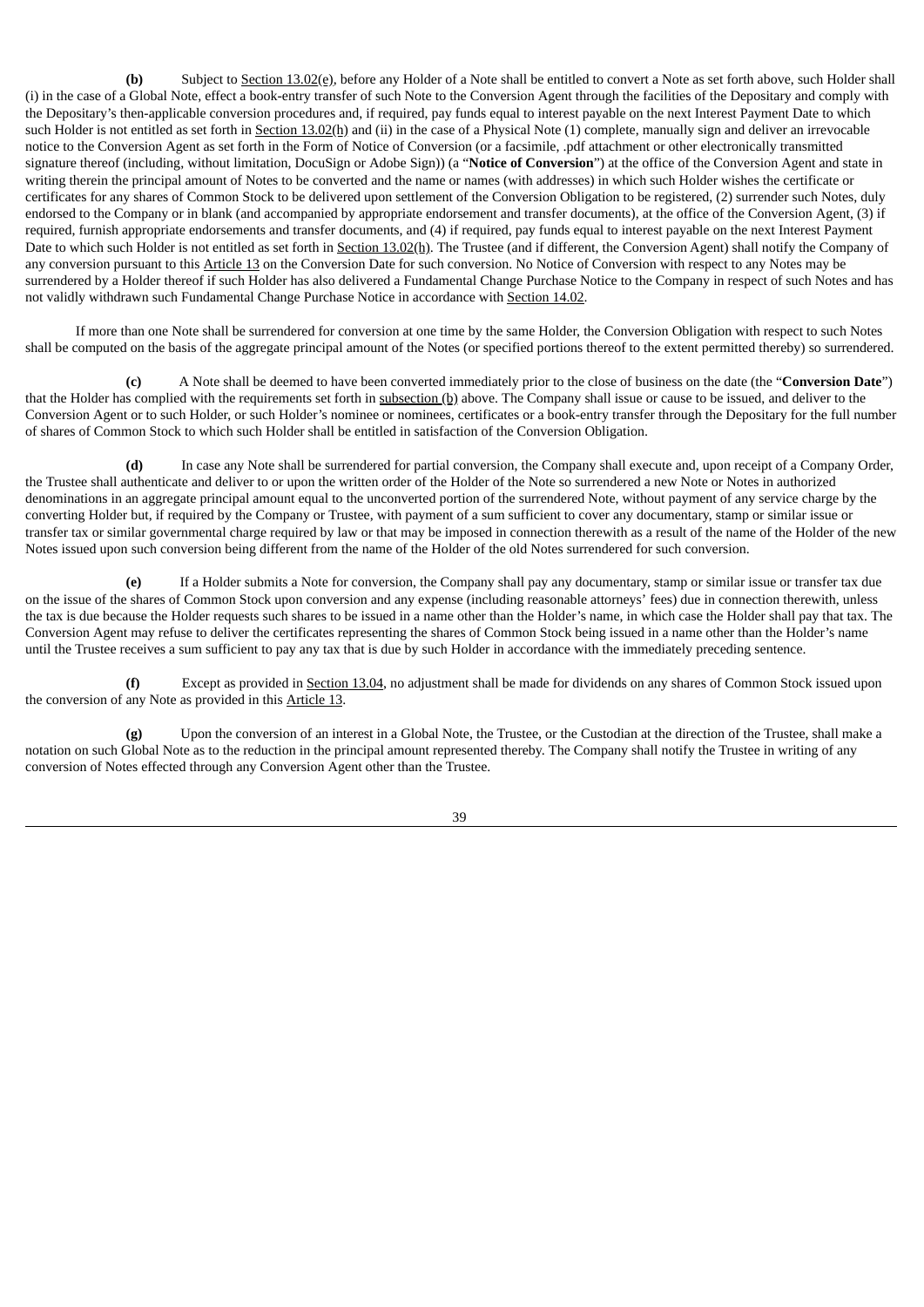**(h)** Upon conversion, a Holder shall not receive any additional cash payment for accrued and unpaid interest, if any, unless such Holder is the Holder on a Regular Record Date and such conversion occurs between such Regular Record Date and the Interest Payment Date to which it relates as set forth below. Except as set forth below, the Company's settlement of the full Conversion Obligation shall be deemed to satisfy in full its obligation to pay the principal amount of the Note and accrued and unpaid interest, if any, to, but not including, the relevant Conversion Date. As a result, accrued and unpaid interest, if any, to, but not including, the relevant Conversion Date shall be deemed to be paid in full rather than cancelled, extinguished or forfeited. Notwithstanding the foregoing, if Notes are converted after the close of business on a Regular Record Date, Holders of such Notes as of the close of business on such Regular Record Date shall receive the full amount of interest payable on such Notes on the corresponding Interest Payment Date notwithstanding the conversion. Notes surrendered for conversion by a Holder after the close of business on any Regular Record Date but prior to the open of business on the immediately following Interest Payment Date must be accompanied by funds equal to the amount of interest payable on the Notes so converted; provided, however, that, subject to any rules or procedures of the Depositary to the contrary, no such payment shall be required: (1) if the Company has specified a Fundamental Change Purchase Date that is after a Regular Record Date and on or prior to the corresponding Interest Payment Date; (2) with respect to any Notes surrendered for conversion following the Regular Record Date immediately preceding the Maturity Date; or (3) only to the extent of any overdue interest, if any overdue interest exists at the time of conversion with respect to such Note. As a result of the foregoing, the Company shall pay interest on the Maturity Date on all Notes converted after the Regular Record Date immediately preceding the Maturity Date, and converting Holders shall not be required to pay the Company an equivalent interest amount.

**(i)** The Person in whose name the certificate for any shares of Common Stock delivered upon conversion is registered shall be treated as a stockholder of record as of the close of business on the relevant Conversion Date. Upon a conversion of Notes, such Person shall no longer be a Holder of such Notes surrendered for conversion, except for purposes of enforcing its right to receive (x) the consideration due upon conversion, and (y) in the case of a conversion following a Regular Record Date and prior to the related Interest Payment Date, interest payable on such Notes.

**(j)** The Company shall not issue any fractional share of Common Stock upon conversion of the Notes and shall instead pay cash in lieu of delivering any fractional share of Common Stock issuable upon conversion based on the Closing Sale Price of the Common Stock on the relevant Conversion Date.

**(k)** Notwithstanding anything to the contrary herein, no Holder shall be entitled to receive shares of Common Stock upon conversion to the extent (but only to the extent) that such receipt would cause such converting Holder to become, directly or indirectly, a "beneficial owner" (within the meaning of Section 13(d) of the Exchange Act and the rules and regulations promulgated thereunder) of more than 5.0% of the shares of Common Stock outstanding at such time (the "**Ownership Limitation**"). Any purported delivery of shares of Common Stock upon conversion of Notes (including pursuant to any Forced Conversion) shall be void and have no effect to the extent (but only to the extent) that such delivery would result in the converting Holder becoming the beneficial owner of more than the Ownership Limitation. If any delivery of shares of Common Stock owed to a Holder upon conversion of Notes is not made, in whole or in part, as a result of the Ownership Limitation, the Company's obligation to make such delivery shall not be extinguished and the Company shall deliver such shares as promptly as practicable after any such converting Holder gives notice to the Company that such delivery would not result in it being the beneficial owner of more than 5.0% of the shares of Common Stock outstanding at such time. The Ownership Limitation shall no longer apply following the effective date of any Fundamental Change.

**Section 13.03.** Increased Conversion Rate Applicable to Certain Notes Surrendered in Connection with Make-Whole Adjustment Events

**(a)** If a Holder elects to convert its Notes at any time from, and including, the Effective Date of a Make-Whole Adjustment Event to, and including, (i) the Business Day immediately preceding the related Fundamental Change Purchase Date, or (ii) if such Make-Whole Adjustment Event does not also constitute a Fundamental Change, the 40th Scheduled Trading Day immediately following the Effective Date of such Make-Whole Adjustment Event, the Conversion Rate shall be increased by an additional number of shares of Common Stock (such shares, the "**Additional Shares**"), as set forth below.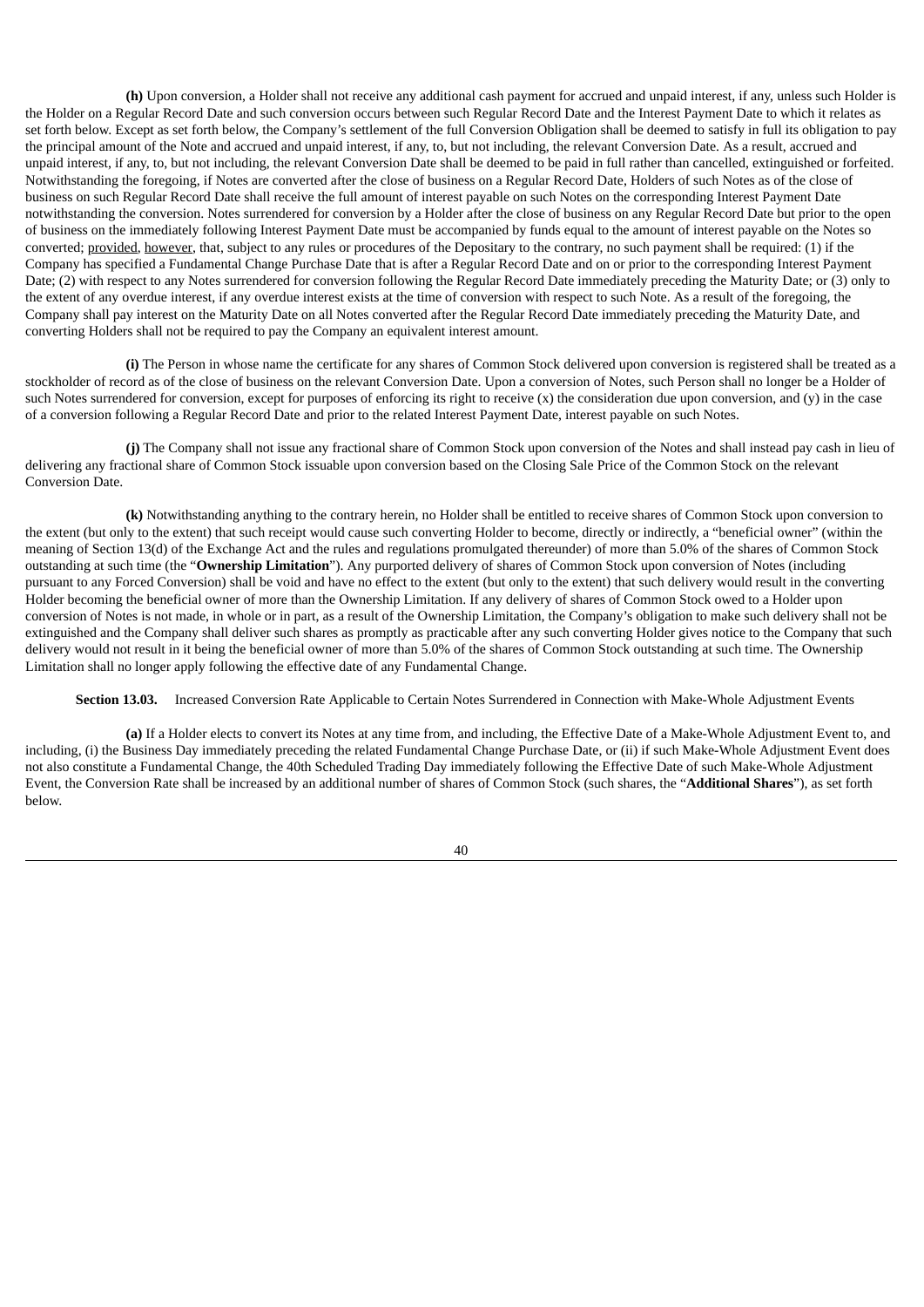**(b)** Upon surrender of Notes for conversion pursuant to Section 13.01 during the period set forth in clause (a) immediately above in connection with a Make-Whole Adjustment Event, the Company shall deliver shares of Common Stock, including the Additional Shares, in accordance with Section 13.02. The Company shall notify the Holders, the Trustee and the Conversion Agent of the anticipated Effective Date of any Make-Whole Adjustment Event and issue a press release as soon as practicable after the Company first determines the anticipated Effective Date of such Make-Whole Adjustment Event (and make the press release available on the Company's website). The Company shall use its commercially reasonable efforts to give notice to Holders of the anticipated Effective Date for a Make-Whole Adjustment Event not less than 20 Scheduled Trading Days prior to the anticipated Effective Date. In addition, the Company shall notify the Holders of Notes, the Trustee and the Conversion Agent of the actual Effective Date of any Make-Whole Adjustment Event and issue a press release announcing such Effective Date (and make the press release available on the Company's website) within five Business Days following such Effective Date.

**(c)** The number of Additional Shares, if any, by which the Conversion Rate shall be increased for conversions of Notes in connection with a Make-Whole Adjustment Event shall be determined by reference to the table below, based on the date on which the Make-Whole Adjustment Event occurs or becomes effective (the "**Effective Date**") and (1) the price paid per share of the Common Stock in the Change of Control in the case of a Make-Whole Adjustment Event of the type set forth in clause (b) of the definition of "Change of Control", in the event that the Common Stock is acquired for cash, or (2) either (i) if the Common Stock is not listed on a national securities exchange, the Company's most recent publicly available NAV per share that has been determined in accordance with the Investment Company Act, or (ii) if the Common Stock is listed on a national securities exchange, the average of the Closing Sale Prices of the Common Stock over the five Trading Day period ending on the Scheduled Trading Day immediately preceding the Effective Date of such Make-Whole Adjustment Event, in the case of any other Make-Whole Adjustment Event (the amount determined under clause (1) or clause (2) immediately above, as applicable, the "**Stock Price**").

**(d)** The Stock Prices set forth in the column headings of the table below in the table below shall be adjusted as of any date on which the Conversion Rate of the Notes is adjusted as set forth in Section 13.04. The adjusted Stock Prices shall equal the Stock Prices applicable immediately prior to such adjustment, *multiplied by* a fraction, the numerator of which is the Conversion Rate immediately prior to such adjustment giving rise to the Stock Price adjustment and the denominator of which is the Conversion Rate as so adjusted. The number of Additional Shares set forth in the table below shall be adjusted in the same manner and at the same time as the Conversion Rate as set forth in Section 13.04.

**(e)** The following table sets forth the number of Additional Shares of Common Stock by which the Conversion Rate shall be increased per \$1,000 principal amount of Notes pursuant to this Section 13.03 for each Stock Price and Effective Date set forth below:

|                  | <b>Stock Price</b> |         |         |         |         |         |         |         |         |          |
|------------------|--------------------|---------|---------|---------|---------|---------|---------|---------|---------|----------|
| <b>Effective</b> |                    |         |         |         |         |         |         |         |         |          |
| <b>Date</b>      | \$13.00            | \$13.50 | \$14.00 | \$14.50 | \$15.00 | \$16.00 | \$17.00 | \$18.00 | \$19.00 | \$20.00  |
| December 11,     |                    |         |         |         |         |         |         |         |         |          |
| 2020             | 10.1973            | 8.3904  | 6.9929  | 5.7538  | 4.6580  | 2.8456  | 1.4876  | 0.5672  | 0.0895  | $\bf{0}$ |
| December 11,     |                    |         |         |         |         |         |         |         |         |          |
| 2021             | 10.1973            | 8.3904  | 6.9929  | 5.7538  | 4.6580  | 2.8456  | 1.4876  | 0.5672  | 0.0158  | $\bf{0}$ |
| December 11,     |                    |         |         |         |         |         |         |         |         |          |
| 2022             | 10.1973            | 8.3904  | 6.9929  | 5.7538  | 4.6580  | 2.8456  | 1.4876  | 0.5672  | 0.0000  | $\bf{0}$ |
| December 11,     |                    |         |         |         |         |         |         |         |         |          |
| 2023             | 10.1973            | 8.3904  | 6.9929  | 5.7538  | 4.6580  | 2.8456  | 1.4876  | 0.4933  | 0.0000  | $\bf{0}$ |
| December 11,     |                    |         |         |         |         |         |         |         |         |          |
| 2024             | 10.1973            | 8.3904  | 6.9929  | 5.7538  | 4.5087  | 2.5106  | 1.1412  | 0.2772  | 0.0000  | $\bf{0}$ |
| December 11,     |                    |         |         |         |         |         |         |         |         |          |
| 2025             | 10.1973            | 6.8511  | 3.9557  | 1.2352  | 0.0000  | 0.0000  | 0.0000  | 0.0000  | 0.0000  | $\bf{0}$ |
|                  |                    |         |         |         |         |         |         |         |         |          |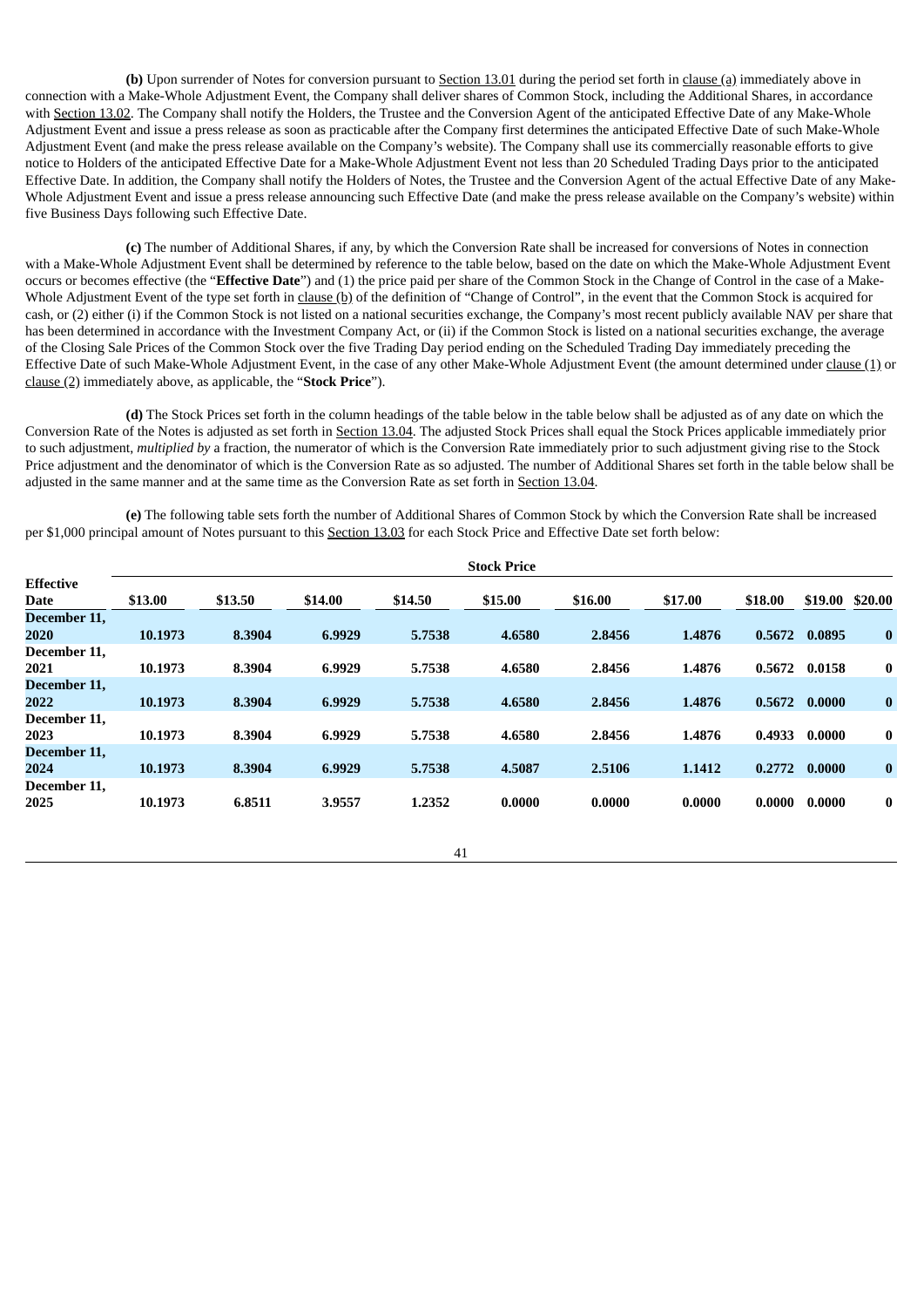The exact Stock Prices and Effective Dates may not be set forth in the table above, in which case if the Stock Price is:

**(i)** between two Stock Prices in the table above or the Effective Date is between two Effective Dates in the table, the number of Additional Shares shall be determined by a straight-line interpolation between the number of Additional Shares set forth for the higher and lower Stock Prices and the earlier and later Effective Dates based on a 365-day year, as applicable;

**(ii)** in excess of \$20.00 per share (subject to adjustment in the same manner as the Stock Prices set forth in the column headings of the table above pursuant to subsection (d) immediately above), no Additional Shares shall be added to the Conversion Rate; and

**(iii)** less than \$13.01 per share (subject to adjustment in the same manner as the Stock Prices set forth in the column headings of the table above pursuant to subsection (d) immediately above), no Additional Shares shall be added to the Conversion Rate.

Notwithstanding the foregoing, the Company may not increase the Conversion Rate to more than 76.8640 shares of Common Stock per \$1,000 principal amount of Notes (the "**Maximum Conversion Rate**") pursuant to the events set forth in this Section 13.03; provided, however, the Maximum Conversion Rate shall be subject to adjustment, for the same events, and at the same time and in the same manner, that the Company must adjust the Conversion Rate pursuant to Section 13.04.

**(f)** Nothing in this Section 13.03 shall prevent an adjustment to the Conversion Rate pursuant to Section 13.04 in respect of a Make-Whole Adjustment Event.

## **Section 13.04.** Adjustment of Conversion Rate

The Conversion Rate shall be adjusted from time to time by the Company if any of the following events or transactions occurs.

**(a)** If the Company issues solely shares of Common Stock as a dividend or distribution on all or substantially all of the shares of the Common Stock, or if the Company subdivides or combines its Common Stock, the Conversion Rate shall be adjusted based on the following formula:

$$
CR = CR_0 x \quad \frac{OS}{OS^0}
$$

where,

- $CR<sub>0</sub>$  = the Conversion Rate in effect immediately prior to the close of business on the Record Date for such dividend or distribution, or immediately prior to the open of business on the Effective Date of such subdivision or combination of Common Stock, as the case may be;
- CR = the Conversion Rate in effect immediately after the close of business on the Record Date for such dividend or distribution, or immediately after the open of business on the Effective Date of such subdivision or combination of Common Stock, as the case may be;
- $OS<sub>0</sub> =$  the number of shares of Common Stock outstanding immediately prior to the close of business on the Record Date for such dividend or distribution, or immediately prior to the open of business on the Effective Date of such subdivision or combination of Common Stock, as the case may be; and
- OS = the number of shares of Common Stock that would be outstanding immediately after giving effect to such dividend or distribution, or immediately after the Effective Date of such share split or share combination, as applicable.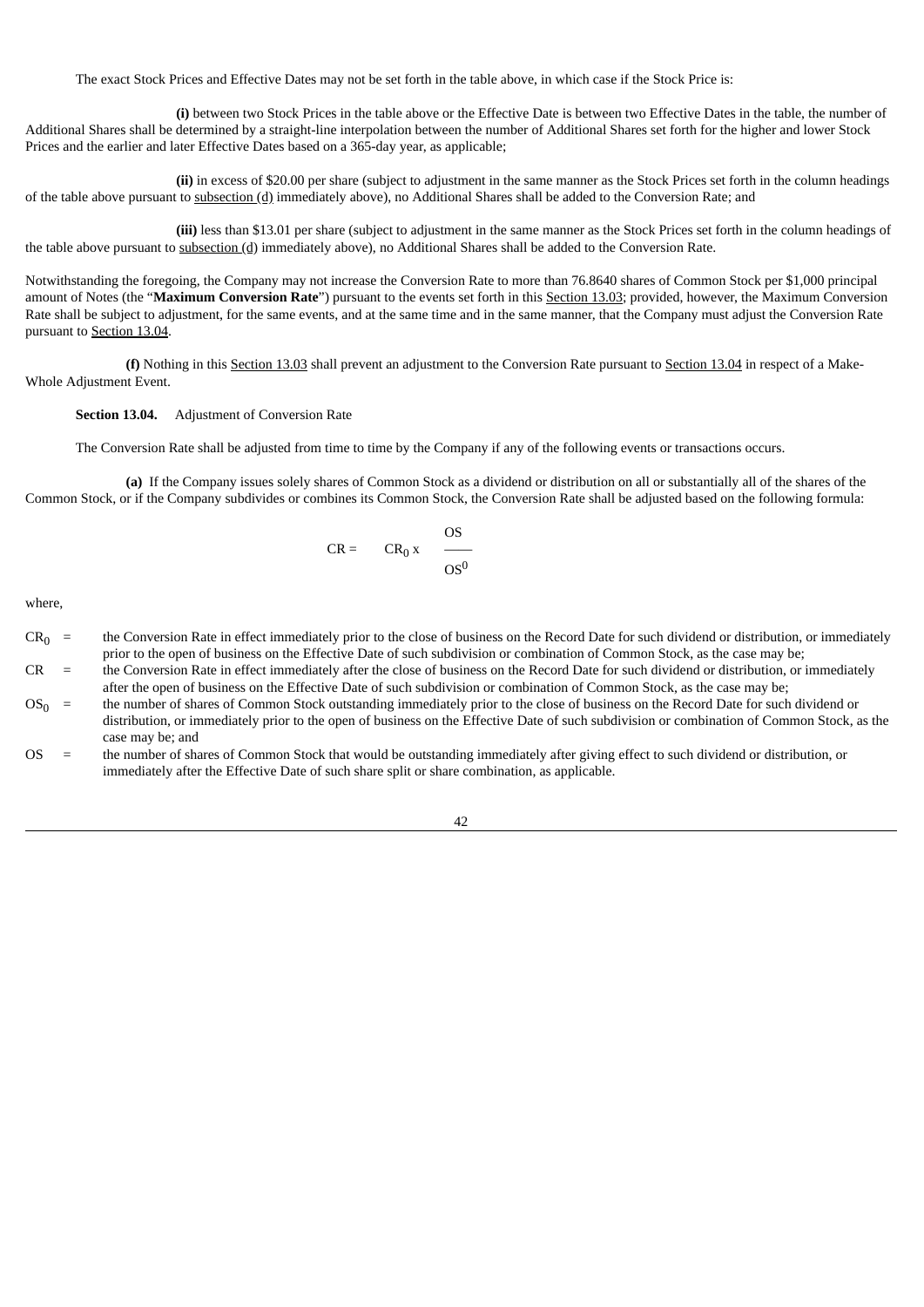Any adjustment made under this Section 13.04(a) shall become effective immediately after the close of business on the Record Date for such dividend or distribution, or immediately after the open of business on the Effective Date of such subdivision or combination of Common Stock, as the case may be. If such dividend or distribution of the type described in this Section 13.04(a) is declared but not so paid or made, the Conversion Rate shall be immediately readjusted, effective as of the date the Board of Directors determines not to pay such dividend or distribution, to the Conversion Rate that would then be in effect if such dividend or distribution had not been declared.

**(b)** If the Company declares a distribution to all or substantially all holders of the Common Stock of any rights, options or warrants entitling them to subscribe for or purchase shares of the Common Stock at a price per share: (i) if the Common Stock is not then listed on a national securities exchange, less than or equal to the Company's most recent publicly available NAV per share that has been determined in accordance with the Investment Company Act, or (ii) if the Common Stock is then listed on a national securities exchange, less than the average of the Closing Sale Prices of the Common Stock for the 10 consecutive Trading Day period ending on, and including, the Trading Day immediately preceding the announcement date for such distribution, the Conversion Rate shall be increased based on the following formula:

$$
CR = CR_0 x \frac{OS_0 + X}{OS^0 + Y}
$$

where,

- $CR<sub>0</sub>$  = the Conversion Rate in effect immediately prior to the close of business on the Record Date for such distribution;
- CR = the Conversion Rate in effect immediately after the close of business on the Record Date for such distribution;
- $OS<sub>0</sub>$  = the number of shares of Common Stock outstanding immediately prior to the close of business on the Record Date for such distribution;
- $X =$  the total number of shares of Common Stock issuable pursuant to such rights, options or warrants; and  $Y =$  the number of shares of Common Stock equal to the aggregate price payable to exercise such rights or
- Y = the number of shares of Common Stock equal to the aggregate price payable to exercise such rights, options or warrants, *divided by* (i) if the Common Stock is not then listed on a national securities exchange, the Company's most recent publicly available NAV per share that has been determined in accordance with the Investment Company Act, or (ii) if the Common Stock is then listed on a national securities exchange, the average of the Closing Sale Prices of the Common Stock over the 10 consecutive Trading Day period ending on, and including, the Trading Day immediately preceding the announcement date for such distribution.

Any increase made under this Section 13.04(b) shall be made successively whenever any such rights, options or warrants are issued and shall become effective immediately after the close of business on the Record Date for such issuance. To the extent that shares of the Common Stock are not delivered after the expiration of such rights, options or warrants, the Conversion Rate shall be decreased, as of the date of such expiration, to the Conversion Rate that would then be in effect had the increase with respect to the issuance of such rights, options or warrants been made on the basis of delivery of only the number of shares of Common Stock actually delivered. If such rights, options or warrants are not so distributed, the Conversion Rate shall be decreased, as of the scheduled distribution date, to the Conversion Rate that would then be in effect if the Record Date for such distribution had not occurred.

For purposes of this Section 13.04(b), in determining whether any rights, options or warrants entitle the holders to subscribe for or purchase shares of the Common Stock at a price that (i) if the Common Stock is not listed on a national securities exchange, is less than or equal to the Company's most recent publicly available NAV per share that has been determined in accordance with the Investment Company Act, or (ii) if the Common Stock is listed on a national securities exchange is less than the average of the Closing Sale Prices of the Common Stock for each Trading Day in the applicable 10 consecutive Trading Day period, there shall be taken into account any consideration received by the Company for such rights, options or warrants and any amount payable on exercise thereof, with the value of such consideration, if other than cash, to be determined in good faith by the Board of Directors.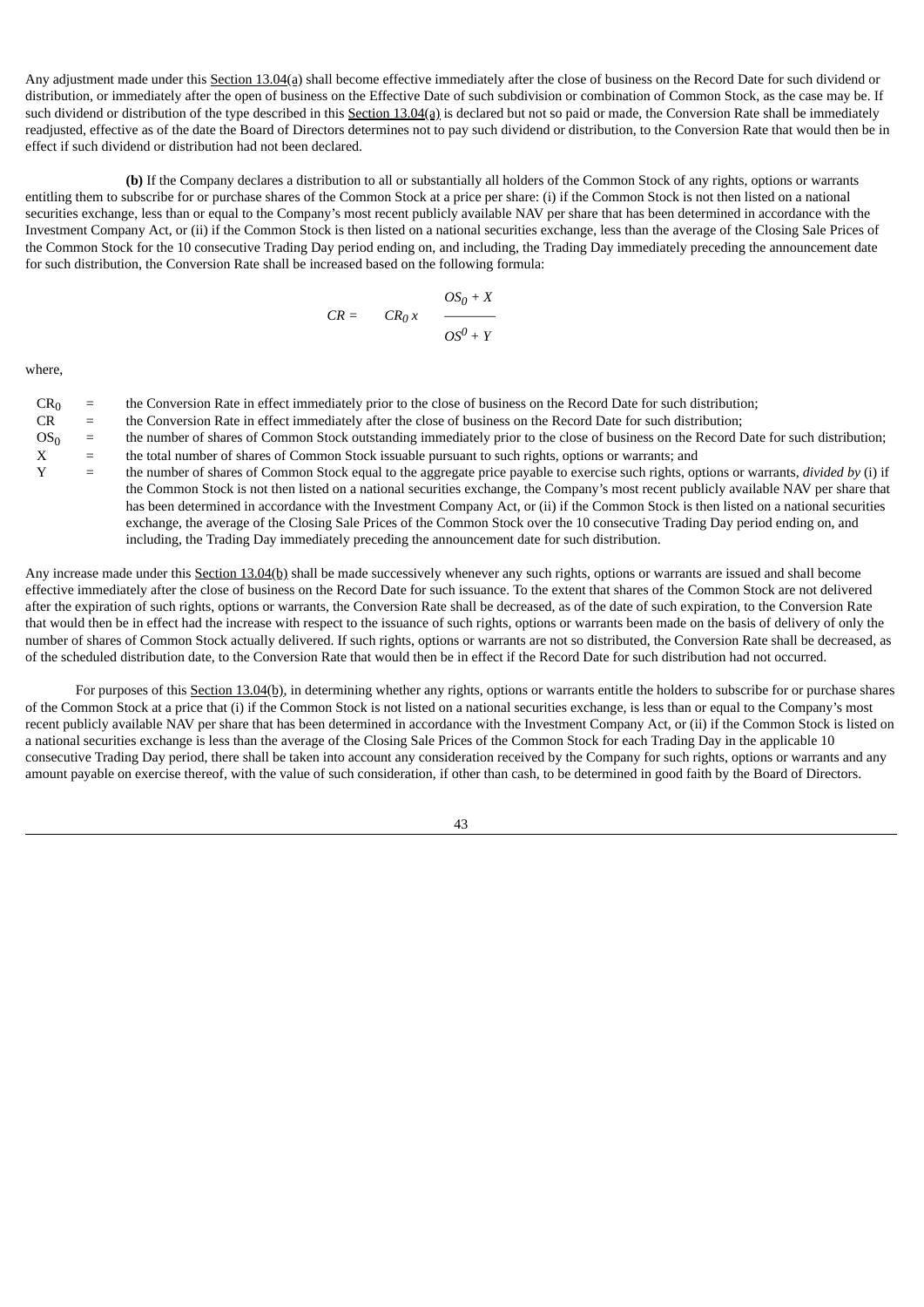For purposes of this Section 13.04(b) (and subject in all respect to Section 13.12), rights, options or warrants distributed by the Company to all holders of the Common Stock entitling them to subscribe for or purchase shares of the Company's Capital Stock, including Common Stock (either initially or under certain circumstances), which rights, options or warrants, until the occurrence of a specified event or events ("**Trigger Event**"): (i) are deemed to be transferred with such shares of the Common Stock; (ii) are not exercisable; and (iii) are also issued in respect of future issuances of the Common Stock, shall be deemed not to have been distributed for purposes of this Section 13.04(b) (and no adjustment to the Conversion Rate under this Section 13.04(b) shall be required) until the occurrence of the earliest Trigger Event, whereupon such rights, options or warrants shall be deemed to have been distributed and an appropriate adjustment (if any is required) to the Conversion Rate shall be made under this Section 13.04(b). If any such right, option or warrant, including any such existing rights, options or warrants distributed prior to the date of the Indenture, are subject to events, upon the occurrence of which such rights, options or warrants become exercisable to purchase different securities, evidences of indebtedness or other assets, then the date of the occurrence of any and each such event shall be deemed to be the date of distribution and Record Date with respect to new rights, options or warrants with such rights (in which case the existing rights, options or warrants shall be deemed to terminate and expire on such date without exercise by any of the holders thereof). In addition, in the event of any distribution (or deemed distribution) of rights, options or warrants, or any Trigger Event or other event (of the type described in the immediately preceding sentence) with respect thereto that was counted for purposes of calculating a distribution amount for which an adjustment to the Conversion Rate under this Section 13.04(b) was made, (1) in the case of any such rights, options or warrants that shall all have been redeemed or purchased without exercise by any holders thereof, upon such final redemption or purchase (x) the Conversion Rate shall be readjusted as if such rights, options or warrants had not been issued and (y) the Conversion Rate shall then again be readjusted to give effect to such distribution, deemed distribution or Trigger Event, as the case may be, as though it were a cash distribution, equal to the per share redemption or purchase price received by a holder or holders of Common Stock with respect to such rights, options or warrants (assuming such holder had retained such rights, options or warrants), made to all holders of Common Stock as of the date of such redemption or purchase, and (2) in the case of such rights, options or warrants that shall have expired or been terminated without exercise by any holders thereof, the Conversion Rate shall be readjusted as if such rights, options and warrants had not been issued.

**(c)** If the Company declares a distribution of shares of its Capital Stock, evidences of its indebtedness, other assets or property of the Company or other securities, to all or substantially all holders of the Common Stock, excluding (i) dividends or distributions as to which an adjustment was effected pursuant to Section 13.04(a) or Section 13.04(b), (ii) dividends or distributions paid exclusively in cash as to which an adjustment was effected pursuant to Section 13.04(d), and (iii) Spin-Offs as to which the provisions set forth below in this Section 13.04(c) shall apply (any of such shares of Capital Stock, evidences of its indebtedness, other assets or property of the Company or other securities, a "**Relevant Distribution**"), then the Conversion Rate shall be increased based on the following formula:

$$
CR = CR_0 x \frac{SP_0}{SP_0 - FMV}
$$

where,

| CR <sub>0</sub> | $_0$ = the Conversion Rate in effect immediately prior to the close of business on the Record Date for such distribution; |
|-----------------|---------------------------------------------------------------------------------------------------------------------------|
|-----------------|---------------------------------------------------------------------------------------------------------------------------|

- CR = the Conversion Rate in effect immediately after the close of business on the Record Date for such distribution;
- $SP<sub>0</sub>$  = either (i) if the Common Stock is not listed on a national securities exchange, the Company's most recent publicly available NAV per share that has been determined in accordance with the Investment Company Act, or (ii) if the Common Stock is listed on a national securities exchange, the average the average of the Closing Sale Prices of the Common Stock over the ten (10) consecutive Trading Day period ending on, and including, the Trading Day immediately preceding the Ex-Dividend Date for such distribution; and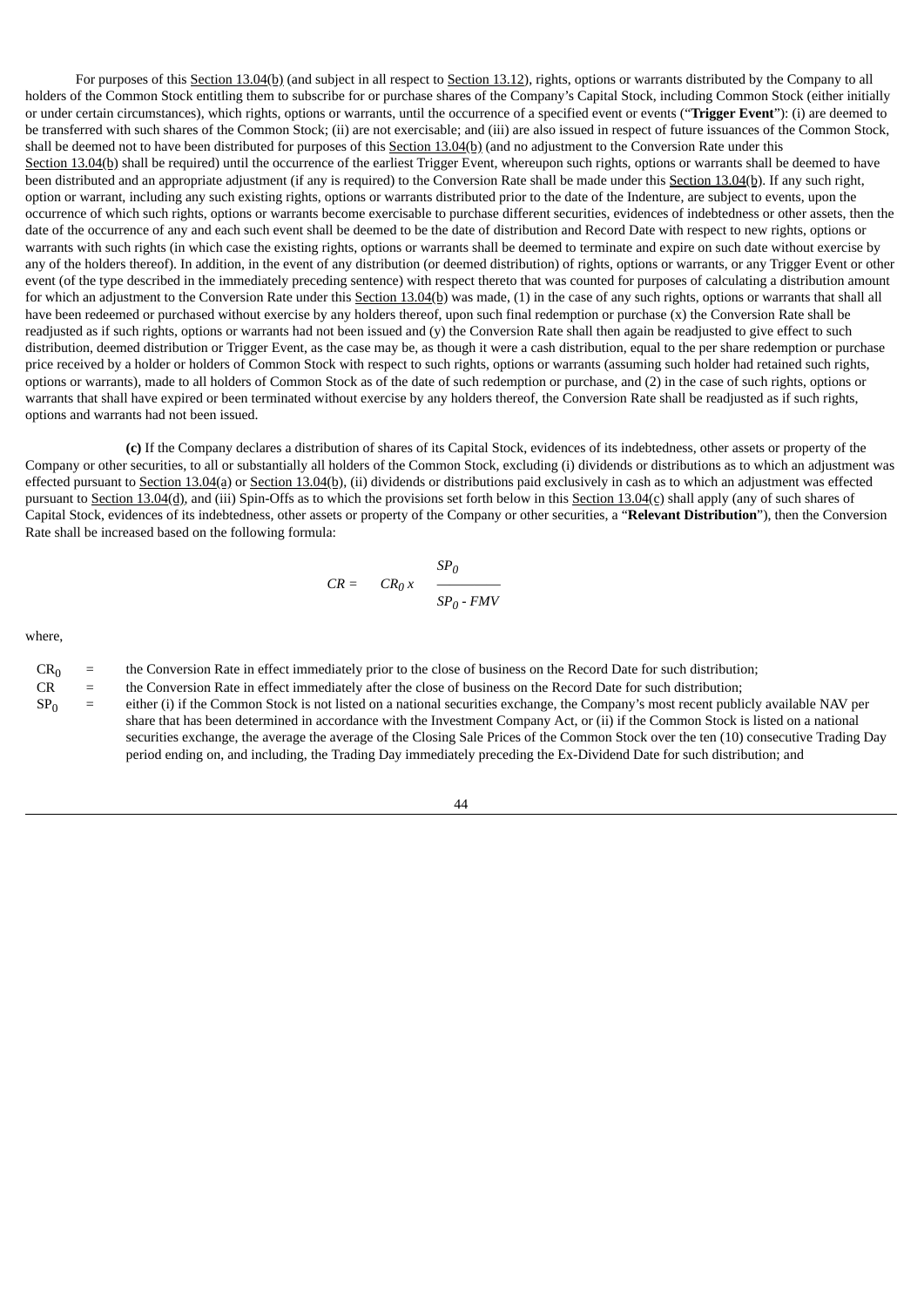FMV = the fair market value either (i) if there are quoted prices (unadjusted) in active markets for identical shares of Capital Stock, evidences of its indebtedness, other assets or property of the Company or other securities distributed, the average of the closing sale prices of the relevant property distributed over the ten (10) consecutive Trading Day period ending on, and including, the Trading Day immediately preceding the Ex-Dividend Date for such distribution, or (ii), if no such quoted price in an active market exists, as determined in good faith by the Board of Directors of the Relevant Distribution distributed with respect to each outstanding share of the Common Stock either (x) if the Common Stock is not listed on a national securities exchange, the close of business on the business date immediately preceding the applicable record date for such dividend, or (y) if the Common Stock is listed on a national securities exchange, as of the close of business on the Ex-Dividend Date for such distribution.

Any increase made under the provision of this Section 13.04(c) above shall become effective immediately after the close of business on the Record Date for such distribution. No adjustment pursuant to the above formula shall result in a decrease of the Conversion Rate. However, if such distribution is not so paid or made, the Conversion Rate shall be decreased, as of the date the Board of Directors determines not to pay or make such distribution, to be the Conversion Rate that would then be in effect if such distribution had not been declared. Notwithstanding the foregoing, if "FMV" (as defined above) is equal to or greater than "SP<sub>0</sub>" (as defined above), in lieu of the foregoing increase, each Holder of a Note shall receive, in respect of each \$1,000 principal amount thereof, at the same time and upon the same terms as holders of the Common Stock, without having to convert its Note, the amount and kind of such Relevant Distribution that such Holder would have received if such Holder owned a number of shares of Common Stock equal to the Conversion Rate on the Record Date for the distribution. If the Board of Directors determines the "FMV" (as defined above) of any distribution for purposes of this Section  $13.04(c)$  by reference to the actual or when-issued trading market for any securities, it shall in doing so consider the prices in such market over the same period used in computing the Closing Sale Prices of the Common Stock over the 10 consecutive Trading Day period ending on, and including, the Trading Day immediately preceding the Ex-Dividend Date for such distribution.

With respect to an adjustment pursuant to this Section 13.04(c) where the Company has declared a dividend or other distribution to all or substantially all holders of the Common Stock of shares of Capital Stock of any class or series, or similar equity interest, of or relating to a Subsidiary or other business unit of the Company, that are, or, when issued, shall be, listed or admitted for trading on a U.S. national securities exchange (a "**Spin-Off**"), the Conversion Rate shall be increased based on the following formula:

$$
CR = CR_0 \times \frac{FMV + MP_0}{MP_0}
$$

where,

 $CR_0$  = the Conversion Rate in effect immediately prior to the close of business on the Record Date for the Spin-Off;<br>CR = the Conversion Rate in effect immediately after the close of business on the Record Date for the S

the Conversion Rate in effect immediately after the close of business on the Record Date for the Spin-Off;

FMV = Either (i) if the Common Stock is not listed on a national securities exchange, the Company's most recent publicly available NAV per share that has been determined in accordance with the Investment Company Act, or (ii) if the Common Stock is listed on a national securities exchange, the average of the Closing Sale Prices of the capital stock or similar equity interest distributed to holders of the Common Stock applicable to one share of the Common Stock (determined by reference to the definition of as if references to Closing Sale Price herein to the Common Stock were to such capital stock or similar equity interest) over the first ten (10) consecutive tradingday period commencing on, and including, the ex-dividend date for the spin-off (such period, the "valuation period") the average of the Closing Sale Prices of the Capital Stock or similar equity interest distributed to holders of the Common Stock applicable to one share of the Common Stock (determined by reference to the definition of Closing Sale Price as set forth in Section 1.01 as if references therein to Common Stock were to such Capital Stock or similar equity interest) over the first 10 consecutive Trading Day period after, and including, the Ex-Dividend Date of the Spin-Off (the "**Valuation Period**"); and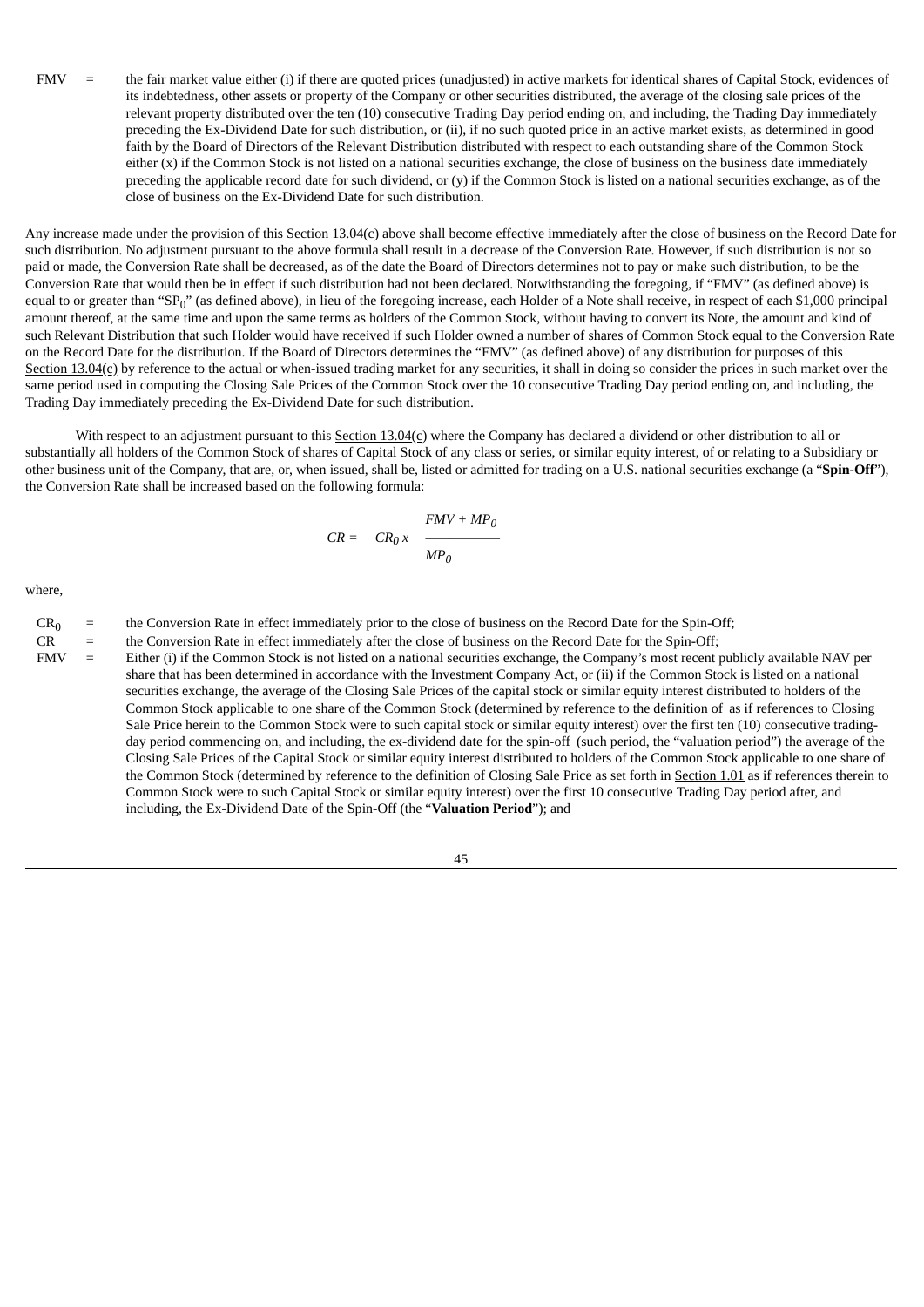$MP<sub>0</sub>$  = either (i) if the Common Stock is not listed on a national securities exchange, the Company's most recent publicly available NAV per share that has been determined in accordance with the Investment Company Act, or (ii) if the Common Stock is listed on a national securities exchange, the average of the Closing Sale Prices of the Common Stock over the Valuation Period.

The adjustment to the Conversion Rate under the preceding paragraph shall be determined on either (i) if the Common Stock is not listed on a national securities exchange, the Company's most recent publicly available NAV per share that has been determined in accordance with the Investment Company Act, or (ii) if the Common Stock is listed on a national securities exchange, the last Trading Day of the Valuation Period but shall be given effect immediately after the close of business on the Record Date for the Spin-Off. In respect of any conversion of Notes during the Valuation Period for any Spin-Off, if the Common Stock is listed on a national securities exchange, references in the portion of this Section 13.04(c) related to Spin-Offs with respect to 10 Trading Days shall be deemed to be replaced with such lesser number of Trading Days as have elapsed from, and including, the Ex-Dividend Date of such Spin-Off to, but excluding, the Conversion Date in determining the Conversion Rate.

For purposes of Section 13.04(a), Section 13.04(b) and Section 13.04(c), if any dividend or distribution to which this Section 13.04(c) is applicable also includes one or both of:

- (A) a dividend or distribution of shares of Common Stock to which Section 13.04(a) is applicable (the "**Clause A Distribution**"); or
- (B) a dividend or distribution of rights, options or warrants to which Section 13.04(b) is applicable (the "**Clause B Distribution**"),

then, in either case, (1) such dividend or distribution, other than the Clause A Distribution and the Clause B Distribution, shall be deemed to be a dividend or distribution to which this Section 13.04(c) is applicable (the "**Clause C Distribution**") and any Conversion Rate adjustment required by this Section  $13.04(c)$  with respect to such Clause C Distribution shall then be made, and (2) the Clause A Distribution and Clause B Distribution shall be deemed to immediately follow the Clause C Distribution and any Conversion Rate adjustment required by Section 13.04(a) and Section 13.04(b) with respect thereto shall then be made, except that, if determined by the Company (I) the "Record Date" of the Clause A Distribution and the Clause B Distribution shall be deemed to be the Record Date of the Clause C Distribution and (II) any shares of Common Stock included in the Clause A Distribution or Clause B Distribution shall be deemed not to be "outstanding immediately prior to the close of business on the Record Date" within the meaning of Section 13.04(a) or "outstanding immediately prior to the close of business on such Record Date" within the meaning of Section 13.04(b).

In addition, notwithstanding the foregoing, if the Company declares a dividend or distribution consisting of a combination of cash and a Clause A Distribution, then the Conversion Rate shall be increased: (i) as to the cash portion, according to this Section 13.04(d); and (ii) as to the Clause A Distribution portion, according to the greater of the values calculated (x) pursuant to this  $Section 13.04(d)$  as if the Clause A Distribution portion were to be</u> paid in cash, or (y) pursuant to Section  $13.04(a)$ .

If the Company declares a dividend or distribution where shareholders of the Common Stock have the option of receiving such dividend or distribution, in whole or in part, in the form of either cash or a Clause A Distribution, then the Conversion Rate shall be increased: (i) as to the portion of the aggregate dividend or distribution taken as cash by the shareholders of the Common Stock, according to this Section 13.04(d); and (ii) as to the portion of the aggregate dividend or distribution taken as a Clause A Distribution by the shareholders of the Common Stock, according to the greater of the values calculated  $(x)$  pursuant to this Section 13.04(d) as if such aggregate Clause A Distribution portion were to be paid in cash, or  $(y)$  pursuant to Section 13.04(a).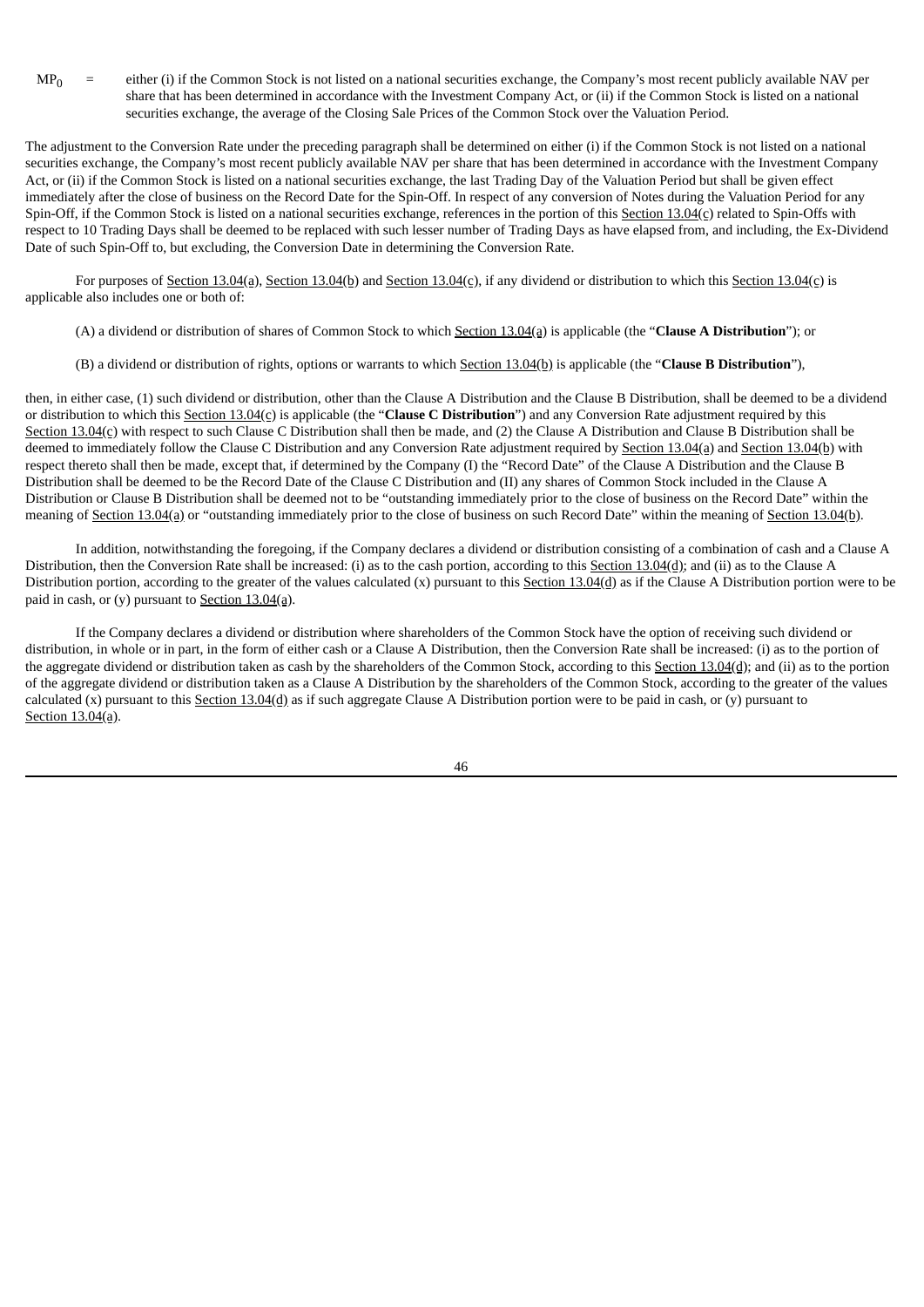**(d)** If the Company declares any cash dividend or distribution to all, or substantially all, holders of the Common Stock, other than a regular quarterly cash dividend that does not exceed \$0.30 per share (the "**Initial Dividend Threshold**"), the Conversion Rate shall be increased based on the following formula:

$$
CR = CR_0 x \frac{SP_0 \cdot T}{SP_0 \cdot C}
$$

where,

- $CR_0$  = the Conversion Rate in effect immediately prior to the close of business on the Record Date for such dividend or distribution;<br> $CR$  = the Conversion Rate in effect immediately after the close of business on the Rec
- the Conversion Rate in effect immediately after the close of business on the Record Date for such dividend or distribution;
- $SP<sub>0</sub>$  = either (i) if the Common Stock is not listed on a national securities exchange, the Company's most recent publicly available NAV per share that has been determined in accordance with the Investment Company Act, or (ii) if the Common Stock is listed on a national securities exchange, the Closing Sale Price of the Common Stock on the Trading Day immediately preceding the Ex-Dividend Date for such dividend or distribution;
- T = the Initial Dividend Threshold; provided that if the dividend or distribution is not a regular quarterly cash dividend, the Initial Dividend Threshold shall be deemed to be zero; and
- C = the amount in cash per share the Company distributes to all or substantially all holders of the Common Stock.

The Initial Dividend Threshold is subject to adjustment in a manner inversely proportional to adjustments to the Conversion Rate; provided that no adjustment shall be made to the Initial Dividend Threshold for any adjustment to the Conversion Rate under this Section 13.04(d). Notwithstanding the foregoing, if at any time regular dividends are distributed other than on a quarterly basis, the dividend threshold amount shall be appropriately adjusted and shall apply to all such regular dividends.

Any increase pursuant to this Section 13.04(d) shall become effective immediately after the close of business on the Record Date for such dividend or distribution. No adjustment pursuant to the above formula shall result in a decrease of the Conversion Rate. However, if any dividend or distribution of the type set forth in this Section 13.04(d) is declared but not so paid or made, the Conversion Rate shall be readjusted, effective as of the date the Board of Directors determines not to make or pay such dividend or distribution, to be the Conversion Rate that would then be in effect if such dividend or distribution had not been declared. Notwithstanding the foregoing, if "C" (as defined above) is equal to or greater than "SP<sub>0</sub>" (as defined above), in lieu of the foregoing increase, each Holder of a Note shall receive, for each \$1,000 principal amount of Notes, at the same time and upon the same terms as holders of shares of the Common Stock, without having to convert its Note, the amount of cash that such Holder would have received if such Holder owned a number of shares of Common Stock equal to the Conversion Rate on the Record Date for such cash dividend or distribution.

**(e)** If the Company or any of its Subsidiaries makes a payment in respect of a tender or exchange offer for the Common Stock, and if the cash and value of any other consideration included in the payment per share of the Common Stock exceeds either (i) if the Common Stock is not listed on a national securities exchange, the Company's most recent publicly available NAV per share that has been determined in accordance with the Investment Company Act, or (ii) if the Common Stock is listed on a national securities exchange, the average of the Closing Sale Prices of the Common Stock over the 10 consecutive Trading Day period commencing on, and including, the Trading Day next succeeding the last date on which tenders or exchanges may be made pursuant to such tender or exchange offer (the "**Expiration Date**"), the Conversion Rate shall be increased based on the following formula:

$$
CR = CR_0 x \t\t \t \cfrac{AC + (OS \times SP)}{OS_0 \times SP}
$$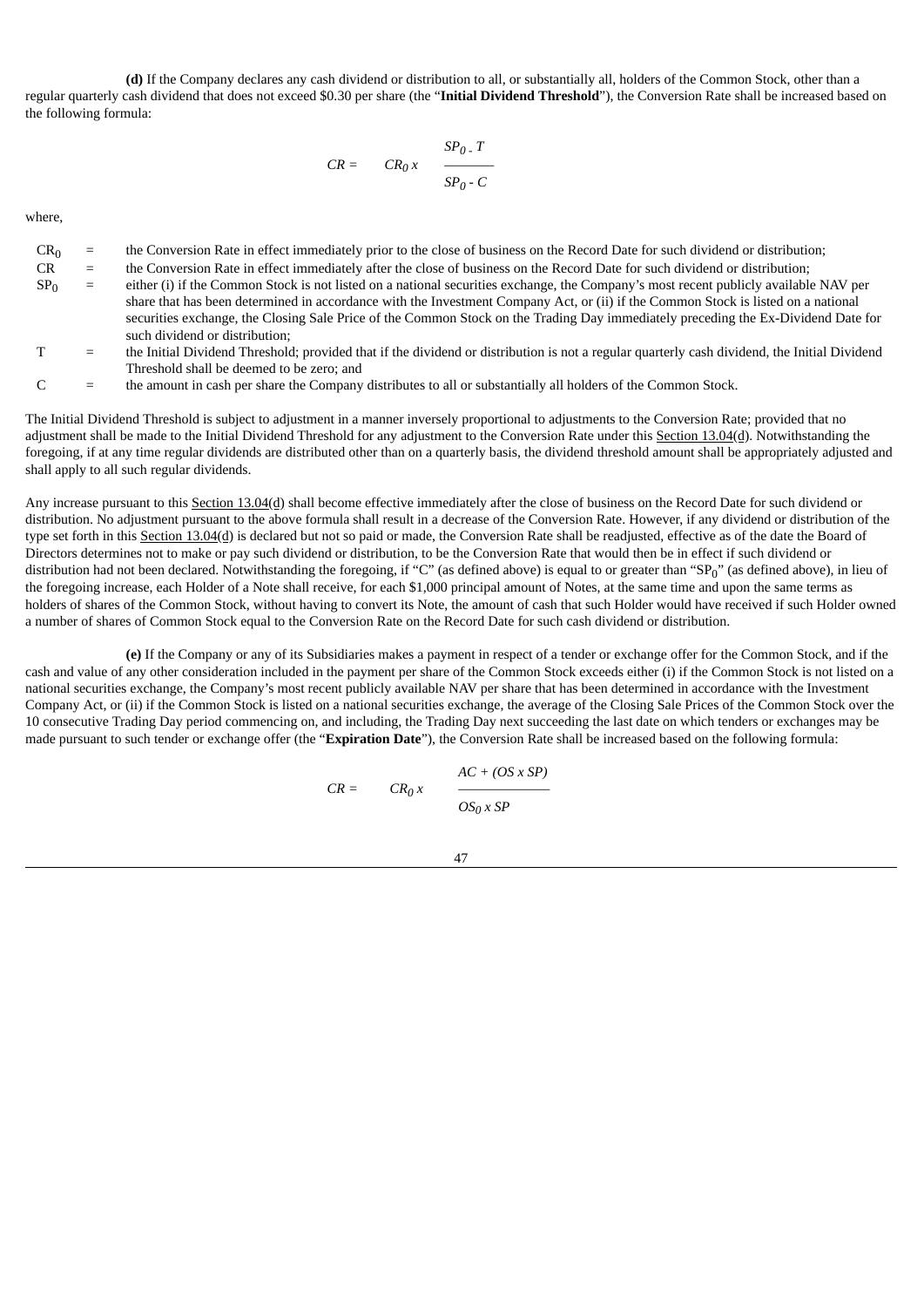where,

- $CR_0$  = the Conversion Rate in effect immediately prior to the open of business on the Trading Day next succeeding the Expiration Date;<br> $CR$  = the Conversion Rate in effect immediately after the open of business on the Tra
- the Conversion Rate in effect immediately after the open of business on the Trading Day next succeeding the Expiration Date;
- AC = the aggregate value of all cash and any other consideration (as determined in good faith by the Board of Directors) paid or payable for shares of Common Stock purchased in such tender or exchange offer;
- OS<sup>0</sup> = the number of shares of Common Stock outstanding immediately prior to the time (the "**Expiration Time**") such tender or exchange offer expires (prior to giving effect to the purchase of all shares of Common Stock accepted for purchase or exchange in such tender or exchange offer);
- OS = the number of shares of Common Stock outstanding immediately after the Expiration Time (after giving effect to the purchase of all shares of Common Stock accepted for purchase or exchange in such tender or exchange offer); and
- $SP =$  either (i) if the Common Stock is not listed on a national securities exchange, the Company's most recent publicly available NAV per share that has been determined in accordance with the Investment Company Act, or (ii) if the Common Stock is listed on a national securities exchange, the average of the Closing Sale Prices of the Common Stock over the 10 consecutive Trading Day period commencing on, and including, the Trading Day next succeeding the date such tender or exchange offer expires.

The adjustment to the Conversion Rate under this Section 13.04(e) shall be determined either (1) if the Common Stock is not listed on a national securities exchange, the Company's most recent publicly available NAV per share that has been determined in accordance with the Investment Company Act, or (2) if the Common Stock is listed on a national securities exchange, at the close of business on the tenth (10<sup>th</sup>) Trading Day immediately following, but excluding, the Expiration Date but shall be given effect at the open of business on the Trading Day next succeeding the Expiration Date. In respect of any conversion of Notes during the 10 Trading Days commencing on the Trading Day next succeeding the Expiration Date, references in this Section 13.04(e) with respect to 10 Trading Days shall be deemed replaced with such lesser number of Trading Days as have elapsed from, and including, the Trading Day next succeeding the Expiration Date to, but excluding, the Conversion Date in determining the Conversion Rate. No adjustment pursuant to the above formula shall result in a decrease to the Conversion Rate.

**(f)** Except as stated herein, the Company shall not adjust the Conversion Rate for the issuance of shares of the Common Stock or any securities convertible into or exchangeable for shares of the Common Stock or the right to purchase shares of the Common Stock or such convertible or exchangeable securities.

**(g)** In addition to those adjustments required by clauses (a), (b), (c), (d) and (e) of this Section 13.04 and Section 13.12, and to the extent permitted by applicable law and applicable listing rules of The NASDAQ Stock Market LLC or any other securities exchange on which the Company's securities are then listed, (i) the Company from time to time may increase the Conversion Rate by any amount for a period of at least 20 Business Days as long as such increase is irrevocable during such period and the Board of Directors determines that such increase would be in the Company's best interest and (ii) the Company may (but is not required to) increase the Conversion Rate to avoid or diminish any income tax to holders of Common Stock or rights to purchase shares of Common Stock in connection with a dividend or distribution of shares of Common Stock (or rights to acquire shares of Common Stock) or similar events. Whenever the Conversion Rate is increased pursuant to the preceding sentence, the Company shall mail to the Holder of each Note at its last address appearing on the Note Register a notice of the increase at least 15 days prior to the date the increased Conversion Rate takes effect, and such notice shall state the increased Conversion Rate and the period during which it shall be in effect.

**(h)** All calculations and other determinations under this Article 13 shall be made by the Company and shall be made to the nearest oneten thousandth  $(1/10,000$ th) of a share.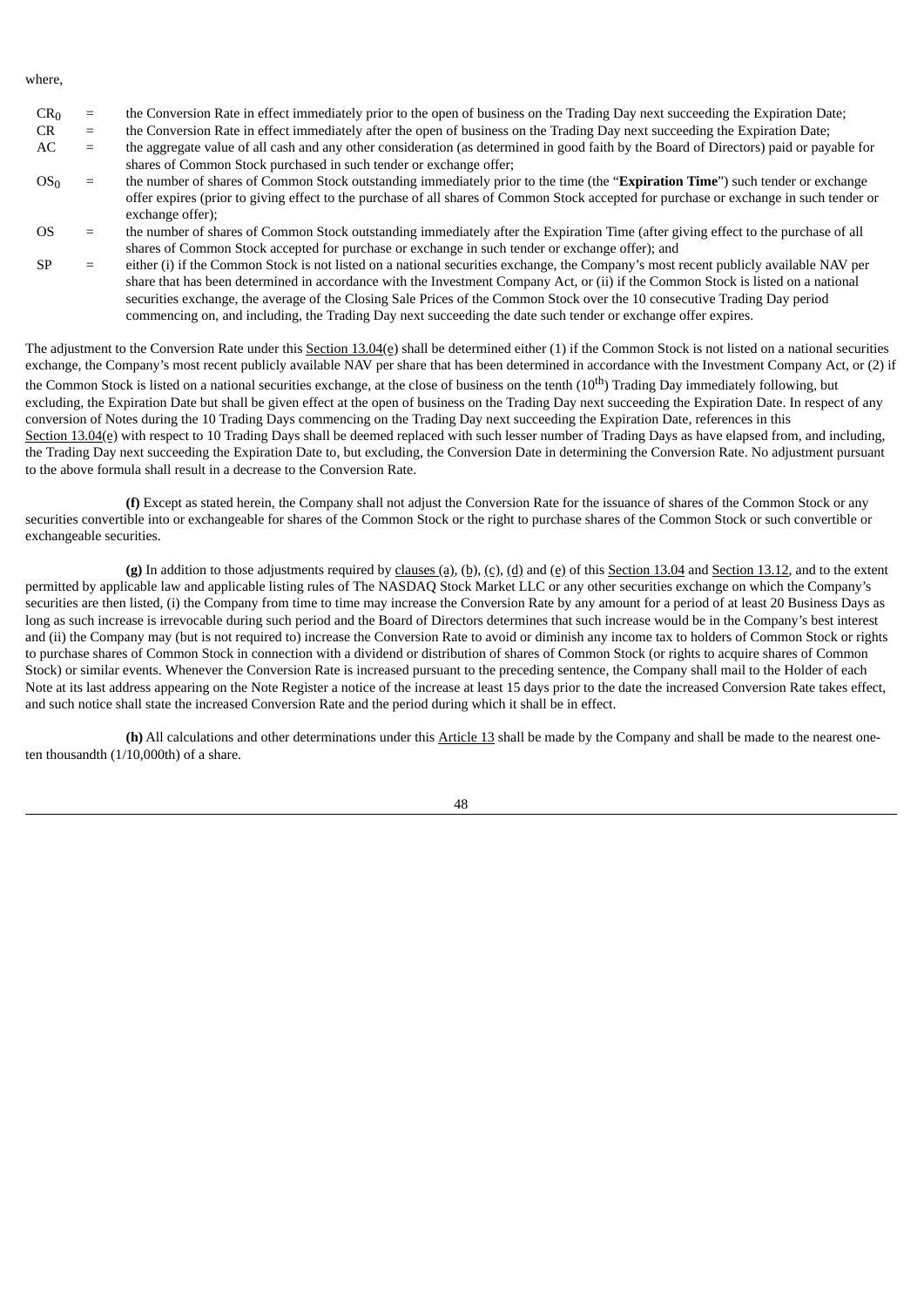**(i)** Whenever the Conversion Rate is adjusted as herein provided, the Company shall promptly file with the Trustee (and the Conversion Agent if not the Trustee) an Officers' Certificate setting forth the Conversion Rate after such adjustment and setting forth a brief statement of the facts requiring such adjustment, and shall issue a press release containing such information and make such press release available on its website. Unless and until a Responsible Officer of the Trustee shall have received such Officers' Certificate, the Trustee shall not be deemed to have knowledge of any adjustment of the Conversion Rate and may assume without inquiry that the last Conversion Rate of which it has knowledge is still in effect. Promptly after delivery of such certificate, the Company shall prepare a notice of such adjustment of the Conversion Rate setting forth the adjusted Conversion Rate and the date on which each adjustment becomes effective and shall mail such notice of such adjustment of the Conversion Rate to each Holder at its last address appearing on the Note Register of the Indenture. Failure to deliver such notice shall not affect the legality or validity of any such adjustment.

**(j)** For purposes of this Section 13.04, the number of shares of Common Stock at any time outstanding shall not include shares of Common Stock held in the treasury of the Company so long as the Company does not pay any dividend or make any distribution on shares of Common Stock held in the treasury of the Company, but shall include shares of Common Stock issuable in respect of scrip certificates issued in lieu of fractions of shares of Common Stock.

## **Section 13.05.** Adjustments of Prices

Whenever any provision of the Indenture requires the Company to calculate the Closing Sale Prices or the Stock Price for purposes of a Make-Whole Adjustment Event over a span of multiple days, the Board of Directors shall make appropriate adjustments to each to account for any adjustment to the Conversion Rate that becomes effective, or any event requiring an adjustment to the Conversion Rate where the Ex-Dividend Date, Record Date, Expiration Date or Effective Date of the event occurs, at any time during the period when such Closing Sale Prices or the Stock Price are to be calculated.

**Section 13.06.** [Reserved]**.**

**Section 13.07.** Shares to Be Fully Paid

. The Company shall provide, free from preemptive rights, out of its authorized but unissued shares or shares held in treasury, which are not reserved for other purposes, sufficient shares of Common Stock to provide for conversion of the Notes from time to time as such Notes are presented for conversion (assuming that at the time of computation of such number of shares, all such Notes would be converted by a single Holder, and including the maximum number of Additional Shares that may be added to the Conversion Rate in connection with a Make-Whole Adjustment Event).

**Section 13.08.** Effect of Recapitalizations, Reclassifications and Changes of the Common Stock

**(a)** In the event of:

**(i)** any recapitalization, reclassification or change of the Common Stock (other than changes resulting from a subdivision or

combination),

**(ii)** any consolidation, merger, combination, binding share exchange or similar transaction involving the Company,

**(iii)** any sale, assignment, conveyance, transfer, lease or other disposition to another Person of all or substantially all of the Company's properties and assets; or

**(iv)** a liquidation or dissolution of the Company,

in each case, in which holders of the outstanding Common Stock are entitled to receive cash, securities or other property for their shares of Common Stock ("**Reference Property**" and any such transaction, a "**Share Exchange Event**"), the Company or the successor or purchasing company, as the case may be, shall execute with the Trustee a supplemental indenture, providing that, at and after the effective time of such Share Exchange Event, Holders of each \$1,000 principal amount of Notes shall be entitled to convert their Notes into the kind and amount of Reference Property that a holder of a number of shares of Common Stock equal to the Conversion Rate immediately prior to such Share Exchange Event would have owned or been entitled to receive upon such Share Exchange Event.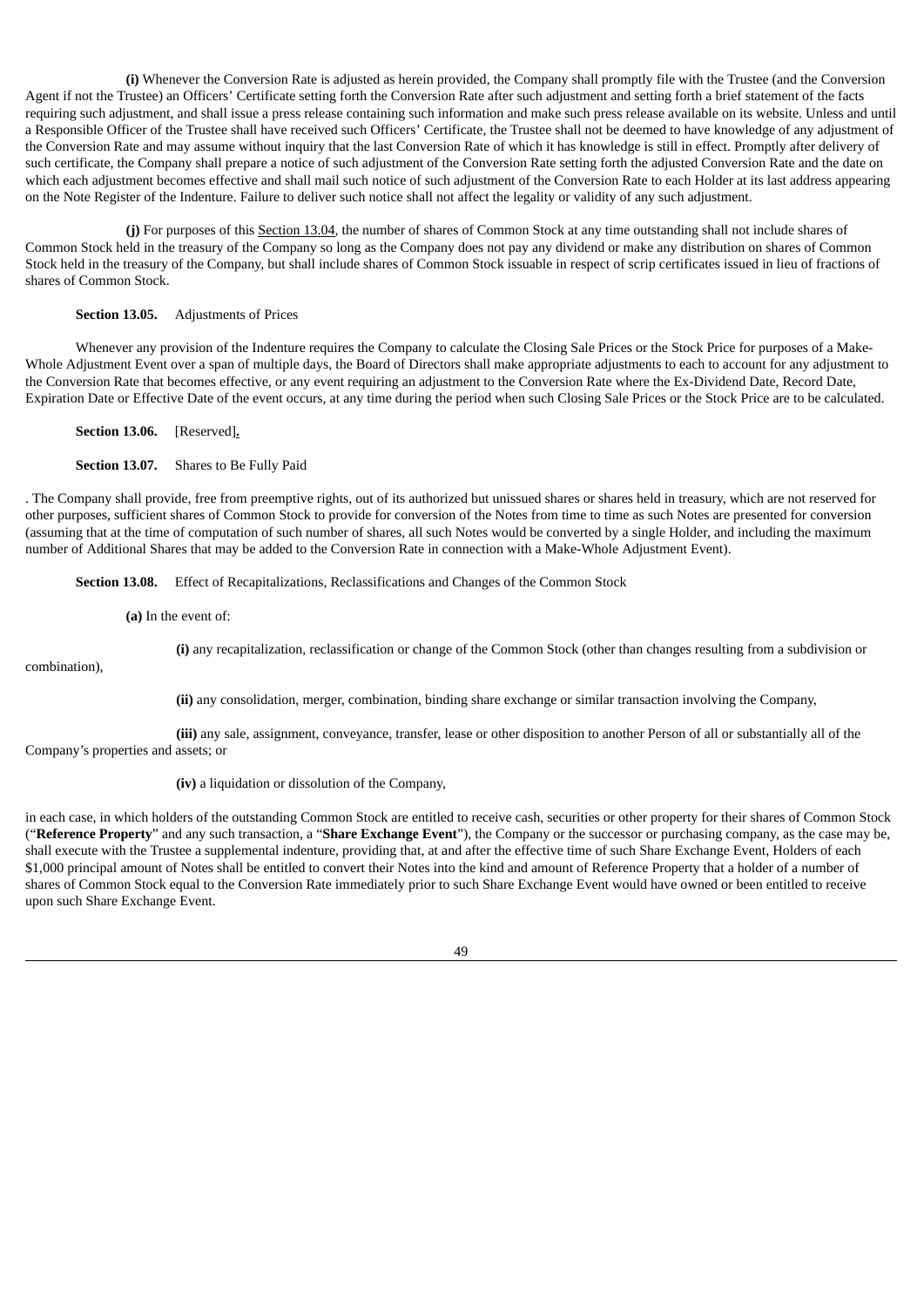If the Share Exchange Event causes the Common Stock to be converted into, or exchanged for, the right to receive more than a single type of consideration (determined based in part upon any form of stockholder election), then the Reference Property into which the Notes will be convertible shall be deemed to be (x) the weighted average of the types and amounts of consideration received by the holders of Common Stock that affirmatively make such an election, or (y) if no holders of Common Stock affirmatively make such an election, the types and amounts of consideration actually received by the holders of Common Stock. The Company shall notify Holders, the Trustee and the Conversion Agent (if other than the Trustee) in writing of the weighted average of the consideration received for shares of the Common Stock as soon as practicable after such determination is made.

Such supplemental indenture described in the second immediately preceding paragraph shall provide for anti-dilution and other adjustments that shall be as nearly equivalent as is possible to the adjustments provided for in this Article 13. If, in the case of any Share Exchange Event, the Reference Property includes shares of stock, securities or other property or assets of a Person other than the successor or purchasing corporation, as the case may be, in such Share Exchange Event, then such supplemental indenture shall also be executed by such other Person and shall contain such additional provisions to protect the interests of the Holders of the Notes, including the provisions providing for the purchase rights set forth in Article 14, as the Board of Directors shall reasonably consider necessary by reason of the foregoing. Following any Share Exchange Event, all references herein to the Common Stock shall be deemed to refer to the relevant Reference Property, subject to the provisions of such supplemental indenture.

**(b)** When the Company executes a supplemental indenture pursuant to subsection (a) of this Section 13.08, the Company shall promptly file with the Trustee an Officers' Certificate briefly stating the reasons therefor, the kind or amount of cash, securities or property or asset that shall comprise the Reference Property after any such Share Exchange Event, any adjustment to be made with respect thereto and that all conditions precedent have been complied with, and shall promptly mail notice thereof to all Holders, and issue a press release containing such information (and make such press release available on its website). The Company shall cause notice of the execution of such supplemental indenture to be mailed to each Holder, at its address appearing on the Note Register provided for in the Indenture, within 20 days after execution thereof. Failure to deliver such notice shall not affect the legality or validity of such supplemental indenture.

**(c)** The Company shall not become a party to any Share Exchange Event unless its terms are consistent with this Section 13.08. None of the foregoing provisions shall affect the right of a holder of Notes to convert its Notes into shares of Common Stock as set forth in Section 13.01 and Section 13.02 prior to the effective date of such Share Exchange Event.

**(d)** The above provisions of this Section 13.08 shall similarly apply to successive Share Exchange Events.

## **Section 13.09.** Certain Covenants

**(a)** The Company covenants that all shares of Common Stock issued upon conversion of Notes shall be fully paid and non-assessable by the Company and free from all taxes, liens and charges with respect to the issue thereof.

**(b)** The Company covenants that, if any shares of Common Stock to be provided for the purpose of conversion of Notes hereunder require registration with or approval of any governmental authority under any federal or state law before such shares of Common Stock may be validly issued upon conversion, the Company shall, to the extent then permitted by the rules and interpretations of the Commission, secure such registration or approval, as the case may be.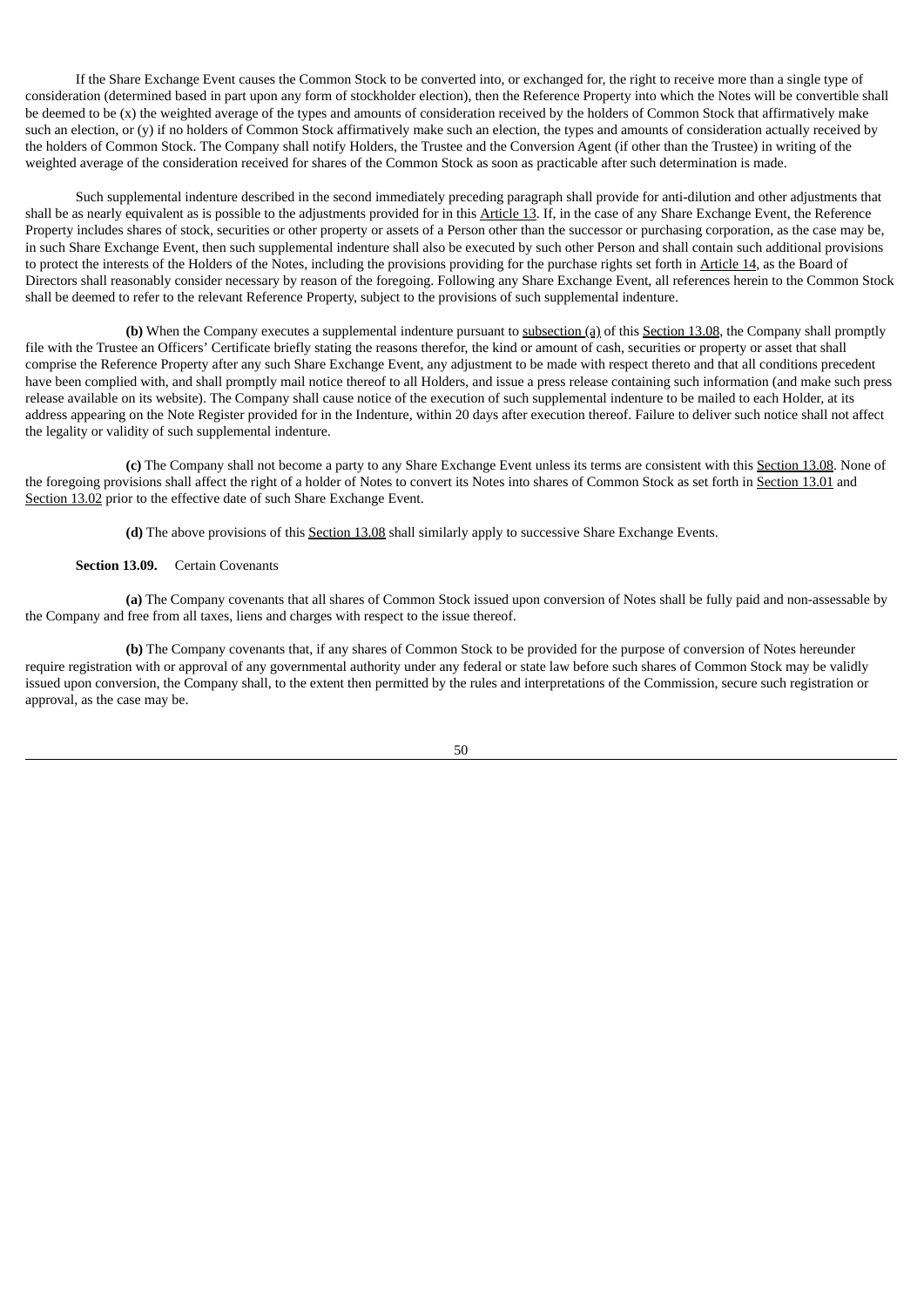**(c)** The Company further covenants that if at any time the Common Stock shall be listed on any national securities exchange or automated quotation system the Company shall list and keep listed, so long as the Common Stock shall be so listed on such exchange or automated quotation system, any Common Stock issuable upon conversion of the Notes.

## **Section 13.10.** Responsibility of Trustee**.**

The Trustee and any other Conversion Agent shall not at any time be under any duty or responsibility to any Holder to determine the Conversion Rate (or any adjustment thereto) or whether any facts exist that may require any adjustment (including any increase) of the Conversion Rate, or with respect to the nature or extent or calculation of any such adjustment when made, or with respect to the method employed, or herein or in any supplemental indenture provided to be employed, in making the same. The Trustee and any other Conversion Agent shall not be accountable with respect to the validity or value (or the kind or amount) of any shares of Common Stock, or of any securities, property or cash that may at any time be issued or delivered upon the conversion of any Note; and the Trustee and any other Conversion Agent make no representations with respect thereto. Neither the Trustee nor any Conversion Agent shall be responsible for any failure of the Company to issue, transfer or deliver any shares of Common Stock or stock certificates or other securities or property or cash upon the surrender of any Note for the purpose of conversion or to comply with any of the duties, responsibilities or covenants of the Company contained in this Article 13. Without limiting the generality of the foregoing, neither the Trustee nor any Conversion Agent shall be under any responsibility to determine the correctness of any provisions contained in any supplemental indenture entered into pursuant to Section 13.08 relating either to the kind or amount of shares of stock or securities or property (including cash) receivable by Holders upon the conversion of their Notes after any event referred to in such Section 13.08 or to any adjustment to be made with respect thereto, but, subject to the provisions of Section 7.01, may accept (without any independent investigation) as conclusive evidence of the correctness of any such provisions, and shall be protected in relying upon, the Officers' Certificate (which the Company shall be obligated to file with the Trustee prior to the execution of any such supplemental indenture) with respect thereto.

## **Section 13.11.** Notice to Holders Prior to Certain Actions

In case of any:

**(a)** action by the Company or one of its Subsidiaries that would require an adjustment in the Conversion Rate pursuant to Section 13.04 or Section 13.12;

- **(b)** Share Exchange Event; or
- **(c)** voluntary or involuntary dissolution, liquidation or winding-up of the Company or any of its Subsidiaries;

then, in each case (unless notice of such event is otherwise required pursuant to another provision of the Indenture), the Company shall cause to be filed with the Trustee and the Conversion Agent (if other than the Trustee) and to be mailed to each Holder at its address appearing on the Note Register, as promptly as possible but in any event at least 20 days prior to the applicable date hereinafter specified, a notice stating (i) the date on which a record is to be taken for the purpose of such action by the Company or one of its Subsidiaries or, if a record is not to be taken, the date as of which the holders of Common Stock of record are to be determined for the purposes of such action by the Company or one of its Subsidiaries, or (ii) the date on which such Share Exchange Event, dissolution, liquidation or winding-up is expected to become effective or occur, and the date as of which it is expected that holders of Common Stock of record shall be entitled to exchange their Common Stock for securities or other property deliverable upon such Share Exchange Event, dissolution, liquidation or winding-up. Failure to give such notice, or any defect therein, shall not affect the legality or validity of such action by the Company or one of its Subsidiaries, Share Exchange Event, dissolution, liquidation or winding-up.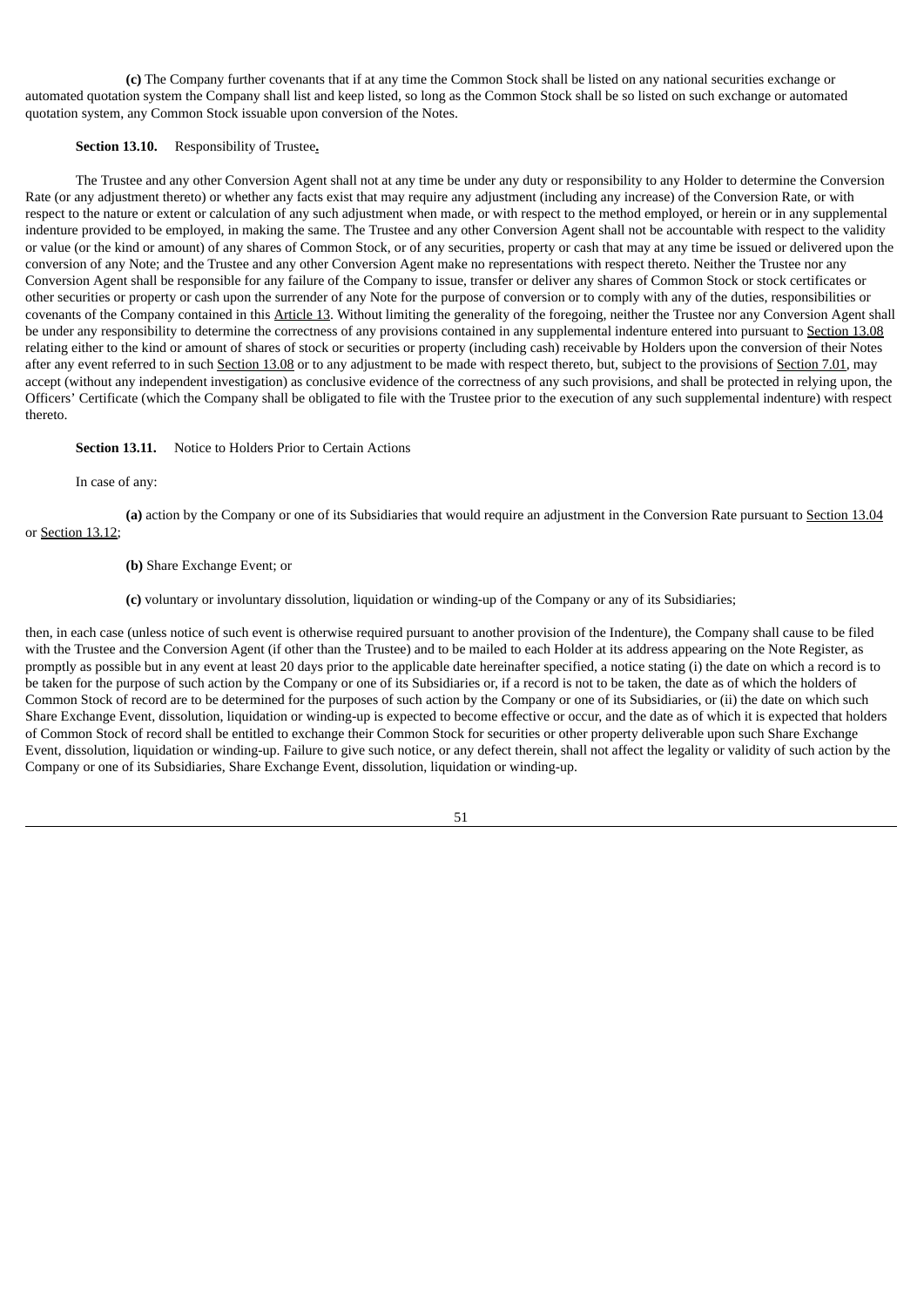## **Section 13.12.** Stockholder Rights Plans

If the Company has a rights plan in effect upon conversion of the Notes (*i.e.*, a poison pill), each share of Common Stock issued upon such conversion shall be entitled to receive the appropriate number of rights, if any, and the certificates representing the Common Stock issued upon such conversion shall bear such legends, if any, in each case as may be provided by the terms of any such rights plan, as the same may be amended from time to time. However, if, prior to any conversion of Notes, the rights have separated from the shares of Common Stock in accordance with the provisions of the applicable rights plan so that the Holders would not be entitled to receive any rights in respect of Common Stock issuable upon conversion of the Notes, the Conversion Rate shall be adjusted at the time of separation as if the Company distributed to all or substantially all holders of the Common Stock a Relevant Distribution as provided in Section 13.04(c), subject to readjustment in the event of the expiration, termination or redemption of such rights.

## **ARTICLE 14. PURCHASE OF NOTES AT OPTION OF HOLDERS**

Article Thirteen of the Base Indenture shall not apply to the Notes. Instead, the provisions of this Article 14 shall, with respect to the Notes, supersede in its entirety Article Thirteen of the Base Indenture and all references in the Base Indenture to Article Thirteen thereof shall be deemed, for the purposes of the Notes, to be references to this Article 14.

## **Section 14.01.** Purchase at Option of Holders upon a Fundamental Change

**(a)** If a Fundamental Change occurs at any time, each Holder shall have the right, at such Holder's option, to require the Company to purchase for cash all of such Holder's Notes, or any portion thereof that is equal to \$1,000 or an integral multiple of \$1,000, on the date (the "**Fundamental Change Purchase Date**") specified by the Company that is not less than 20 nor more than 35 Business Days following the occurrence of the Fundamental Change at a purchase price equal to 100% of the principal amount thereof, *plus* accrued and unpaid interest thereon to, but excluding, the Fundamental Change Purchase Date (the "**Fundamental Change Purchase Price**"), unless the Fundamental Change Purchase Date falls after a Regular Record Date but on or prior to the Interest Payment Date to which such Regular Record Date relates, in which case the Company shall instead pay the full amount of accrued and unpaid interest to Holders of record as of such Regular Record Date, in addition to, and not included in, the Fundamental Change Purchase Price, and the Fundamental Change Purchase Price shall be equal to 100% of the principal amount of Notes to be purchased pursuant to this Article 14 and shall not include accrued and unpaid interest to be paid as a portion of such semi-annual interest payment.

**(b)** Purchases of Notes under this Section 14.01 shall be made, at the option of the Holder thereof, upon:

**(i)** delivery to the Paying Agent by a Holder of a duly completed notice (the "**Fundamental Change Purchase Notice**") in the form set forth in Attachment 2 to the Form of Note attached hereto as Exhibit A, if the Notes are Physical Notes, or in compliance with the Depositary's procedures for surrendering interests in Global Notes, if the Notes are Global Notes, in each case following delivery by the Company of the Fundamental Change Company Notice and on or before the close of business on the Business Day immediately preceding the Fundamental Change Purchase Date; and

**(ii)** delivery of the Notes, if the Notes are Physical Notes, to the Paying Agent at any time after delivery of the Fundamental Change Purchase Notice (together with all necessary endorsements for transfer) at the Corporate Trust Office of the Paying Agent, or book-entry transfer of the Notes, if the Notes are Global Notes, in compliance with the procedures of the Depositary, in each case such delivery being a condition to receipt by the Holder of the Fundamental Change Purchase Price therefor.

The Fundamental Change Purchase Notice in respect of any Notes to be purchased shall state:

(i) in the case of Physical Notes, the certificate numbers of the Notes to be delivered for purchase;

(ii) the portion of the principal amount of Notes to be purchased, which must be \$1,000 or an integral multiple thereof; and

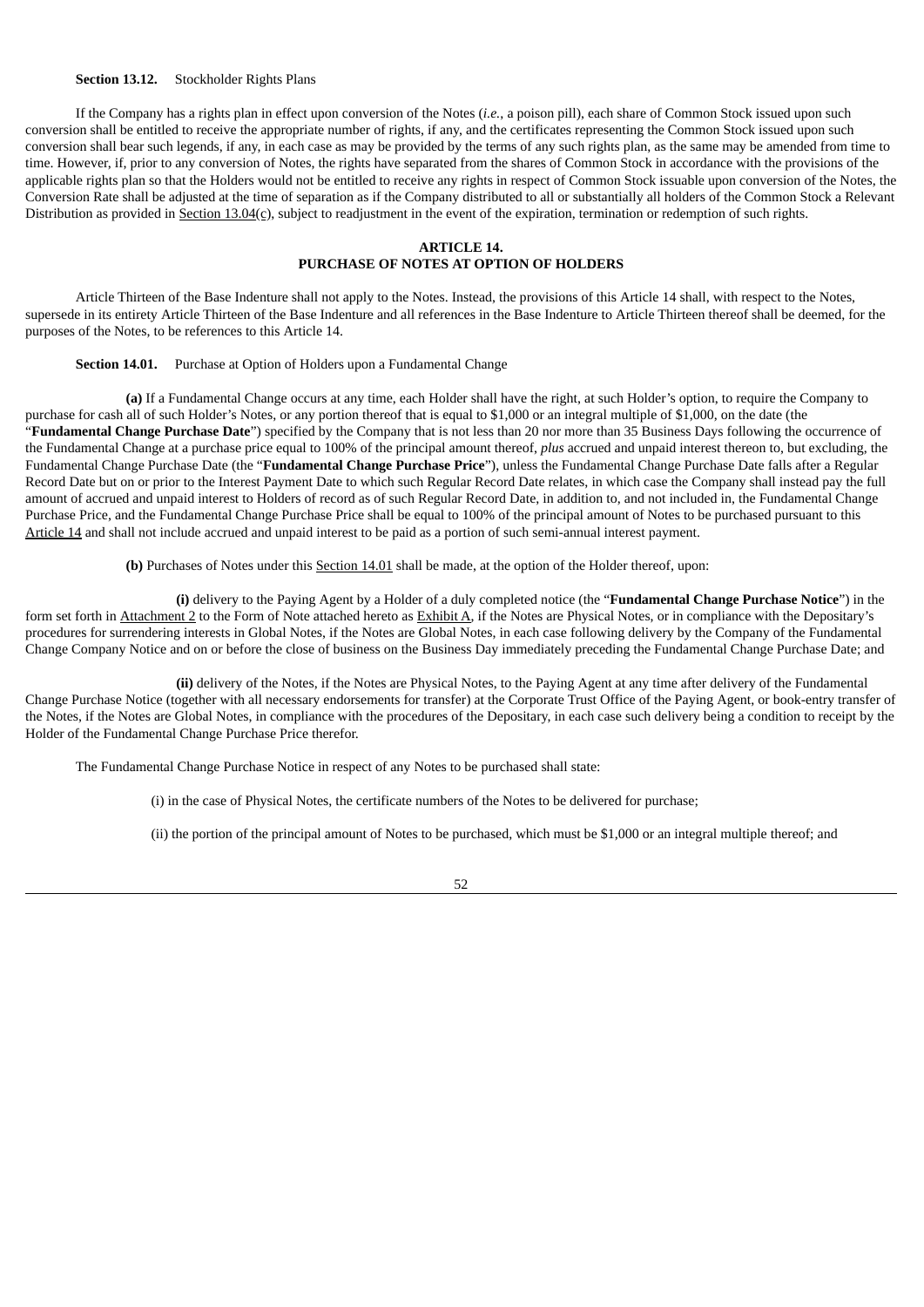(iii) that the Notes are to be purchased by the Company pursuant to the applicable provisions of the Notes and the Indenture;

provided, however, that if the Notes are Global Notes, the Fundamental Change Purchase Notice must comply with appropriate Depositary procedures.

Notwithstanding anything herein to the contrary, any Holder delivering to the Paying Agent the Fundamental Change Purchase Notice contemplated by this Section 14.01 shall have the right to withdraw, in whole or in part, such Fundamental Change Purchase Notice at any time prior to the close of business on the Business Day immediately preceding the Fundamental Change Purchase Date by delivery of a written notice of withdrawal to the Paying Agent in accordance with Section 14.02.

The Paying Agent shall promptly notify the Company of the receipt by it of any Fundamental Change Purchase Notice or written notice of withdrawal thereof.

**(c)** Within five Business Days after the occurrence of the effective date of a Fundamental Change, the Company shall provide to all Holders of Notes and the Trustee and the Paying Agent (in the case of a Paying Agent other than the Trustee) a notice (the "**Fundamental Change Company Notice**") of the occurrence of the effective date of the Fundamental Change and of the purchase right at the option of the Holders arising as a result thereof. In the case of Physical Notes, such notice shall be by first class mail or, in the case of Global Notes, such notice shall be delivered in accordance with the applicable procedures of the Depositary. Simultaneously with providing such notice, the Company shall issue a press release announcing the occurrence of such Fundamental Change (and make the press release available on its website). Each Fundamental Change Company Notice shall specify:

**(i)** the events causing the Fundamental Change;

**(ii)** the effective date of the Fundamental Change, and whether the Fundamental Change is a Make-Whole Adjustment Event;

**(iii)** the last date on which a Holder may exercise the purchase right pursuant to this Article 14;

**(iv)** the Fundamental Change Purchase Price;

**(v)** the Fundamental Change Purchase Date;

**(vi)** the Conversion Rate and any adjustments to the Conversion Rate, and the procedures required for exercise of a Holders

right to convert its Notes;

**(vii)** the procedures required for exercise of the purchase option upon the Fundamental Change, and the procedures required for withdrawal of any such exercise; and

**(viii)** the name and address of the Paying Agent and the Conversion Agent, if applicable.

No failure of the Company to give the foregoing notices and no defect therein shall limit the Holders' purchase rights or affect the validity of the proceedings for the purchase of the Notes pursuant to this Section 14.01.

At the Company's request, the Trustee shall give such notice in the Company's name and at the Company's expense; provided, however, that, in all cases, the text of such Fundamental Change Company Notice shall be prepared by the Company.

**(d)** Notwithstanding the foregoing, no Notes may be purchased by the Company on any date at the option of the Holders upon a Fundamental Change if the principal amount of the Notes has been accelerated, and such acceleration has not been rescinded, on or prior to the relevant Fundamental Change Purchase Date (except in the case of an acceleration resulting from a Default by the Company in the payment of the Fundamental Change Purchase Price with respect to such Notes). The Paying Agent shall promptly return to the respective Holders thereof any Physical Notes held by it during the acceleration of the Notes (except in the case of an acceleration resulting from a Default by the Company in the payment of the Fundamental Change Purchase Price with respect to such Notes), or any instructions for book-entry transfer of the Notes in compliance with the procedures of the Depositary shall be deemed to have been cancelled, and, upon such return or cancellation, as the case may be, the Fundamental Change Purchase Notice with respect thereto shall be deemed to have been withdrawn.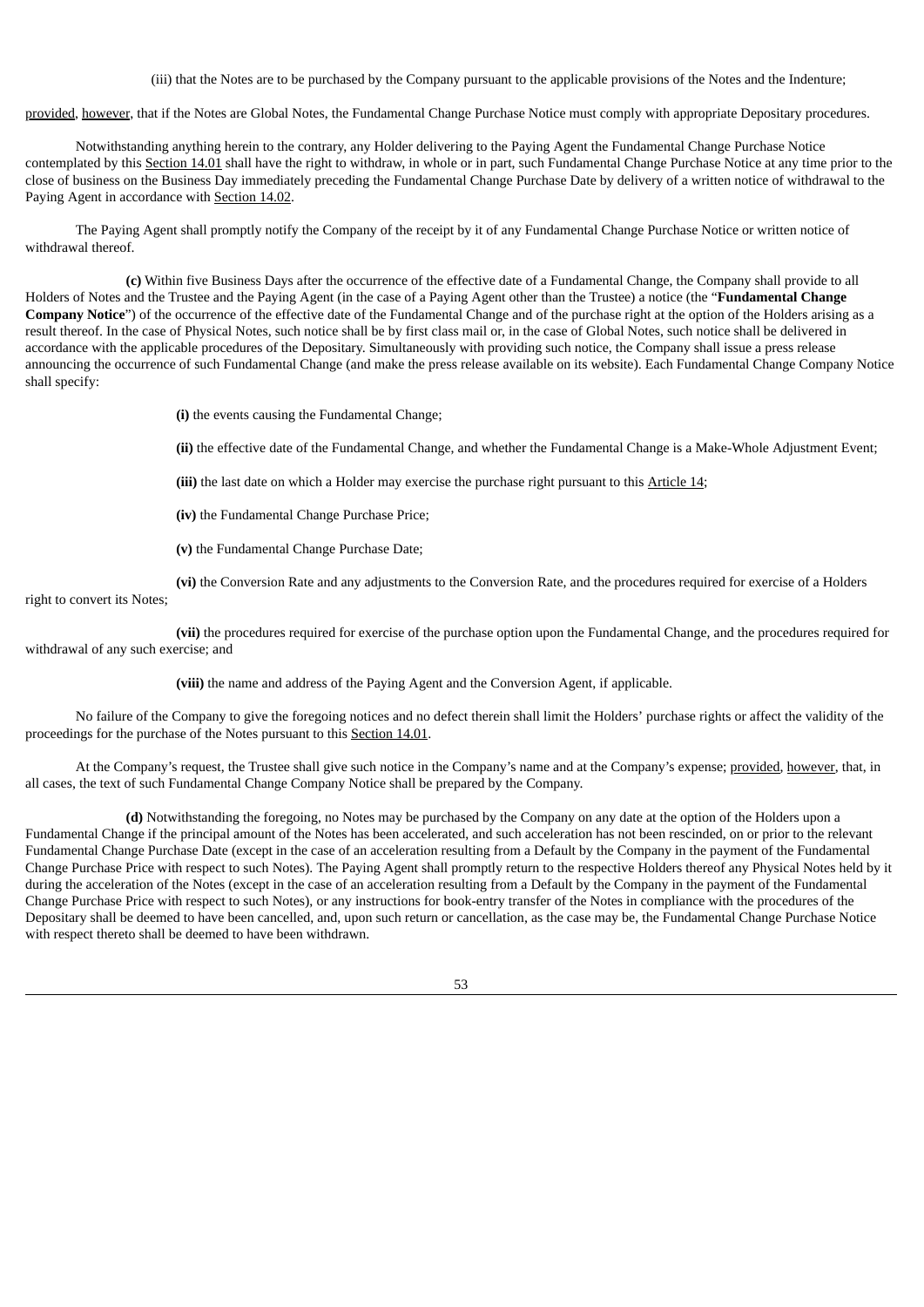**Section 14.02.** Withdrawal of Fundamental Change Purchase Notice

A Fundamental Change Purchase Notice may be withdrawn (in whole or in part) by means of a written notice of withdrawal delivered to the Corporate Trust Office of the Paying Agent in accordance with this Section 14.02 at any time prior to the close of business on the Business Day immediately preceding the Fundamental Change Purchase Date specifying:

**(i)** the principal amount of the Notes with respect to which such notice of withdrawal is being submitted;

submitted; and

**(ii)** if Physical Notes have been issued, the certificate number of the Note in respect of which such notice of withdrawal is being

**(iii)** the principal amount, if any, of such Note that remains subject to the original Fundamental Change Purchase Notice which portion must be in principal amounts of \$1,000 or an integral multiple of \$1,000;

provided, however, that if the Notes are Global Notes, the notice must comply with appropriate procedures of the Depositary.

#### **Section 14.03.** Deposit of Fundamental Change Purchase Price

**(a)** The Company shall deposit with the Trustee (or other Paying Agent appointed by the Company, or if the Company is acting as its own Paying Agent, set aside, segregate and hold in trust on or prior to 11:00 a.m., New York City time, on the Fundamental Change Purchase Date an amount of money sufficient to purchase all of the Notes to be purchased at the appropriate Fundamental Change Purchase Price; provided, however, that to the extent any such funds are received by the Trustee or the Paying Agent from the Company after 11:00 a.m., New York City time, on such due date, such funds shall be deemed deposited within one (1) Business Day of receipt thereof. Subject to receipt of funds and/or Notes by the Trustee (or other Paying Agent appointed by the Company), payment for Notes surrendered for purchase (and not withdrawn prior to the close of business on the Business Day immediately preceding the Fundamental Change Purchase Date) shall be made on the later of (i) the Fundamental Change Purchase Date (*provided* the Holder has satisfied the conditions in Section 14.01 and (ii) the time of book-entry transfer or the delivery of such Note to the Trustee (or other Paying Agent appointed by the Company) by the Holder thereof in the manner required by Section 14.01 by mailing checks for the amount payable to the Holders of such Notes entitled thereto at their addresses as they shall appear in the Note Register; provided, however, that payments to the Depositary shall be made by wire transfer of immediately available funds to the account of the Depositary or its nominee. The Trustee shall, promptly after such payment and upon written demand by the Company, return to the Company any funds in excess of the Fundamental Change Purchase Price.

**(b)** If by 11:00 a.m. New York City time, on the Fundamental Change Purchase Date, the Trustee (or other Paying Agent appointed by the Company) holds money sufficient to make payment on all the Notes or portions thereof that are to be purchased on such Fundamental Change Purchase Date, then, with respect to the Notes that have been properly surrendered for purchase and have not been validly withdrawn, (i) such Notes shall cease to be outstanding, (ii) interest shall cease to accrue on such Notes (whether or not book-entry transfer of the Notes has been made or the Notes have been delivered to the Trustee or Paying Agent) and (iii) all other rights of the Holders of such Notes shall terminate (other than the right to receive the Fundamental Change Purchase Price and, if the Fundamental Change Purchase Date is after a Regular Record Date and on or prior to the related Interest Payment Date, the right of the Holder of record on such Regular Record Date to receive the related interest payment, which includes any accrued but unpaid interest).

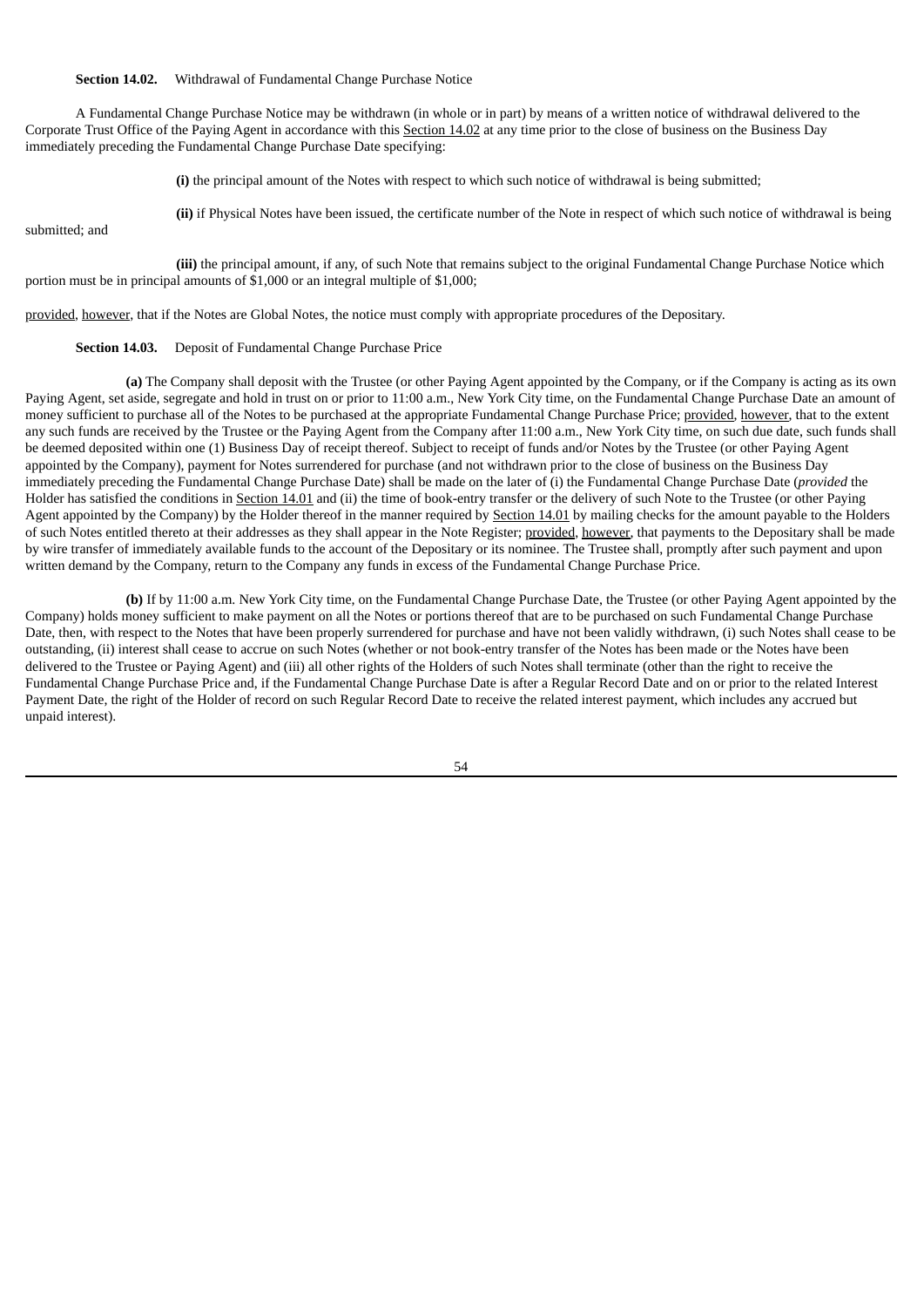**(c)** Upon surrender of a Note that is to be purchased in part pursuant to Section 14.01, the Company shall execute and, upon receipt of a Company Order, the Trustee shall authenticate and deliver to the Holder a new Note in an authorized denomination equal in principal amount to the unpurchased portion of the Note surrendered.

**Section 14.04.** Covenant to Comply with Applicable Laws Upon Purchase of Notes

In connection with any purchase offer pursuant to Section 14.01, the Company shall:

**(a)** comply with the provisions of Rule 13e-4, Rule 14e-1 and any other tender offer rules under the Exchange Act, to the extent any such rules are applicable;

**(b)** file a Schedule TO or any successor or similar schedule, if required, under the Exchange Act; and

**(c)** otherwise comply with all applicable federal and state securities laws;

**(d)** in each case, so as to permit the rights and obligations under this Article 14 to be exercised in the time and in the manner specified in this Article 14.

## **ARTICLE 15. FORCED CONVERSION**

Article Twelve of the Base Indenture shall not apply with respect to the Notes and no sinking fund is provided for the Notes.

## **Section 15.01.** Forced Conversion

Notwithstanding anything herein to the contrary, if, after the Original Issue Date, upon the occurrence of a Trading Threshold Event, the Company may, within five (5) Trading Days after the date of a Trading Threshold Event, issue a Forced Conversion Notice to cause the Holders to convert all or part of the then outstanding principal amount of its Notes plus accrued but unpaid interest, if any, through but excluding the Forced Conversion Date, and other amounts owing to the Holders under its Notes pursuant to Section 13, it being agreed that the "Forced Conversion Date" for purposes of a Holder's Notes shall be deemed to occur on the fifth Trading Day following the Forced Conversion Notice Date (such fifth Trading Day, the "**Forced Conversion Date**").

The Company may not issue a Forced Conversion Notice if an Event of Default has occurred and is continuing as of the date the Forced Conversion Notice is sent to Holders, and any Forced Conversion Notice delivered by the Company shall not be effective if an Event of Default has occurred and is continuing on the Trading Day immediately preceding the Forced Conversion Date. Any Forced Conversion shall be applied ratably to all Holders based on their initial purchases of Notes pursuant to the Purchase Agreement, except to the extent that such Forced Conversion would violate the Ownership Limitations set forth in Section  $13.02(k)$  herein as to a Holder, and provided that any voluntary conversions by a Holder shall be applied against the Holder's pro rata allocation, thereby decreasing the aggregate amount forcibly converted hereunder if only a portion of the Notes are forcibly converted. Upon a Forced Conversion, the Company shall pay or deliver, as the case may be, cash, shares of the Common Stock or a combination of cash and shares of the Common Stock, at its election and in its sole discretion, and the Forced Conversion Make-Whole Payment, if any is so owed, in cash. For purposes of a Forced Conversion, all cash paid in lieu of shares of Common Stock shall be equal to the Forced Conversion Cash Settlement Amount.

For so long as a Holder whose conversion of Notes pursuant to a Forced Conversion was limited by the Ownership Limitation continues to hold Notes thereafter, such Holder must, within five Business Days following the end of each fiscal quarter, commencing with the fiscal quarter in which a Forced Conversion of Notes held by such Holder was first limited by the Ownership Limitation, certify in writing to the Company and the Trustee its beneficial ownership of shares of the Common Stock (the "**Beneficial Ownership Certificate**").

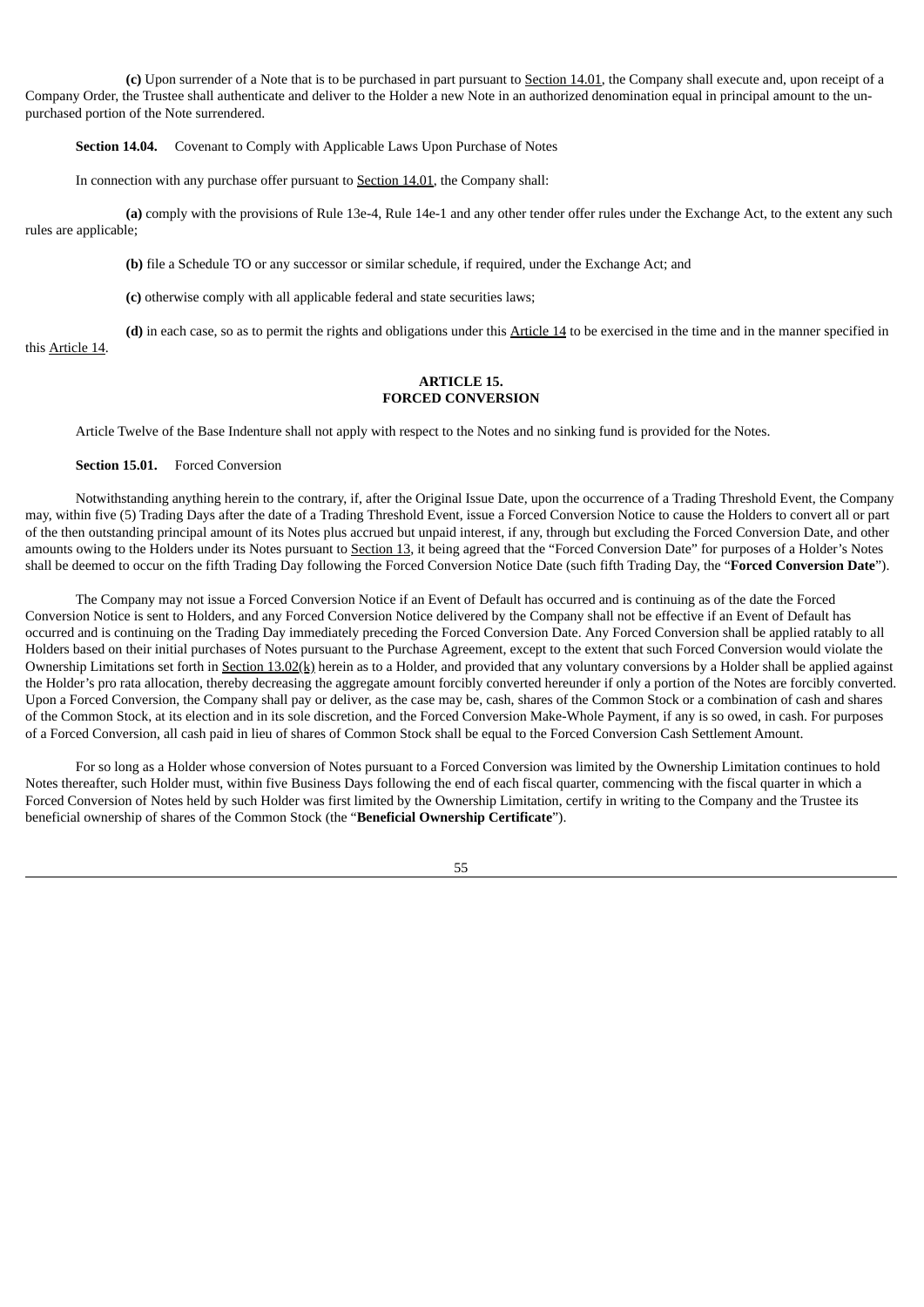**Section 15.02.** Notice of Forced Conversion; Selection of Notes.

**(a)** In case the Company exercises its Forced Conversion right to convert all or, as the case may be, any portion of the Notes pursuant to Section 15.01, it shall deliver a Forced Conversion Notice to the Trustee, the Conversion Agent (if other than the Trustee), the Paying Agent (if other than the Trustee) and each Holder of Notes. The Forced Conversion Date must be a Business Day.

**(b)** The Forced Conversion Notice, if given in the manner herein provided, shall be conclusively presumed to have been duly given, whether or not the Holder receives such notice. In any case, failure to give such Forced Conversion Notice or any defect in the Forced Conversion Notice to the Holder of any Note designated for conversion as a whole or in part shall not affect the validity of the proceedings for the conversion of any other Note.

**(c)** Each Forced Conversion Notice shall specify:

(i) the composition of shares of Common Stock and cash allocable to the Conversion Consideration and the cash amount of the Forced Conversion Make Whole Payment to be paid and delivered per Note as a result of the Forced Conversion (the "**Forced Conversion Consideration**");

(ii) that on the Forced Conversion Date, the Company shall pay and deliver the Forced Conversion Consideration for each Note to be converted, and that interest thereon, if any, shall cease to accrue on and after the Forced Conversion Date;

(iii) the place or places where such Notes are to be surrendered for payment of the Forced Conversion Consideration;

(iv) that Holders may surrender their Notes for conversion at any time prior to the close of business on the Business Day immediately preceding the Forced Conversion Date;

(v) the then-applicable Conversion Rate;

(vi) the CUSIP, ISIN or other similar numbers, if any, assigned to such Notes; and

(vii) in case any Note is to be converted in part only, the portion of the principal amount thereof to be converted and on and after the Forced Conversion Date, upon surrender of such Note, a new Note in principal amount equal to the unconverted portion thereof shall be issued.

A Forced Conversion Notice shall be irrevocable. After the Company has delivered a Forced Conversion Notice, each Holder shall have the right to receive payment and delivery of the Forced Conversion Consideration for its Notes on the later of (i) the Forced Conversion Date and (ii)(a) if the Notes are Physical Notes, delivery of its Notes to the Paying Agent or (b) if the Notes are Global Notes, compliance with the applicable procedures of the Depositary relating to the conversion and delivery of the beneficial interests to be converted to the Paying Agent and/or Conversion Agent; provided, however, that, until the close of business on the Business Day immediately preceding such Forced Conversion Date, Holders may convert their Notes, regardless of whether they have been delivered to the Paying Agent and/or Conversion Agent for conversion, by complying with the requirements for conversion set forth in Article 13.

At the Company's request, the Trustee shall give the notice of conversion in the name of and at the Company's expense.

**(d)** If fewer than all of the outstanding Notes are to be Converted, the Notes to be converted shall be selected: (i) if the Notes are listed on any national securities exchange, in compliance with the requirements of the principal national securities exchange on which the Notes are listed; (ii) if the Notes are not so listed but are represented by a Global Note, then by lot or otherwise in accordance with the Depositary's applicable procedures; or (iii) if the Notes are not so listed and are not represented by a Global Note, then (in principal amounts of \$1,000 or multiples thereof) on a pro rata basis, by lot or by such other method as the Trustee in its sole discretion shall deem fair and appropriate (it being understood that as long as Notes are held by DTC, notice shall be given by the rules of the Depositary). If any Note selected for partial conversion is submitted for conversion in part after such selection, the portion of the Note submitted for forced conversion shall be deemed (so far as may be possible) to be the portion selected for forced conversion.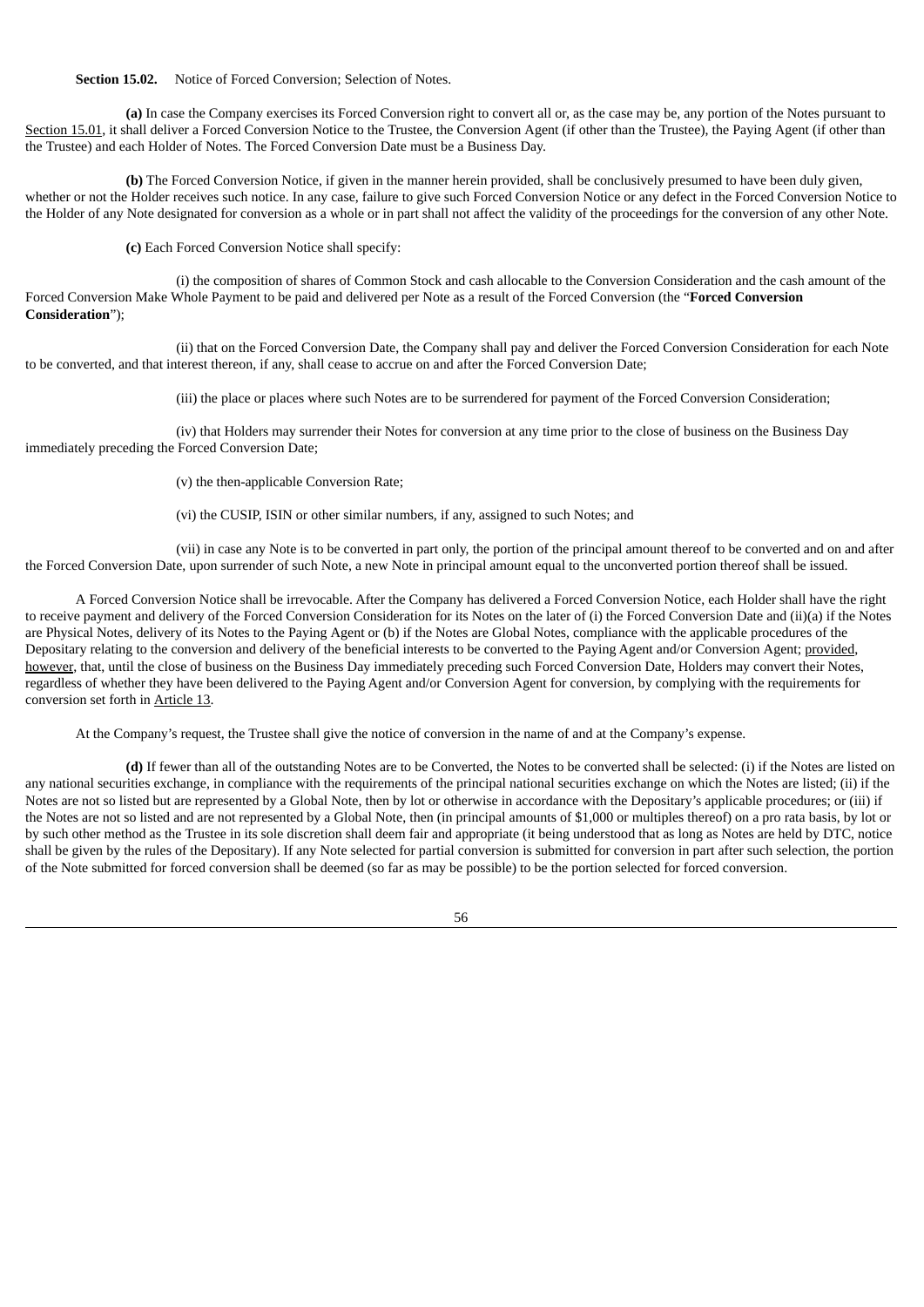**(e)** In the event of any conversion in part, neither the Company nor the Note Registrar shall be required to register the transfer of or exchange any Note so selected for conversion, in whole or in part, except the unconverted portion of any Note being converted in part.

**Section 15.03.** Delivery of Shares and/or Cash on the Forced Conversion Date.

**(a)** If any Forced Conversion Notice has been given in respect of the Notes in accordance with Section 15.02, the Forced Conversion Consideration shall become due and payable on the Forced Conversion Date at the place or places stated in the Forced Conversion Notice in exchange for the Notes. On presentation and surrender of the Notes at the place or places stated in the Forced Conversion Notice, the Notes shall be converted by the Company at the applicable Forced Conversion Consideration.

**(b)** Prior to 11:00 a.m. New York City time on the Forced Conversion Date, the Company shall deposit with the Paying Agent and/or Conversion Agent, as applicable, or, if the Company or a Subsidiary of the Company or an Affiliate of either of them is acting as the Paying Agent or Conversion Agent, shall segregate and hold in trust as provided in Section 7.05, an amount of cash and/or comply with Section 13.02 if shares of Common Stock shall be a portion or all of the Forced Conversion Consideration, sufficient to pay and/or deliver the Forced Conversion Consideration of all of the Notes to be converted on such Forced Conversion Date; provided, however, that to the extent any such funds are received by the Agent and/or Conversion Agent from the Company after 11:00 a.m., New York City time, on such due date, such funds shall be deemed deposited within one (1) Business Day of receipt thereof. Subject to receipt of funds and shares of Common Stock by the Paying Agent and/or Conversion Agent, payment for the Notes to be converted shall be made on the Forced Conversion Date for such Notes. The Paying Agent and/or Conversion Agent shall, promptly after such payment and upon written demand by the Company, return to the Company any funds or shares in excess of the Forced Conversion Consideration.

**Section 15.04.** Restrictions on Forced Conversion. The Company may not convert any Notes on any date if the principal amount of the Notes has been accelerated in accordance with the terms of the Indenture, and such acceleration has not been rescinded, on or prior to the Forced Conversion Date (except in the case of an acceleration resulting from a Default by the Company in the payment of the Forced Conversion Consideration with respect to such Notes).

#### **ARTICLE 16. MISCELLANEOUS PROVISIONS**

## **Section 16.01.** Provisions Binding on Company's Successors

All the covenants, stipulations, promises and agreements of the Company contained in the Indenture shall bind its successors and assigns whether so expressed or not.

## **Section 16.02.** Official Acts by Successor Corporation

Any act or proceeding by any provision of the Indenture authorized or required to be done or performed by any board, committee or Officer of the Company shall and may be done and performed with like force and effect by the like board, committee or officer of any corporation or other entity that shall at the time be the lawful sole successor of the Company.

## **Section 16.03.** Addresses for Notices, Etc**.**

Any notice or demand that by any provision of the Indenture is required or permitted to be given or served by the Trustee or by the Holders on the Company shall be deemed to have been sufficiently given or made, for all purposes if given or served by following the requirements under Section 1.05 of the Base Indenture.

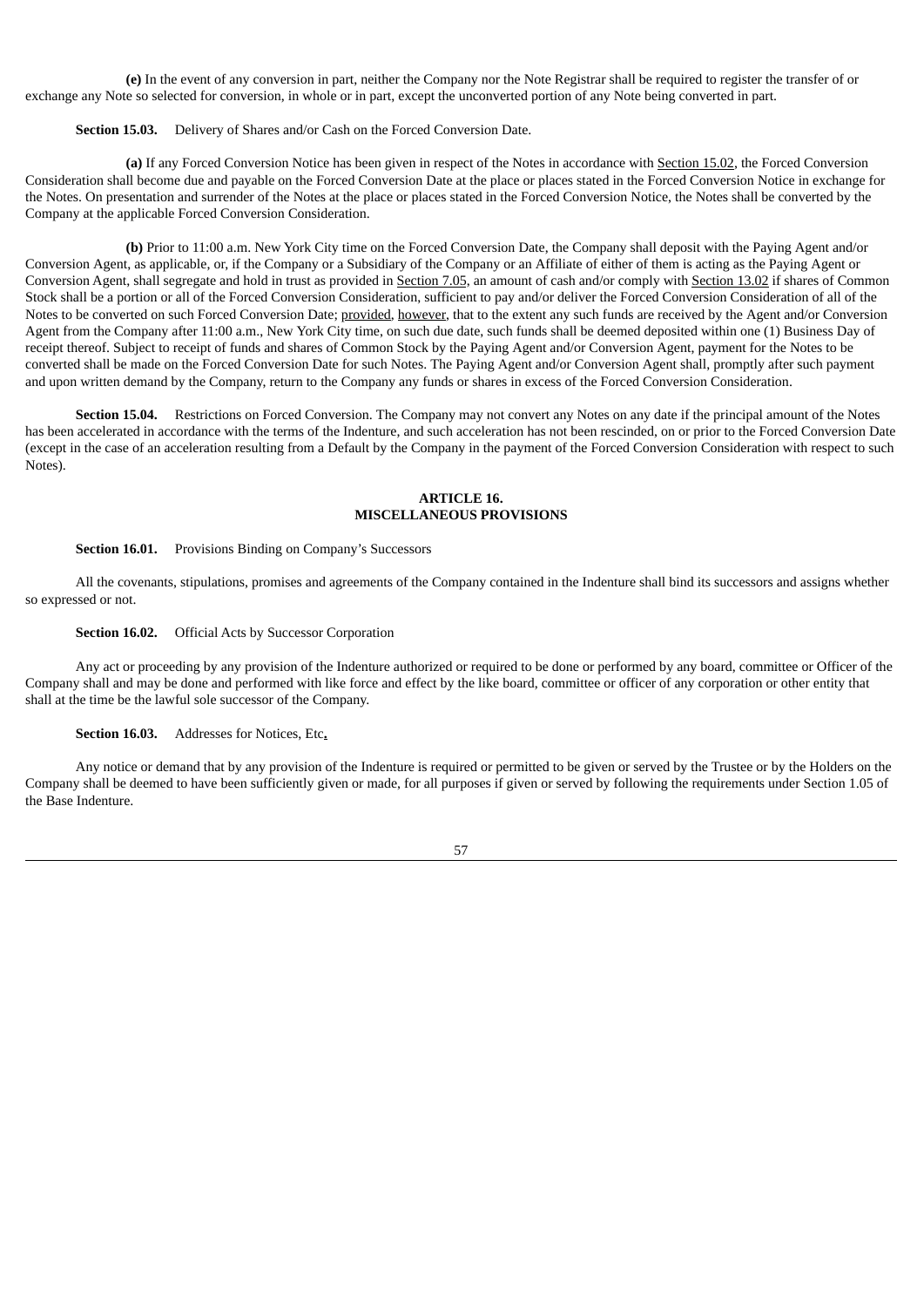#### **Section 16.04.** Governing Law; Jurisdiction

THE INDENTURE AND EACH NOTE, AND ANY CLAIM, CONTROVERSY OR DISPUTE ARISING UNDER OR RELATED TO THE INDENTURE OR THE NOTES, SHALL BE GOVERNED BY, AND CONSTRUED IN ACCORDANCE WITH, THE LAWS OF THE STATE OF NEW YORK (WITHOUT REGARD TO THE CONFLICTS OF LAWS PROVISIONS THEREOF OTHER THAN SECTION 5-1401 OF THE NEW YORK GENERAL OBLIGATIONS LAW OR ANY SUCCESSOR THERETO).

The Company irrevocably consents and agrees, for the benefit of the Holders from time to time of the Notes and the Trustee, that any legal action, suit or proceeding against it with respect to obligations, liabilities or any other matter arising out of or in connection with the Indenture or the Notes may be brought in the courts of the State of New York or the courts of the United States located in the Borough of Manhattan, New York City, New York and, until amounts due and to become due in respect of the Notes have been paid, hereby irrevocably consents and submits to the non-exclusive jurisdiction of each such court *in personam*, generally and unconditionally with respect to any action, suit or proceeding for itself in respect of its properties, assets and revenues.

The Company irrevocably and unconditionally waives, to the fullest extent permitted by law, any objection which it may now or hereafter have to the laying of venue of any of the aforesaid actions, suits or proceedings arising out of or in connection with the Indenture brought in the courts of the State of New York or the courts of the United States located in the Borough of Manhattan, New York City, New York and hereby further irrevocably and unconditionally waives and agrees not to plead or claim in any such court that any such action, suit or proceeding brought in any such court has been brought in an inconvenient forum.

**Section 16.05.** Evidence of Compliance with Conditions Precedent; Certificates and Opinions of Counsel to Trustee.

Upon any application or demand by the Company to the Trustee to take any action under any of the provisions of the Indenture, the Company shall, if requested by the Trustee, furnish to the Trustee an Officers' Certificate stating that such action is permitted by the terms of the Indenture and an Opinion of Counsel stating that in the opinion of such counsel such action is permitted by the terms of the Indenture.

Each Officers' Certificate and Opinion of Counsel provided for, by or on behalf of the Company in the Indenture and delivered to the Trustee with respect to compliance with the Indenture shall include (a) a statement that the person signing such certificate is familiar with the requested action and the Indenture; (b) a brief statement as to the nature and scope of the examination or investigation upon which the statement contained in such certificate is based; (c) a statement that, in the judgment of such person, he or she has made such examination or investigation as is necessary to enable him or her to express an informed judgment as to whether or not such action is permitted by the Indenture; and (d) a statement as to whether or not, in the judgment of such person, such action is permitted by the Indenture.

Notwithstanding anything to the contrary in this Section 16.05, if any provision in the Indenture specifically provides that the Trustee shall or may receive an Opinion of Counsel in connection with any action to be taken by the Trustee or the Company hereunder, the Trustee shall be entitled to, or entitled to request, such Opinion of Counsel.

#### **Section 16.06.** Legal Holidays

In any case where any Interest Payment Date, Fundamental Change Purchase Date, Forced Conversion Date, or Maturity Date is not a Business Day, then any action to be taken on such date need not be taken on such date, but may be taken on the next succeeding Business Day with the same force and effect as if taken on such date, and no interest shall accrue in respect of the delay.

**Section 16.07.** No Security Interest Created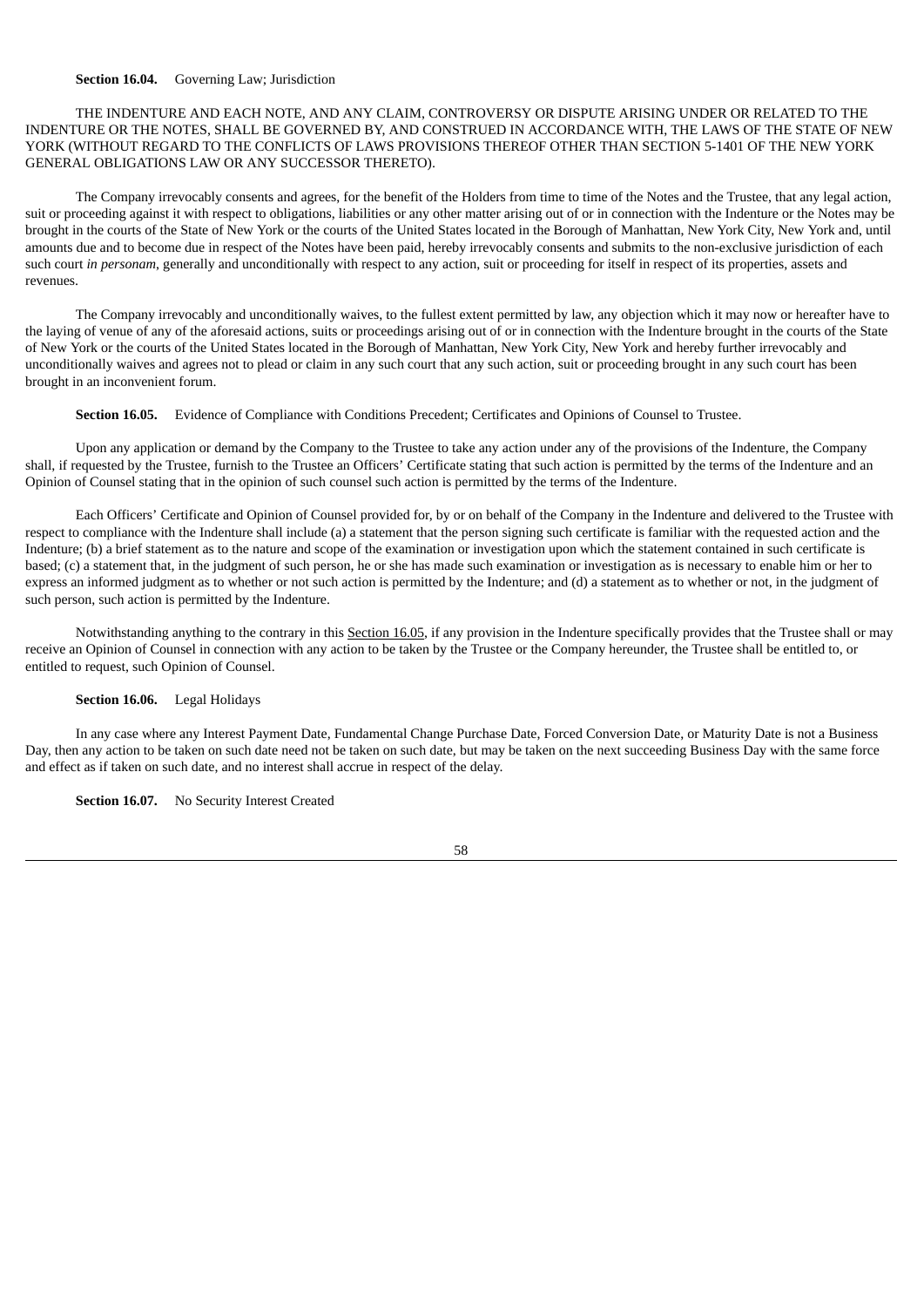Nothing in the Indenture or in the Notes, expressed or implied, shall be construed to constitute a security interest under the Uniform Commercial Code or similar legislation, as now or hereafter enacted and in effect, in any jurisdiction.

#### **Section 16.08.** Benefits of Indenture

Nothing in the Indenture or in the Notes, expressed or implied, shall give to any Person, other than the Holders (and, to the extent set forth in the last sentence of Section 8.03, the beneficial owners), the parties hereto, any Paying Agent, any Conversion Agent, any authenticating agent, any Note Registrar and their successors hereunder, any benefit or any legal or equitable right, remedy or claim under the Indenture.

## **Section 16.09.** Table of Contents, Headings, Etc**.**

The table of contents and the titles and headings of the articles and sections of the Indenture have been inserted for convenience of reference only, are not to be considered a part hereof, and shall in no way modify or restrict any of the terms or provisions hereof.

## **Section 16.10.** Authenticating Agent

The Trustee may appoint an authenticating agent that shall be authorized to act on its behalf and subject to its direction in the authentication and delivery of Notes in connection with the original issuance thereof and transfers and exchanges of Notes hereunder, including under Section 2.05, Section 2.06, Section 2.07, Section 2.08, Section 10.04, Section 13.02(d) and Section 14.03 as fully to all intents and purposes as though the authenticating agent had been expressly authorized by the Indenture and those Sections hereof to authenticate and deliver Notes. For all purposes of the Indenture, the authentication and delivery of Notes by the authenticating agent shall be deemed to be authentication and delivery of such Notes "by the Trustee" and a certificate of authentication executed on behalf of the Trustee by an authenticating agent shall be deemed to satisfy any requirement hereunder or in the Notes for the Trustee's certificate of authentication. Such authenticating agent shall at all times be a Person eligible to serve as trustee hereunder pursuant to Section 7.08.

Any corporation or other entity into which any authenticating agent may be merged or converted or with which it may be consolidated, or any corporation or other entity resulting from any merger, consolidation or conversion to which any authenticating agent shall be a party, or any corporation or other entity succeeding to the corporate trust business of any authenticating agent, shall be the successor of the authenticating agent hereunder, if such successor corporation or other entity is otherwise eligible under this Section 16.10, without the execution or filing of any paper or any further act on the part of the parties hereto or the authenticating agent or such successor corporation or other entity.

Any authenticating agent may at any time resign by giving written notice of resignation to the Trustee and to the Company. The Trustee may at any time terminate the agency of any authenticating agent by giving written notice of termination to such authenticating agent and to the Company. Upon receiving such a notice of resignation or upon such a termination, or in case at any time any authenticating agent shall cease to be eligible under this Section 16.10, the Trustee may appoint a successor authenticating agent (which may be the Trustee), shall give written notice of such appointment to the Company and shall mail notice of such appointment to all Holders as the names and addresses of such Holders appear on the Note Register.

The Company agrees to pay to the authenticating agent from time to time reasonable compensation for its services although the Company may terminate the authenticating agent, if it determines such agent's fees to be unreasonable.

The provisions of Section 7.02, Section 7.03, Section 7.04, Section 8.03 and Section 16.10 shall be applicable to any authenticating agent.

If an authenticating agent is appointed pursuant to this Section 16.10, the Notes may have endorsed thereon, in addition to the Trustee's certificate of authentication, an alternative certificate of authentication in the following form:

By: Authorized Officer

\_\_\_\_\_\_\_\_\_\_\_\_\_\_\_\_\_\_\_\_\_\_\_\_\_\_,

as Authenticating Agent, certifies that this is one of the Notes described in the within-named Indenture.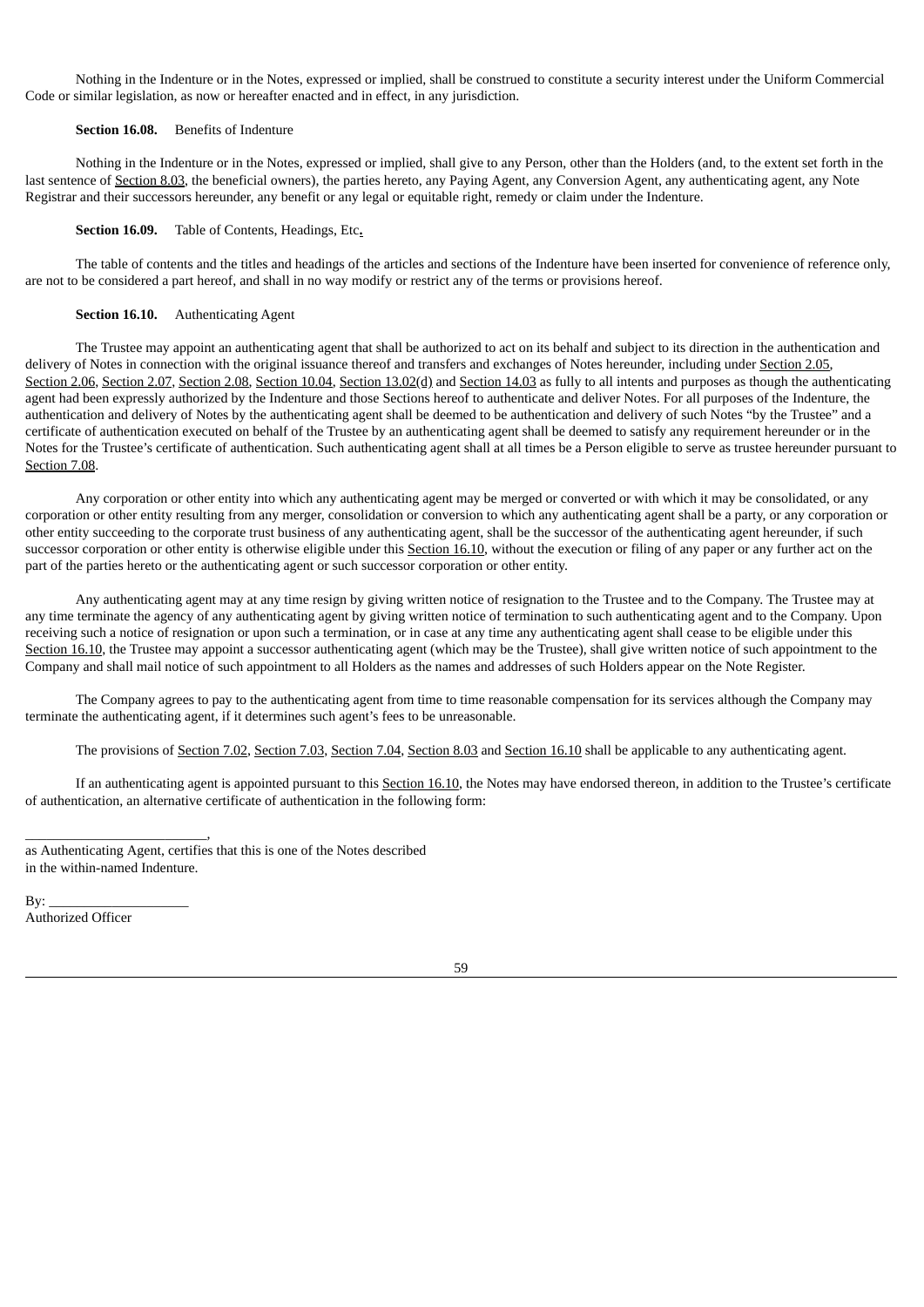## **Section 16.11.** Execution in Counterparts

This Supplemental Indenture may be executed in any number of counterparts, each of which shall be an original, but such counterparts shall together constitute but one and the same instrument. The exchange of copies of this Supplemental Indenture and of signature pages by facsimile, .pdf transmission, electronic mail or other electronic means (including, without limitation, DocuSign or Adobe Sign) shall constitute effective execution and delivery of this Supplemental Indenture as to the parties hereto and may be used in lieu of the original Supplemental Indenture for all purposes. Signatures of the parties hereto transmitted by facsimile, .pdf transmission, electronic mail or other electronic means (including, without limitation, DocuSign or Adobe Sign) shall be deemed to be their original signatures for all purposes. For the avoidance of doubt, all notices, approvals, consents, requests and any communications hereunder or with respect to the Notes must be in writing (provided that any communication sent to Trustee hereunder must be in the form of a document that is signed manually or by way of a digital signature provided by DocuSign or Adobe (or such other digital signature provider as specified in writing to Trustee by the authorized representative), in English. The Company agrees to assume all risks arising out of the use of using digital signatures and electronic methods to submit communications to Trustee, including, without limitation, the risk of Trustee acting on unauthorized instructions, and the risk of interception and misuse by third parties.

#### **Section 16.12.** Severability

In the event any provision of the Indenture or in the Notes shall be invalid, illegal or unenforceable, then (to the extent permitted by law) the validity, legality or enforceability of the remaining provisions shall not in any way be affected or impaired.

## **Section 16.13.** Waiver of Jury Trial

EACH OF THE COMPANY AND THE TRUSTEE HEREBY IRREVOCABLY WAIVES, TO THE FULLEST EXTENT PERMITTED BY APPLICABLE LAW, ANY AND ALL RIGHT TO TRIAL BY JURY IN ANY LEGAL PROCEEDING ARISING OUT OF OR RELATING TO THE INDENTURE, THE NOTES OR THE TRANSACTIONS CONTEMPLATED HEREBY.

## **Section 16.14.** Force Majeure

In no event shall the Trustee be responsible or liable for any failure or delay in the performance of its obligations hereunder arising out of or caused by, directly or indirectly, forces beyond its control, including, without limitation, strikes, work stoppages, accidents, acts of war or terrorism, civil or military disturbances, nuclear or natural catastrophes or acts of God, and interruptions, loss or malfunctions of utilities, communications or computer (software and hardware) services; it being understood that the Trustee shall use reasonable efforts that are consistent with accepted practices in the banking industry to resume performance as soon as practicable under the circumstances.

## **Section 16.15.** Calculations

Except as otherwise provided herein, the Company shall be responsible for making all calculations called for under the Notes. These calculations include, but are not limited to, determinations of the Closing Sale Prices of the Common Stock, any adjustments to the Conversion Rate, the consideration deliverable in respect of any conversion and accrued interest payable on the Notes. The Company shall make all these calculations in good faith and, absent manifest error, the Company's calculations shall be final and binding on Holders of Notes. The Company shall provide a schedule of its calculations to each of the Trustee and the Conversion Agent, and each of the Trustee and Conversion Agent is entitled to rely conclusively upon the accuracy of the Company's calculations without independent verification. The Trustee shall forward the Company's calculations to any Holder of Notes upon the request of that Holder at the sole cost and expense of the Company.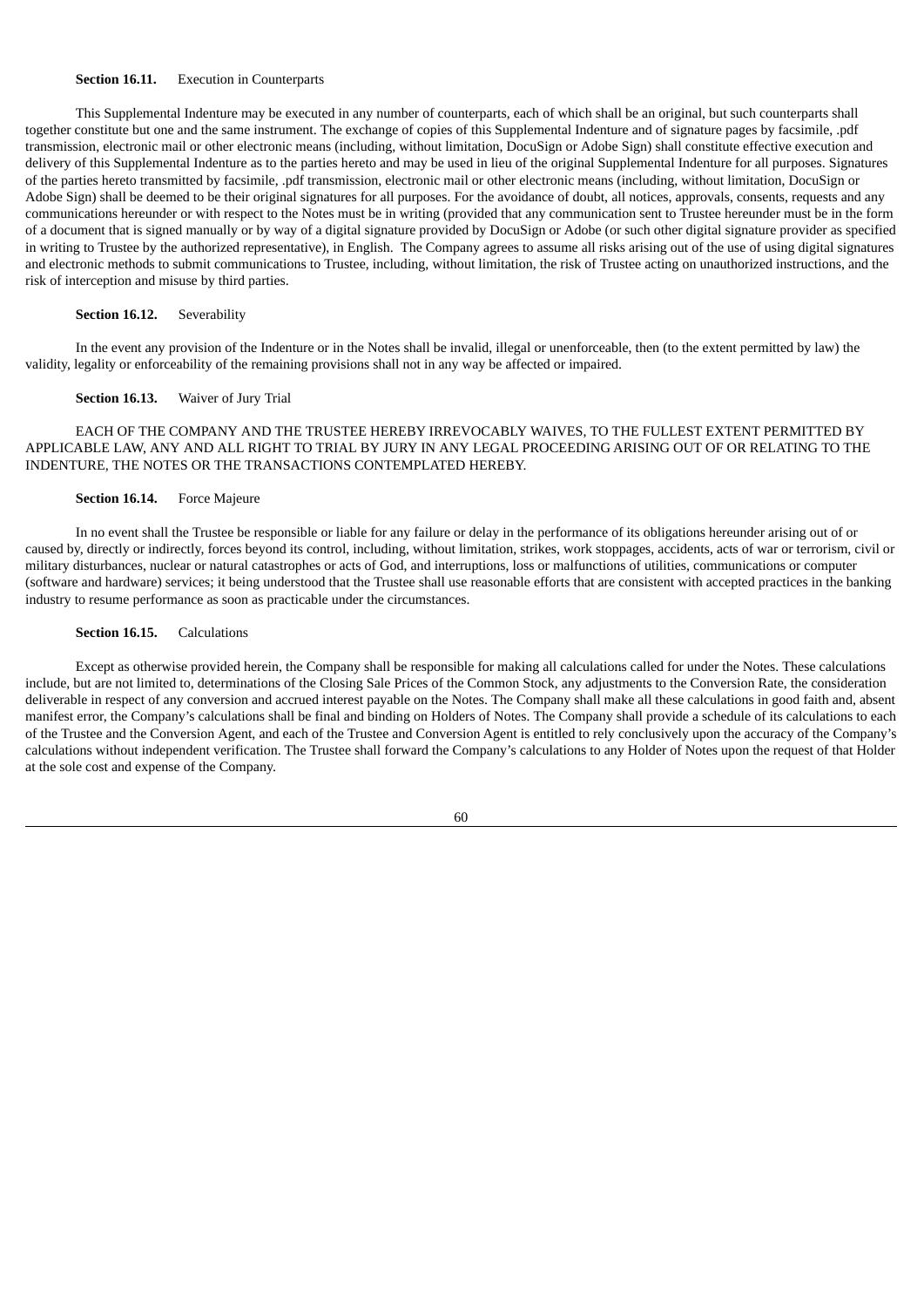The parties hereto acknowledge that in accordance with Section 326 of the USA PATRIOT Act, the Trustee, like all financial institutions and in order to help fight the funding of terrorism and money laundering, is required to obtain, verify, and record information that identifies each person or legal entity that establishes a relationship or opens an account with the Trustee. The parties to this Supplemental Indenture agree that they shall provide the Trustee with such information as it may request in order for the Trustee to satisfy the requirements of the USA PATRIOT Act.

[*Remainder of page intentionally left blank*]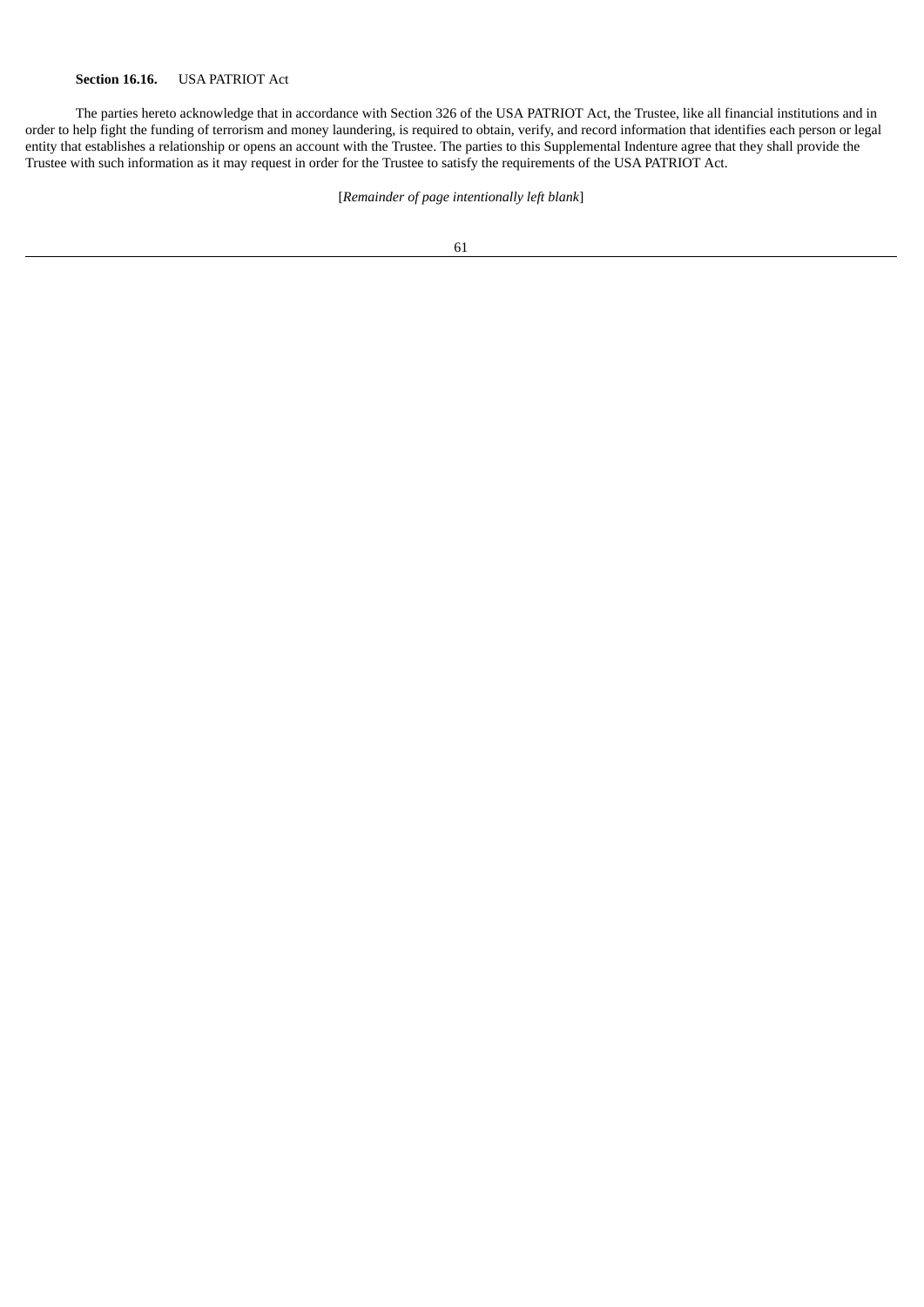IN WITNESS WHEREOF, the parties hereto have caused this Supplemental Indenture to be duly executed as of the date first written above.

# **TRINITY CAPITAL INC.**

By: /s/ Steven L. Brown

Name: Steven L. Brown

Title: Chief Executive Officer

# **U.S. BANK NATIONAL ASSOCIATION, as Trustee**

- By: /s/ Karen R. Beard
- Name: Karen R. Beard

Title: Vice President

[*Signature Page to Second Supplemental Indenture*]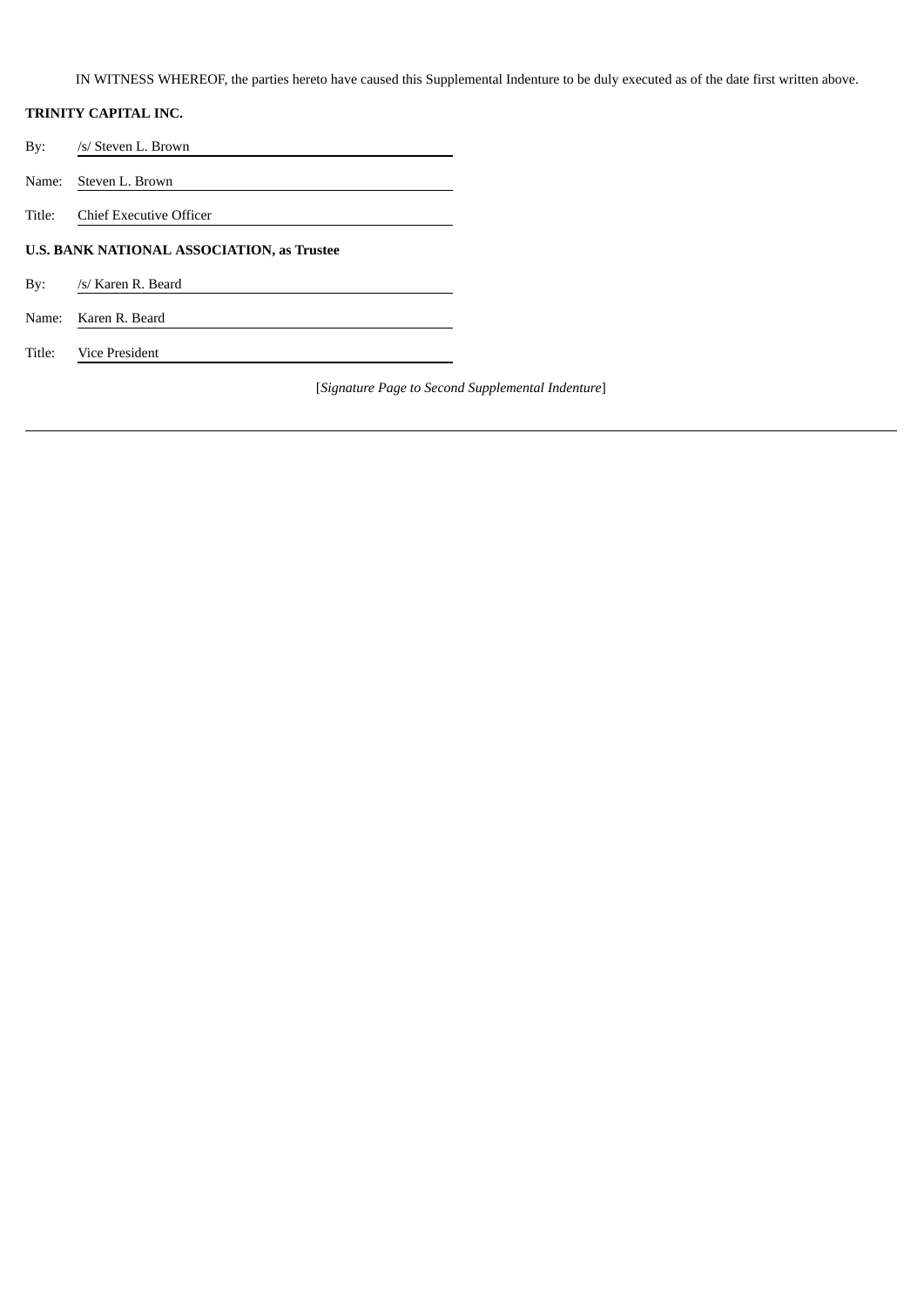## **EXHIBIT A**

#### [FORM OF FACE OF NOTE]

### [INCLUDE FOLLOWING LEGEND IF A GLOBAL NOTE (THE "**GLOBAL NOTE LEGEND**")]

[THIS SECURITY IS A GLOBAL NOTE WITHIN THE MEANING OF THE INDENTURE HEREINAFTER REFERRED TO AND IS REGISTERED IN THE NAME OF THE DEPOSITORY TRUST COMPANY OR A NOMINEE THEREOF. THIS SECURITY MAY NOT BE EXCHANGED IN WHOLE OR IN PART FOR A SECURITY REGISTERED, AND NO TRANSFER OF THIS SECURITY IN WHOLE OR IN PART MAY BE REGISTERED, IN THE NAME OF ANY PERSON OTHER THAN THE DEPOSITORY TRUST COMPANY OR A NOMINEE THEREOF, EXCEPT IN THE LIMITED CIRCUMSTANCES DESCRIBED IN THE INDENTURE.]

[UNLESS THIS CERTIFICATE IS PRESENTED BY AN AUTHORIZED REPRESENTATIVE OF THE DEPOSITORY TRUST COMPANY, A NEW YORK CORPORATION ("DTC"), TO THE COMPANY OR ITS AGENT FOR REGISTRATION OF TRANSFER, EXCHANGE, OR PAYMENT, AND ANY CERTIFICATE ISSUED IS REGISTERED IN THE NAME OF CEDE & CO. OR IN SUCH OTHER NAME AS IS REQUESTED BY AN AUTHORIZED REPRESENTATIVE OF DTC (AND ANY PAYMENT HEREUNDER IS MADE TO CEDE & CO. OR TO SUCH OTHER ENTITY AS IS REQUESTED BY AN AUTHORIZED REPRESENTATIVE OF DTC), ANY TRANSFER, PLEDGE, OR OTHER USE HEREOF FOR VALUE OR OTHERWISE BY OR TO ANY PERSON IS WRONGFUL INASMUCH AS THE REGISTERED OWNER HEREOF, CEDE & CO., HAS AN INTEREST HEREIN.]

#### [INSERT RESTRICTED SECURITIES LEGEND, IF APPLICABLE]

Trinity Capital Inc.

6.00% Convertible Notes due 2025

 $\begin{bmatrix} \text{Initially} \end{bmatrix}$ 

[Initially]<sup>1</sup>  $\frac{1}{2}$ [

Trinity Capital Inc., a corporation duly organized and validly existing under the laws of the State of Maryland (the "**Company**," which term includes any successor corporation or other entity under the Indenture referred to on the reverse hereof), for value received hereby promises to pay to [CEDE & CO.] $<sup>2</sup>$ </sup>  $[$   $]$ <sup>3</sup>, or registered assigns, the principal sum [as set forth in the "Schedule of Exchanges of Notes" attached hereto]<sup>4</sup> [of  $\mathsf{S}$ [ <sup>5</sup>, which amount, taken together with the principal amounts of all other outstanding Notes, shall not, unless permitted by the Indenture, exceed \$50,000,000 in aggregate at any time, pursuant to the Purchase/Placement Agreement, dated as of December 4], 2020 (the "**Purchase/Placement Agreement**"), between the Company and Keefe, Bruyette & Woods, Inc. in its capacity as initial purchaser and placement agent (the "**KBW**"), in accordance with the rules and procedures of the Depositary, on December 11, 2025, and interest thereon as set forth below.

This Note shall bear interest at the rate of 6.00% per year from December 11, 2020 ("**Original Issue Date**"), or from the most recent date to which interest had been paid or provided for to, but excluding, the next scheduled Interest Payment Date until December 11, 2025. Interest is payable semiannually in arrears on each May 1 and November 1, commencing on May 1, 2021, to Holders of record at the close of business on the preceding April 15 or October 15 (whether or not such day is a Business Day), respectively. Additional Interest shall be payable as set forth in Section 6.03 of the withinmentioned Supplemental Indenture, and any reference to interest on, or in respect of, any Note therein shall be deemed to include Additional Interest if, in such context, Additional Interest is, was or would be payable pursuant to Section 6.03, and any express mention of the payment of Additional Interest in any provision therein shall not be construed as excluding Additional Interest in those provisions thereof where such express mention is not made.

- <sup>4</sup> Include if a global note.
- <sup>5</sup> Include if a physical note.

CUSIP No. [ ] ISIN No. [ ]

<sup>&</sup>lt;sup>1</sup> Include if a global note.

<sup>&</sup>lt;sup>2</sup> Include if a global note.

 $3$  Include if a physical note.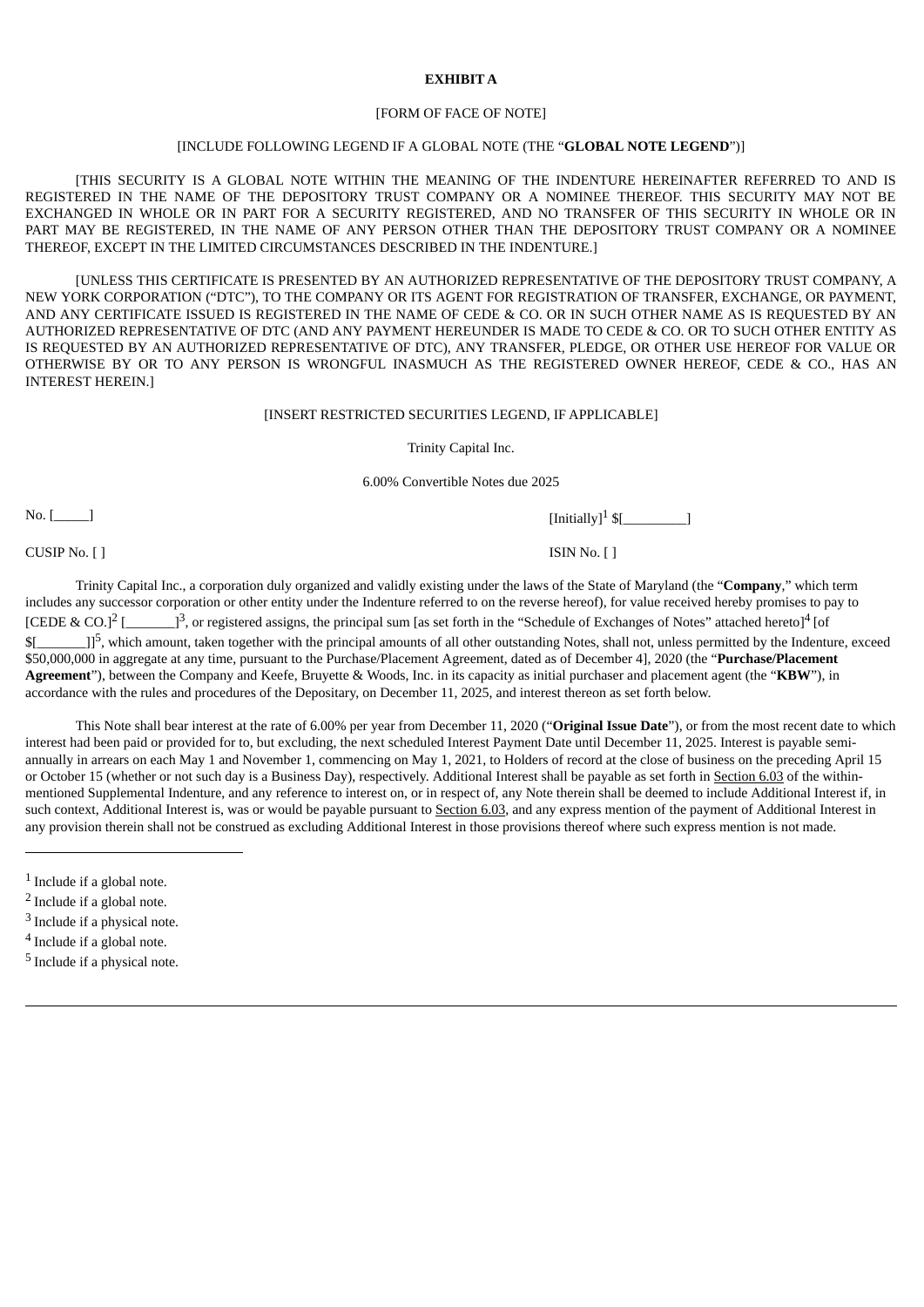Any Defaulted Amounts shall accrue interest per annum at the rate borne by the Notes *plus* one percent, subject to the enforceability thereof under applicable law, from, and including, the relevant payment date to, but excluding, the date on which such Defaulted Amounts shall have been paid by the Company, at its election, in accordance with Section 2.04(c) of the Supplemental Indenture.

The Company shall pay the principal of and interest on this Note, if and so long as such Note is a Global Note, in immediately available funds to the Depositary or its nominee, as the case may be, as the registered Holder of such Note. As provided in and subject to the provisions of the Indenture, the Company shall pay the principal of any Notes (other than Notes that are Global Notes) (i) at the Corporate Trust Office or, at the Company's option, by check mailed to the Holder's address as it appears in the Note Register or (ii) under certain circumstances, by wire transfer in immediately available funds to the Holder's account within the United States. The Company has initially designated the Trustee as its Paying Agent and Note Registrar in respect of the Notes and its agency in St. Paul, Minnesota, as a place where Notes may be presented for payment or for registration of transfer and exchange.

Reference is made to the further provisions of this Note set forth on the reverse hereof, including, without limitation, provisions giving the Holder of this Note the right to convert this Note into shares of Common Stock on the terms and subject to the limitations set forth in the Indenture. Such further provisions shall for all purposes have the same effect as though fully set forth at this place.

This Note, and any claim, controversy or dispute arising under or related to this Note, shall be construed in accordance with and governed by the laws of the State of New York (without regard to the conflicts of laws provisions thereof other than Section 5-1401 of the New **York General Obligations Law or any successor thereto).**

In the case of any conflict between this Note and the Indenture, the provisions of the Indenture shall control and govern.

This Note shall not be valid or become obligatory for any purpose until the certificate of authentication hereon shall have been signed manually or by facsimile, .pdf attachment or other electronically transmitted signature (including, without limitation, DocuSign or Adobe Sign) by the Trustee or a duly authorized authenticating agent under the Indenture.

[*Remainder of page intentionally left blank*]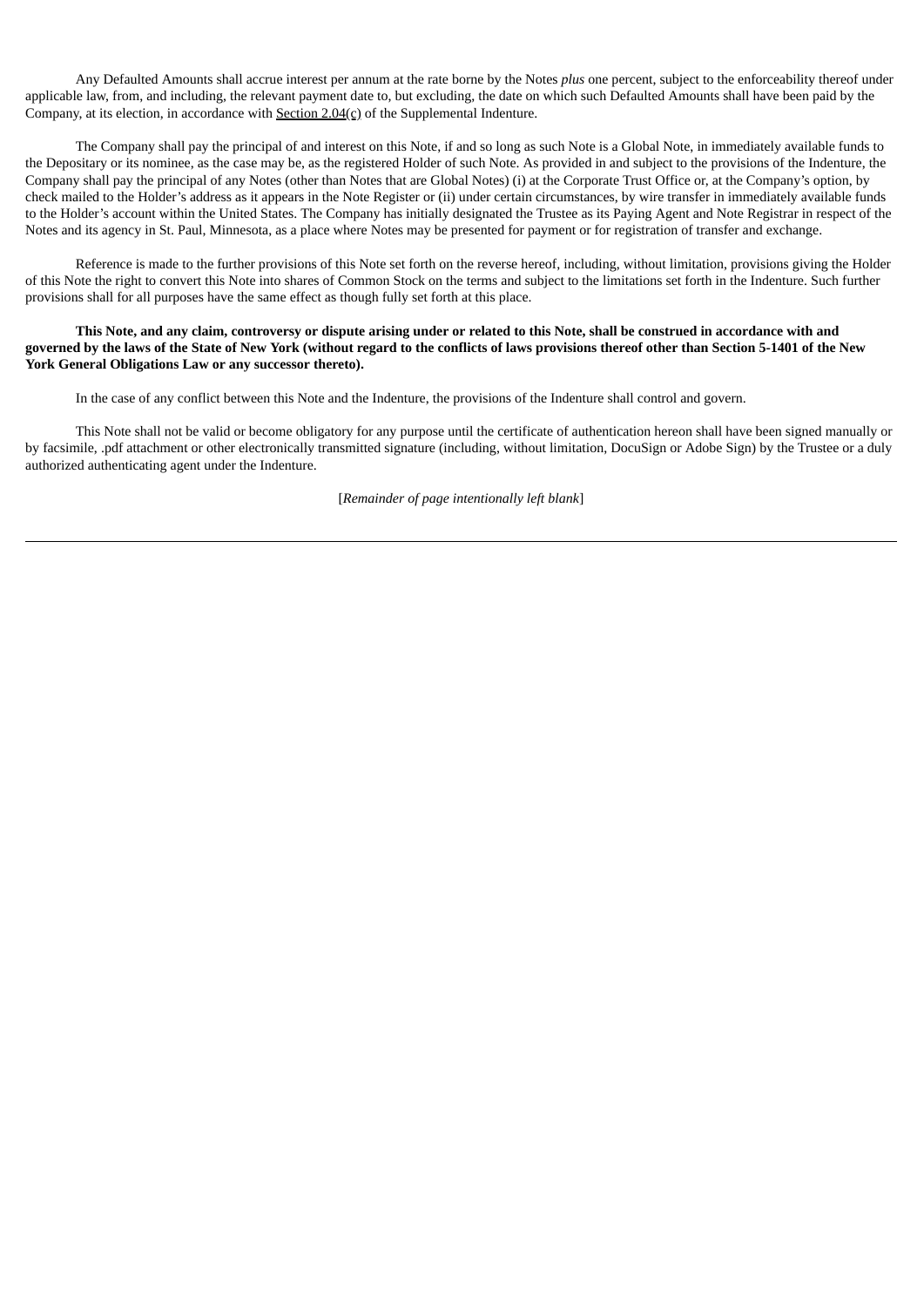IN WITNESS WHEREOF, the Company has caused this Note to be duly executed.

| Dated:                      |                                                                                                                      |  |  |  |  |
|-----------------------------|----------------------------------------------------------------------------------------------------------------------|--|--|--|--|
| <b>TRINITY CAPITAL INC.</b> |                                                                                                                      |  |  |  |  |
| By:                         |                                                                                                                      |  |  |  |  |
| Name:                       | <u> 1980 - Jan Samuel Barbara, martin da shekara 1980 - An tsara 1980 - An tsara 1980 - An tsara 1980 - An tsara</u> |  |  |  |  |
| Title:                      |                                                                                                                      |  |  |  |  |
|                             |                                                                                                                      |  |  |  |  |
| Attest:                     |                                                                                                                      |  |  |  |  |
| Name:                       |                                                                                                                      |  |  |  |  |
| Title:                      |                                                                                                                      |  |  |  |  |

# **TRUSTEE'S CERTIFICATE OF AUTHENTICATION**

U.S. Bank National Association as Trustee, certifies that this is one of the Notes described in the within-named Indenture.

By:

Authorized Signatory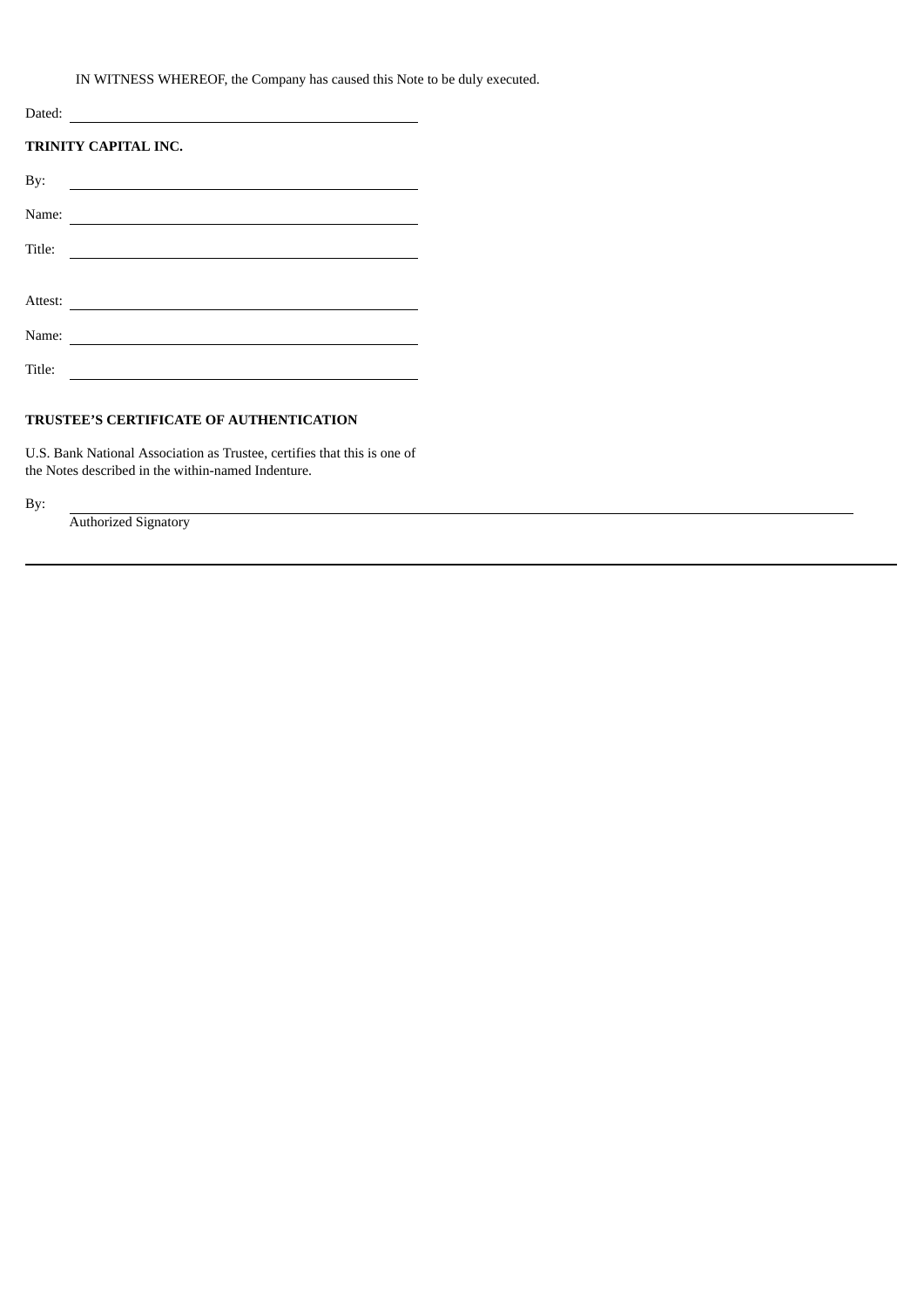## [FORM OF REVERSE OF NOTE]

### Trinity Capital Inc. 6.00% Convertible Notes due 2025

This Note is one of a duly authorized issue of Notes of the Company, designated as its 6.00% Convertible Notes due 2025 (the "**Notes**"), limited to the aggregate principal amount of \$50,000,000 pursuant to the Purchase/Placement Agreement, dated as of December 4, 2020 (the "**Purchase/Placement Agreement**"), between the Company and Keefe, Bruyette & Woods, Inc. in its capacity as initial purchaser and placement agent (the "**KBW**"), all issued or to be issued under and pursuant to an Indenture dated as of January 16, 2020 (the "**Base Indenture**"), as amended and supplemented by the Second Supplemental Indenture dated as of December 11, 2020 (herein called the "**Supplemental Indenture**"; the Base Indenture, as amended and supplemented by the Supplemental Indenture, and as it may be further amended or supplemented from time to time, the "**Indenture**"), between the Company and U.S. Bank National Association (the "**Trustee**"), to which Indenture and all indentures supplemental thereto reference is hereby made for a description of the rights, limitations of rights, obligations, duties and immunities thereunder of the Trustee, the Company and the Holders of the Notes. Additional Notes may be issued in an unlimited aggregate principal amount, subject to certain conditions specified in the Indenture. Capitalized terms used in this Note and not defined in this Note shall have the respective meanings set forth in the Indenture.

In case certain Events of Default shall have occurred and be continuing, the principal of, and interest on, all Notes may be declared, by either the Trustee or Holders of at least 25% in aggregate principal amount of Notes then outstanding, and upon said declaration shall become, due and payable, in the manner, with the effect and subject to the conditions and certain exceptions set forth in the Indenture.

Subject to the terms and conditions of the Indenture, the Company shall make payment in respect of the principal amount of any Note on the Maturity Date (i) to the Holder who surrenders a Note at the Corporate Trust Office to collect such payment in respect of the Note or, at the Company's option, by check mailed to such Holder at its address as it appears on the Note Register or (ii) under certain circumstances, by wire transfer in immediately available funds to the Holder's account within the United States. Subject to any rules or procedures of the Depositary to the contrary, the Company shall make all payments in respect of the Fundamental Change Purchase Price on the Fundamental Change Purchase Date by mailing checks for the amount payable to the Holders of such Notes entitled thereto at their addresses as they shall appear in the Note Register. The Company shall pay cash amounts in money of the United States that at the time of payment is legal tender for payment of public and private debts.

The Indenture contains provisions permitting the Company and the Trustee in certain circumstances, without the consent of the Holders of the Notes, and in certain other circumstances, with the consent of the Holders of not less than a majority in aggregate principal amount of the Notes at the time outstanding, evidenced as in the Indenture provided, to execute supplemental indentures modifying the terms of the Indenture and the Notes as described therein. It is also provided in the Indenture that, subject to certain exceptions, the Holders of a majority in aggregate principal amount of the Notes at the time outstanding may on behalf of the Holders of all of the Notes waive any past Default or Event of Default under the Indenture and its consequences.

No reference herein to the Indenture and no provision of this Note or of the Indenture shall alter or impair the obligation of the Company, which is absolute and unconditional, to pay or deliver, as the case may be, the principal (including the Fundamental Change Purchase Price and the Forced Conversion Consideration, if applicable) of, accrued and unpaid interest on, and the consideration due upon conversion of, this Note at the place, at the respective times, at the rate and in the lawful money herein prescribed.

The Notes are issuable in registered form without coupons in denominations of \$1,000 principal amount and integral multiples thereof. At the office or agency of the Company referred to on the face hereof, and in the manner and subject to the limitations provided in the Indenture, Notes may be exchanged for a like aggregate principal amount of Notes of other authorized denominations, without payment of any service charge but, if required by the Company or Trustee, with payment of a sum sufficient to cover any transfer or similar tax that may be imposed in connection therewith as a result of the name of the Holder of the new Notes issued upon such exchange of Notes being different from the name of the Holder of the old Notes surrendered for such exchange.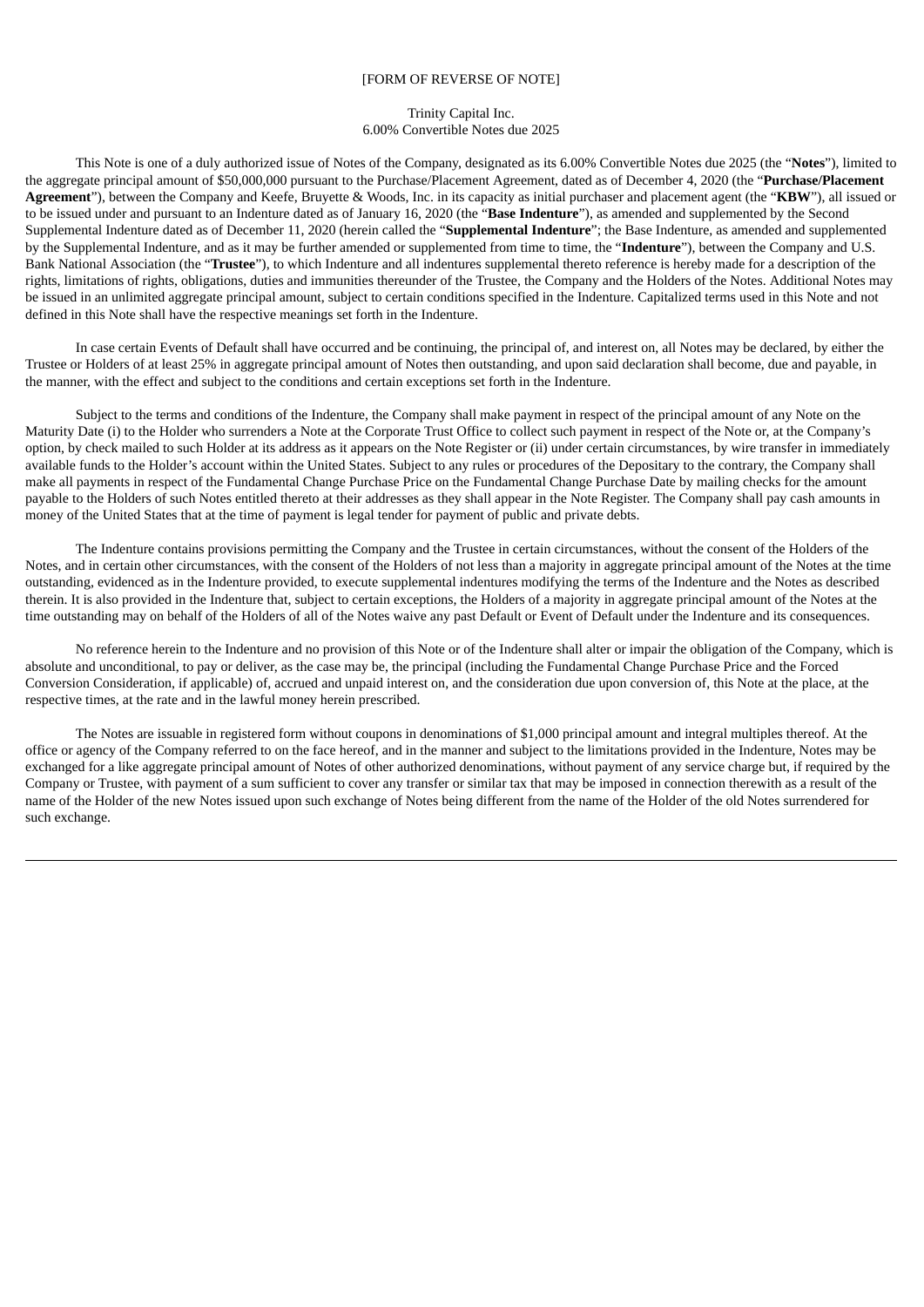No sinking fund is provided for the Notes. At the Company's option, it may cause the Holders to convert all or a portion of the then outstanding principal amount of the Notes plus accrued but unpaid interest, but excluding the date of such conversion, at any time on or prior to the close of business on the business day immediately preceding the maturity date, following the listing of the Common Stock on a national securities exchange, the closing sale price of the Common Stock on such national securities exchange for any 30 consecutive Trading Days exceeds 120% of the Conversion Price.

Upon the occurrence of a Fundamental Change, the Holder has the right, at such Holder's option, to require the Company to purchase for cash all of such Holder's Notes or any portion thereof (in principal amounts of \$1,000 or integral multiples thereof) on the Fundamental Change Purchase Date at a price equal to the Fundamental Change Purchase Price.

Subject to the provisions of the Indenture, the Holder hereof has the right, at its option, prior to the close of business on the Business Day immediately preceding the Maturity Date, to convert any Notes or portion thereof that is \$1,000 or an integral multiple thereof, into shares of Common Stock at the Conversion Rate specified in the Indenture, as adjusted from time to time as provided in the Indenture.

## ABBREVIATIONS

The following abbreviations, when used in the inscription of the face of this Note, shall be construed as though they were written out in full according to applicable laws or regulations:

TEN COM = as tenants in common

UNIF GIFT MIN ACT = Uniform Gifts to Minors Act

CUST = Custodian

TEN  $ENT =$  as tenants by the entireties

JT TEN = joint tenants with right of survivorship and not as tenants in common

Additional abbreviations may also be used though not in the above list.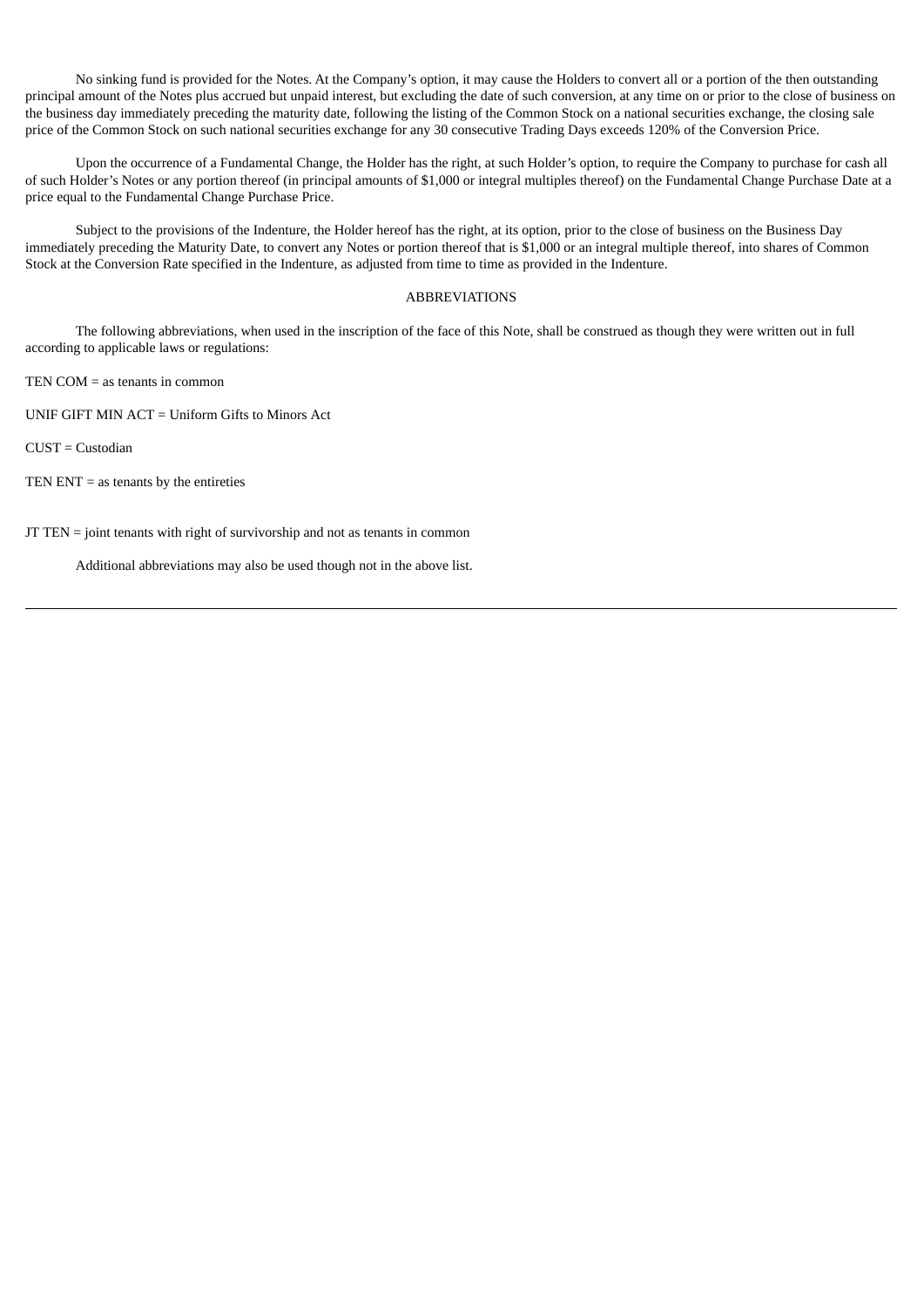## **SCHEDULE A**

# SCHEDULE OF EXCHANGES OF NOTES

Trinity Capital Inc. 6.00% Convertible Notes due 2025

| Note have been made: | The initial principal amount of this Global Note is [                                | DOLLARS (\$[                                                                         |                                                                                                    |                                                                           |
|----------------------|--------------------------------------------------------------------------------------|--------------------------------------------------------------------------------------|----------------------------------------------------------------------------------------------------|---------------------------------------------------------------------------|
| Date of exchange     | <b>Amount of</b><br>decrease in<br>principal amount<br>of this Global<br><b>Note</b> | <b>Amount of</b><br>increase in<br>principal amount<br>of this Global<br><b>Note</b> | <b>Principal amount</b><br>of this Global<br><b>Note following</b><br>such decrease or<br>increase | Signature of<br>authorized signatory<br>of Trustee or<br><b>Custodian</b> |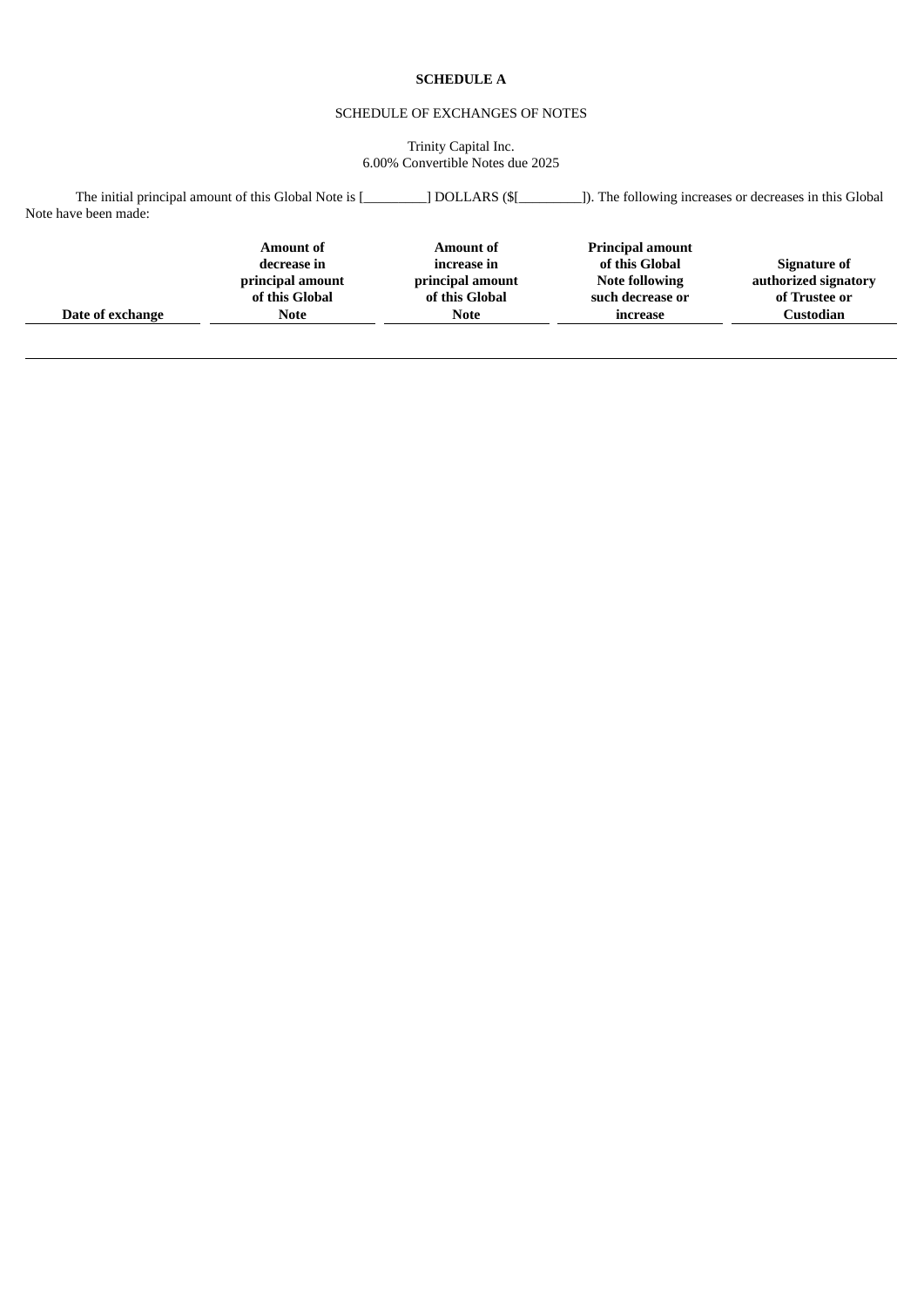## **ATTACHMENT 1**

#### [FORM OF NOTICE OF CONVERSION]

To: Trinity Capital Inc. 3075 West Ray Road, Suite 525 Chandler, AZ 85226

The undersigned registered owner of this Note hereby exercises the option to convert this Note, or the portion hereof (that is \$1,000 principal amount or an integral multiple thereof) below designated, into cash, shares of Common Stock or a combination of cash and shares of Common Stock, as applicable, in accordance with the terms of the Indenture referred to in this Note, and directs that any cash payable and any shares of Common Stock issuable and deliverable upon such conversion, together with any cash for any fractional share (if applicable), and any Notes representing any unconverted principal amount hereof, be issued and delivered to the registered Holder hereof unless a different name has been indicated below. If any such shares of Common Stock or any portion of this Note not converted are to be issued in the name of a Person other than the undersigned, the undersigned shall pay all documentary, stamp or similar issue or transfer taxes, if any, in accordance with Section 13.02(d) and Section 13.02(e) of the Supplemental Indenture. Any amount required to be paid to the undersigned on account of interest accompanies this Note. Capitalized terms used herein but not defined shall have the meanings ascribed to such terms in the Indenture.

Dated:

Signature(s)

Signature Guarantee

Signature(s) must be guaranteed by an eligible Guarantor Institution (banks, stock brokers, savings and loan associations and credit unions) with membership in an approved signature guarantee medallion program pursuant to Securities and Exchange Commission Rule 17Ad-15 if shares of Common Stock are to be issued, or Notes are to be delivered, other than to and in the name of the registered holder.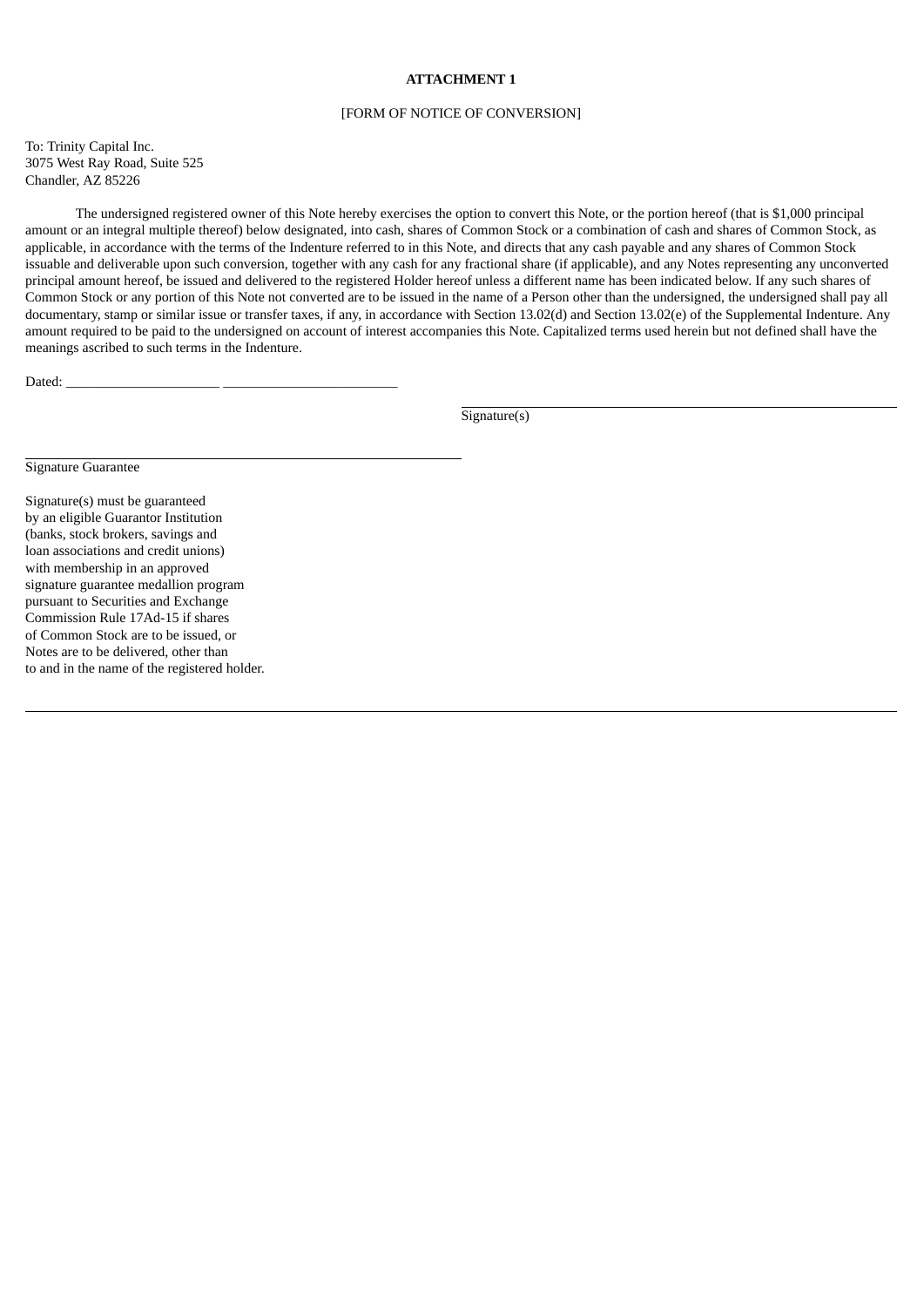Fill in for registration of shares if to be issued, and Notes if to be delivered, other than to and in the name of the registered holder:

(Name)

(Street Address)

(City, State and Zip Code) Please print name and address

Principal amount to be converted (if less than all): \$\_\_\_\_\_\_,000

NOTICE: The above signature(s) of the Holder(s) hereof must correspond with the name as written upon the face of the Note in every particular without alteration or enlargement or any change whatever.

Social Security or Other Taxpayer Identification Number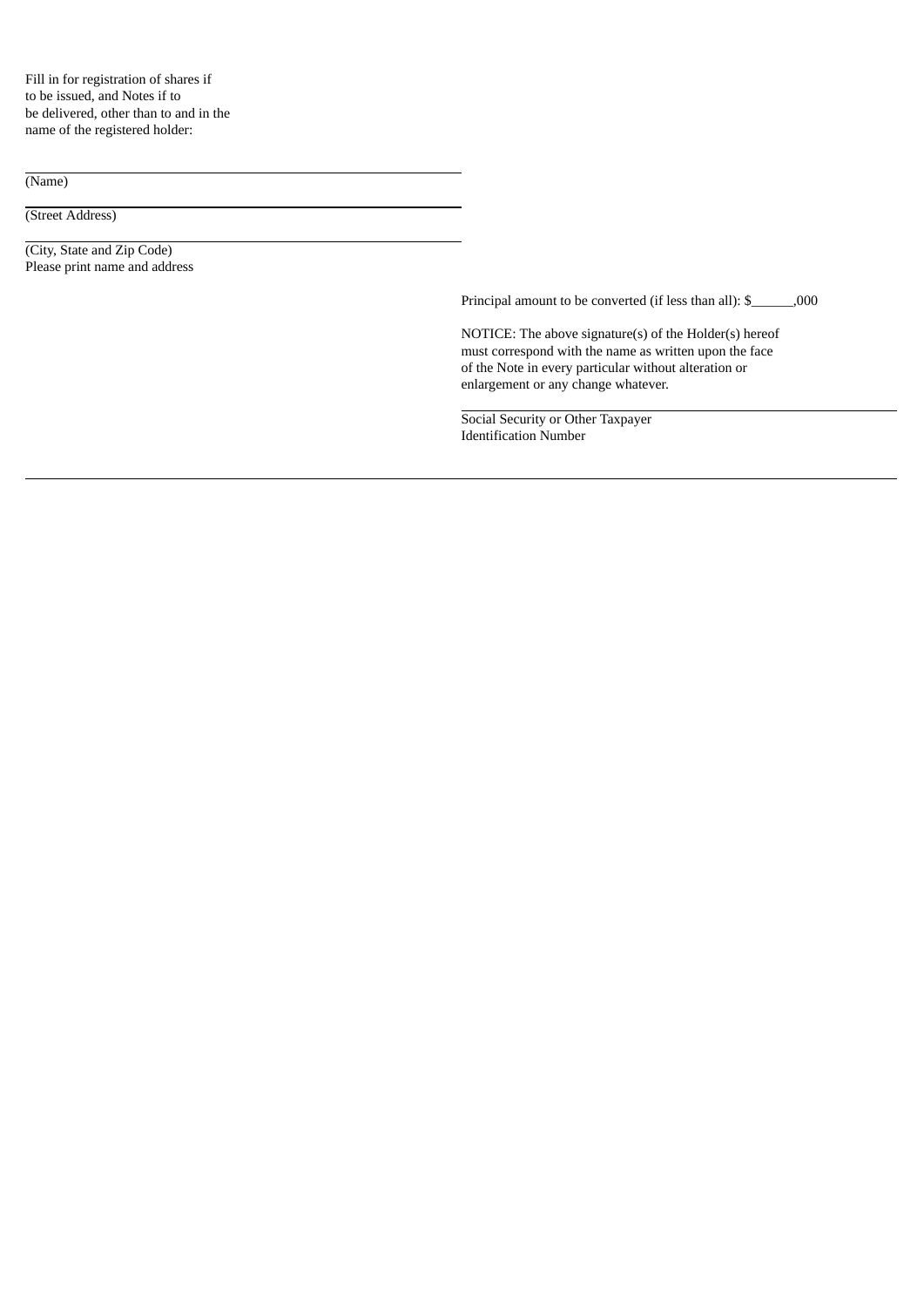## **ATTACHMENT 2**

#### [FORM OF FUNDAMENTAL CHANGE PURCHASE NOTICE]

To: Trinity Capital Inc. 3075 West Ray Road, Suite 525 Chandler, AZ 85226

The undersigned registered owner of this Note hereby acknowledges receipt of a notice from Trinity Capital Inc. (the "**Company**") as to the occurrence of a Fundamental Change with respect to the Company and specifying the Fundamental Change Purchase Date and requests and instructs the Company to pay to the registered holder hereof in accordance with Section 14.03 of the Supplemental Indenture referred to in this Note (1) the entire principal amount of this Note, or the portion thereof (that is \$1,000 principal amount or an integral multiple thereof) below designated, and (2) if such Fundamental Change Purchase Date does not fall during the period after a Regular Record Date and on or prior to the corresponding Interest Payment Date, accrued and unpaid interest, if any, thereon to, but excluding, such Fundamental Change Purchase Date. Capitalized terms used herein but not defined shall have the meanings ascribed to such terms in the Indenture.

In the case of Physical Notes, the certificate numbers of the Notes to be purchased are as set forth below:

Dated:

Signature(s)

Social Security or Other Taxpayer Identification Number

Principal amount to be repaid (if less than all):  $$$   $,000$ 

NOTICE: The above signature(s) of the Holder(s) hereof must correspond with the name as written upon the face of the Note in every particular without alteration or enlargement or any change whatever.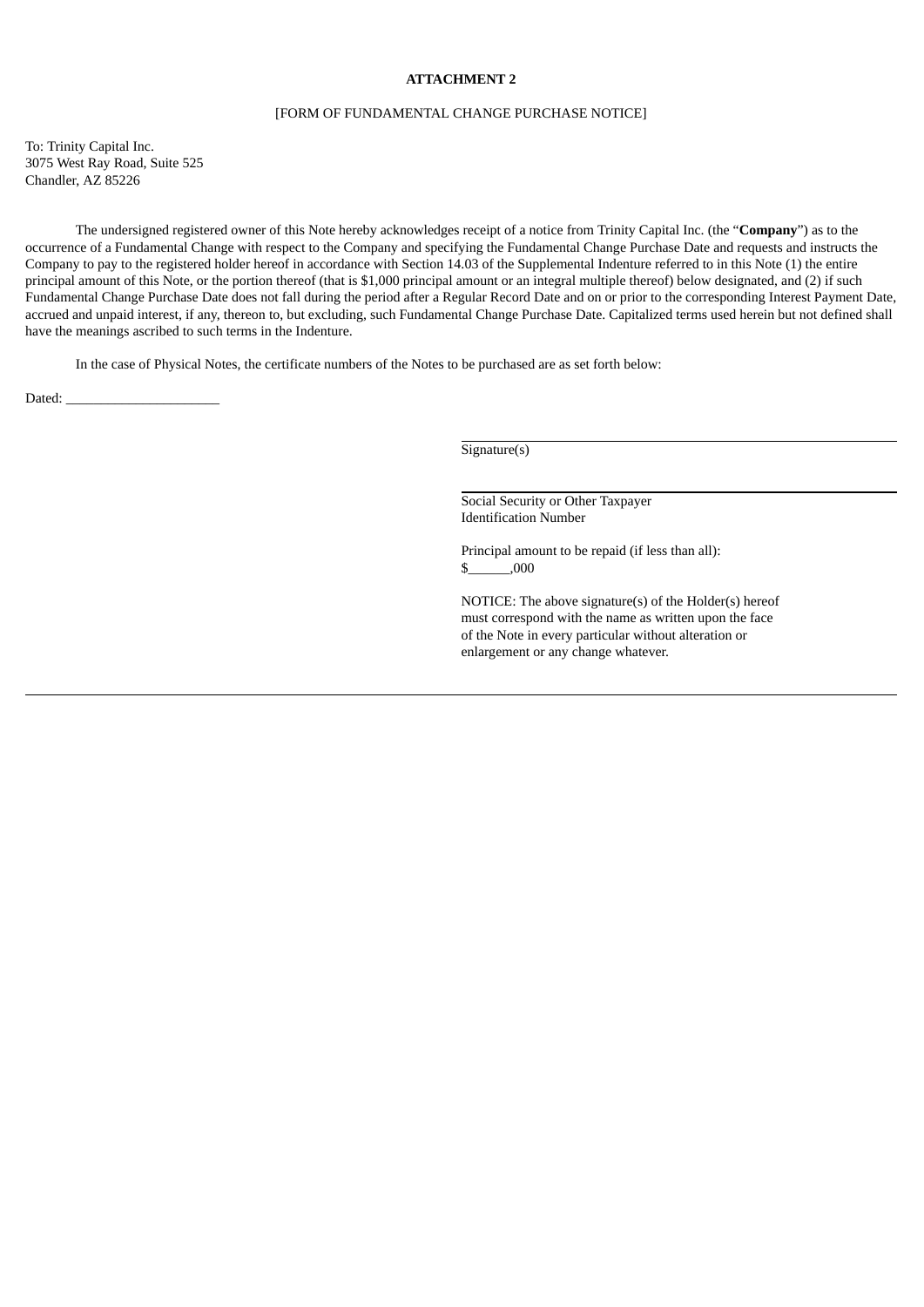### **ATTACHMENT 3**

#### [FORM OF ASSIGNMENT AND TRANSFER]

To assign this Note, fill in the form below:

(I) or (we) assign and transfer this Note to:

(INSERT ASSIGNEE'<sup>S</sup> LEGAL NAME)

(Insert assignee's soc. sec. or tax I.D. no.)

(Print or type assignee's name, address and zip code)

and irrevocably appoint

to transfer this Note on the books of the Company. The agent may substitute another to act for him.

Date:\_\_\_\_\_\_\_\_\_\_

Your Signature:

(Sign exactly as your name appears on the face of this Note)

Signature Guarantee\*:

\* Participant in a recognized Signature Guarantee Medallion Program (or other signature guarantor acceptable to the Trustee).

The undersigned hereby certifies that it  $\Box$  is  $\Box$  is not an Affiliate of the Company and that, to its knowledge, the proposed transferee  $\Box$  is  $\Box$  is not an Affiliate of the Company.

In connection with any transfer or exchange of any of the Securities evidenced by this certificate occurring prior to the Resale Restriction Termination Date, the undersigned confirms that such Securities are being transferred:

CHECK ONE BOX BELOW:

(1)  $\Box$  To Trinity Capital Inc. or a subsidiary thereof; or

(2)  $\Box$  To a "qualified institutional buyer" pursuant to and in compliance with Rule 144A under the Securities Act of 1933, as amended (the "Securities Act"); or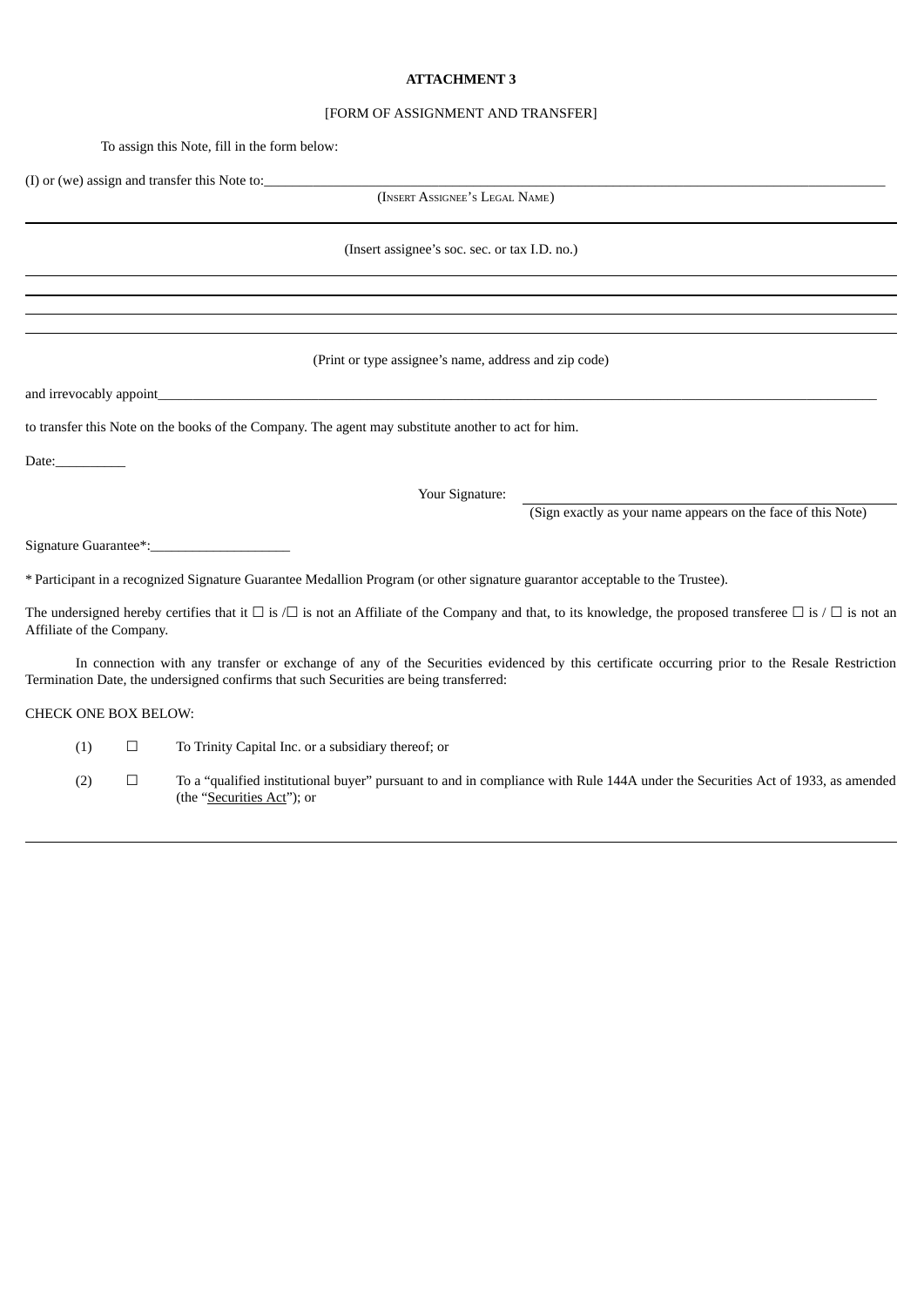- $(3)$   $\Box$  transferred pursuant to an effective registration statement under the Securities Act; or
- (4) ☐ transferred pursuant to another available exemption from the registration requirements of the Securities Act of 1933, as amended.

Unless one of the boxes is checked, the Trustee will refuse to register any of the Securities evidenced by this certificate in the name of any person other than the registered Holder thereof, provided, however, that if box (4) is checked, the Company may require, prior to registering any such transfer of the Securities, in its sole discretion, such legal opinions, certifications and other information as the Company may reasonably request to confirm that such transfer is being made pursuant to an exemption from, or in a transaction not subject to, the registration requirements of the Securities Act of 1933, as amended, such as the exemption provided by Rule 144 under such Act.

Your Signature:

(Sign exactly as your name appears on the face of this Note)

Signature Guarantee\*:

\* Participant in a recognized Signature Guarantee Medallion Program (or other signature guarantor acceptable to the Trustee).

## TO BE COMPLETED BY PURCHASER IF BOX (2) ABOVE IS CHECKED.

The undersigned represents and warrants that it is purchasing this Security for its own account or an account with respect to which it exercises sole investment discretion and that it and any such account is a "qualified institutional buyer" within the meaning of Rule 144A under the Securities Act of 1933, as amended, and is aware that the sale to it is being made in reliance on Rule 144A and acknowledges that it has received such information regarding the Company as the undersigned has requested pursuant to Rule 144A or has determined not to request such information and that it is aware that the transferor is relying upon the undersigned's foregoing representations in order to claim the exemption from registration provided by Rule 144A.

Dated:

Your Signature:

Notice: To be executed by an executive officer

Signature Guarantee\*:

\* Participant in a recognized Signature Guarantee Medallion Program (or other signature guarantor acceptable to the Trustee).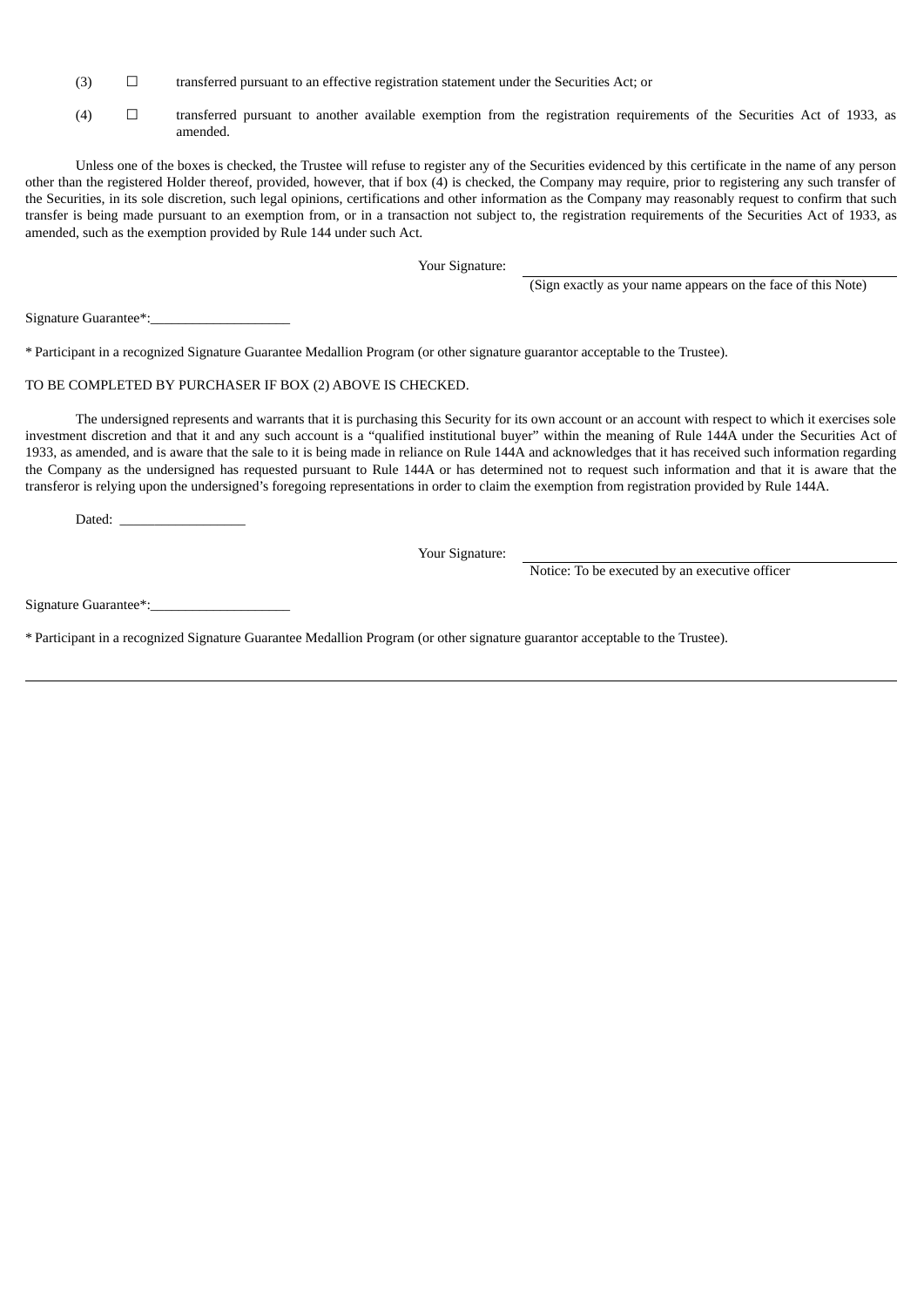### **EXHIBIT B**

#### [FORM OF CERTIFICATE OF TRANSFER]

Trinity Capital Inc. 3075 West Ray Road, Suite 525 Chandler, Arizona 85226 Attention: [\_\_\_\_\_\_\_\_\_\_]

email:

U.S. Bank National Association, as Trustee and Security Registrar 111 Fillmore Avenue St. Paul, MN 55107 Attention: Global Corporate Trust Services

#### **Re: 6.00% Convertible Notes due 2025**

Reference is hereby made to the Indenture, dated as of January 16, 2020 (the "Base Indenture"), by and among the Trinity Capital Inc. (the "Company") and U.S. Bank National Association (the "Trustee") as supplemented by the Second Supplemental Indenture, dated as of December 11, 2020 (the "Second Supplemental Indenture" and together with the Base Indenture, the "Indenture"). Capitalized terms used but not defined herein shall have the meanings given to them in the Indenture.

[●] (the "Transferor") owns and proposes to transfer the Note[s] or interest in such Note[s] specified in Annex A hereto, in the principal amount of \$[●] in such Note[s] or interests (the "Transfer"), to [ $\bullet$ ] (the "Transferee"), as further specified in Annex A hereto. In connection with the Transfer, the Transferor hereby certifies that:

## [CHECK ALL THAT APPLY]

1. [\_] CHECK IF TRANSFEREE WILL TAKE DELIVERY OF A BENEFICIAL INTEREST IN THE RELEVANT RESTRICTED GLOBAL NOTE OR A DEFINITIVE NOTE PURSUANT TO RULE 144A. The Transfer is being effected pursuant to and in accordance with Rule 144A under the United States Securities Act of 1933, as amended (the "Securities Act"), and, accordingly, the Transferor hereby further certifies that the beneficial interest or definitive Note is being transferred to a Person that the Transferor reasonably believes is purchasing the beneficial interest or definitive Note for its own account, or for one or more accounts with respect to which such Person exercises sole investment discretion, and such Person and each such account is a "qualified institutional buyer" within the meaning of Rule 144A in a transaction meeting the requirements of Rule 144A and such Transfer is in compliance with any applicable blue sky securities laws of any state of the United States.

2. [\_] CHECK AND COMPLETE IF TRANSFEREE WILL TAKE DELIVERY OF A BENEFICIAL INTEREST IN A DEFINITIVE NOTE PURSUANT TO ANY PROVISION OF THE SECURITIES ACT OTHER THAN RULE 144A. The Transfer is being effected in compliance with the transfer restrictions applicable to beneficial interests in Restricted Global Notes and definitive Notes containing the Restricted Securities Legends ("Restricted Definitive Notes") and pursuant to and in accordance with the Securities Act and any applicable blue sky securities laws of any state of the United States, and accordingly the Transferor hereby further certifies that (check one):

(a) [\_] such Transfer is being effected pursuant to and in accordance with Rule 144 under the Securities Act;

(b) [\_] such Transfer is being effected to the Company or a subsidiary thereof; or

(c) [\_] such Transfer is being effected pursuant to an effective registration statement under the Securities Act, and in compliance with the prospectus delivery requirements of the Securities Act.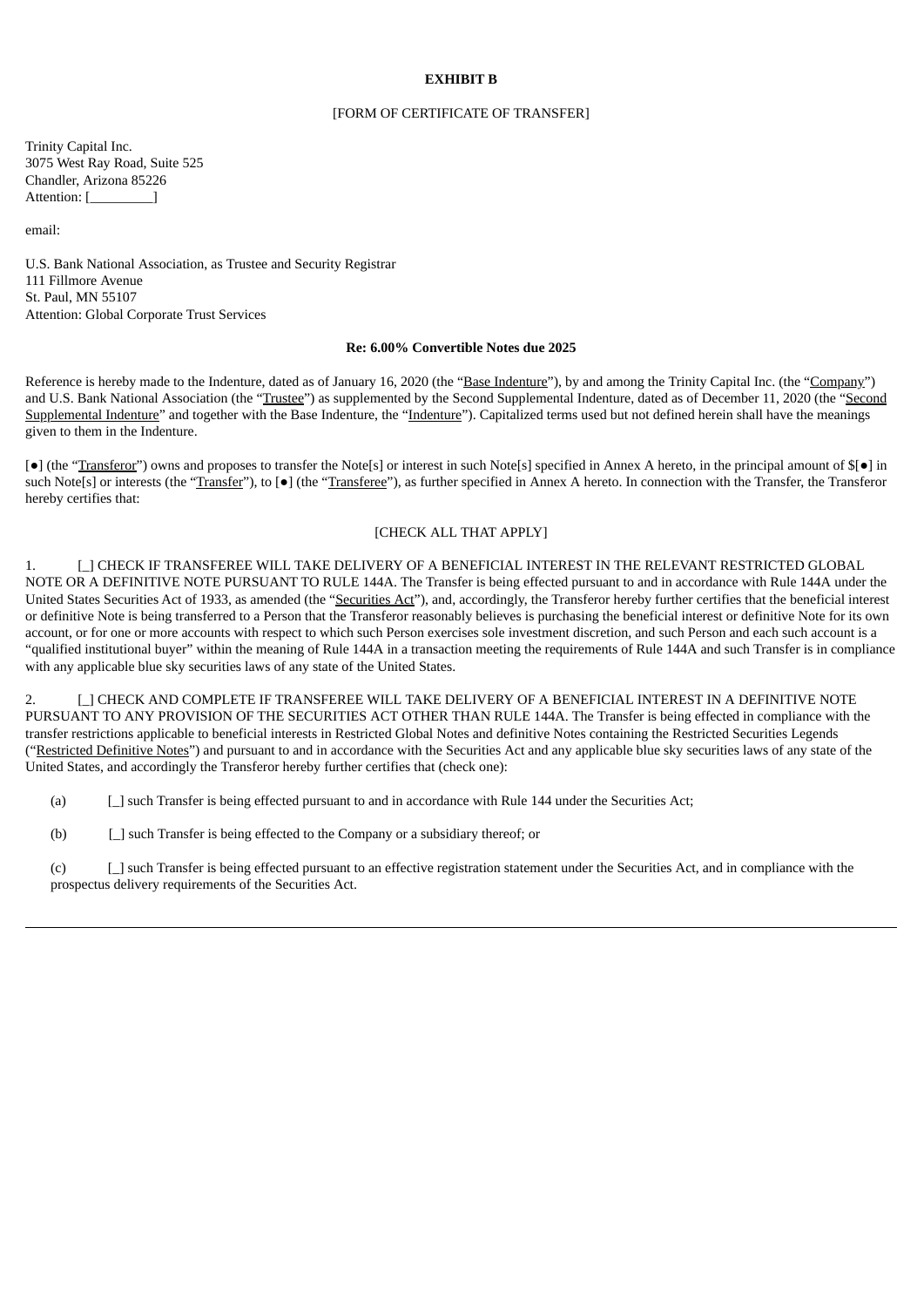## 5. [ ] CHECK IF TRANSFEREE WILL TAKE DELIVERY OF A BENEFICIAL INTEREST IN AN UNRESTRICTED GLOBAL NOTE OR OF AN UNRESTRICTED DEFINITIVE NOTE.

(a) [\_] CHECK IF TRANSFER IS PURSUANT TO RULE 144. (i) The Transfer is being effected pursuant to and in accordance with Rule 144 under the Securities Act and in compliance with the transfer restrictions contained in the Indenture and any applicable blue sky securities laws of any state of the United States and (ii) the restrictions on transfer contained in the Indenture and the Restricted Securities Legend are not required in order to maintain compliance with the Securities Act. Upon consummation of the proposed Transfer in accordance with the terms of the Indenture, the transferred beneficial interest or definitive Note will no longer be subject to the restrictions on transfer enumerated in the Restricted Securities Legend printed on the Restricted Global Notes, on definitive Notes and in the Indenture.

(b) [\_] CHECK IF TRANSFER IS PURSUANT TO OTHER EXEMPTION. (i) The Transfer is being effected pursuant to and in compliance with an exemption from the registration requirements of the Securities Act other than Rule 144, Rule 903 or Rule 904 and in compliance with the transfer restrictions contained in the Indenture and any applicable blue sky securities laws of any State of the United States and (ii) the restrictions on transfer contained in the Indenture and the Restricted Securities Legend are not required in order to maintain compliance with the Securities Act. Upon consummation of the proposed Transfer in accordance with the terms of the Indenture, the transferred beneficial interest or definitive Note will not be subject to the restrictions on transfer enumerated in the Restricted Securities Legend printed on the Restricted Global Note or Restricted Definitive Notes and in the Indenture.

This certificate and the statements contained herein are made for your benefit and the benefit of the Issuers.

[Insert Name of Transferor]

By:

Name: Title:

Dated: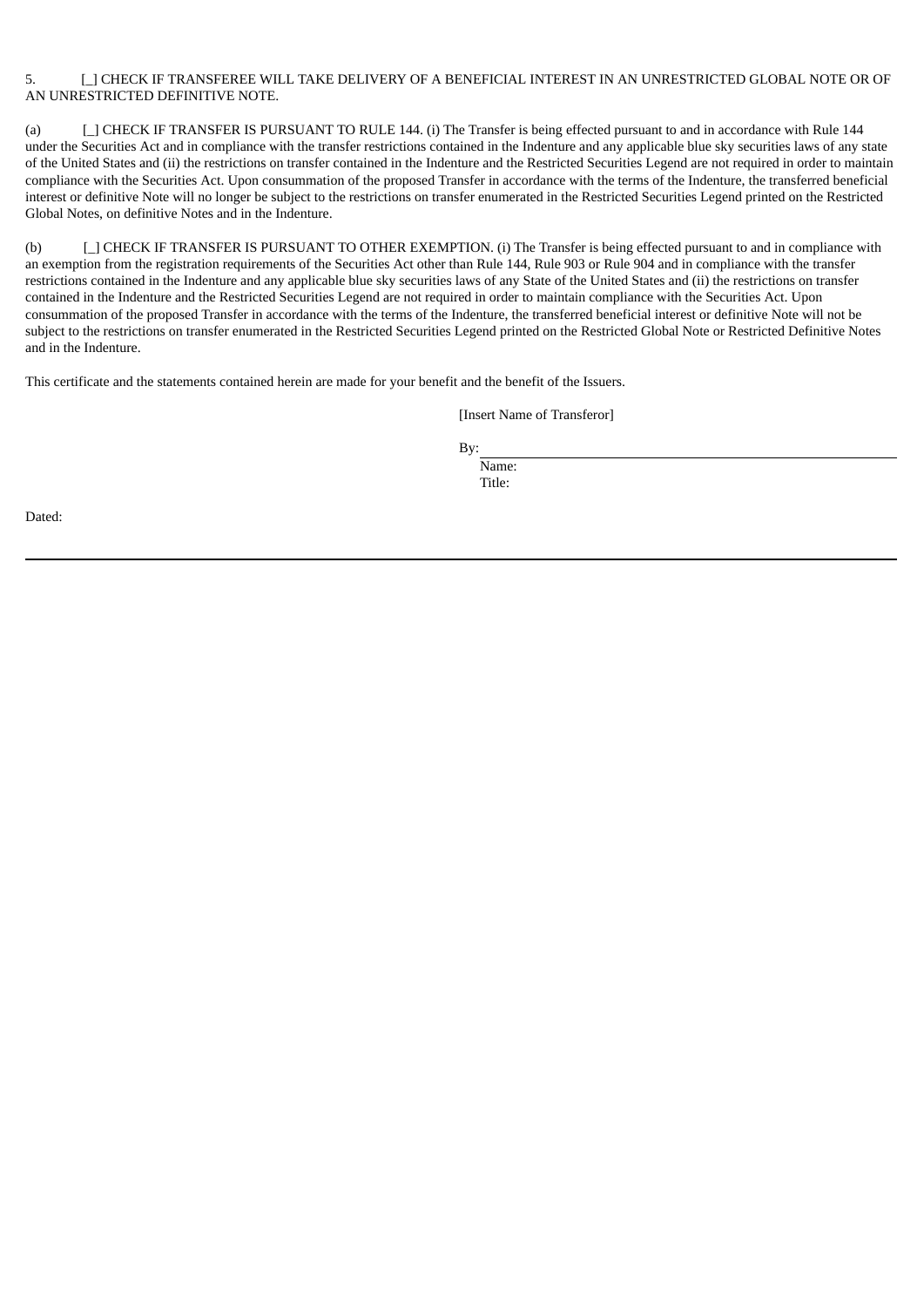## ANNEX A TO CERTIFICATE OF TRANSFER

## 1. The Transferor owns and proposes to transfer the following:

# [CHECK ONE]

- (a) [ ] a beneficial interest in the
	- (i) [ ] Restricted 144A Global Note (CUSIP 896442AE0), or
	- (ii) [ ] Unrestricted 144A Global Note (CUSIP \_\_\_\_\_\_\_\_\_); or
	- (iii) [ ] Restricted Regulation S Global Note (CUSIP U89629AB2), or
	- (iv) [ ] Unrestricted Regulation S Global Note (CUSIP \_\_\_\_\_\_\_\_\_); or
	- (v) [ ] Restricted IAI Global Note (CUSIP 896442AF7), or
	- (vi) [ ] Unrestricted IAI Global Note (CUSIP \_\_\_\_\_\_\_\_\_); or
- (b) [ ] a Restricted Definitive Note; or
- (c) [ ] an Unrestricted Definitive Note.

2. After the Transfer the Transferee shall hold:

## [CHECK ONE]

| (a) | Γl     | a beneficial interest in the                                                    |
|-----|--------|---------------------------------------------------------------------------------|
|     | (i)    | Restricted 144A Global Note (CUSIP 896442AE0), or<br>Ħ                          |
|     | (ii)   | Unrestricted 144A Global Note (CUSIP ); or<br>$\perp$                           |
|     | (iii)  | Restricted Regulation S Global Note (CUSIP U89629AB2), or                       |
|     | (iv)   | Unrestricted Regulation S Global Note (CUSIP ); or<br>$\perp$                   |
|     | (v)    | Restricted IAI Global Note (CUSIP 896442AF7), or<br>$\Box$                      |
|     | (vi)   | Unrestricted IAI Global Note (CUSIP ); or<br>$\Box$                             |
| (b) | $\Box$ | a Restricted Definitive Note; or                                                |
| (c) | $\Box$ | an Unrestricted Definitive Note, in accordance with the terms of the Indenture. |
|     |        |                                                                                 |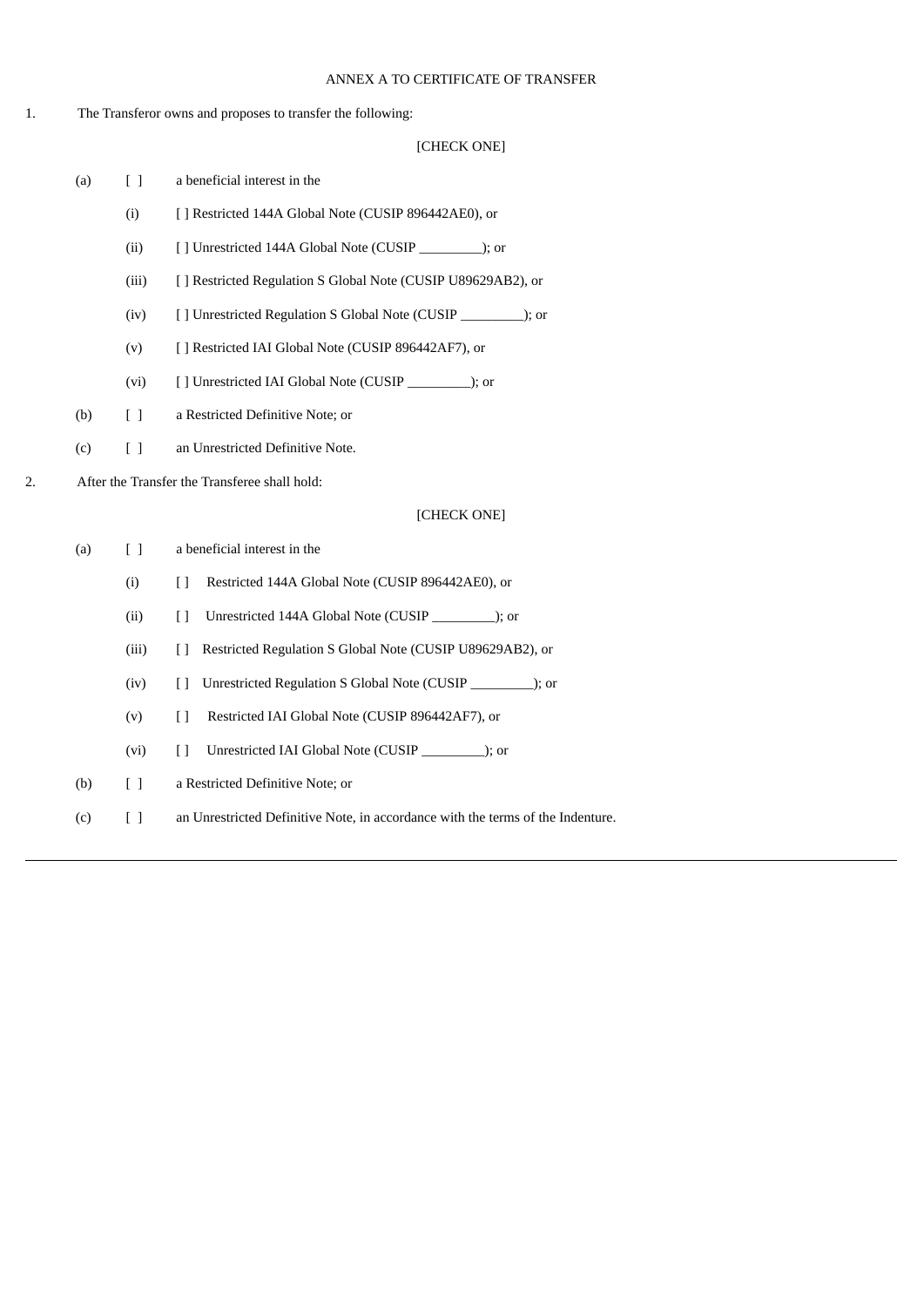**Exhibit 10.1**

#### **REGISTRATION RIGHTS AGREEMENT**

This REGISTRATION RIGHTS AGREEMENT (this "Agreement") is made and entered into as of December 11, 2020, between Trinity Capital Inc., a Maryland corporation (together with any successor entity thereto, the "Company"), and Keefe, Bruyette & Woods, Inc., a Delaware corporation, as the initial purchaser/placement agent ("KBW"), for the benefit of KBW and the Holders (as defined below).

This Agreement is made pursuant to the Purchase/Placement Agreement, dated as of December 4, 2020 (the "Purchase/Placement Agreement"), between the Company and KBW, in connection with the sale and purchase or placement of an aggregate principal amount of \$50.0 million of the Company's 6.00% Convertible Notes due 2025 (the "Notes"). The Notes will be convertible into shares (the "Shares") of common stock of the Company, par value \$0.001 per share (the "Common Stock"), cash, and/or a combination of cash and the Shares, as set forth in the Indenture (as defined below) and in accordance with the terms of the Notes. In order to induce KBW to enter into the Purchase/Placement Agreement, the Company has agreed to provide the registration rights provided for in this Agreement to the Holders. The execution of this Agreement is a condition to the closing of the transactions contemplated by the Purchase/Placement Agreement.

The parties hereto hereby agree as follows:

## **1. DEFINITIONS**

As used in this Agreement, the following terms shall have the following meanings:

Accredited Investor Notes: The Notes initially sold by the Company to "accredited investors" (within the meaning of Rule 501(a) promulgated under the Securities Act).

Accredited Investor Shares: The Shares received upon the conversion of Accredited Investor Notes.

Action: As defined in Section 6(a) hereof.

Affiliate: As to any specified Person, as defined in Rule 12b-2 under the Exchange Act.

Agreement: As defined in the preamble.

Board of Directors: The board of directors of the Company.

Business Day: With respect to any act to be performed hereunder, each Monday, Tuesday, Wednesday, Thursday and Friday that is not a day on which banking institutions in New York, New York or other applicable places where such act is to occur are authorized or obligated by applicable law, regulation or executive order to close.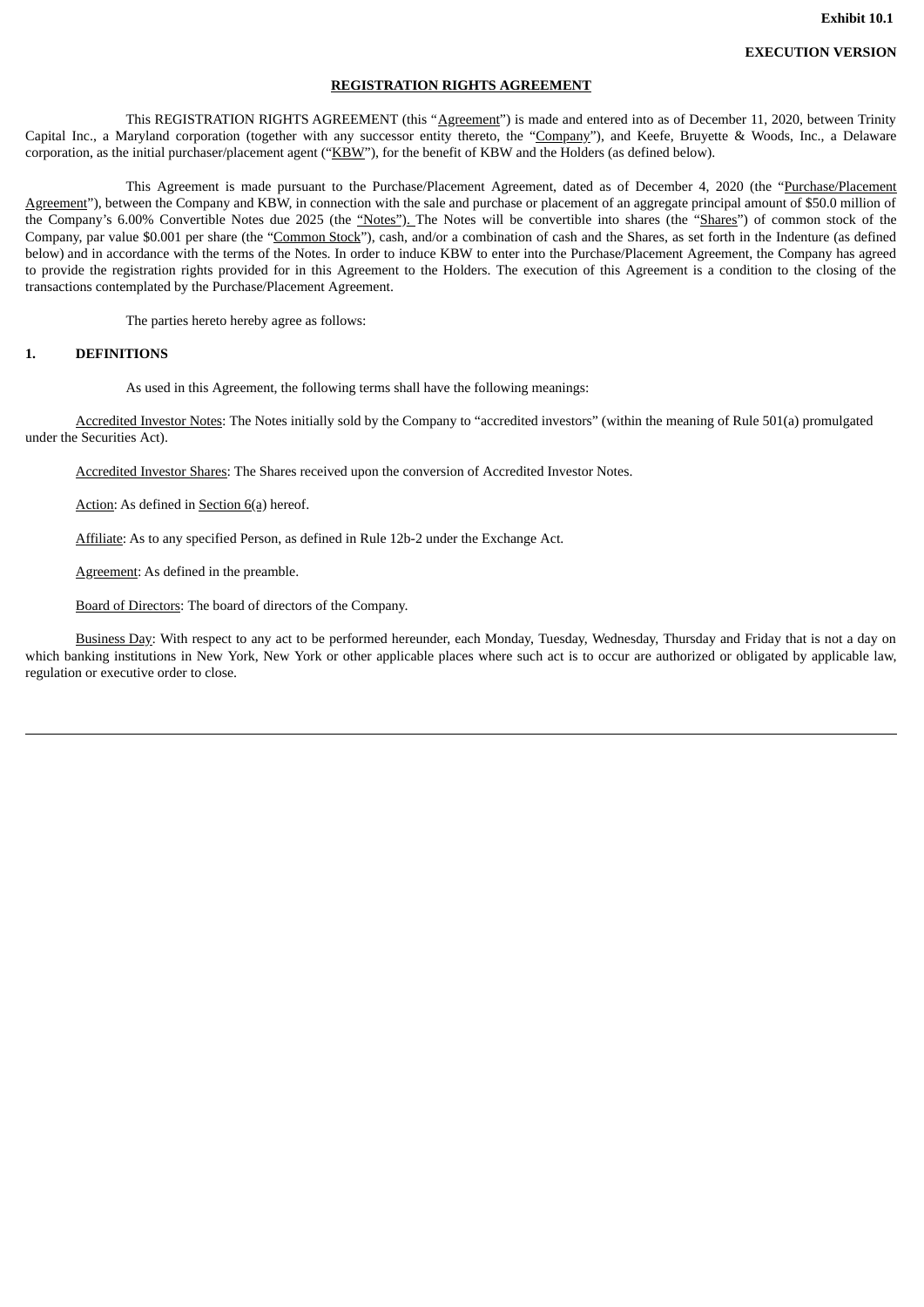Bylaws: The Bylaws of the Company, adopted as of September 27, 2019, as amended from time to time.

Closing Date: December 11, 2020 or such other time or such other date as KBW and the Company may agree.

Commission: The U.S. Securities and Exchange Commission.

Common Stock: As defined in the Preamble.

Company: As defined in the preamble.

Company Charter: The Articles of Amendment and Restatement of the Company, adopted as of November 6, 2019, as amended from time to time.

Controlling Person: As defined in Section 6(a) hereof.

End of Suspension Notice: As defined in Section 5(b) hereof.

Exchange Act: The Securities Exchange Act of 1934, as amended, and the rules and regulations promulgated by the Commission pursuant thereto.

FINRA: The Financial Industry Regulatory Authority.

Holder: means either a Shareholder or Noteholder.

Indemnified Party: As defined in Section 6(c) hereof

Indemnifying Party: As defined in Section 6(c) hereof.

Indenture: The Indenture, dated as of January 16, 2020, by and between the Company and the Trustee, as supplemented by the Second Supplemental Indenture, pursuant to which the Notes are to be issued, as such Indenture may be amended or supplemented from time to time in accordance with the terms thereof.

Information: As defined in Section  $9(0)$  hereof.

IPO: An initial public offering of the Company's equity or equity-linked securities by the Company and a listing of the Common Stock on a National Securities Exchange.

Issuer Free Writing Prospectus: As defined in Section 2(c) hereof.

JOBS Act: The Jumpstart Our Business Startups Act of 2012, as amended, and the rules and regulations promulgated by the Commission thereunder.

KBW: As defined in the preamble.

Liabilities: As defined in Section 6(a) hereof.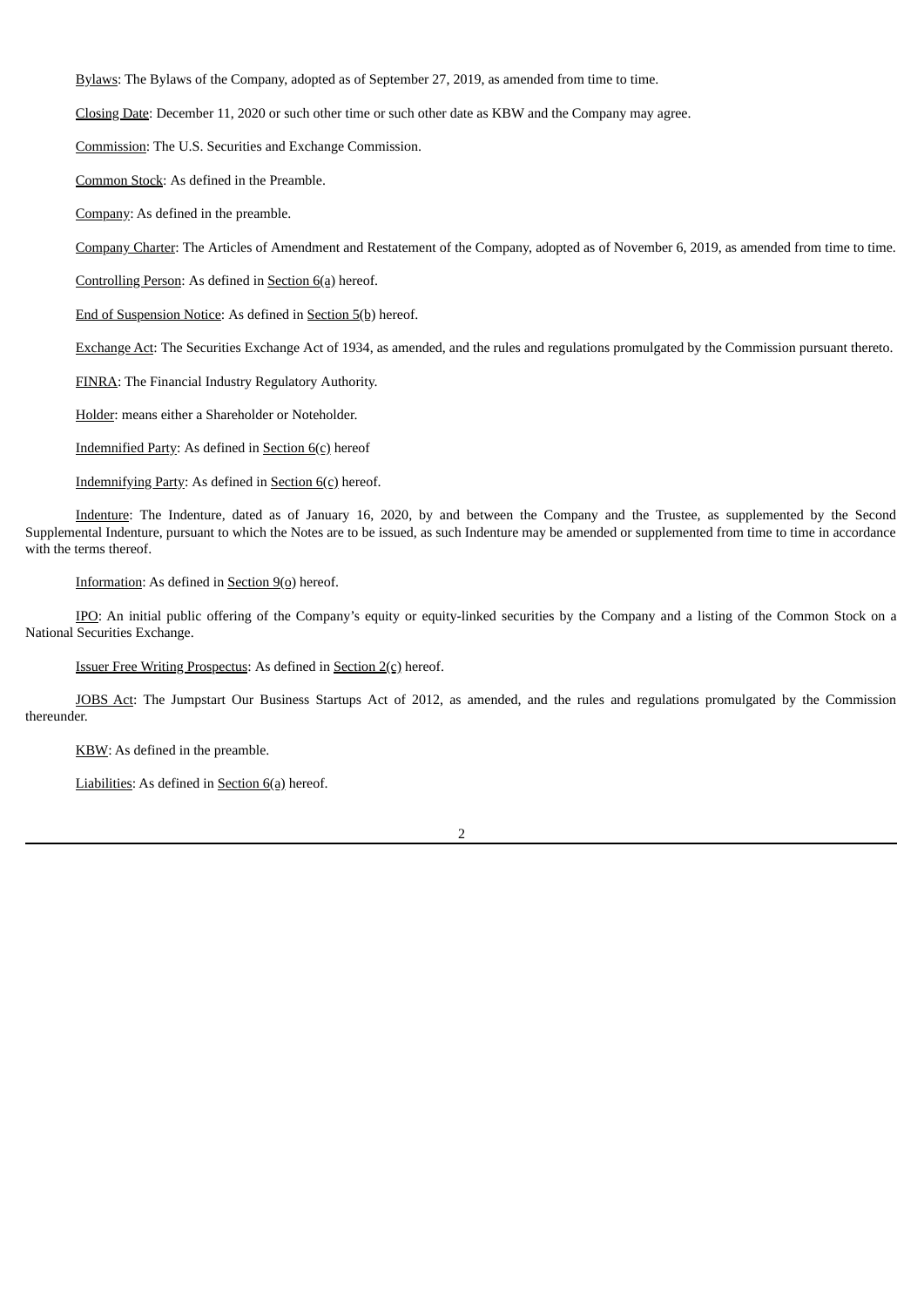National Securities Exchange: The New York Stock Exchange, the Nasdaq Global Select Market, the Nasdaq Global Market, or any similar national securities exchange.

Notes: As defined in the preamble.

Noteholder: Each record owner of any Registrable Notes from time to time.

Notes Shelf Registration Statement: As defined in Section 2(b) hereof.

Person: An individual or a corporation, limited liability company, partnership, association, joint-stock company, trust, unincorporated organization, government or agency or political subdivision thereof, or any other legal entity.

Proceeding: An action (including a class action), claim, suit or proceeding (including without limitation, an investigation or partial proceeding, such as a deposition), whether commenced or, to the knowledge of the Person subject thereto, threatened.

Prospectus: The prospectus included in any Resale Registration Statement, including any preliminary prospectus at the applicable "time of sale" within the meaning of Rule 159 under the Securities Act, and all other amendments and supplements to any such prospectus, including post-effective amendments to the applicable Resale Registration Statement, and all material incorporated by reference or deemed to be incorporated by reference, if any, in such prospectus.

Purchase/Placement Agreement: As defined in the preamble.

### Purchaser Indemnitee: As defined in Section 6(a) hereof.

Registrable Notes: Each Note, until the earliest to occur of (a) the date on which such Note has been effectively registered under the Securities Act and disposed of in accordance with a Resale Registration Statement relating to it, (b) the date on which such Note does not bear a restricted CUSIP number and is sold pursuant to Rule 144 under the Securities Act (or any similar provision then in effect) or is freely saleable, without condition, pursuant to Rule 144 (or any similar provision then in effect) under circumstances in which any legend borne by such Note relating to restrictions on transferability thereof, under the Securities Act or otherwise, is removed by the Company or pursuant to the Indenture and (c) the date on which such Note ceases to be outstanding.

#### Registrable Securities: means Registrable Notes and Registrable Shares.

Registrable Shares: means (i) the Rule 144A Shares, the Regulation S Shares, and the Accredited Investor Shares, upon original issuance thereof, and at all times subsequent thereto, including upon the transfer thereof by the original holder or any subsequent holder and (ii) any shares or other securities of the Company issued in respect of any Registrable Shares by reason of or in connection with any stock dividend, stock distribution, stock split, purchase in any rights offering or in connection with any exchange for, or conversion or replacement of, any such Registrable Shares, or any combination of shares, recapitalization, merger or consolidation, or any other equity securities of the Company issued pursuant to any other pro rata distribution with respect to the Common Stock, until, in the case of any such share of Common Stock or any such share or other security, the earliest to occur of: (a) the date on which the resale of such share of Common Stock or such share or other security has been registered pursuant to the Securities Act and it has been disposed of in accordance with the Resale Registration Statement relating to it; (b) the date on which such share of Common Stock or such share or other security (1) has been transferred pursuant to Rule 144 (or any similar provision then in effect) or is freely saleable, without condition, pursuant to Rule 144 (or any similar provision then in effect), including any current public information requirements (and the Holder of such share of Common Stock or such share or other security beneficially owns less than 1.0% of the outstanding Common Stock or of the outstanding shares or other securities, as the case may be), and (2) is listed for trading on a National Securities Exchange; and (c) the date on which such share of Common Stock or such share or other security is sold to the Company or otherwise ceases to be outstanding.

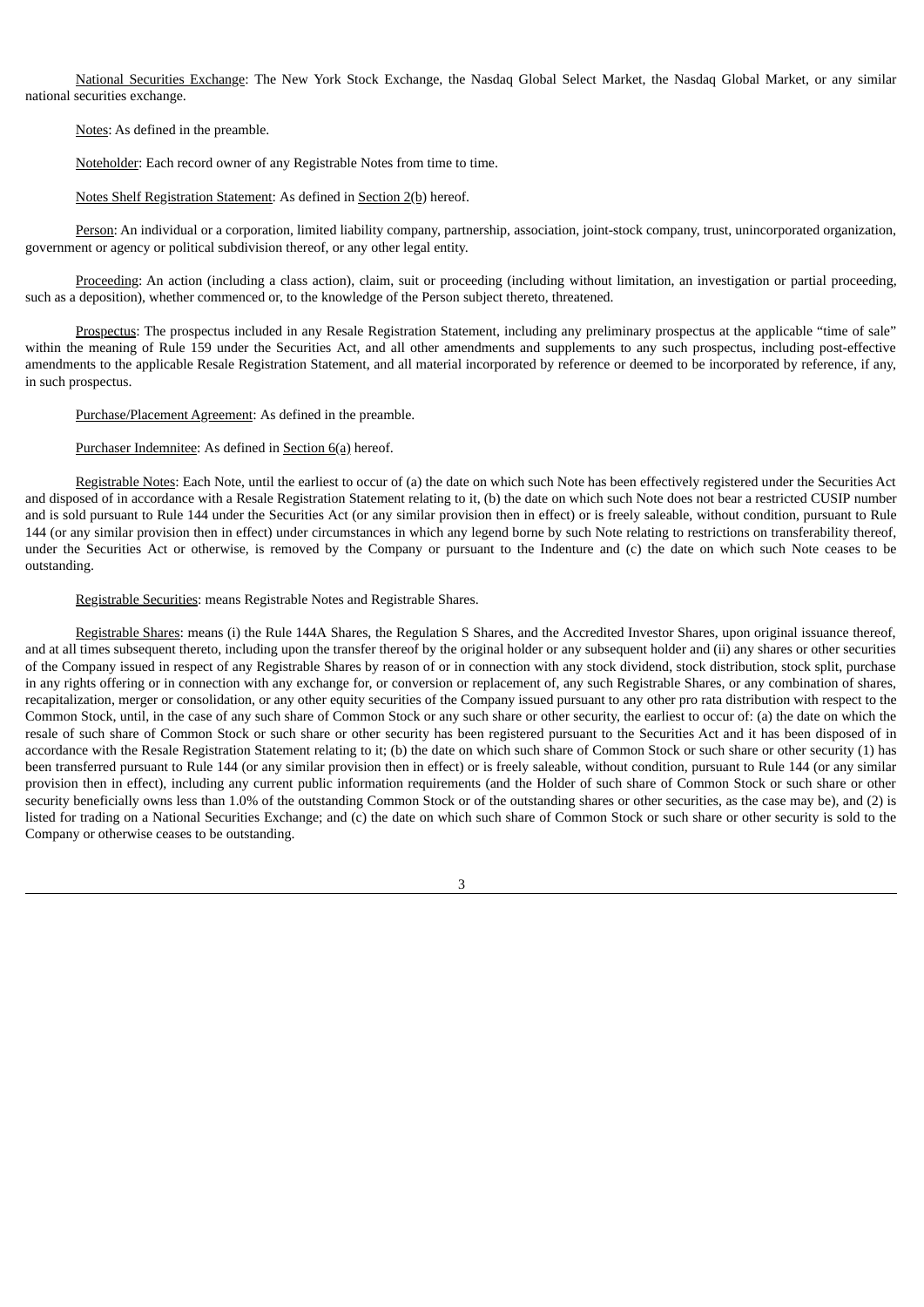Registration Expenses: Any and all fees and expenses incident to the performance of or compliance with this Agreement, including, without limitation: (a) all Commission, securities exchange, FINRA or other registration, listing, inclusion and filing fees; (b) all fees and expenses incurred in connection with compliance with international, federal or state securities or blue sky laws (including, without limitation, any registration, listing and filing fees, and reasonable fees and disbursements of counsel in connection with blue sky qualification of any of the Registrable Securities, the preparation of a blue sky memorandum, and compliance with the rules of FINRA); (c) all expenses in preparing or assisting in preparing, word processing, duplicating, printing, delivering and distributing any Resale Registration Statement, any Prospectus, any amendments or supplements thereto, any underwriting agreements, securities sales agreements, certificates and any other documents relating to the performance under and compliance with this Agreement; (d) all fees and expenses incurred in connection with the listing or inclusion of any of the Registrable Shares on any securities exchange pursuant to Section 4(m) hereof; (e) the fees and disbursements of counsel for the Company and of the independent registered public accounting firm of the Company (including, without limitation, the expenses of any special audit and "cold comfort" letters required by or incident to the performance of this Agreement); (f) reasonable and documented fees and disbursements of counsel to the Holders, with respect to a review of the Resale Registration Statement and other offering arrangements for the Holders (such counsel, "Review Counsel") in an amount not to exceed, in the aggregate, \$75,000; and (g) any fees and disbursements customarily paid by issuers in connection with offerings, sales and issuances of securities (including the fees and expenses of any experts retained by the Company in connection with any Resale Registration Statement); *provided, however*, that Registration Expenses shall exclude any and all brokers' or underwriters' discounts and commissions, transfer taxes, and transfer fees relating to the sale or disposition of Registrable Securities by a Holder, and the fees and expenses of any counsel to the Holders, except as provided for in clause (f) above.

Regulation S: Regulation S (Rules 901-905) promulgated by the Commission under the Securities Act, as such rules may be amended from time to time, or any similar rule or regulation hereafter adopted by the Commission as a replacement thereto having substantially the same effect as such regulation.

Regulation S Notes: The Notes initially sold by the Company to KBW and resold by KBW pursuant to the Purchase/Placement Agreement to "non-U.S. persons" (in accordance with Regulation S) in an "offshore transaction" (in accordance with Regulation S).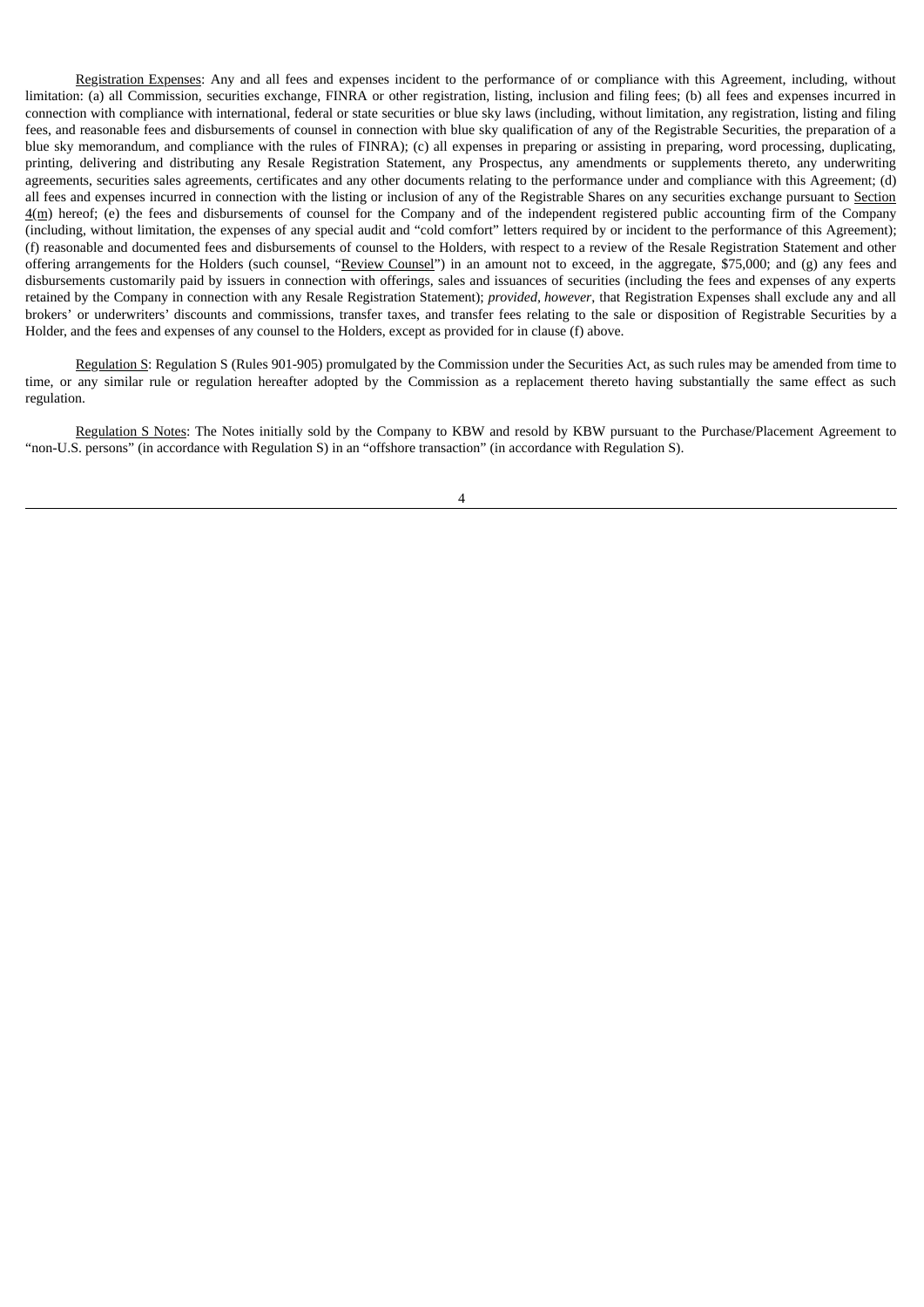Regulation S Shares: The Shares received upon the conversion of Regulation S Notes.

Resale Registration Statement: Any registration statement of the Company filed or confidentially submitted with the Commission under the Securities Act, including any Notes Shelf Registration Statement and any Shares Shelf Registration Statement, that covers the resale of Registrable Securities pursuant to the provisions of this Agreement, including the Prospectus, amendments and supplements to such registration statement or Prospectus, including pre- and post-effective amendments, all exhibits thereto and all material incorporated by reference or deemed to be incorporated by reference, if any, in such registration statement.

Review Counsel: As defined in clause (f) of the definition for "Registration Expenses."

Rule 144A notes: The Notes initially sold by the Company to KBW and resold by KBW pursuant to the Purchase/Placement Agreement to "qualified institutional buyers" (as such term is defined in Rule 144A).

Rule 144A Shares: The Shares received upon the conversion of Rule 144A Notes.

SEC Guidance: Means (i) any publicly available written or oral interpretations, questions and answers, guidance and forms of the Commission, (ii) any oral or written comments, requirements or requests of the Commission or its staff, (iii) the Securities Act and the Exchange Act and (iv) any other rules, bulletins, releases, manuals and regulations of the Commission.

Second Supplemental Indenture: The Second Supplemental Indenture, dated as of December 11, 2020, by and between the Company and Trustee, pursuant to which the Notes are to be issued.

Securities Act: The Securities Act of 1933, as amended, and the rules and regulations promulgated by the Commission thereunder. Any reference to a "Rule" number herein, unless otherwise specified, shall be a reference to such Rule number promulgated by the Commission pursuant to the Securities Act, as such rule may be amended from time to time, or any similar rule or regulation hereafter adopted by the Commission as a replacement thereto having substantially the same effect as such rule.

Shares: As defined in the preamble.

Shareholder: Each record owner of any Registrable Shares from time to time.

Shares Shelf Registration Statement: As defined in Section 2(a) hereof.

Suspension Event: As defined in Section 5(b) hereof.

Suspension Notice: As defined in Section 5(b) hereof.

Trustee: means U.S. Bank National Association.

Underwritten Offering: A sale of Registrable Securities to an underwriter or underwriters for reoffering to the public, including a "block trade" or other similar transaction.

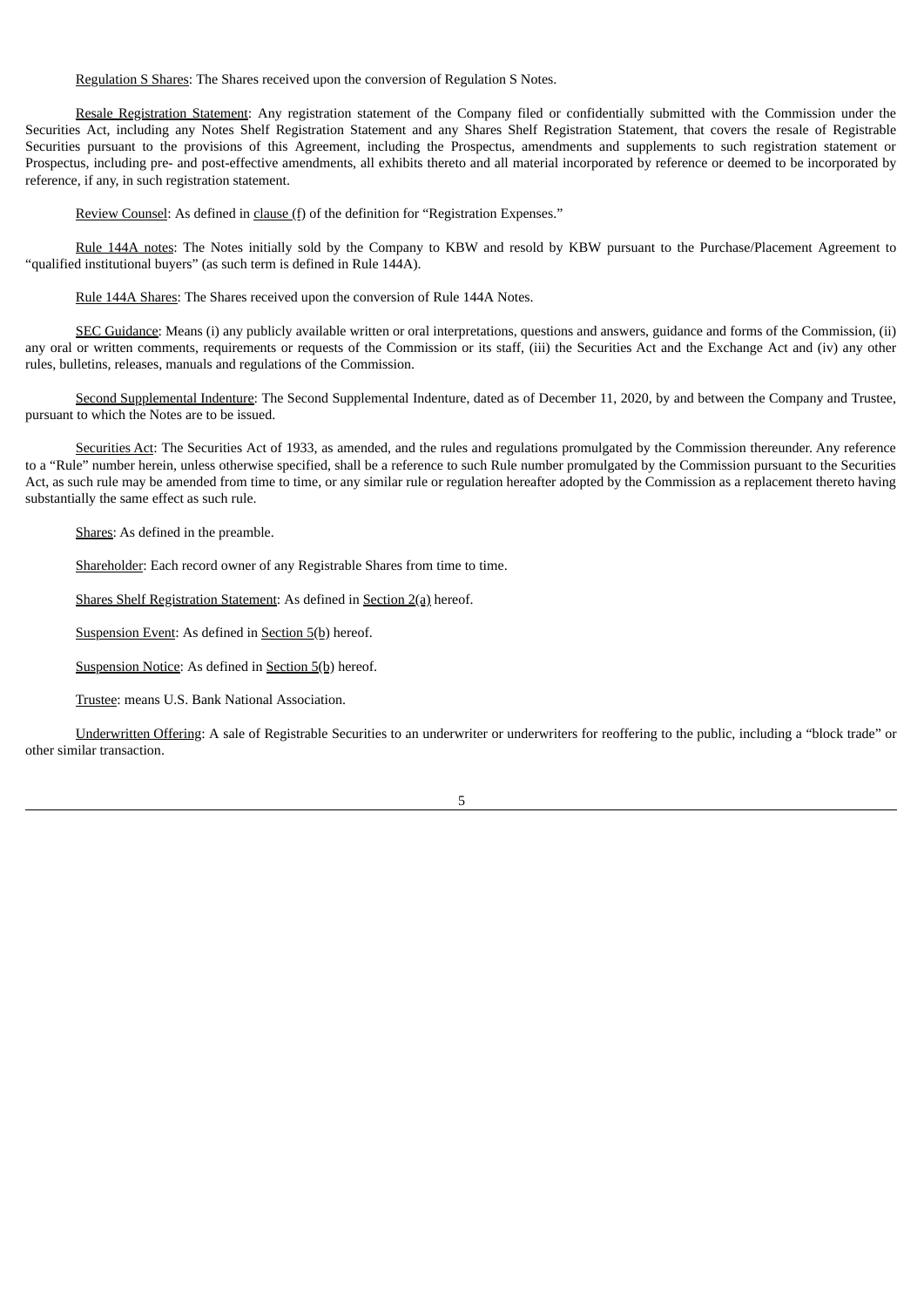## **2. REGISTRATION RIGHTS**

#### (a) **Mandatory Shares Shelf Registration**.

Filing and Effectiveness. As set forth in Section 4 hereof, as soon as reasonably practicable after the later of (i) the completion of an IPO and (ii) the date that is 180 days after the Closing Date (or, if such 180<sup>th</sup> day is not a Business Day, the next succeeding Business Day), the Company agrees to file with the Commission a shelf Resale Registration Statement on Form N-2, or such other form under the Securities Act then available to the Company, providing for the resale of the Registrable Shares pursuant to Rule 415, from time to time, by the Shareholders (a "Shares Shelf Registration Statement"). Subject to Section 4 hereof, the Company shall use commercially reasonable efforts to cause such Shares Shelf Registration Statement to be declared effective by the Commission no later than six (6) months after an IPO and to cause the Registrable Shares to be listed on a National Securities Exchange concurrently with the effectiveness of the Shares Shelf Registration Statement. Any Shares Shelf Registration Statement shall provide for the resale, from time to time, of any and all Registrable Shares by the Shareholders pursuant to any method or combination of methods legally available and customarily used (including, without limitation, a block trade, an Underwritten Offering, a forward sale, an option, a short sale, a put, a call or other derivative transaction, a direct sale to purchasers or a sale through brokers or agents, which may include sales over the internet). Nothing in this Section 2 or elsewhere in this Agreement shall be construed to modify in any way any agreement (with the Company or with any underwriter) by any Shareholder not to sell Registrable Shares for any period of time, including pursuant to Section 7 hereof.

## (b) **Mandatory Notes Shelf Registration.**

**Filing and Effectiveness**. As set forth in Section 4 hereof, the Company agrees to file with the Commission within 180 days after the Closing Date (or if such 180th day is not a Business Day, the next succeeding Business Day) a shelf Resale Registration Statement on Form N-2, or such other form under the Securities Act then available to the Company, providing for the resale of the Registrable Notes pursuant to Rule 415, from time to time, by the Noteholders (a "Notes Shelf Registration Statement"). Subject to Section 4 hereof, the Company shall use commercially reasonable efforts to cause such Notes Shelf Registration Statement to be declared effective by the Commission as soon as practicable after the initial filing thereof (but in no event later than 270 days after the Closing Date (or if such 270th day is not a Business Day, the next succeeding Business Day)). Any Notes Shelf Registration Statement shall provide for the resale, from time to time, of any and all Registrable Notes by the Noteholders pursuant to any method or combination of methods legally available and customarily used (including, without limitation, a block trade, an Underwritten Offering, a forward sale, an option, a short sale, a put, a call or other derivative transaction, a direct sale to purchasers or a sale through brokers or agents, which may include sales over the internet). Nothing in this Section 2 or elsewhere in this Agreement shall be construed to modify in any way any agreement (with the Company or with any underwriter) by any Noteholder not to sell Registrable Notes for any period of time, including pursuant to Section 7 hereof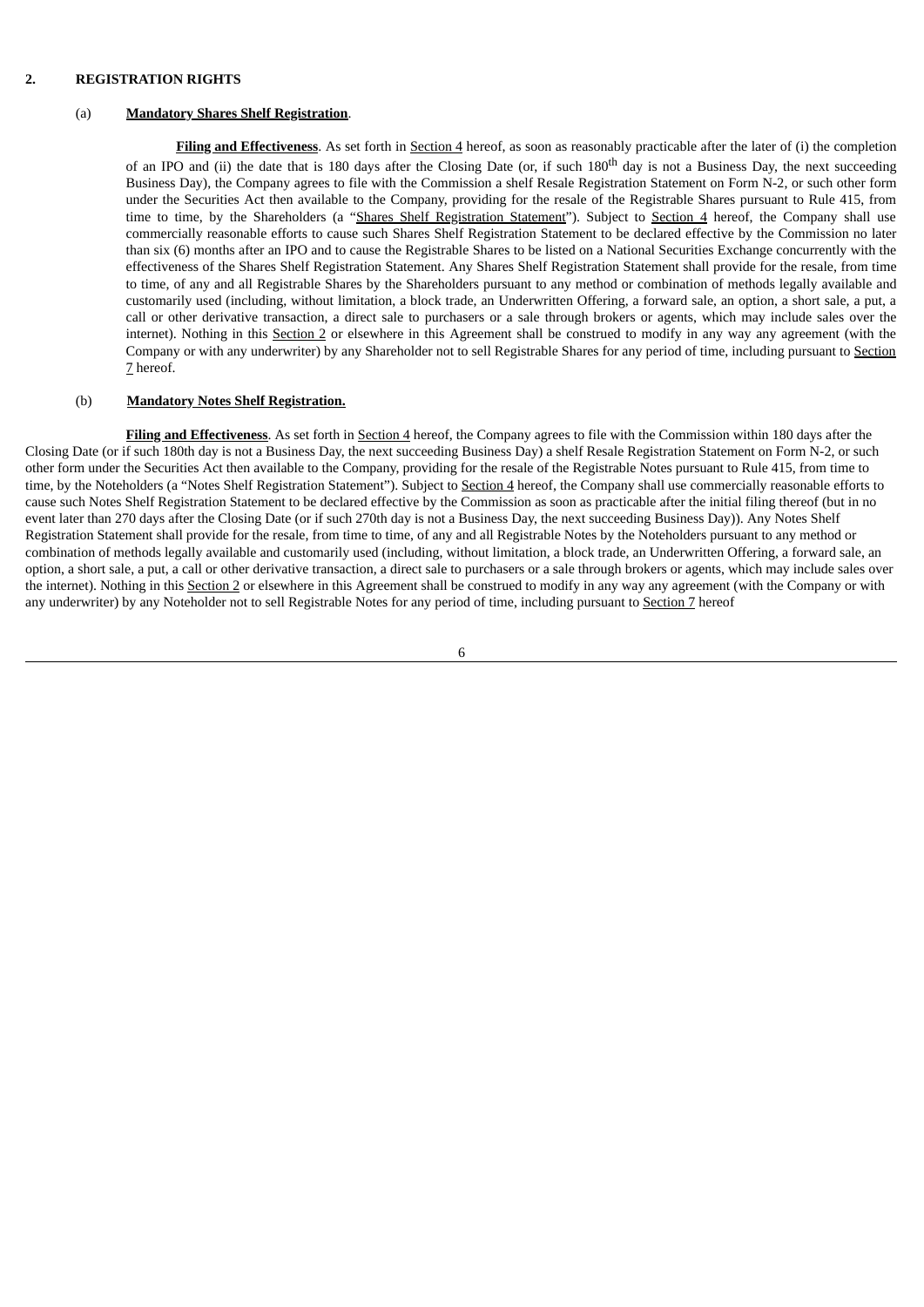(c) **Issuer Free Writing Prospectus**. The Company represents and agrees that, unless it obtains the prior consent of Holders of a majority of the Registrable Securities that are included in a Resale Registration Statement at such time or the consent of the lead managing underwriter in connection with any Underwritten Offering, and each Holder represents and agrees that, unless it obtains the prior consent of the Company and, in connection with any Underwritten Offering, the consent of the lead managing underwriter of such Underwritten Offering, it shall not make any offer relating to the Registrable Securities that would constitute an "issuer free writing prospectus," as defined in Rule 433 (an "Issuer Free Writing Prospectus"), or that would otherwise constitute a "free writing prospectus," as defined in Rule 405, required to be filed with the Commission. The Company represents that any Issuer Free Writing Prospectus will not include any information that conflicts with the information contained in the applicable Resale Registration Statement or the related Prospectus, and any Issuer Free Writing Prospectus, when taken together with the information in such Resale Registration Statement and the related Prospectus, will not include any untrue statement of a material fact or omit to state any material fact necessary in order to make the statements therein, in the light of the circumstances under which they were made, not misleading.

(d) **Expenses**. The Company shall pay all Registration Expenses pursuant to this Agreement; provided, however, that each Holder participating in a registration pursuant to this Section 2 shall bear such Holder's proportionate share (based on the total number of Registrable Securities sold in such registration) of all discounts and commissions payable to underwriters or brokers and all transfer taxes and transfer fees, if any, in connection with the registration of the Registrable Securities pursuant to this Agreement.

(e) **JOBS ACT Submissions**. For purposes of this Agreement, if the Company elects to confidentially submit a draft of the Shares Shelf Registration Statement or Notes Shelf Registration Statement with the Commission pursuant to the JOBS Act, the date on which the Company makes such confidential submission shall be deemed the initial filing date of such Shares Shelf Registration Statement or Notes Shelf Registration Statement.

### **3. RULES 144 AND 144A REPORTING**

With a view to making available the benefits of certain rules and regulations of the Commission that may at any time permit the resale of the Registrable Securities to the public without registration, until such date as no Holder owns any Registrable Securities, the Company agrees to:

(a) make and keep "current public information" available, as those terms are understood and defined in Rule 144, at all times after the date hereof;

(b) file with the Commission in a timely manner all reports and other documents required to be filed by the Company under the Securities Act and the Exchange Act (at any time after it has become subject to such reporting requirements);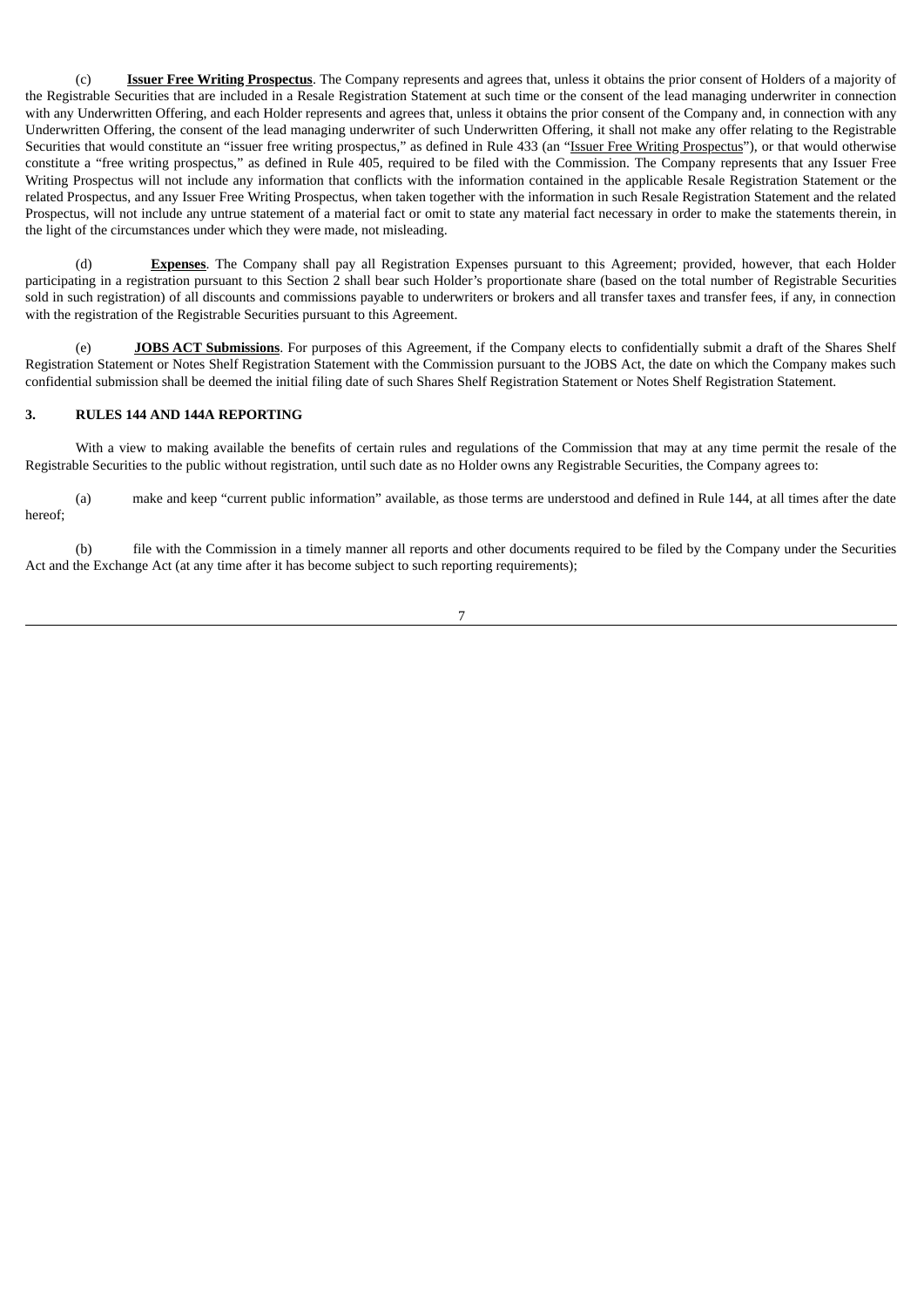(c) if the Company is not required to file reports and other documents under the Securities Act or the Exchange Act, make available other information as required by, and so long as necessary to permit sales of Registrable Securities pursuant to, Rule 144 or Rule 144A, and in any event make available (either by e-mailing a copy thereof, by posting on the Company's website or by press release) to each Holder (and each prospective holder of Registrable Securities, upon request) a copy of:

(i) the Company's annual consolidated financial statements (including at least balance sheets, statements of profit and loss, statements of stockholders' equity and statements of cash flows) prepared in accordance with U.S. generally accepted accounting principles in the United States, accompanied by an audit report of the Company's independent accountants, no later than ninety (90) days after the end of each fiscal year of the Company; and

(ii) the Company's unaudited quarterly consolidated financial statements (including at least balance sheets, statements of profit and loss, statements of stockholders' equity and statements of cash flows) prepared in a manner consistent with the preparation of the Company's annual financial statements, no later than forty-five (45) days after the end of each of the first three fiscal quarters of the Company;

(d) hold, a reasonable time after the availability of such financial statements and upon reasonable notice to the Holders and KBW (either by mail, by posting on the Company's website or by press release), a quarterly investor conference call to discuss such financial statements, which call will also include an opportunity for the Holders to ask questions of management with regard to such financial statements, and will also cooperate with, and make management reasonably available to, KBW personnel in connection with making Company information available to investors; and

(e) furnish to the Holder promptly upon request (i) a written statement by the Company as to its compliance with the reporting requirements of Rule 144 (at any time), and of the Securities Act and the Exchange Act (at any time after it has become subject to the reporting requirements of the Exchange Act), and (ii) a copy of the most recent annual and quarterly reports of the Company.

#### **4. REGISTRATION PROCEDURES**

In connection with the obligations of the Company with respect to any registration pursuant to this Agreement, the Company shall use its commercially reasonable efforts to effect or cause to be effected the registration of the Registrable Securities under the Securities Act to permit the sale of such Registrable Securities by the Holder or Holders in accordance with this Agreement and the Holder's or Holders' intended method or methods of distribution, and the Company shall:

(a) (i) at least ten (10) Business Days prior to filing, provide notice of its intention to file a Resale Registration Statement to the relevant underwriters (each, a "Review Party"), (ii) at least five (5) Business Days prior to filing, provide a copy of the Resale Registration Statement to the Review Parties and Review Counsel for review and comment; (iii) as promptly as practicable, prepare and file with the Commission, as specified in this Agreement, a Resale Registration Statement(s), which Resale Registration Statement(s) shall (A) comply as to form in all material respects with the requirements of the Securities Act and the applicable form and include all financial statements required by the Commission to be filed therewith and (B) be reasonably acceptable to the Review Parties, their counsel and Review Counsel; (iv) at least three (3) Business Days prior to filing, provide a copy of any amendment or supplement to the Review Parties, their counsel and Review Counsel for review and comment; (v) promptly following receipt from the Commission, provide to the Review Parties, their counsel and Review Counsel copies of any comments made by the Staff of the Commission relating to such Resale Registration Statement and of the Company's responses thereto for review and comment; and (vi) use its commercially reasonable efforts to cause such Resale Registration Statement to become effective as soon as practicable after filing and to remain effective, subject to Section 5 hereof, until the earlier of (A) such time as all Registrable Securities covered thereby have been sold in accordance with the method or methods of distribution of such Registrable Securities contemplated by the Resale Registration Statement; (B) there are no Registrable Securities outstanding; or (C) the first anniversary of the effective date of such Resale Registration Statement (subject to extension as provided in Section  $5(c)$  hereof and the condition that the Registrable Securities have been transferred to an unrestricted CUSIP and are listed or included on a National Securities Exchange pursuant to Section  $4$ ( $q$ ) of this Agreement), and the counsel to the Company shall have delivered a legal opinion to the Review Parties in form and substance reasonably acceptable to the Review Parties, their counsel and Review Counsel that the Registrable Securities can be sold under Rule 144 without limitation as to manner of sale, volume or current public information; *provided, further*, that if the Company has an effective Shelf Registration Statement on Form N-2 (or other form then available to the Company) under the Securities Act and becomes eligible to use Form N-2 to make offerings as described in General Instruction I.B of Form S-3 or such other short-form registration statement form under the Securities Act, the Company may, upon thirty (30) Business Days prior written notice to all Holders, register any Registrable Securities registered but not yet distributed under the effective Shelf Registration Statement on such a shortform Shelf Registration Statement and, once the short-form Shelf Registration Statement is declared effective, de-register such shares under the previous Resale Registration Statement or transfer the filing fees from the previous Resale Registration Statement (such transfer pursuant to Rule 429, if applicable) unless any Holder registered under the initial Shelf Registration Statement notifies the Company within fifteen (15) Business Days of receipt of the Company notice that such a registration under a new Resale Registration Statement and de-registration of the initial Shelf Registration Statement would interfere with its distribution of Registrable Securities already in progress, in which case, the Company shall delay the effectiveness of the short-form Resale Registration Statement and termination of the then-effective initial Resale Registration Statement or any short-form Resale Registration Statement for a period of not less than thirty (30) days from the date that the Company receives the notice from such Holders requesting a delay;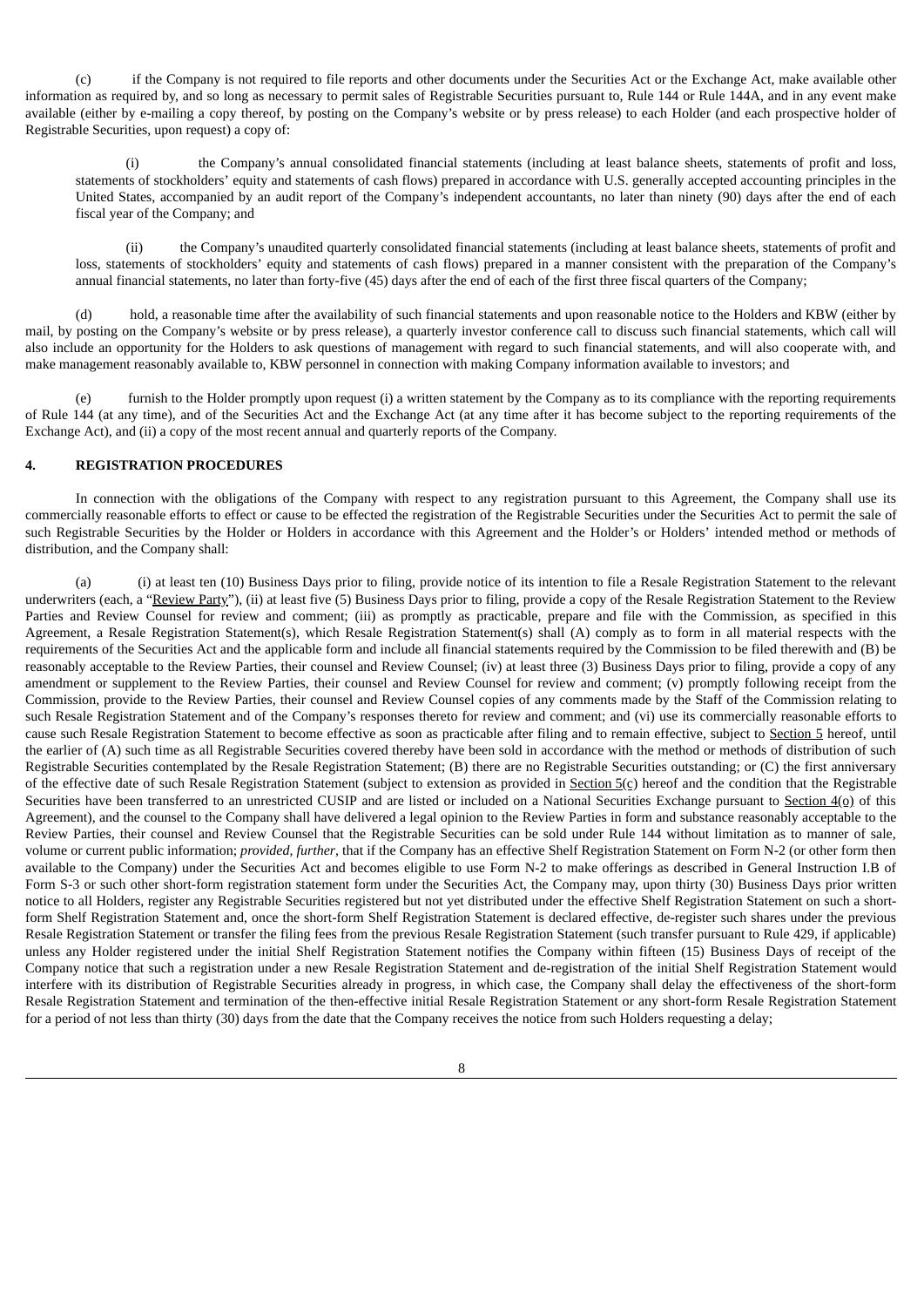(b) subject to Section 4(h) hereof, as promptly as practicable (i) prepare and file with the Commission such amendments and post-effective amendments to each such Resale Registration Statement as may be necessary to keep such Resale Registration Statement effective in accordance with SEC Guidance for the period described in Section 4(a) hereof; (ii) cause each Prospectus contained therein to be supplemented by any required Prospectus supplement, and as so supplemented to be filed pursuant SEC Guidance; and (iii) comply with SEC Guidance with respect to the disposition of all securities covered by each Resale Registration Statement during the applicable period in accordance with the intended method or methods of distribution by the selling Holders thereof;

(c) furnish to the Holders, without charge, as many copies of each Prospectus, including each preliminary Prospectus, and any amendment or supplement thereto and such other documents as such Holder may reasonably request (including, without limitation, copies of all correspondence with the Commission and any other governmental authority in connection with the Resale Registration Statement), in order to facilitate the public sale or other disposition of the Registrable Securities, and hereby does consent to the use of such Prospectus, including each preliminary Prospectus, by the Holders, if any, in connection with the offering and sale of the Registrable Securities covered by any such Prospectus, subject to Section 5 hereof;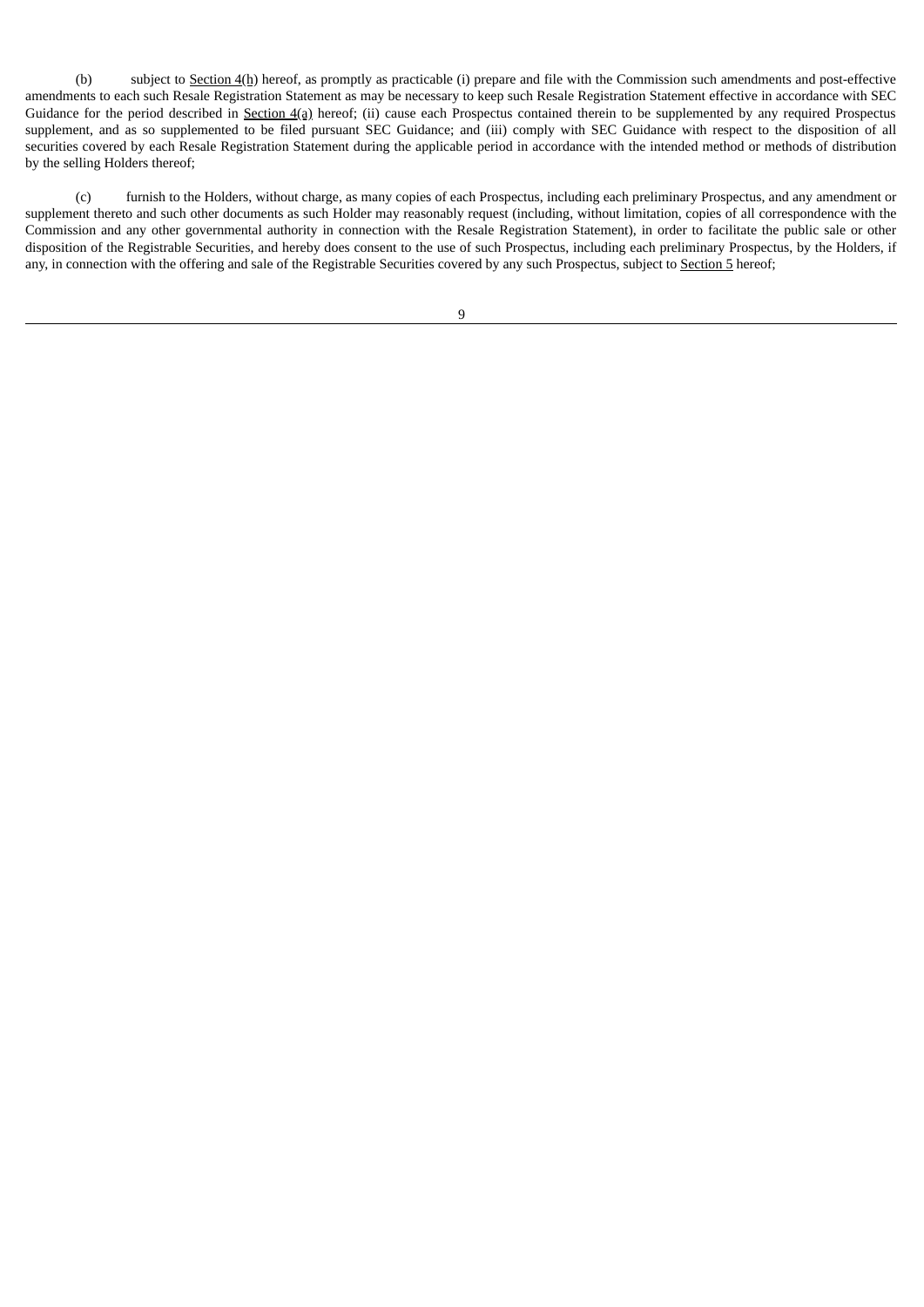(d) use its commercially reasonable efforts to register or qualify, or obtain exemption from registration or qualification for, all Registrable Securities by the time the applicable Resale Registration Statement is declared effective by the Commission under all applicable state securities or "blue sky" laws of such jurisdictions as the Review Parties or any Holder of Registrable Securities covered by a Resale Registration Statement shall reasonably request in writing, keep each such registration or qualification or exemption effective during the period such Resale Registration Statement is required to be kept effective pursuant to Section 4(a) and do any and all other acts and things that may be reasonably necessary or advisable to enable such Holder to consummate the disposition in each such jurisdiction of such Registrable Securities owned by such Holder; *provided, however*, that the Company shall not be required to (i) qualify generally to do business in any jurisdiction or to register as a broker or dealer in such jurisdiction where it would not otherwise be required to qualify but for this Section  $4(d)$  and except as may be required by SEC Guidance, (ii) subject itself to taxation in any such jurisdiction or (iii) submit to the general service of process in any such jurisdiction;

(e) (i) notify the Review Parties and each Holder promptly and, if requested by any Review Party or any Holder, confirm such advice in writing (A) when a Resale Registration Statement has become effective and when any post-effective amendments and supplements thereto become effective, (B) of the issuance by the Commission or any state securities authority of any stop order suspending the effectiveness of a Resale Registration Statement or the initiation of any Proceeding for that purpose, (C) of any request by the Commission or any other federal, state or foreign governmental authority for (1) amendments or supplements to a Resale Registration Statement or related Prospectus or (2) additional information, and (D) of the happening of any event during the period a Resale Registration Statement is effective as a result of which such Resale Registration Statement or the related Prospectus or any document incorporated by reference therein contains any untrue statement of a material fact or omits to state any material fact required to be stated therein or necessary to make the statements therein not misleading (which information shall be accompanied by an instruction to suspend the use of the Prospectus until the requisite changes have been made); and (ii) at the request of any such Holder, promptly to furnish to such Holder a reasonable number of copies of a supplement to or an amendment of such Prospectus as may be necessary so that, as thereafter delivered to the purchaser of such securities, such Prospectus shall not include an untrue statement of a material fact or omit to state a material fact required to be stated therein or necessary to make the statements therein, in the light of the circumstances under which they were made, not misleading;

(f) use its commercially reasonable efforts to avoid the issuance of, or if issued, to obtain the withdrawal of, any order enjoining or suspending the use or effectiveness of a Resale Registration Statement or suspending the qualification of (or exemption from qualification of) any of the Registrable Securities for sale in any jurisdiction, as promptly as practicable;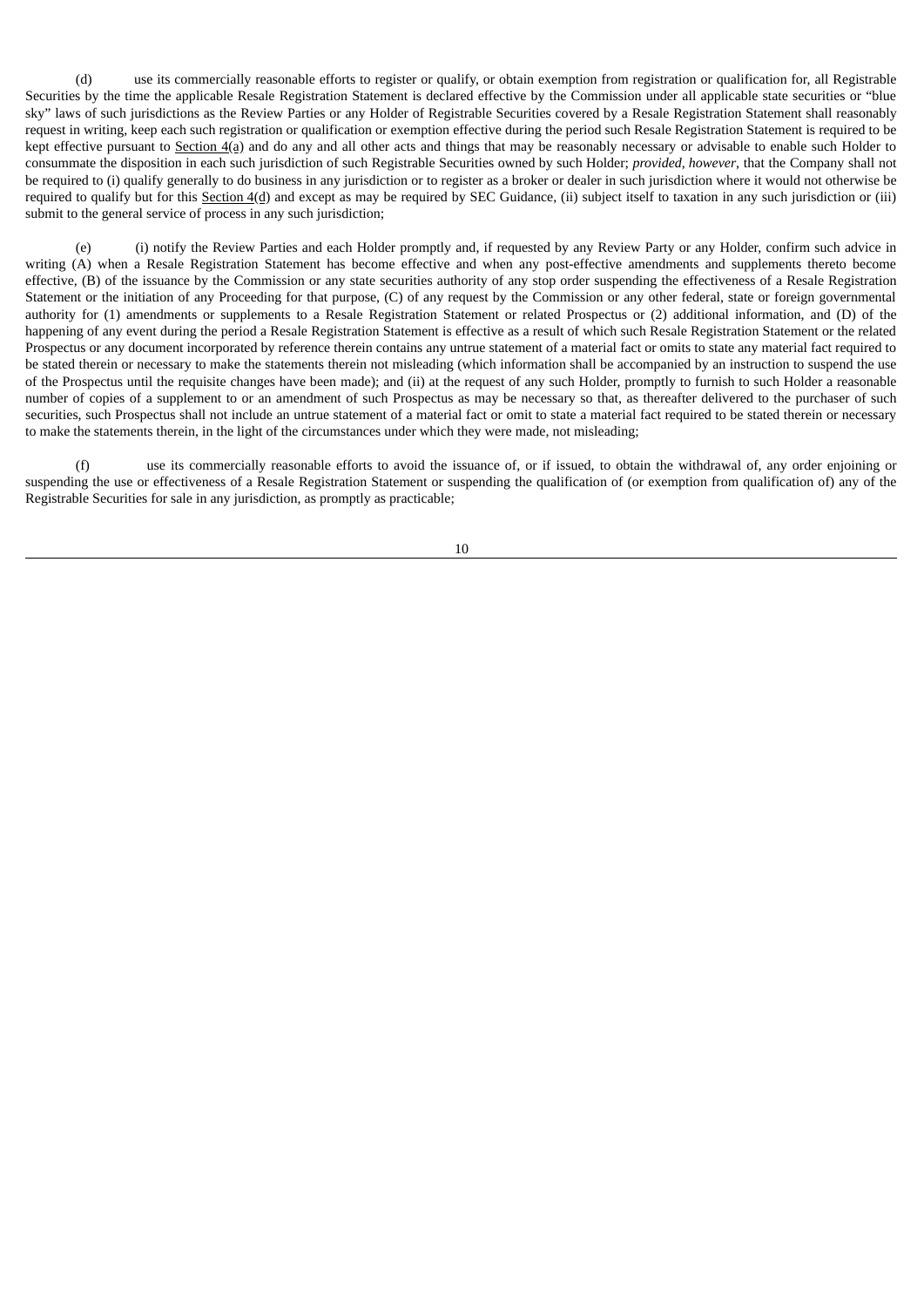(g) upon request, promptly furnish to each requesting Holder of Registrable Securities covered by a Resale Registration Statement, without charge, one conformed copy of such Resale Registration Statement and any post-effective amendment or supplement thereto (without documents incorporated therein by reference or exhibits thereto, unless requested); provided, such conformed copy may be delivered electronically in pdf form;

(h) except as provided in Section 5 hereof, upon the occurrence of any event contemplated by Section  $4(\frac{e}{i})$ (i)(D) hereof, use its commercially reasonable efforts promptly to prepare a supplement or post-effective amendment to a Resale Registration Statement or the related Prospectus or any document incorporated therein by reference or file any other required document so that, as thereafter delivered to the purchasers of the Registrable Securities, such Prospectus will not contain any untrue statement of a material fact or omit to state a material fact required to be stated therein or necessary to make the statements therein, in the light of the circumstances under which they were made, not misleading;

(i) if requested by the Review Parties, or any Holders of Registrable Securities being sold in connection with such offering, (i) promptly incorporate in a Prospectus supplement or post-effective amendment such information as the representative of the underwriters, if any, or such Holders indicate relates to them or that they reasonably request be included therein and (ii) make all required filings of such Prospectus supplement or such posteffective amendment as soon as reasonably practicable after the Company has received notification of the matters to be incorporated in such Prospectus supplement or post-effective amendment;

(j) in the case of an Underwritten Offering, use its commercially reasonable efforts to furnish to each Holder of Registrable Securities covered by such Resale Registration Statement and the underwriters a signed counterpart, addressed to each such Holder and the underwriters, of (i) customary opinion and negative assurance letters of outside counsel for the Company, addressed to the underwriters, dated the date of each closing under the underwriting agreement, reasonably satisfactory to such Holder and the underwriters, and (ii) a "comfort" letter, addressed to the underwriters and the Board of Directors, dated the effective date of such Resale Registration Statement and the date of each closing under the underwriting agreement, signed by the independent public accountants who have certified the Company's financial statements included in such Resale Registration Statement, covering substantially the same matters with respect to such Resale Registration Statement (and the Prospectus included therein) and with respect to events subsequent to the date of such financial statements, as are customarily covered in accountants' letters delivered to underwriters in underwritten public offerings of securities and such other financial matters as such Holder and the underwriters may reasonably request;

(k) enter into customary agreements (including in the case of an Underwritten Offering, an underwriting agreement in customary form and reasonably satisfactory to the Company) and take all other reasonable action in connection therewith in order to expedite or facilitate the distribution of the Registrable Securities included in such Resale Registration Statement and, in the case of an Underwritten Offering, make representations and warranties to the Holders covered by such Resale Registration Statement and to the underwriters in such form and scope as are customarily made by issuers to underwriters in underwritten offerings and confirm the same to the extent customary if and when requested;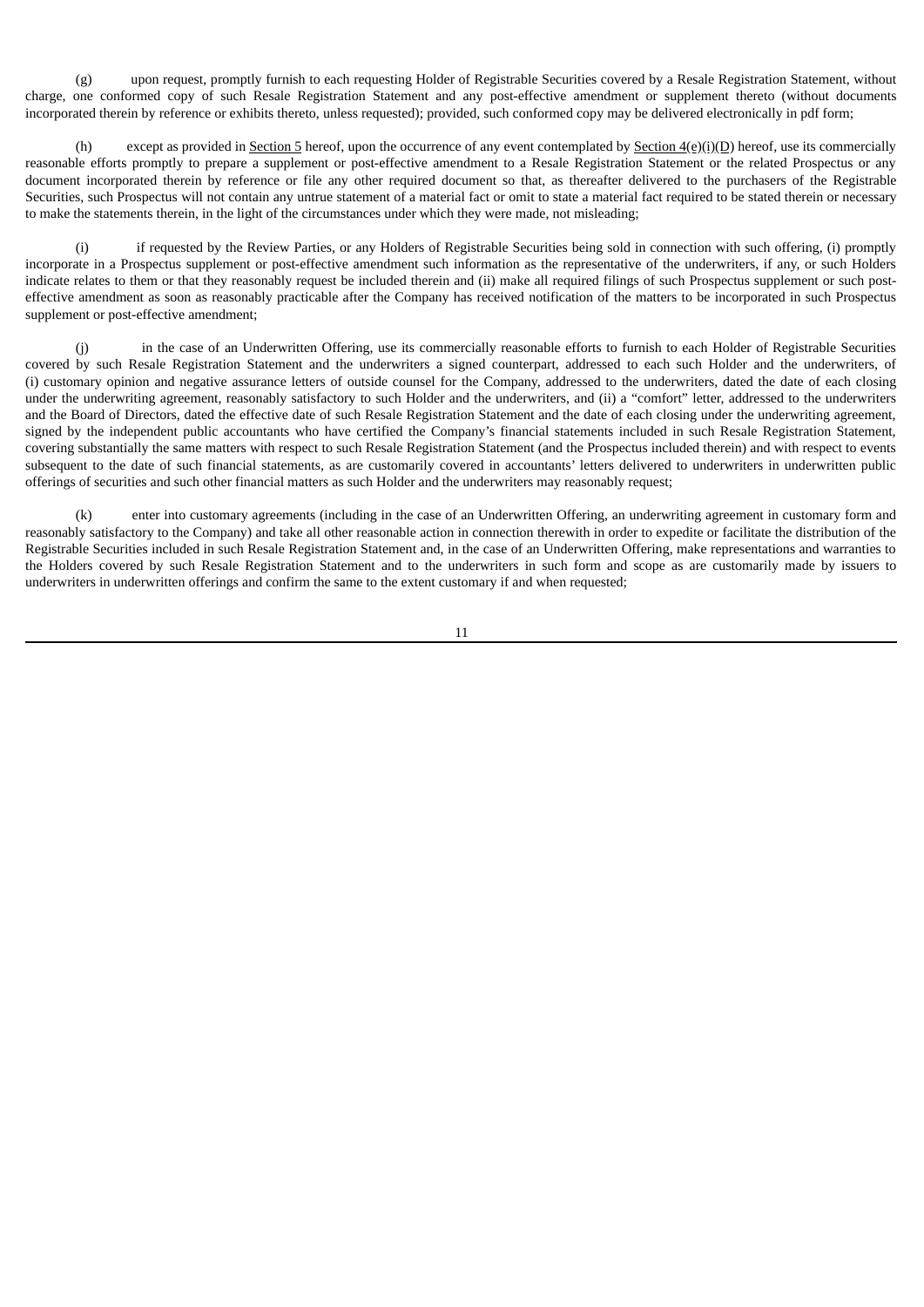(l) make available for inspection by representatives of the Holders and the representative of any underwriters participating in any disposition pursuant to a Resale Registration Statement and any special counsel or accountants retained by such Holders or underwriters, all financial and other records, pertinent corporate documents and properties of the Company and cause the respective officers, directors and employees of the Company to supply all information reasonably requested by any such representatives, the representative of the underwriters, counsel thereto or accountants in connection with a Resale Registration Statement; *provided, however*, that such records, documents or information that the Company determines, in good faith, to be confidential and notifies such representatives, representative of the underwriters, counsel thereto or accountants are confidential shall not be disclosed by such representatives, representative of the underwriters, counsel thereto or accountants unless (i) the disclosure of such records, documents or information is necessary to avoid or correct a misstatement or omission in a Resale Registration Statement or Prospectus, (ii) the release of such records, documents or information is ordered pursuant to a subpoena or other order from a court of competent jurisdiction, or (iii) such records, documents or information have been generally made available to the public; *provided, further*, that the representatives of the Holders and any underwriters will use commercially reasonable efforts, to the extent practicable, to coordinate the foregoing inspection and information gathering and not materially disrupt the Company's business operations;

(m) use its commercially reasonable efforts (including, without limitation, seeking to cure any deficiencies cited by the exchange or market in the Company's listing or inclusion application) to list or include all Registrable Shares on The New York Stock Exchange, Nasdaq Global Select Market or the Nasdaq Global Market, and to maintain such listing;

(n) prepare and file in a timely manner all documents and reports required by the Exchange Act and, to the extent the Company's obligation to file such reports pursuant to Section 15(d) of the Exchange Act expires prior to the expiration of the effectiveness period of the Registration Statement as required by Section 4(a) hereof, the Company shall register the Registrable Shares under the Exchange Act and shall maintain such registration through the effectiveness period required by Section 4(a) hereof;

(o) provide one or more CUSIP numbers for all Registrable Securities, not later than the effective date of the Resale Registration Statement;

(p) (i) otherwise use its commercially reasonable efforts to comply with all applicable SEC Guidance, (ii) make generally available to its stockholders, as soon as reasonably practicable, earnings statements covering at least twelve (12) months (or the period beginning on the date of the Company's inception, if shorter) beginning after the effective date of the Resale Registration Statement that satisfy the provisions of Section 11(a) of the Securities Act and Rule 158 (or any similar rule promulgated under the Securities Act) thereunder, but in no event later than forty-five (45) days after the end of each fiscal year of the Company, and (iii) not file any Resale Registration Statement or Prospectus or amendment or supplement to such Resale Registration Statement or Prospectus to which any Holder of Registrable Securities covered by any Resale Registration Statement shall have reasonably objected on the grounds that such Resale Registration Statement or Prospectus or amendment or supplement does not comply in all material respects with the requirements of the Securities Act, each Holder having been furnished with a copy thereof at least two (2) Business Days prior to the filing thereof;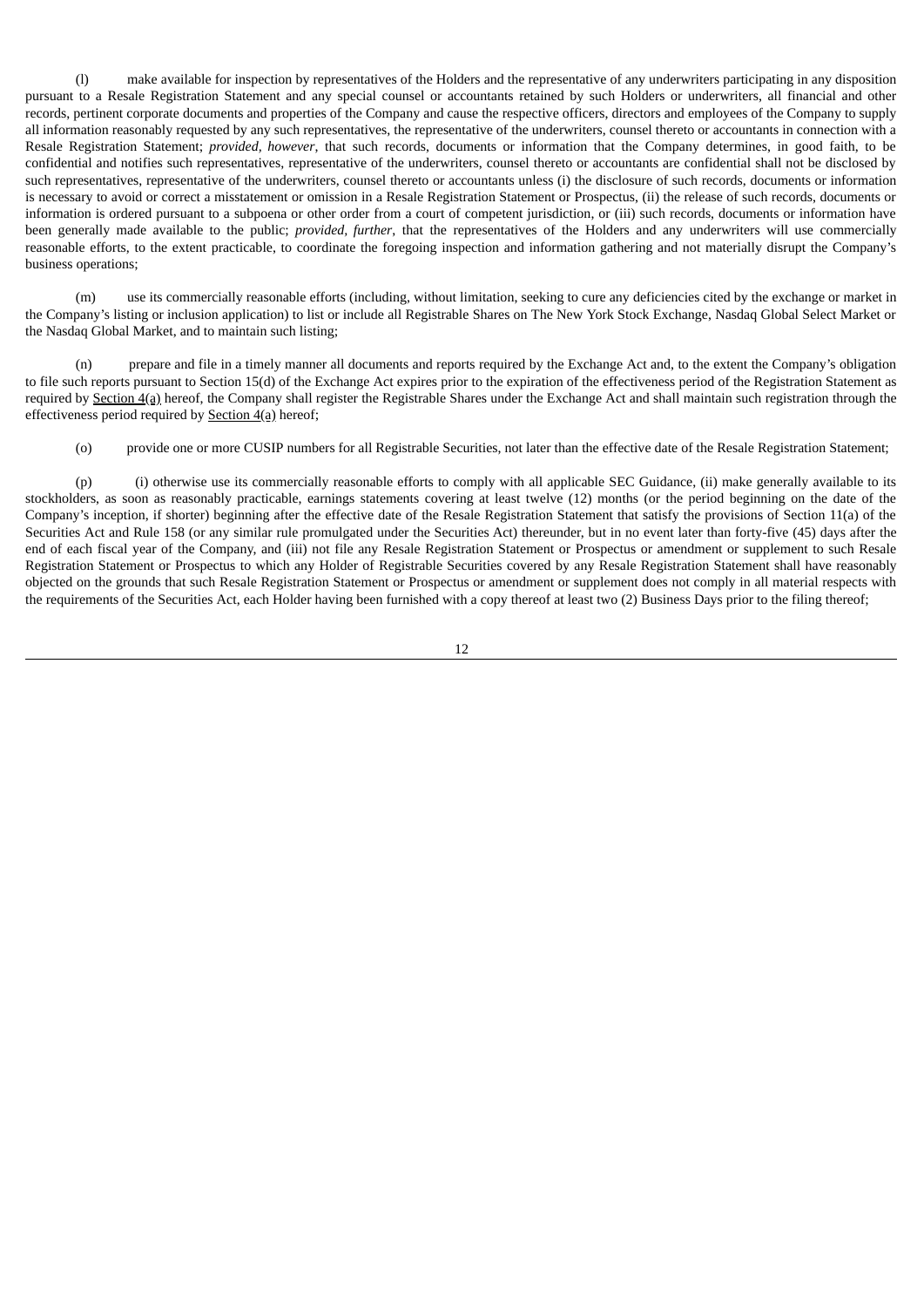(q) provide and cause to be maintained a registrar and transfer agent for all Registrable Shares;

(r) in connection with any sale or transfer of the Registrable Shares (whether or not pursuant to a Resale Registration Statement) that will result in the securities being delivered no longer being Registrable Shares, cooperate with the Holders and the representative of the underwriters, if any, to facilitate the timely, in the case of beneficial interests in Shares held through a depositary, transfer of such equivalent Registrable Shares with an unrestricted CUSIP, or in the case of certificated shares, preparation and delivery of certificates representing the Registrable Shares to be sold, which certificates shall not bear any restrictive transfer legends (other than as required by the Company's organizational documents) and to enable such Registrable Shares to be in such denominations and registered in such names as the representative of the underwriters, if any, or the Holders may request at least three (3) Business Days prior to any sale of the Registrable Shares;

(s) in connection with the initial filing of a Resale Registration Statement and each amendment thereto with the Commission pursuant to Section  $2(a)$  hereof, prepare and, within one (1) Business Day of such filing with the Commission, file with FINRA all forms and information required or requested by FINRA that are customarily filed by issuers or required to be filed by issuers, and to cooperate with the Review Parties in connection with other required FINRA filings, in order to obtain written confirmation from FINRA that FINRA does not object to the fairness and reasonableness of the underwriting terms and arrangements (or any deemed underwriting terms and arrangements) relating to the resale of Registrable Securities pursuant to the Resale Registration Statement, including, without limitation, information provided to FINRA through its Public Offering System, and pay all costs, fees and expenses incident to FINRA's review of the Resale Registration Statement and the related underwriting terms and arrangements, including, without limitation, all filing fees associated with any filings or submissions to FINRA and the legal expenses, filing fees and other disbursements of the Review Parties and any other FINRA member that is the Holder of, or is affiliated or associated with an owner of, Registrable Securities included in the Resale Registration Statement (including in connection with any initial or subsequent member filing);

(t) in connection with the initial filing of a Resale Registration Statement and each amendment thereto with the Commission pursuant to Section  $2(a)$  hereof, provide to the Review Parties and their representatives the opportunity to conduct due diligence, including, without limitation, an inquiry of the Company's financial and other records, and make available members of its management for questions regarding information which the Review Parties may request in order to fulfill any due diligence obligation on its part;

(u) upon effectiveness of the Shares Resale Registration Statement filed under this Agreement, take such actions and make such filings as are necessary to effect the registration of the Registrable Shares under the Exchange Act simultaneously with or immediately following the effectiveness of the Shares Resale Registration Statement;

(v) in the case of an Underwritten Offering, use its commercially reasonable efforts to cooperate and assist in any filings required to be made with FINRA and in the performance of any due diligence investigation by any underwriter and its counsel (including any "qualified independent underwriter," if applicable) that is required to be retained in accordance with the rules and regulations of FINRA;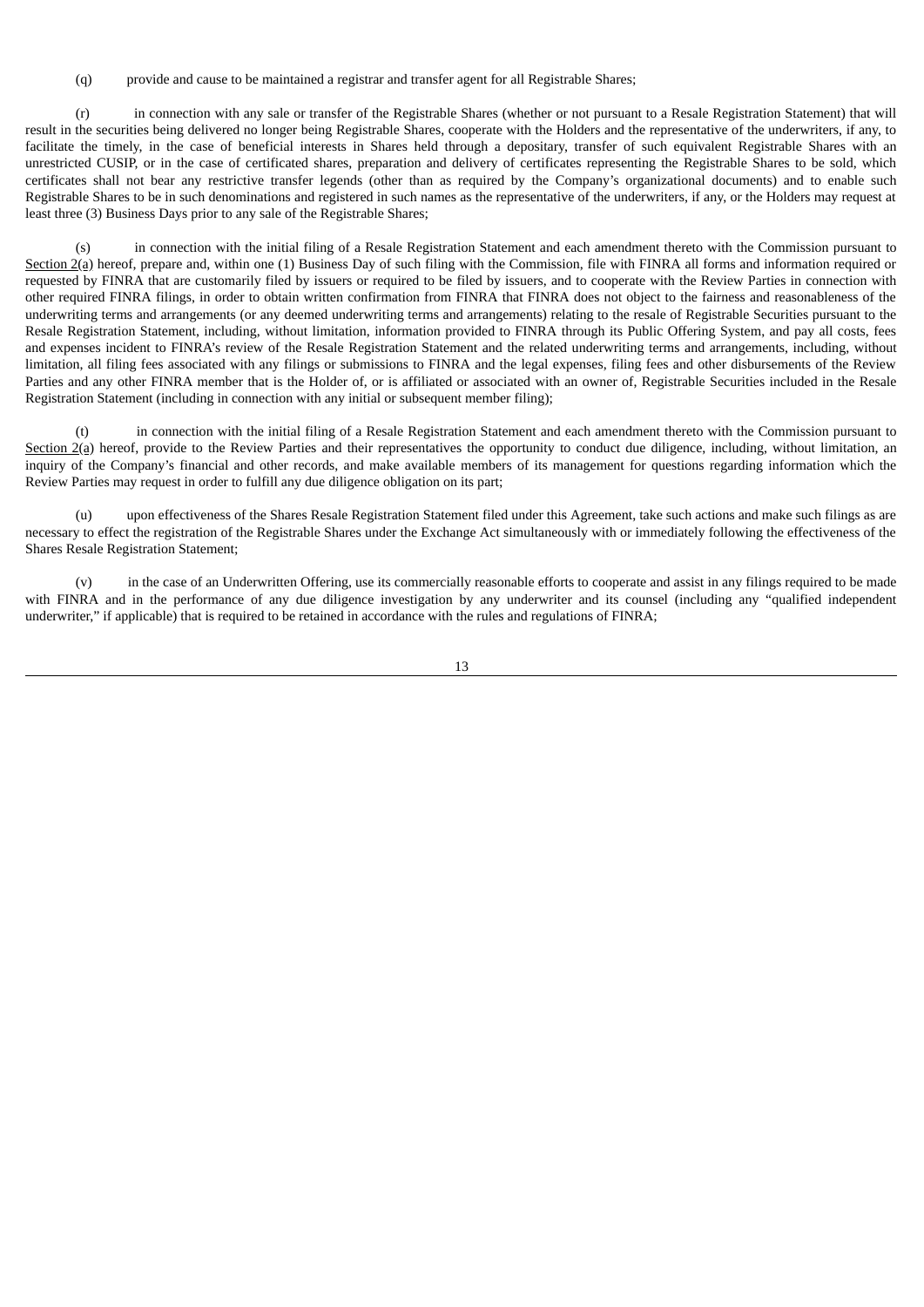(w) use commercially reasonable efforts (i) to cause management of the Company to be made available for participation in reasonable and customary marketing efforts in connection with an Underwritten Offering, as requested by the lead managing underwriter, (ii) to permit the underwriters in an Underwritten Offering to perform a customary "due diligence" investigations in connection with the Underwritten Offering, including meetings with management of the Company that are reasonable and customary, and (iii) to cause the Company's independent accountants to participate in customary due diligence sessions with the underwriters in an Underwritten Offering;

(x) take all other steps reasonably necessary to effect the registration of the Registrable Securities and reasonably cooperate with the Holders to facilitate the disposition of such Registrable Securities;

(y) shall issue, upon the written request of any Noteholders at least two Business Days prior to the sale of any Notes covered by the Notes Resale Registration Statement and only in connection with any valid sale of Notes by such Noteholder pursuant to such registration statement (and provided that such Noteholder delivers such certificates or opinions reasonably requested by the Company in connection with such sale), Notes having an aggregate principal amount equal to the aggregate principal amount of Notes surrendered to the Company by such Noteholder in exchange therefor or being sold by such Noteholder; such Notes to be registered in the name of such Noteholder or in the name of the purchaser(s) of such Notes, as the case may be, free of any restrictive legends, unless required by applicable law, and in such denominations as permitted by the Indenture; in return, the Notes held by such Noteholder shall be surrendered to the Company for cancellation; *provided*, that nothing herein shall require the Company to deliver certificated Notes to any beneficial holder of Notes, except as required by the Indenture;

(z) subject to the Indenture, cooperate with the selling Noteholders, to facilitate the timely preparation and delivery of certificates or bookentry receipts, as applicable, representing Registrable Notes to be sold and not bearing any restrictive legends unless required by applicable law; and enable such Registrable Notes or such book-entry receipts, as applicable, to be in such denominations as permitted by the Indenture and registered in such names as the Noteholder may request in writing at least two Business Days prior to any sale of Registrable Notes made by such Noteholders *provided*, that nothing herein shall require the Company to deliver certificated Notes to any beneficial holder of Notes, except as required by the Indenture; and

(aa) cause the Indenture to be qualified under the Trust Indenture Act as of, and not later than the effective date of the first Notes Resale Registration Statement required by this Agreement, and, in connection therewith, cooperate with the Trustee and the Noteholders of Registrable Notes to effect such changes to the Indenture as may be required for such Indenture to remain so qualified in accordance with the terms of the Trust Indenture Act; and to execute and use its commercially reasonable efforts to cause the Trustee to execute, all documents that may be required to effect such changes and all other forms and documents required to be filed with the Commission to enable such Indenture to be so qualified in a timely manner.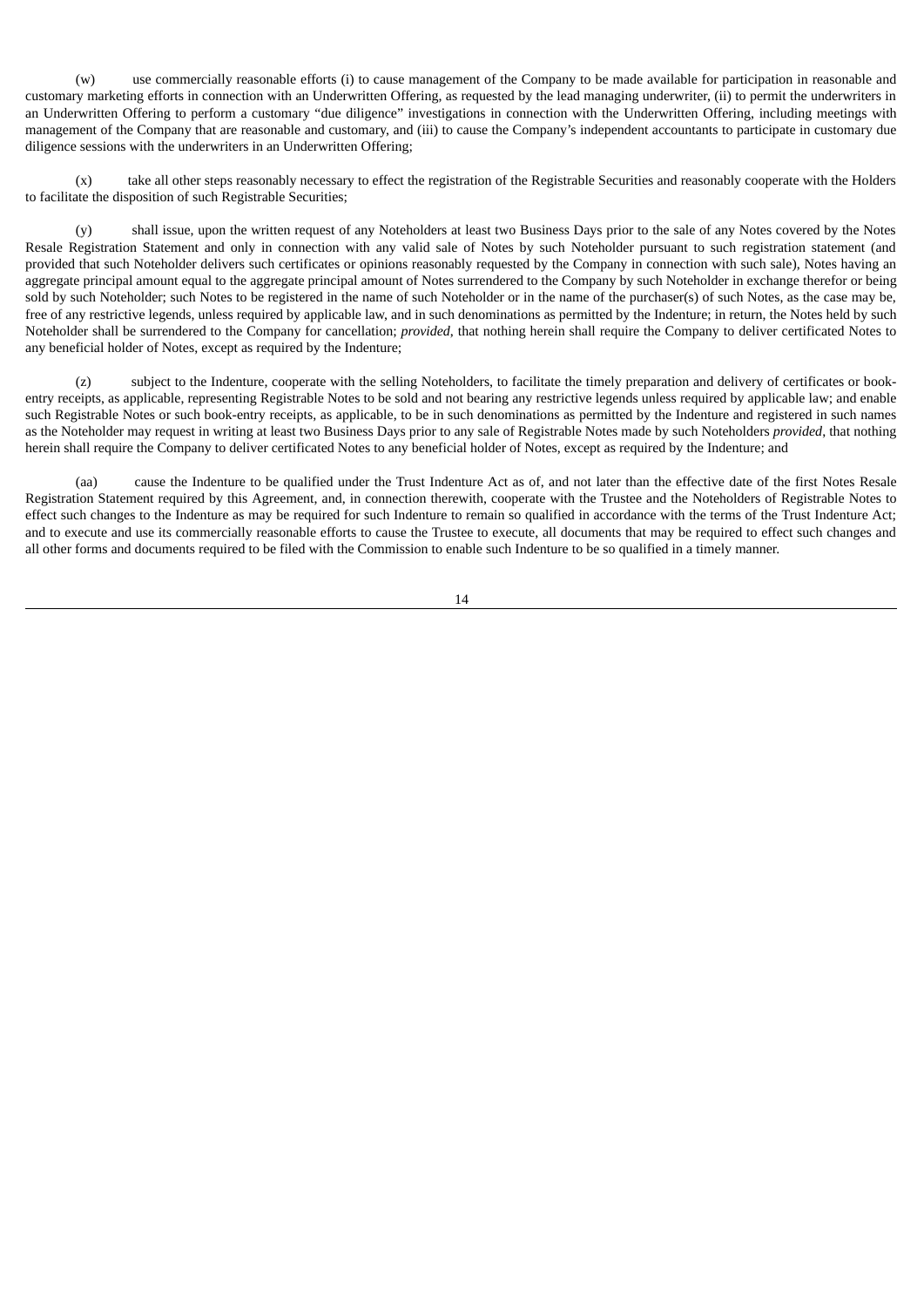The Company may require the Holders to furnish (and each Holder shall furnish) to the Company such information regarding the proposed distribution by such Holder of such Registrable Securities as the Company may from time to time reasonably request in writing to comply with SEC Guidance or as shall be required to effect the registration of the Registrable Securities in accordance with SEC Guidance, and no Holder shall be entitled to be named as a selling stockholder in any Resale Registration Statement and no Holder shall be entitled to use the Prospectus forming a part thereof if such Holder does not provide such information to the Company. Any Holder that sells Registrable Securities pursuant to a Registration Statement or as a selling security holder pursuant to an Underwritten Offering shall be required to be named as a selling stockholder in the related Prospectus and to deliver a Prospectus to purchasers. Each Holder further agrees to furnish promptly to the Company in writing all information required from time to time to make the information previously furnished by such Holder not misleading.

Each Holder agrees that, upon receipt of any notice from the Company of the happening of any event of the kind described in Section  $4(e)(i)(B)$ , Section  $4(e)(i)(C)$  or Section  $4(e)(i)(D)$  hereof, such Holder will immediately discontinue disposition of Registrable Securities pursuant to a Resale Registration Statement until such Holder's receipt of the copies of the supplemented or amended Prospectus. If so directed by the Company, such Holder will deliver to the Company (at the expense of the Company) all copies in its possession, other than permanent file copies then in such Holder's possession, of the Prospectus covering such Registrable Securities current at the time of receipt of such notice.

## **5. BLACK-OUT PERIOD**

(a) Subject to the provisions of this Section 5 and a good faith determination by the Company that it is in the best interests of the Company to suspend the use of the Resale Registration Statement, following the effectiveness of a Resale Registration Statement (and the filings with any international, federal or state securities commissions), the Company, by written notice to the Review Parties with respect to such Resale Registration Statement and the Holders, may direct the Holders to suspend sales of the Registrable Securities pursuant to a Resale Registration Statement for such times as the Company reasonably may determine is necessary and advisable (but in no event  $(x)$  on more than two occasions during any rolling 12-month period, (y) for more than an aggregate of ninety (90) days in any rolling twelve (12) month period or (z) for more than sixty (60) days in any rolling ninety (90) day period), if (i) the representative of the underwriters of an Underwritten Offering of primary shares by the Company has advised the Company that the sale of Registrable Securities pursuant to the Resale Registration Statement would have a material adverse effect on the Company's primary Underwritten Offering, (ii) the Company shall have determined in good faith that (A) the offer or sale of any Registrable Securities would materially impede, delay or interfere with any proposed financing, offer or sale of securities, acquisition, merger, tender offer, business combination or other significant transaction involving the Company, (B) upon the advice of counsel, the sale of Registrable Securities pursuant to the Resale Registration Statement would require disclosure of non-public material information not otherwise required to be disclosed under applicable law or SEC Guidance, and (C) (1) the Company has a bona fide business purpose for preserving the confidentiality of such transaction, (2) disclosure would have a material adverse effect on the Company or the Company's ability to consummate such transaction or (3) renders the Company unable to comply with Commission requirements, in each case under circumstances that would make it impractical or inadvisable to cause the Resale Registration Statement (or such filings) to become effective or to promptly amend or supplement the Resale Registration Statement on a post-effective basis, as applicable, or (iii) the Company shall have determined in good faith, upon the advice of counsel, that it is required by law, rule or regulation or that it is in the best interests of the Company to supplement the Resale Registration Statement or file a post-effective amendment to the Resale Registration Statement in order to incorporate information into the Resale Registration Statement for the purpose of (A) including in the Resale Registration Statement any prospectus required under Section 10(a)(3) of the Securities Act, (B) reflecting in the Prospectus included in the Resale Registration Statement any facts or events arising after the effective date of the Resale Registration Statement (or of the most recent post-effective amendment) that, individually or in the aggregate, represent a fundamental change in the information set forth therein or (C) including in the Prospectus included in the Resale Registration Statement any material information with respect to the plan of distribution not disclosed in the Resale Registration Statement or any material change to such information. Upon the occurrence of any such suspension, the Company shall use commercially reasonable efforts to cause the Resale Registration Statement to become effective or to promptly amend or supplement the Resale Registration Statement on a post-effective basis or to take such other action or actions as necessary to make resumed use of the Resale Registration Statement compatible with the Company's best interests, as applicable, so as to permit the Holders to resume sales of the Registrable Securities as soon as possible.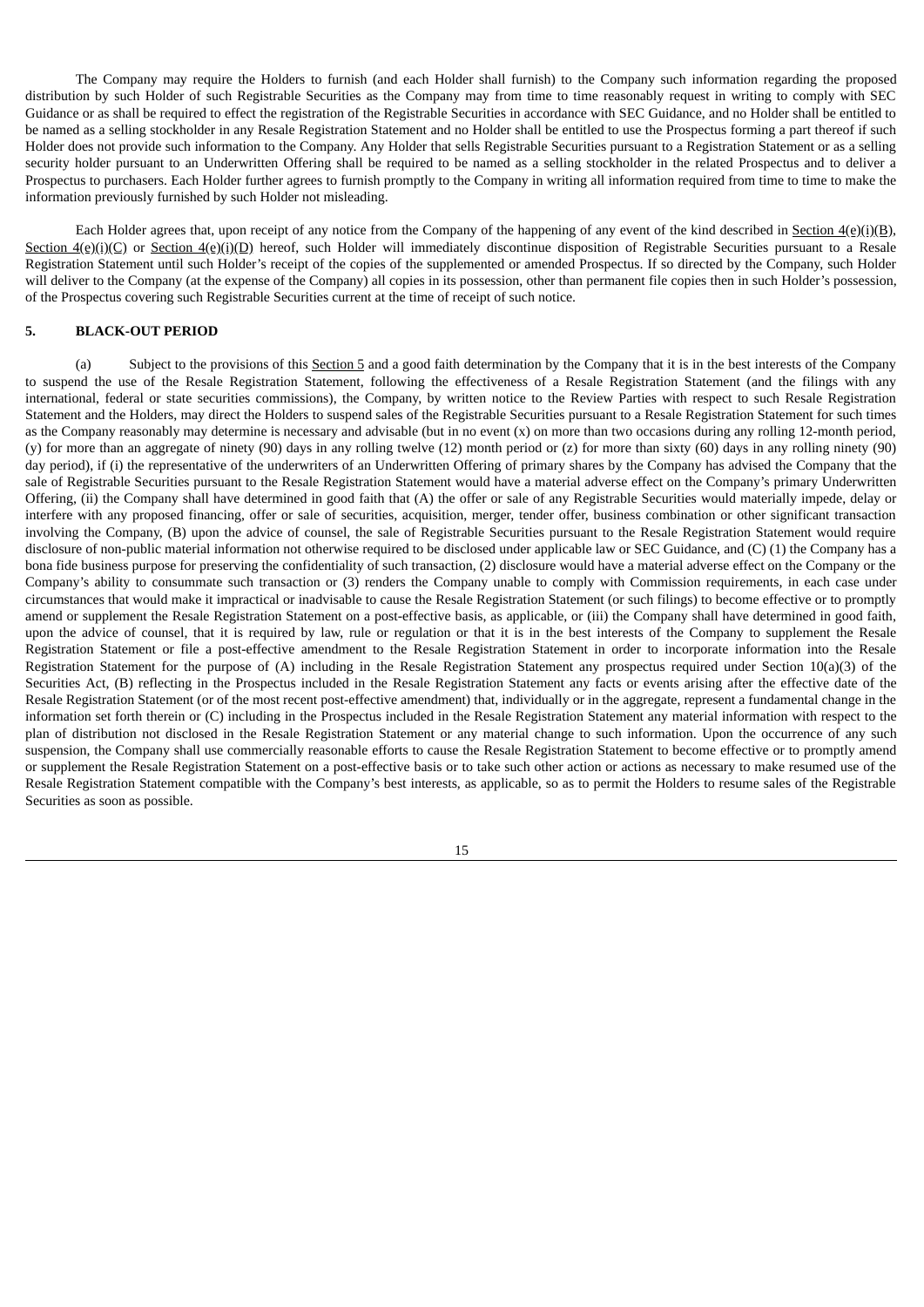(b) In the case of an event that causes the Company to suspend the use of a Resale Registration Statement (a "Suspension Event"), the Company shall give written notice (a "Suspension Notice") to the Holders and the Review Parties with respect to such Resale Registration Statement to suspend sales of the Registrable Securities and such notice shall state generally the basis for the notice and that such suspension shall continue only for so long as the Suspension Event or its effect is continuing and the Company is using commercially reasonable efforts and taking all reasonable steps to terminate suspension of the use of the Resale Registration Statement as promptly as possible. The Holders shall not effect any sales of the Registrable Securities pursuant to such Resale Registration Statement (or such filings) at any time after they have received a Suspension Notice from the Company and prior to receipt of an End of Suspension Notice (as defined below). If so directed by the Company, each Holder shall deliver to the Company (at the expense of the Company) all copies of the Prospectus covering the Registrable Securities at the time of receipt of the Suspension Notice. The Holders may recommence effecting sales of the Registrable Securities pursuant to the Resale Registration Statement (or such filings) following further notice to such effect (an "End of Suspension Notice") from the Company, which End of Suspension Notice shall be given by the Company to the Holders and the Review Parties with respect to such Resale Registration Statement in the manner described above promptly following the conclusion of any Suspension Event and its effect.

(c) Notwithstanding any provision herein to the contrary, if the Company shall give a Suspension Notice pursuant to this Section 5, the Company agrees that it shall extend the period of time during which the applicable Resale Registration Statement shall be maintained effective pursuant to this Agreement by the number of days during the period from the date of receipt by the Holders of the Suspension Notice to and including the date of receipt by the Holders of the End of Suspension Notice and shall provide copies of the supplemented or amended Prospectus necessary to resume sales.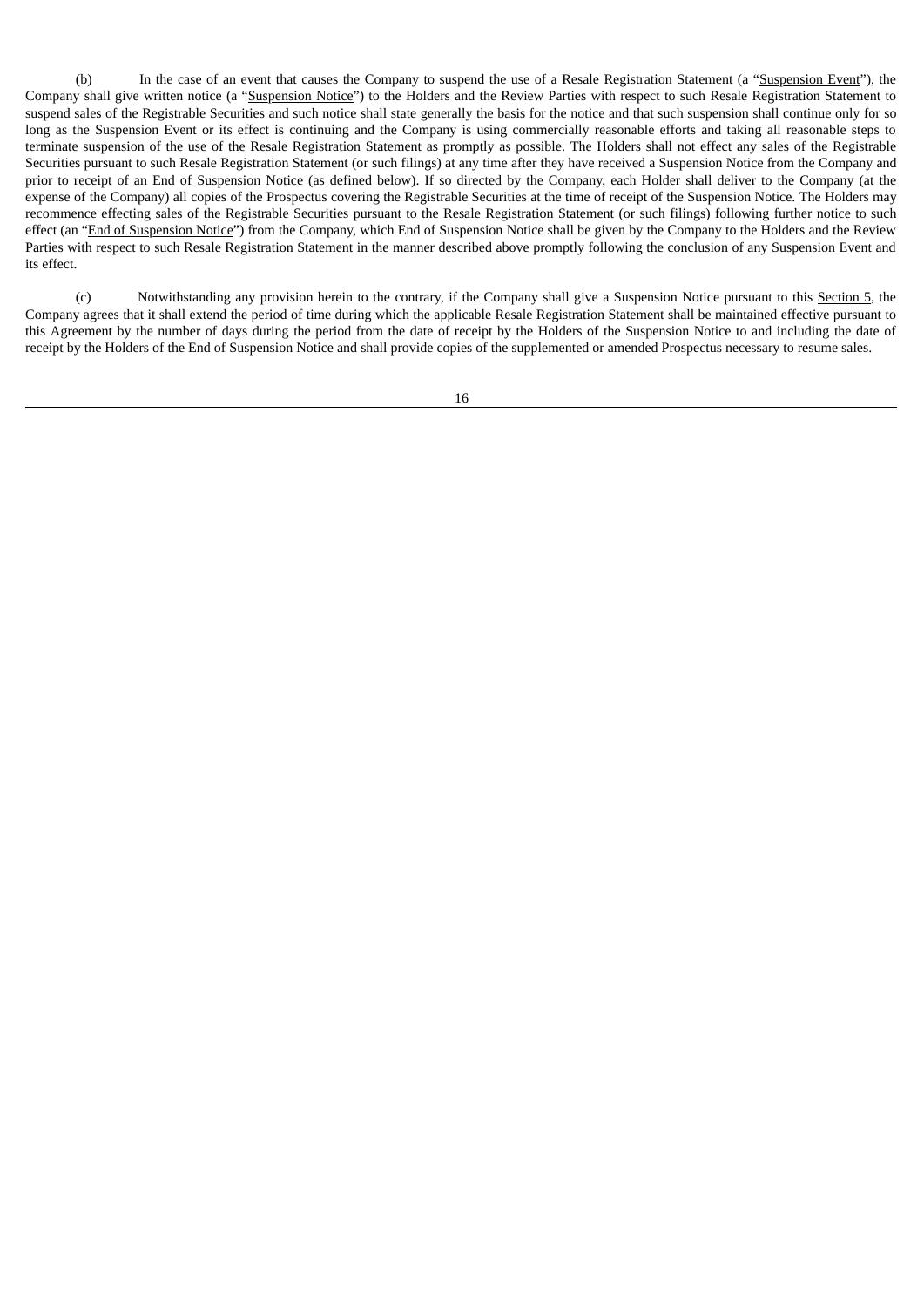#### **6. INDEMNIFICATION AND CONTRIBUTION**

(a) The Company agrees to indemnify and hold harmless (i) each Holder of Registrable Securities and any underwriter (as determined in the Securities Act) for such Holder (including, if applicable, KBW), (ii) each Person, if any, who controls (within the meaning of Section 15 of the Securities Act or Section 20(a) of the Exchange Act) any such Person described in clause (i) (any of the Persons referred to in this clause (ii) being hereinafter referred to as a "Controlling Person") and (iii) the respective officers, directors, partners, members, employees, representatives and agents of any such Person or any Controlling Person (any Person referred to in clause (i), (ii) or (iii) above may hereinafter be referred to as a "Purchaser Indemnitee"), to the fullest extent lawful, from and against any and all losses, claims, damages, judgments, actions, out-of-pocket expenses and other liabilities (the "Liabilities"), including without limitation and as incurred, reimbursement of all reasonable costs of investigating, preparing, pursuing or defending any suit, action, litigation, Proceeding (including any governmental or regulatory investigation), claim or demand by any governmental agency or body, commenced or threatened (each, an "Action"), including the reasonable fees and expenses of counsel to any Purchaser Indemnitee, joint or several, directly or indirectly related to, based upon, arising out of or in connection with, (A) with respect to any Resale Registration Statement (or any amendment thereto), any untrue statement or alleged untrue statement of a material fact contained therein or any omission or alleged omission to state therein a material fact required to be stated therein or necessary to make the statement therein not misleading or (B) with respect to any Prospectus (or any amendment or supplement thereto), Issuer Free Writing Prospectus (or any amendment or supplement thereto), any preliminary Prospectus or any other document used to sell the Registrable Securities, any untrue statement or alleged untrue statement of a material fact contained therein or any omission or alleged omission to state therein a material fact required to be stated therein or necessary to make the statements therein, in the light of the circumstances under which they were made, not misleading, except insofar as such Liabilities arise out of or are based upon any untrue statement or omission or alleged untrue statement or omission made in reliance upon and in conformity with information relating to any Purchaser Indemnitee furnished to the Company in writing by such Purchaser Indemnitee expressly for use therein. The Company shall notify each Purchaser Indemnitee promptly of the institution, threat or assertion of any Action of which it shall have become aware in connection with the matters addressed by this Agreement that involves the Company or a Purchaser Indemnitee. The indemnity provided for herein shall remain in full force and effect regardless of any investigation made by or on behalf of any Purchaser Indemnitee.

(b) In connection with any Resale Registration Statement in which a Holder of Registrable Securities is participating, and as a condition to such participation, such Holder agrees, severally and not jointly, to indemnify and hold harmless the Company and each Person who controls the Company within the meaning of Section 15 of the Securities Act or Section 20(a) of the Exchange Act and the respective officers, directors, partners, members, employees, representatives and agents of such Person or Controlling Person to the same extent as the foregoing indemnity from the Company to each Purchaser Indemnitee, but only with reference to Actions in respect of untrue statements or omissions or alleged untrue statements or omissions made in reliance upon and in strict conformity with information relating to such Holder furnished to the Company in writing by such Holder expressly for use in such Resale Registration Statement (or any amendment thereto), Prospectus (or any amendment or supplement thereto), Issuer Free Writing Prospectus (or any amendment or supplement thereto) or any preliminary Prospectus. The aggregate liability of any Holder pursuant to this paragraph and the contribution sections of this Section 6 shall in no event exceed the net proceeds received by such Holder from sales of Registrable Securities pursuant to such Resale Registration Statement (or any amendment thereto), Prospectus (or any amendment or supplement thereto), Issuer Free Writing Prospectus (or any amendment or supplement thereto) or any preliminary Prospectus.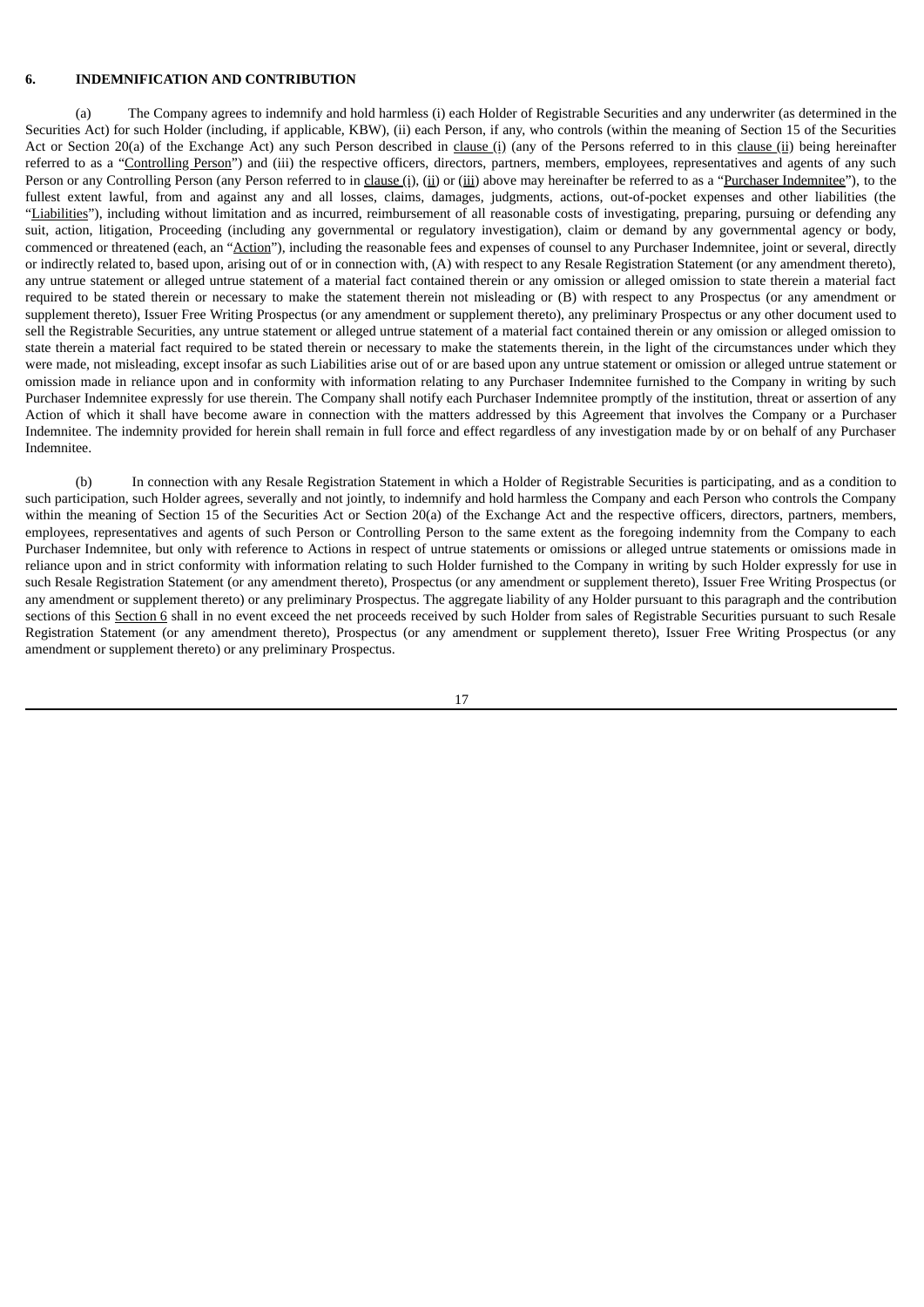(c) If any Action shall be brought or asserted against any Person in respect of which indemnity may be sought pursuant to paragraph (a) or (b) above, such Person (the "Indemnified Party") shall promptly notify the Person against whom such indemnity may be sought (the "Indemnifying Party") in writing of the commencement thereof (but the failure to so notify an Indemnifying Party shall not relieve it from any liability which it may have under this Section 6, except to the extent the Indemnifying Party is materially prejudiced by the failure to give notice through the forfeiture of substantive rights or defenses), and the Indemnifying Party, upon request of the Indemnified Party, shall retain counsel reasonably satisfactory to the Indemnified Party to represent the Indemnified Party and any others the Indemnifying Party may reasonably designate in such Action and shall pay the reasonable fees and expenses actually incurred by such counsel related to such Action. Notwithstanding the foregoing, in any such Action, any Indemnified Party shall have the right to retain its own counsel (including local counsel), but the fees and expenses of such counsel shall be at the expense of such Indemnified Party, unless (i) the Indemnifying Party and the Indemnified Party shall have mutually agreed in writing to the contrary, (ii) the Indemnifying Party has failed within a reasonable time after notice of commencement of the action to assume the defense and employ counsel reasonably satisfactory to the Indemnified Party, (iii) the Indemnifying Party and its counsel do not, in the sole judgment of the Indemnified Party, actively and vigorously pursue the defense of such action or (iv) the named parties to any such action (including any impleaded parties) include both such Indemnified Party and Indemnifying Party, or any Affiliate of the Indemnifying Party, and such Indemnified Party shall have been reasonably advised by counsel that, either (A) there may be one or more legal defenses available to it which are different from or additional to those available to the Indemnifying Party or such Affiliate of the Indemnifying Party or (B) a conflict may exist between such Indemnified Party and the Indemnifying Party or such Affiliate of the Indemnifying Party (in which case the Indemnifying Party shall not have the right to assume nor direct the defense of such action on behalf of such Indemnified Party). The Indemnifying Party shall not, in connection with any one such action or separate but substantially similar or related actions in the same jurisdiction arising out of the same general allegations or circumstances, be liable for the fees and expenses of more than one separate firm of attorneys (in addition to any local counsel) for all such Indemnified Parties. Such separate firm and local counsel shall be designated in writing by those Indemnified Parties who sold a majority of the Registrable Securities sold by all such Indemnified Parties in the transaction subject to such Action. The Indemnifying Party shall not be liable for any settlement of any Action effected without its written consent, which consent shall not be unreasonably withheld, but if settled with such consent or if there is a final judgment for the plaintiff, the Indemnifying Party agrees to indemnify any Indemnified Party from and against any loss or liability by reason of such settlement or judgment. No Indemnifying Party shall, without the prior written consent of the Indemnified Party, effect any settlement of any pending or threatened Action in respect of which any Indemnified Party is or could have been a party and indemnity could have been sought hereunder by such Indemnified Party, unless such settlement (i) includes an unconditional release of each Indemnified Party from all liability on claims that are the subject matter of such Action and (ii) does not include a statement as to or an admission of, fault, culpability or a failure to act by or on behalf of the Indemnified Party.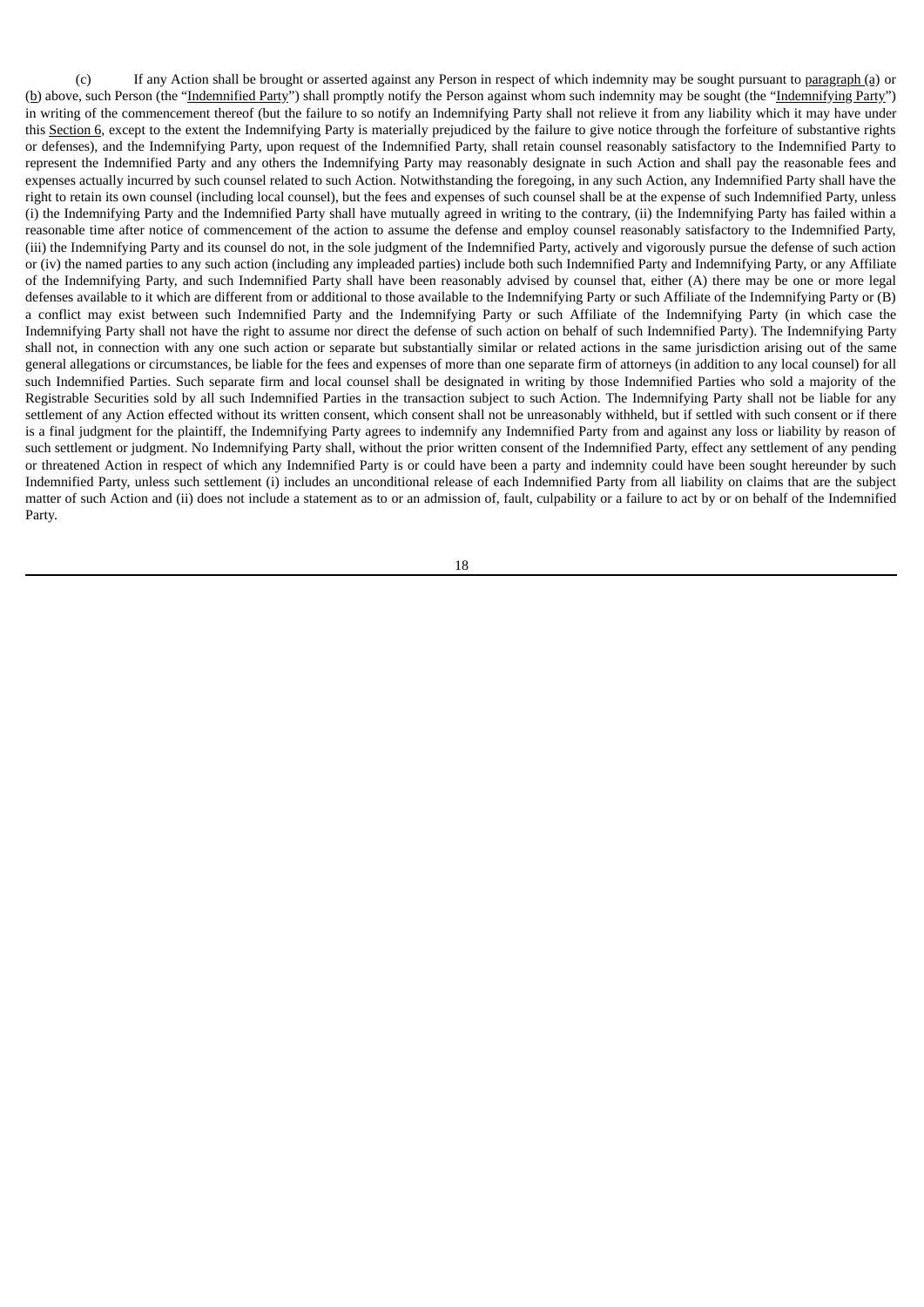(d) If the indemnification provided for in paragraphs (a) and (b) of this Section 6 is for any reason held to be unavailable to an Indemnified Party in respect of any Liabilities referred to therein (other than by reason of the exceptions provided therein) or is insufficient to hold harmless a party indemnified thereunder, then each Indemnifying Party under such paragraphs, in lieu of indemnifying such Indemnified Party thereunder, shall contribute to the amount paid or payable by such Indemnified Party as a result of such Liabilities (i) in such proportion as is appropriate to reflect the relative benefits of the Indemnified Party, on the one hand, and the Indemnifying Party(ies), on the other hand, in connection with the statements or omissions that resulted in such Liabilities or (ii) if the allocation provided by clause (i) above is not permitted by applicable law, in such proportion as is appropriate to reflect not only the relative benefits referred to in clause (i) above but also the relative fault of the Indemnifying Party(ies) and the Indemnified Party, as well as any other relevant equitable considerations. The relative fault of the Company on the one hand and any Purchaser Indemnitees, on the other hand, shall be determined by reference to, among other things, whether the untrue or alleged untrue statement of a material fact or the omission or alleged omission to state a material fact relates to information supplied by the Company or by such Purchaser Indemnitees and the parties' relative intent, knowledge, access to information and opportunity to correct or prevent such statement or omission.

(e) The parties agree that it would not be just and equitable if contribution pursuant to this Section 6 were determined by *pro rata* allocation (even if such Indemnified Parties were treated as one entity for such purpose), or by any other method of allocation that does not take account of the equitable considerations referred to in Section  $6(d)$  above. The amount paid or payable by an Indemnified Party as a result of any Liabilities referred to in Section 6(d) above shall be deemed to include, subject to the limitations set forth above, any reasonable legal or other expenses actually incurred by such Indemnified Party in connection with investigating or defending any such action or claim. Notwithstanding the provisions of this Section 6, in no event shall a Purchaser Indemnitee be required to contribute any amount in excess of the amount by which the net proceeds received by such Purchaser Indemnitee from sales of Registrable Securities exceeds the amount of any damages that such Purchaser Indemnitee has otherwise been required to pay by reason of such untrue or alleged untrue statement or omission or alleged omission. For purposes of this Section 6, each Person, if any, who controls (within the meaning of Section 15 of the Securities Act or Section 20(a) of the Exchange Act) a Purchaser Indemnitee shall have the same rights to contribution as such Purchaser Indemnitee, and each Person, if any, who controls (within the meaning of Section 15 of the Securities Act or Section 20(a) of the Exchange Act) the Company, and each officer, director, partner, employee, representative, agent or manager of the Company shall have the same rights to contribution as the Company. Any party entitled to contribution will, promptly after receipt of notice of commencement of any Action against such party in respect of which a claim for contribution may be made against another party or parties, notify each party or parties from whom contribution may be sought, but the omission to so notify such party or parties shall not relieve the party or parties from whom contribution may be sought from any obligation it or they may have under this Section 6 or otherwise, except to the extent that any party is materially prejudiced by the failure to give notice through the forfeiture of substantive rights or defenses. No Person guilty of fraudulent misrepresentation (within the meaning of Section 11(f) of the Securities Act) shall be entitled to contribution from any Person who was not guilty of such fraudulent misrepresentation.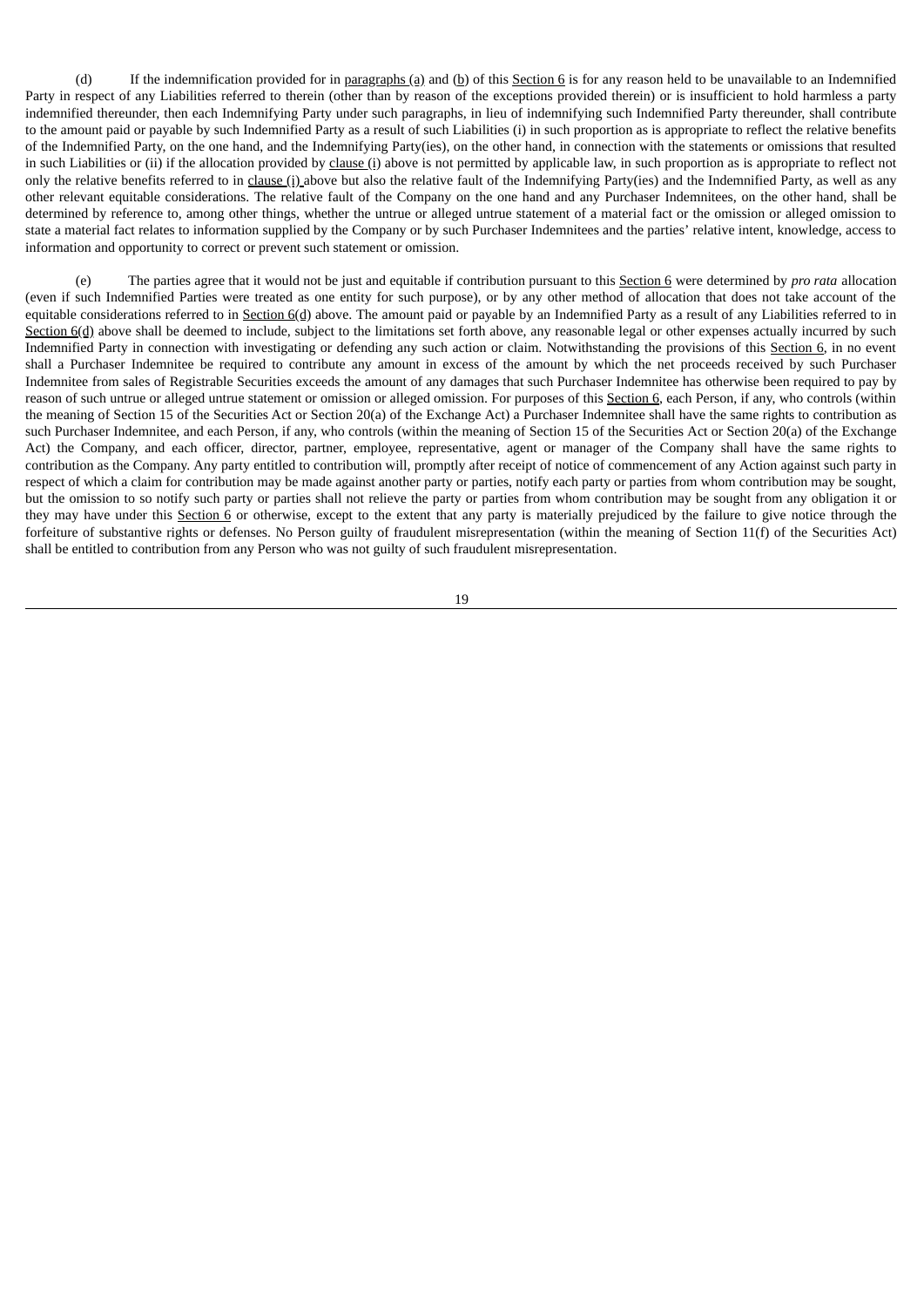(f) The indemnity and contribution agreements contained in this Section 6 will be in addition to any liability which the Indemnifying Parties may otherwise have to the Indemnified Parties referred to above. The Purchaser Indemnitee's obligations to contribute pursuant to this Section 6 are several in proportion to the respective number of Registrable Securities sold by each of the Purchaser Indemnitees hereunder and not joint.

## **7. MARKET STAND-OFF AGREEMENTS**

(a) Each Holder owning Registrable Securities agrees that, in connection with an Underwritten Offering, except for sales in such Underwritten Offering, it will not effect any public sale or distribution (including sales pursuant to Rule 144 and pursuant to derivative transactions) of Common Stock or Notes in connection with an Underwritten Offering, during (A) the period commencing on the effective date of, and ending on the 60th day (180th day, in the case of an IPO) following, the effectiveness of the Resale Registration Statement covering such Registrable Securities in connection with such Underwritten Offering or (B) such shorter period as the underwriters with respect to such Underwritten Offering may require; provided that the duration of the restrictions described in this clause (i) shall be no longer than the duration of the shortest restriction generally imposed by the underwriters on the chief executive officer and the chief financial officer of the Company (or Persons in substantially equivalent positions) in connection with such Underwritten Offering.

(b) In connection with an Underwritten Offering, except for sales in such Underwritten Offering, the Company agrees that it shall (and shall use commercially reasonable efforts to cause its executive officers and directors to agree that they shall):

not effect any public sale or distribution of Common Stock or securities convertible into or exercisable for Common Stock or Notes or securities convertible into or exercisable for Notes (except pursuant to registrations on Form S-8 or Form N-14 or any similar or successor form under the Securities Act) during (A) the period commencing on the seventh day prior to the expected time of circulation of a preliminary prospectus with respect to such Underwritten Offering (or, if no preliminary prospectus is circulated, the commencement of any marketing efforts with respect to such Underwritten Offering), and ending on the 60th day (180th day, in the case of an IPO) following the effectiveness of the Resale Registration Statement covering such Registrable Securities in connection with such Underwritten Offering or (B) such shorter period as the underwriters with respect to such Underwritten Offering may require; and

(ii) to the extent requested by the underwriters participating in such Underwritten Offering, agree to include provisions in the relevant underwriting or other similar agreement giving effect to the restrictions described in clause (i) above, in form and substance reasonably acceptable to such underwriters.

(c) The periods set forth in this Section 7 shall be extended to the extent necessary to comply with SEC Guidance, FINRA rules or other applicable laws, rules or regulations.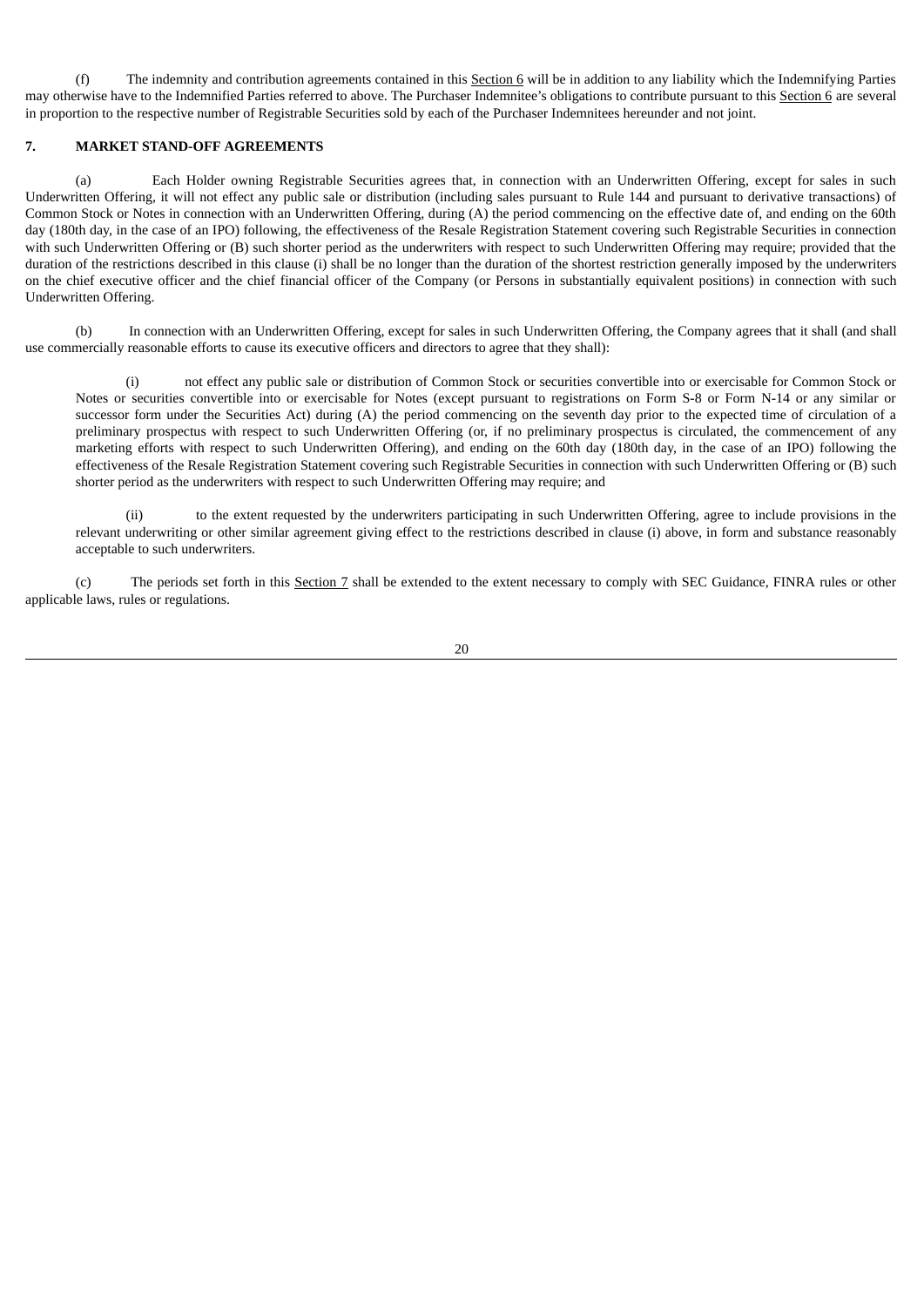(d) the Holders shall be allowed any concession or proportionate release allowed to any officer or director that entered into agreements that are no less restrictive (with such proportion being determined by dividing the number of shares being released with respect to such officer or director by the total number of issued and outstanding shares held by such officer or director); *provided, however*, that nothing in this Section 7(d) shall be construed as a right to proportionate release for the executive officers and directors of the Company upon the expiration of the period applicable to all Holders other than the executive officers and directors of the Company.

(e) In order to enforce the foregoing covenant, the Company shall have the right to place restrictive legends on the certificates representing the securities as subject to this Section 7 and to impose stop transfer instructions with respect to the Registrable Securities and such other securities of each Holder (and the securities of every other Person subject to the foregoing restriction) until the end of such period.

## **8. LIMITATIONS ON SUBSEQUENT REGISTRATION RIGHTS**

From and after the date of this Agreement, the Company shall not, without the prior written consent of Holders beneficially owning not less than a majority of the then outstanding Registrable Securities enter into any agreement with any holder or prospective holder of any securities of the Company that would allow such holder or prospective holder to (a) include such securities in any Resale Registration Statement filed pursuant to the terms hereof, unless, under the terms of such agreement, such holder or prospective holder may include such securities in any such registration only to the extent that the inclusion of its securities will not reduce the amount of Registrable Securities of the Holders that is included or (b) have its securities registered on a registration statement that could be declared effective prior to, or within one hundred eighty (180) days of, the effective date of any registration statement filed pursuant to this Agreement.

## **9. TERMINATION OF THE COMPANY'S OBLIGATION**

The Company shall have no obligation pursuant to this Agreement with respect to any Registrable Securities proposed to be sold by a Holder in a registration pursuant to this Agreement if, (a) in the opinion of counsel to the Company, all such Registrable Securities proposed to be sold by a Holder may be sold in a single transaction without registration under the Securities Act pursuant to Rule 144, (b) the Company has become subject to the reporting requirements of Section 13 or 15(d) of the Exchange Act for a period of at least ninety (90) days and is current in the filing of all such required reports and (c) such Registrable Securities have been listed for trading on a National Securities Exchange.

### **10. MISCELLANEOUS**

(a) **Company Charter**. The Company hereby covenants and agrees to take all necessary action to ensure that the Company Charter and Bylaws contain all provisions necessary and sufficient to give effect to the provisions of this Agreement.

(b) **Remedies**. In the event of a breach by the Company of any of its obligations under this Agreement, KBW and each Holder, in addition to being entitled to exercise all rights provided herein (or, in the case of KBW, in the Purchase/Placement Agreement) or granted by law, including the rights granted in Section 2(d) hereof and recovery of damages, will be entitled to specific performance of its rights under this Agreement. Subject to Section 6, the Company agrees that monetary damages would not be adequate compensation for any loss incurred by reason of a breach by it of any of the provisions of this Agreement and hereby further agrees that, in the event of any action for specific performance in respect of such breach, it shall waive the defense that a remedy at law would be adequate.

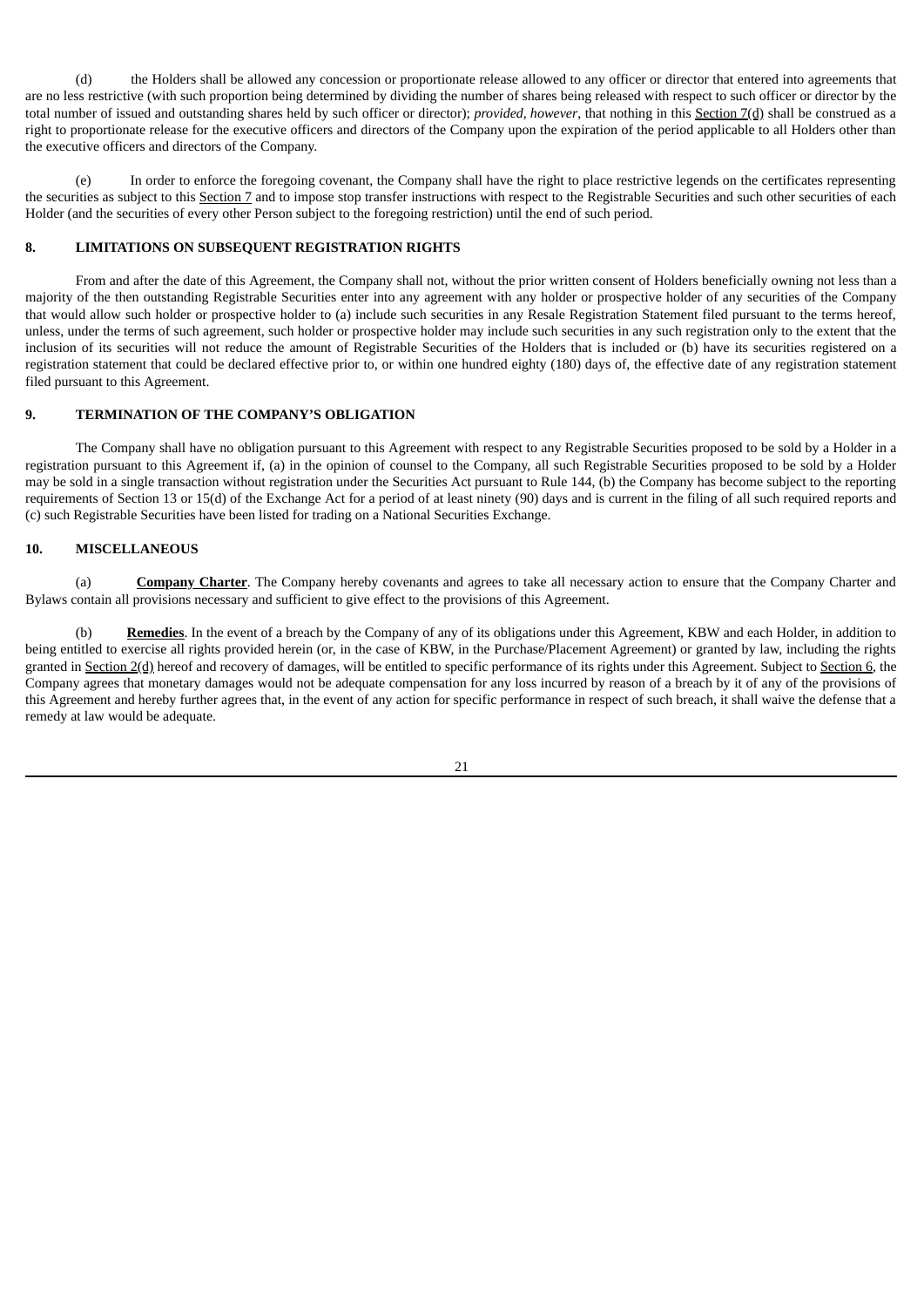(c) **Amendments and Waivers**. Except as set forth otherwise herein, the provisions of this Agreement, including the provisions of this sentence, may not be amended, modified or supplemented, and waivers or consents to or departures from the provisions hereof may not be given, without (i) the written consent of the Company and Holders beneficially owning not less than a majority of the then outstanding Registrable Securities or (ii) in the case of Section 2, the written consent of the Company and the Holders beneficially owning not less than a majority of the then outstanding Registrable Securities; *provided, however*, that any amendments, modifications or supplements to, or any waivers or consents to departures from, the provisions of Section 7 hereof that would have the effect of extending the sixty (60) or one hundred eighty (180) day periods referenced therein shall be approved by, and shall only be applicable to, those Holders who provide written consent to such extension to the Company. No amendment shall be deemed effective unless it applies uniformly to all Holders. Notwithstanding the foregoing, a waiver or consent to or departure from the provisions hereof with respect to a matter that relates exclusively to the rights of a Holder whose securities are being sold pursuant to a Resale Registration Statement and that does not directly or indirectly affect, impair, limit or compromise the rights of other Holders may be given by such Holder; *provided* that the provisions of this sentence may not be amended, modified or supplemented except in accordance with the provisions of the first and second sentences of this paragraph.

(d) **Notices**. All notices and other communications provided for or permitted hereunder shall be made in writing and delivered by facsimile (with receipt confirmed), e-mail, overnight courier, registered or certified mail, return receipt requested:

(i) if to a Shareholder, at the most current address given by the transfer agent and registrar of the shares of Common Stock to the Company; and

(ii) if to a Noteholder, at the most current address given by the trustee to the Company; and

(iii) if to the Company, shall be sufficient in all respects if delivered to the Company at the offices of the Company at 3075 West Ray Road, Suite 525, Chandler, Arizona 85226, Attention: Steven Brown, with a copy to Eversheds Sutherland (US) LLP, 700 6<sup>th</sup> St NW, Suite 700, Washington, DC 20001, Attention: Cynthia M. Krus; and

(iv) if to KBW, shall be sufficient in all respects if delivered or sent to Keefe, Bruyette & Woods, Inc., 787 7th Avenue, 5th Floor, New York, New York 10019, Attention: General Counsel (facsimile: 212-541-6668); with a copy to Dechert LLP, 100 Oliver St., Boston, MA 02110, Attention: Thomas J. Friedmann (facsimile: (617) 275-8389).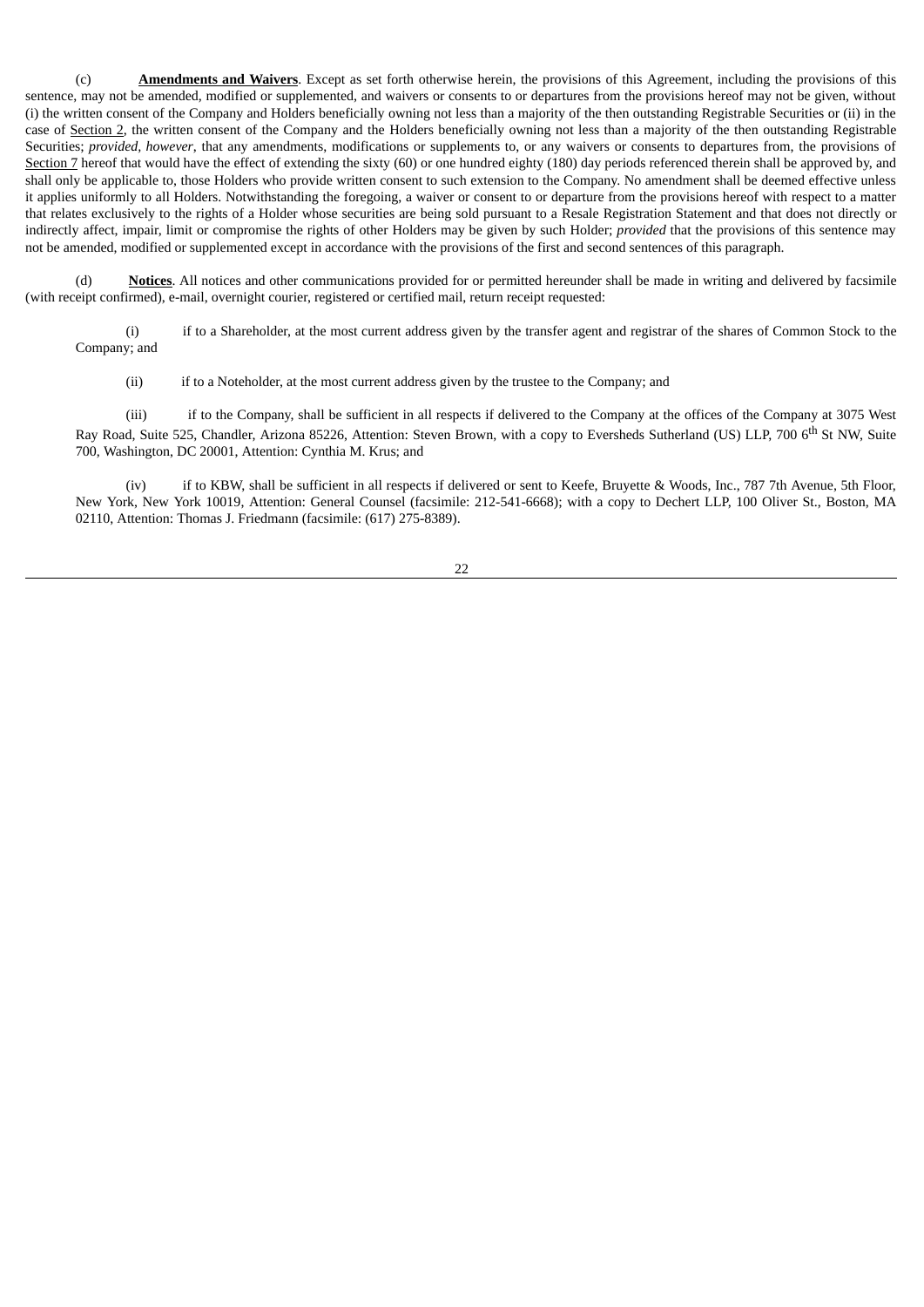(e) **Successors and Assigns**. This Agreement shall inure to the benefit of and be binding upon the successors and assigns of each of the parties hereto, including, without limitation and without the need for an express assignment or assumption, subsequent Holders. The Company agrees that the Holders shall be third party beneficiaries to the agreements made hereunder by the parties hereto, and each Holder shall have the right to enforce such agreements directly to the extent it deems such enforcement necessary or advisable to protect its rights hereunder.

(f) **Counterparts**. This Agreement may be executed in any number of counterparts and by the parties hereto in separate counterparts (including by PDF attachment), each of which when so executed shall be deemed to be an original and all of which taken together shall constitute one and the same agreement.

(g) **Headings**. The headings in this Agreement are for convenience of reference only and shall not limit or otherwise affect the meaning hereof.

(h) **Governing Law. THIS AGREEMENT SHALL BE GOVERNED BY AND CONSTRUED IN ACCORDANCE WITH THE** LAWS OF THE STATE OF NEW YORK. EACH OF THE PARTIES HERETO AND EACH HOLDER HEREBY IRREVOCABLY SUBMITS TO THE JURISDICTION OF ANY STATE COURT IN THE STATE OF NEW YORK OR ANY FEDERAL COURT SITTING IN NEW YORK **IN RESPECT OF ANY SUIT, ACTION OR PROCEEDING ARISING OUT OF OR RELATING TO THIS AGREEMENT, AND IRREVOCABLY ACCEPTS FOR ITSELF AND IN RESPECT OF ITS PROPERTY, GENERALLY AND UNCONDITIONALLY, THE JURISDICTION OF THE AFORESAID COURTS. EACH OF THE PARTIES HERETO AND EACH HOLDER IRREVOCABLY WAIVES, TO THE FULLEST EXTENT IT MAY EFFECTIVELY DO SO UNDER APPLICABLE LAW, ANY OBJECTION THAT IT MAY NOW OR** HEREAFTER HAVE TO THE LAYING OF THE VENUE OF ANY SUCH SUIT, ACTION OR PROCEEDING BROUGHT IN ANY SUCH **COURT AND ANY CLAIM THAT ANY SUCH SUIT, ACTION OR PROCEEDING BROUGHT IN ANY SUCH COURT HAS BEEN** BROUGHT IN AN INCONVENIENT FORUM. THE PARTIES AND EACH HOLDER WAIVE THE RIGHT TO A TRIAL BY JURY IN ANY **DISPUTE IN CONNECTION WITH THIS AGREEMENT.**

(i) **Severability**. If any term, provision, covenant or restriction of this Agreement is held by a court of competent jurisdiction to be invalid, illegal, void or unenforceable, the remainder of the terms, provisions, covenants and restrictions set forth herein shall remain in full force and effect and shall in no way be affected, impaired or invalidated, and the parties hereto shall use their commercially reasonable efforts to find and employ an alternative means to achieve the same or substantially the same result as that contemplated by such term, provision, covenant or restriction. It is hereby stipulated and declared to be the intention of the parties hereto that they would have executed the remaining terms, provisions, covenants and restrictions without including any of such that may be hereafter declared invalid, illegal, void or unenforceable.

**Entire Agreement**. This Agreement, together with the Purchase/Placement Agreement, is intended by the parties hereto as a final expression of their agreement, and is intended to be a complete and exclusive statement of the agreement and understanding of the parties hereto in respect of the subject matter contained herein and therein.

23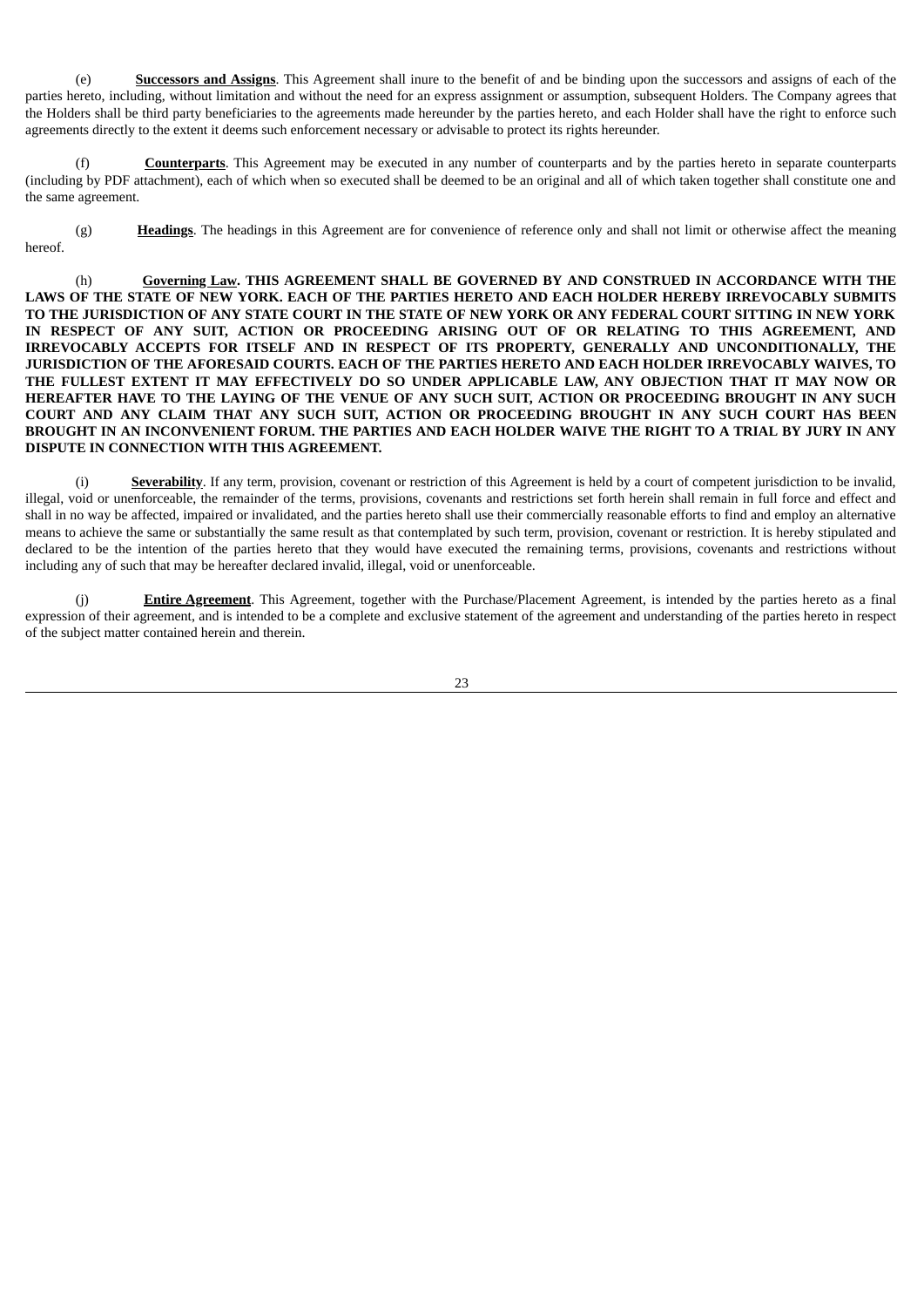(k) **Registrable Securities Held by the Company or its Affiliates**. Whenever the consent or approval of Holders of a specified percentage of Registrable Securities is required hereunder, Registrable Securities held by the Company, its Affiliates, its subsidiaries or members of management of the Company and the Board of Directors shall not be counted in determining whether such consent or approval was given by the Holders of such required percentage.

(l) **Adjustment for Stock Splits, etc.** Wherever in this Agreement there is a reference to a specific number of shares, then upon the occurrence of any subdivision, combination or stock dividend of such shares, the specific number of shares so referenced in this Agreement shall automatically be proportionally adjusted to reflect the effect on the outstanding shares of such class or series of stock by such subdivision, combination or stock dividend.

(m) **Survival**. This Agreement is intended to survive the consummation of the transactions contemplated by the Purchase/Placement Agreement. The indemnification and contribution obligations under Section 6 of this Agreement shall survive the termination of the Company's obligations under Section 2 of this Agreement.

(n) **Attorneys' Fees**. In any action or Proceeding brought to enforce any provision of this Agreement, or where any provision hereof is validly asserted as a defense, the prevailing party, as determined by the court, shall be entitled to recover its reasonable attorneys' fees in addition to any other available remedy.

(o) **Information**. The Company shall use commercially reasonable efforts to ensure that a Holder may access information, that will be as current as reasonably practicable for the Company, regarding the number and type of such Registrable Securities held by, issuable to, and issued to such Holder (the "Information"). The Company shall ensure that any such Holder of such Registrable Securities will be capable of obtaining certification of Information pertaining to such Holder's beneficial ownership of Registrable Securities upon written request by such Holder to the Company.

[Signature page follows]

24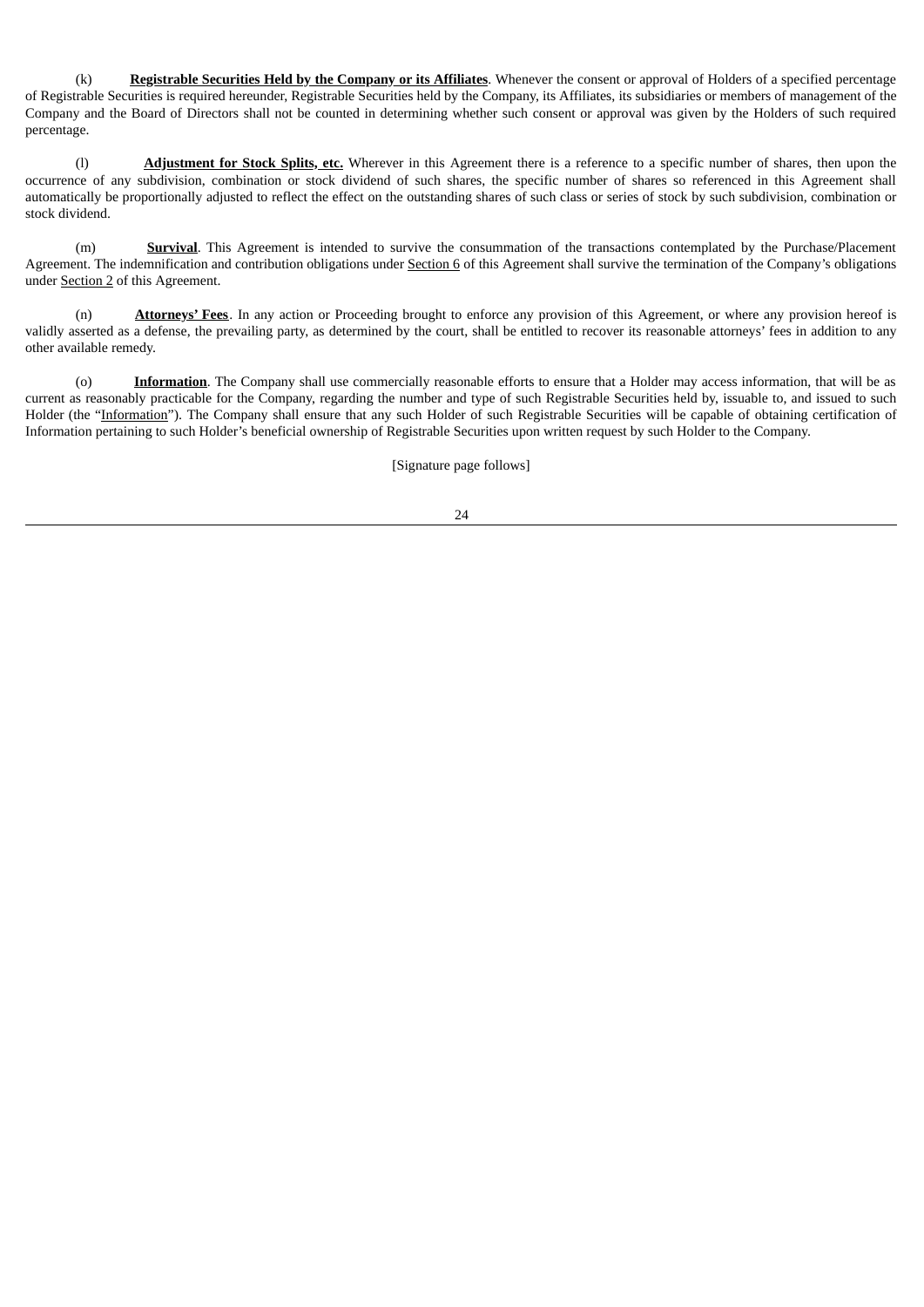IN WITNESS WHEREOF, the parties hereto have executed this Agreement as of the date first above written.

ISSUER:

TRINITY CAPITAL INC.

By: Steven L. Brown

Name:Steven L. Brown Title: Chairman and Chief Executive Officer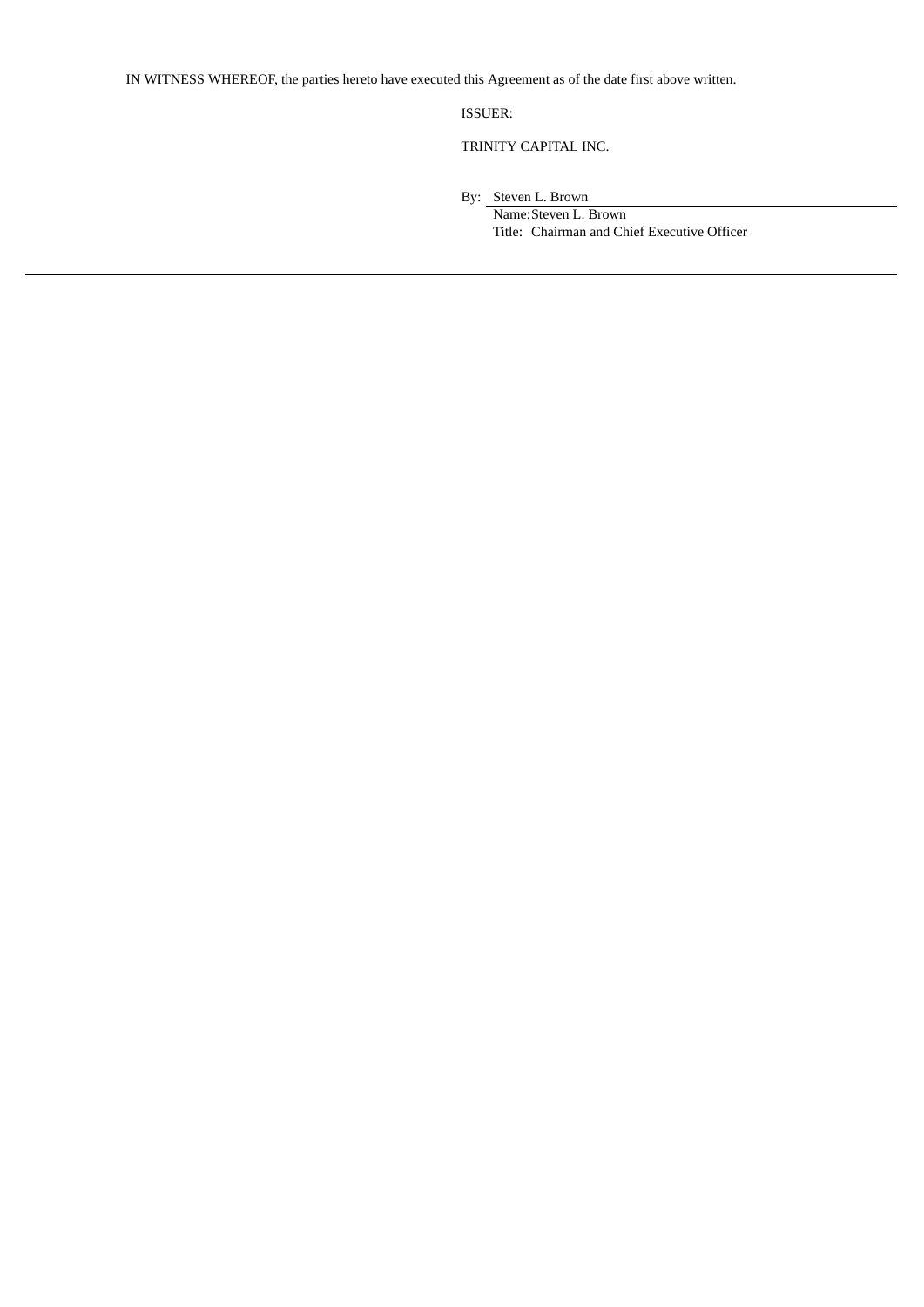### KEEFE, BRUYETTE & WOODS, INC.

By: Allen G. Laufenberg

Name:Allen G. Laufenberg Title: Managing Director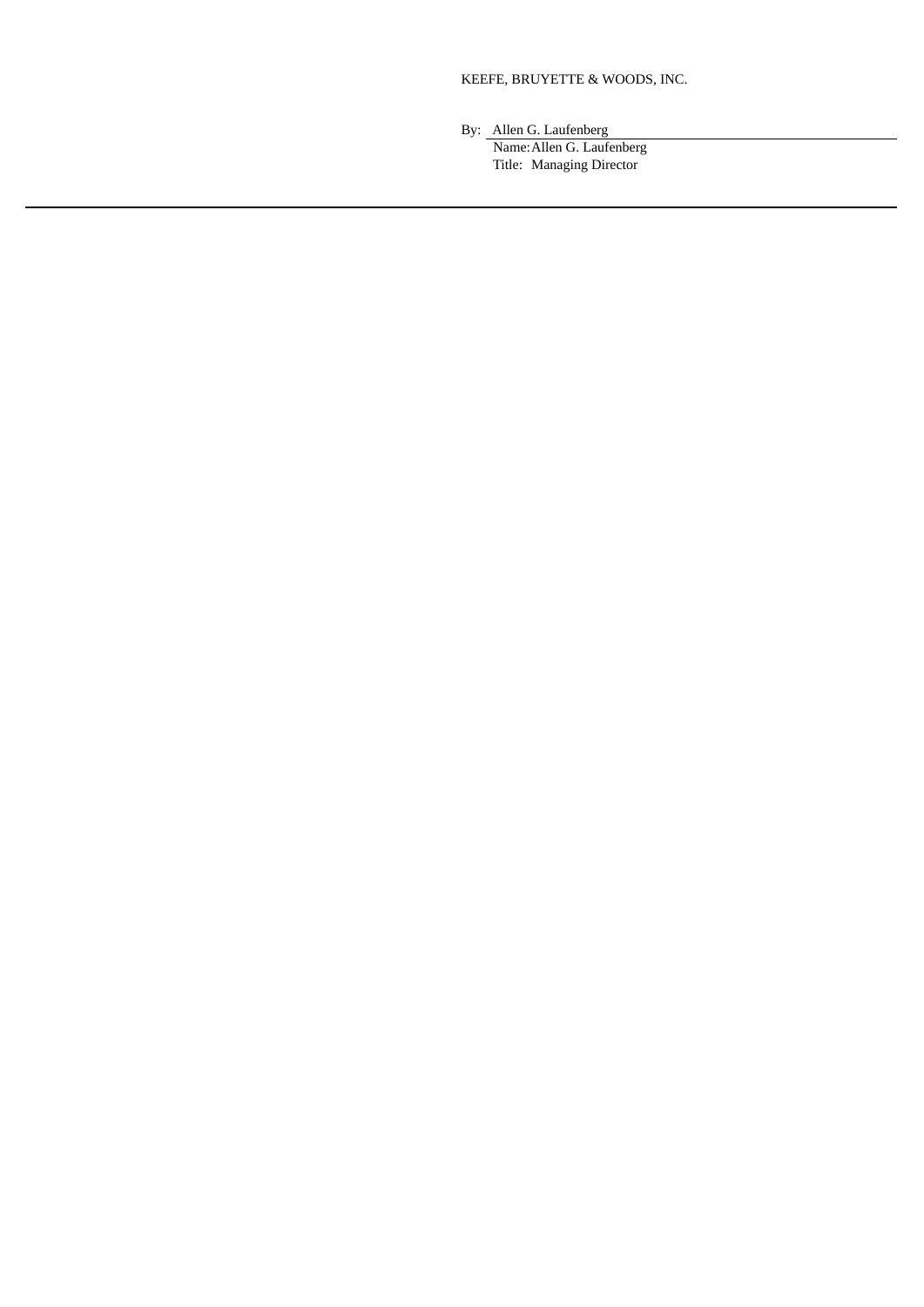

# Trinity Capital Inc. Closes Investment Grade Convertible Notes Offering Due 2025 Totaling \$50.0 Million

*Completes \$50.0 Million of 6.00% Convertible Notes due 2025 Institutional Bonds Initially Assigned a "BBB-" Rating by Egan Jones*

PHOENIX, Dec. 14, 2020 /PRNewswire/ -Trinity Capital Inc. ("Trinity" or the "Company"), a leading specialty lending company that provides debt, including loans and equipment financing, to growth stage companies backed by technology banks, venture capital and private equity firms, today announced that it closed a private offering of \$50.0 million in aggregate principal amount of its 6.00% Convertible Notes due 2025 (the "Convertible Notes"). The Convertible Notes were initially rated "BBB-" by Egan Jones Ratings Company and were sold to accredited investors, qualified institutional buyers, and non-U.S. persons in accordance with certain exemptions from the registration requirements of the Securities Act of 1933, as amended.

The Convertible Notes are unsecured and bear interest at a rate of 6.00% per year, subject to additional interest of 0.75% per year if the Company does not maintain an investment grade rating with respect to the Convertible Notes, payable semiannually on May 1 and November 1 of each year. The Convertible Notes mature on December 11, 2025 unless earlier converted or repurchased.

Holders may convert the Convertible Notes, at their option, at any time on or prior to the close of business on the business day immediately preceding the maturity date. The conversion rate is initially 66.6667 shares of the Company's common stock per \$1,000 principal amount of the Convertible Notes, which is equivalent to an initial conversion price of approximately \$15.00 per share of the Company's common stock, subject to customary anti-dilution adjustments. This represents approximately a 15.0% conversion premium over the Company's net asset value per share of \$13.01 as of September 30, 2020. Generally, the conversion rate will not be adjusted for quarterly cash dividends or distributions paid to the Company's stockholder at or below the rate of \$0.30 per share. Upon conversion of the Convertible Notes, the Company will pay or deliver, as the case may be, cash, shares of its common stock, or a combination of cash and shares of its common stock, at the Company's election, per \$1,000 principal amount of the Convertible Notes.

The Company intends to use the net proceeds from this offering to fund investments in debt and equity securities in accordance with its investment objective and investment strategy and for general corporate purposes.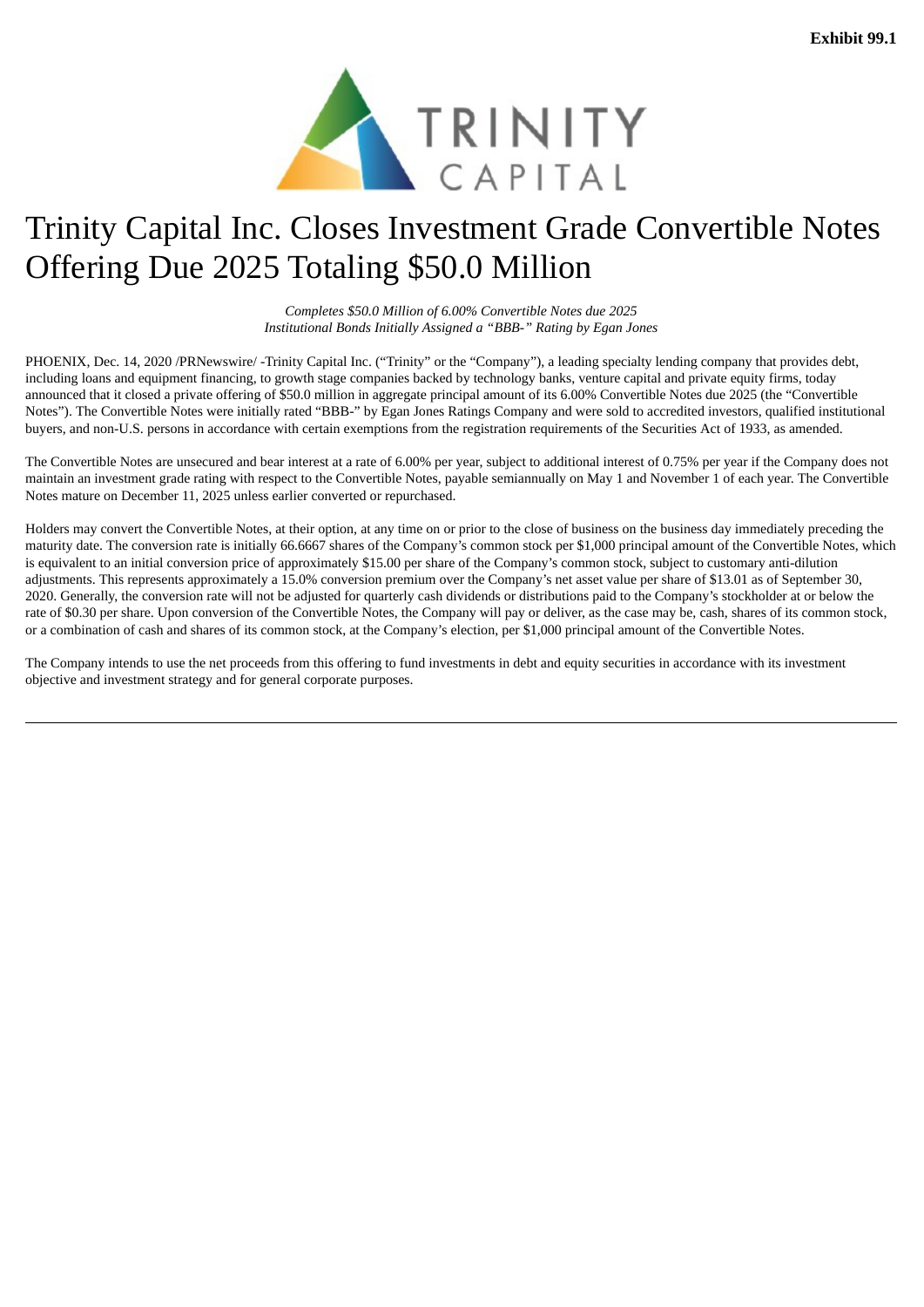Keefe, Bruyette & Woods, *A Stifel Company*, acted as sole placement agent and initial purchaser for this offering.

This press release does not constitute an offer to sell or the solicitation of an offer to buy the securities described above, and shall not constitute an offer, solicitation or sale in any state or jurisdiction in which such an offer, solicitation or sale would be unlawful.

#### **About Trinity Capital Inc.**

Trinity, an internally managed specialty lending company that has elected to be regulated as a business development company under the Investment Company Act of 1940, is a leading provider of debt, including loans and equipment financing, to growth stage companies, including venture-backed companies and companies with institutional equity investors. Trinity's investment objective is to generate current income and, to a lesser extent, capital appreciation through investments consisting primarily of term loans and equipment financings and, to a lesser extent, working capital loans, equity and equity-related investments. Trinity believes it is one of only a select group of specialty lenders that has the depth of knowledge, experience, and track record in lending to growth stage companies. For more information, please visit https://trincapinvestment.com/.

#### **About KBW**

KBW (Keefe, Bruyette & Woods, Inc., operating in the U.S., and Stifel Nicolaus Europe Limited, also trading as Keefe, Bruyette & Woods Europe, operating in Europe) is a Stifel company. Over the years, KBW has established itself as a leading independent authority in the banking, insurance, brokerage, asset management, mortgage banking and specialty finance sectors. Founded in 1962, the firm maintains industry-leading positions in the areas of research, corporate finance, mergers and acquisitions as well as sales and trading in equities securities of financial services companies.

#### **Forward-Looking Statements**

This press release may contain "forward-looking statements" within the meaning of the Private Securities Litigation Reform Act of 1995. Statements other than statements of historical facts included in this press release may constitute forward-looking statements and are not guarantees of future performance or results and involve a number of risks and uncertainties, including the impact of the novel coronavirus (COVID-19) pandemic on the economy, financial markets, our business, our portfolio companies and our industry. Actual results may differ materially from those in the forward-looking statements as a result of a number of factors, including those described from time to time in filings with the Securities and Exchange Commission ("SEC"). The Company undertakes no duty to update any forward-looking statement made herein. All forward-looking statements speak only as of the date of this press release. More information on risks and other potential factors that could affect the Company's financial results, including important factors that could cause actual results to differ materially from plans, estimates or expectations included herein or on the webcast/conference call, is included in the Company's filings with the SEC, including in the "Risk Factors" and "Management's Discussion and Analysis of Financial Condition and Results of Operations" sections of the Company's most recently filed quarterly report on Form 10-Q and subsequent SEC filings.